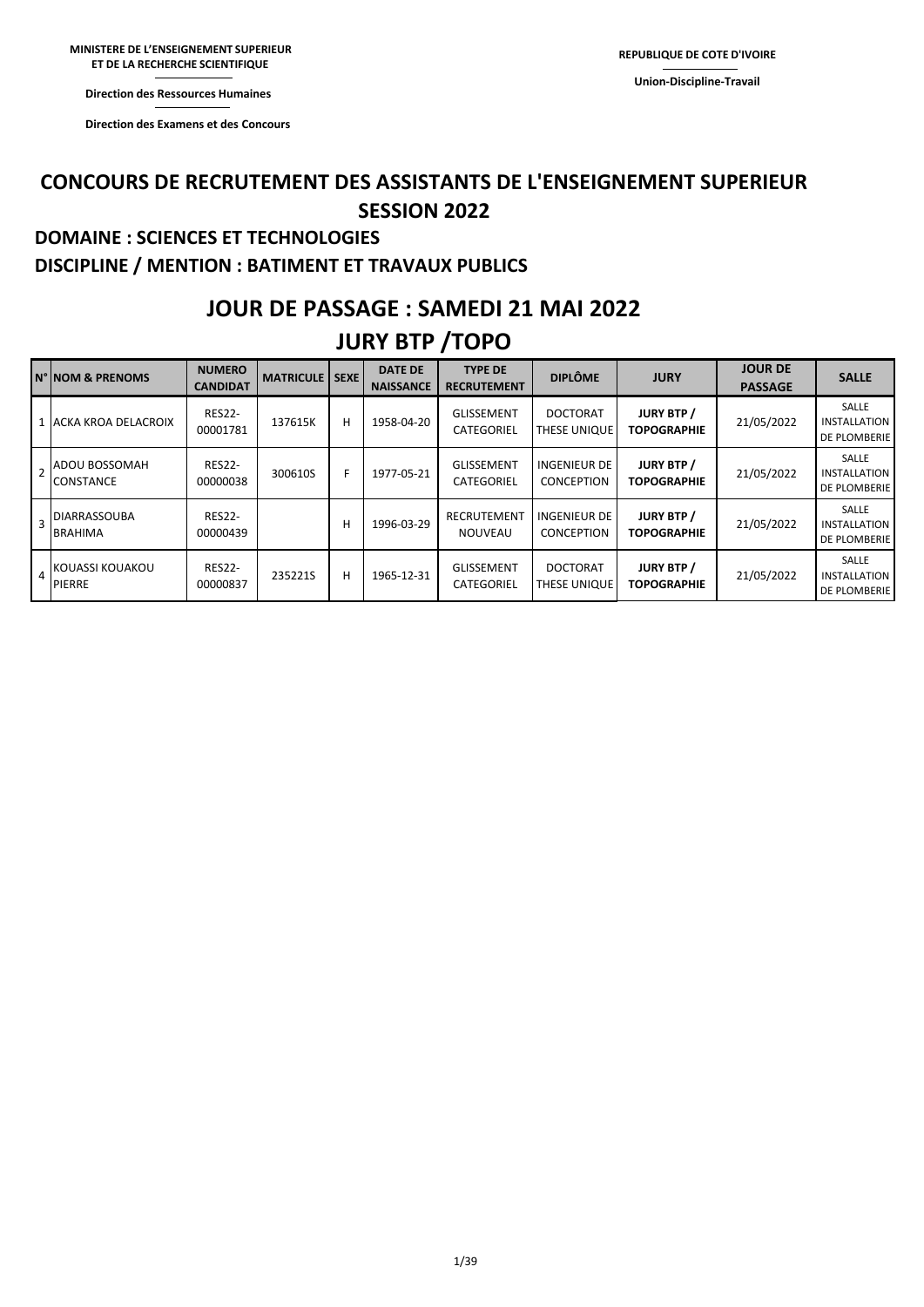**Direction des Ressources Direction des Ressources Humaines** 

**Direction des Examens et Direction des Examens et des Concours** 

### **CONCOURS DE RECRUTEMENT DES ASSISTANTS DE L'ENSEIGNEMENT SUPERIEUR SESSION 2022**

#### **DOMAINE : SCIENCES ET TECHNOLOGIES DISCIPLINE / MENTION : TOPOGRAPHIE (SCIENCES ET INGENIERIE)**

### **JURY BTP / TOPO JOUR DE PASSAGE : SAMEDI 21 MAI 2022**

| IN° INOM & PRENOMS              | <b>NUMERO</b><br><b>CANDIDAT</b> | <b>MATRICULE ISEXE</b> | <b>DATE DE</b><br><b>NAISSANCE</b> | <b>TYPE DE</b><br><b>RECRUTEMENT</b> | <b>DIPLÔME</b>                    | <b>JURY</b>                             | <b>JOUR DE</b><br><b>PASSAGE</b> | <b>SALLE</b>                                 |
|---------------------------------|----------------------------------|------------------------|------------------------------------|--------------------------------------|-----------------------------------|-----------------------------------------|----------------------------------|----------------------------------------------|
| <b>KONAN Aristide</b><br>Samuel | <b>RES22-</b><br>00000252        |                        | 1995-09-26                         | RECRUTEMENT<br><b>NOUVEAU</b>        | <b>INGENIEUR DE</b><br>CONCEPTION | <b>JURY BTP /</b><br><b>TOPOGRAPHIE</b> | 21/05/2022                       | SALLE<br><b>INSTALLATION</b><br>DE PLOMBERIE |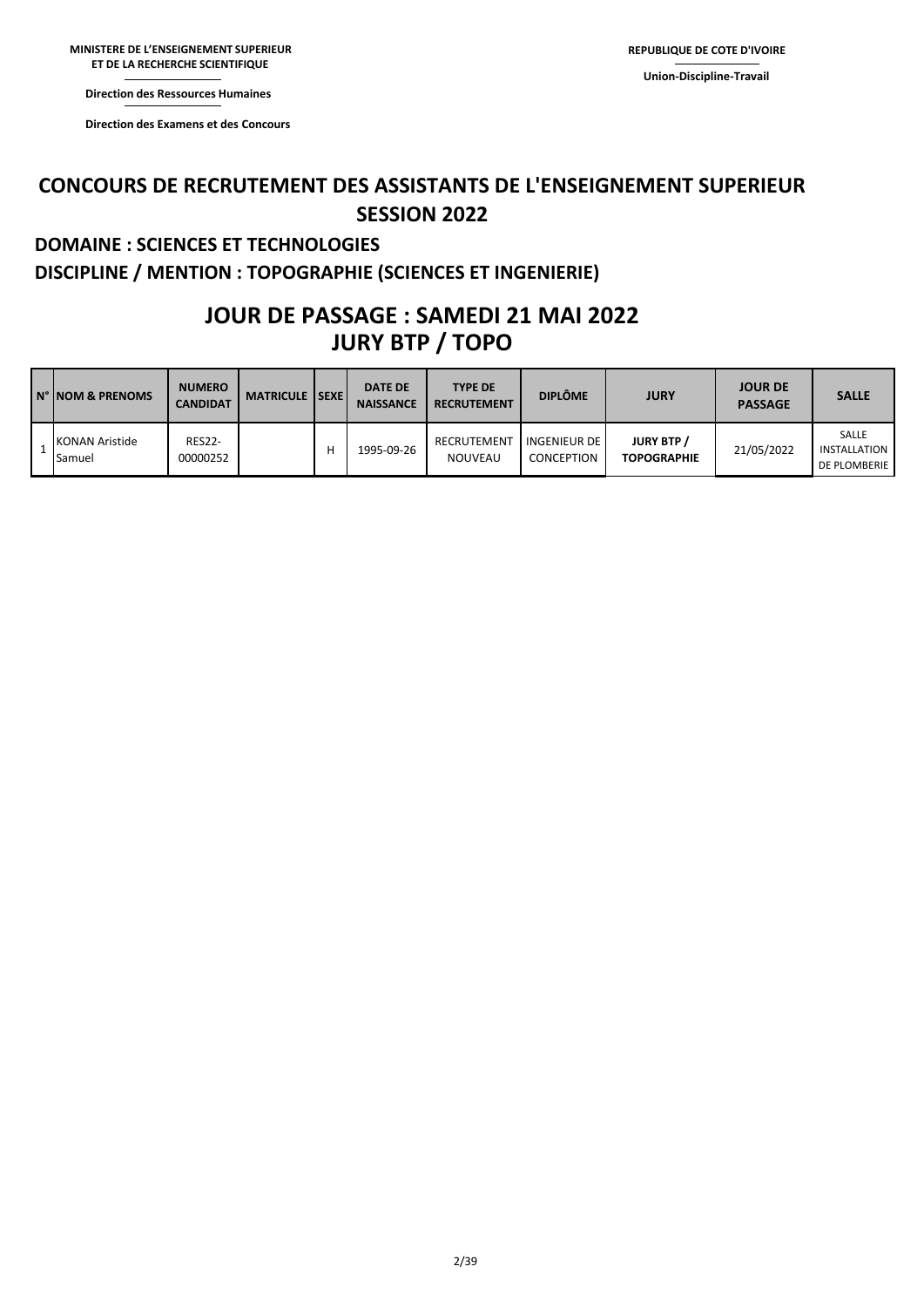**Direction des Ressources Humaines** 

**ET DE LA RECHERCHE** 

**Direction des Ressources Direction des Examens et des Concours** 

## **CONCOURS DE RECRUTEMENT DES ASSISTANTS DE L'ENSEIGNEMENT SUPERIEUR SESSION 2022**

#### **LISTE D'EMARGEMENT DES CANDIDATS PAR ORDRE ALPHABETIQUE**

#### **DOMAINE : SCIENCES ET TECHNOLOGIES**

### **DISCIPLINE / MENTION : CHIMIE 1 (CHIMIE / SCIENCES ET INGENIERIE (GENIE CHIMIQUE OPTION PETROLE))**

### **JURY CHIMIE JOUR DE PASSAGE : VENDREDI 20 MAI 2022**

| N°             | <b>NOM &amp; PRENOMS</b>                         | <b>NUMERO</b><br><b>CANDIDAT</b> | <b>MATRICULE   SEXE</b> |   | <b>DATE DE</b><br><b>NAISSANCE</b> | <b>TYPE DE</b><br><b>RECRUTEMENT</b>   | <b>DIPLÔME</b>                                   | <b>JURY</b>        | <b>JOUR DE</b><br><b>PASSAGE</b> | <b>SALLE</b>                 |
|----------------|--------------------------------------------------|----------------------------------|-------------------------|---|------------------------------------|----------------------------------------|--------------------------------------------------|--------------------|----------------------------------|------------------------------|
|                | 1 ADENIDJI Ganiyou                               | <b>RES22-</b><br>00001208        |                         | H | 1988-12-30                         | RECRUTEMENT<br>NOUVEAU                 | <b>DOCTORAT</b><br><b>THESE</b><br><b>UNIQUE</b> | <b>JURY CHIMIE</b> | 20/05/2022                       | GRAND<br><b>FORUM</b>        |
| 2              | ADOU DEMEL AXEL                                  | <b>RES22-</b><br>00000203        |                         | н | 1988-04-16                         | RECRUTEMENT<br>NOUVEAU                 | <b>DOCTORAT</b><br><b>THESE</b><br><b>UNIQUE</b> | <b>JURY CHIMIE</b> | 20/05/2022                       | GRAND<br><b>FORUM</b>        |
| 3              | <b>ADOU KOUAKOU ERIC</b>                         | <b>RES22-</b><br>00000445        |                         | н | 1986-09-04                         | RECRUTEMENT<br>NOUVEAU                 | <b>DOCTORAT</b><br><b>THESE</b><br><b>UNIQUE</b> | <b>JURY CHIMIE</b> | 20/05/2022                       | GRAND<br><b>FORUM</b>        |
|                | 4 AHUÉ KOFFI MARCELLIN                           | <b>RES22-</b><br>00000893        |                         | н | 1981-04-11                         | RECRUTEMENT<br>NOUVEAU                 | <b>DOCTORAT</b><br><b>THESE</b><br><b>UNIQUE</b> | <b>JURY CHIMIE</b> | 20/05/2022                       | GRAND<br><b>FORUM</b>        |
| 5              | AKA EHU CAMILLE                                  | <b>RES22-</b><br>00000939        |                         | н | 1985-04-27                         | RECRUTEMENT<br><b>NOUVEAU</b>          | <b>DOCTORAT</b><br><b>THESE</b><br><b>UNIQUE</b> | <b>JURY CHIMIE</b> | 20/05/2022                       | GRAND<br><b>FORUM</b>        |
| 6              | <b>AKILINON GANSSO</b><br>VALENTIN               | <b>RES22-</b><br>00001560        | 314147X                 | н | 1974-12-14                         | <b>GLISSEMENT</b><br>CATEGORIEL        | <b>DOCTORAT</b><br><b>THESE</b><br><b>UNIQUE</b> | <b>JURY CHIMIE</b> | 20/05/2022                       | GRAND<br><b>FORUM</b>        |
| $\overline{7}$ | <b>ALAO LATIFATOU LAYE</b><br><b>EPSE ADOMON</b> | <b>RES22-</b><br>00000754        |                         | F | 1978-10-15                         | RECRUTEMENT<br>NOUVEAU                 | <b>DOCTORAT</b><br><b>THESE</b><br><b>UNIQUE</b> | <b>JURY CHIMIE</b> | 20/05/2022                       | GRAND<br><b>FORUM</b>        |
| 8              | <b>APPIA CHRISTIAN</b>                           | <b>RES22-</b><br>00000701        |                         | H | 1981-11-16                         | RECRUTEMENT<br>NOUVEAU                 | <b>DOCTORAT</b><br><b>THESE</b><br><b>UNIQUE</b> | <b>JURY CHIMIE</b> | 20/05/2022                       | GRAND<br><b>FORUM</b>        |
| 9              | <b>BITCHI Boni Michel</b>                        | <b>RES22-</b><br>00000785        |                         | н | 1982-12-08                         | RECRUTEMENT<br>NOUVEAU                 | <b>DOCTORAT</b><br><b>THESE</b><br><b>UNIQUE</b> | <b>JURY CHIMIE</b> | 20/05/2022                       | GRAND<br><b>FORUM</b>        |
| 10             | <b>BOHUI Gouegoui Serge</b><br>Pacome            | <b>RES22-</b><br>00000258        | 399561C                 | н | 1982-01-01                         | <b>GLISSEMENT</b><br>CATEGORIEL        | <b>DOCTORAT</b><br><b>THESE</b><br><b>UNIQUE</b> | <b>JURY CHIMIE</b> | 20/05/2022                       | GRAND<br><b>FORUM</b>        |
| 11             | <b>BOSSOMBRA KOUAKOU</b><br><b>VIANET</b>        | <b>RES22-</b><br>00001488        |                         | H | 1988-06-24                         | RECRUTEMENT<br>NOUVEAU                 | <b>DOCTORAT</b><br><b>THESE</b><br><b>UNIQUE</b> | <b>JURY CHIMIE</b> | 20/05/2022                       | GRAND<br><b>FORUM</b>        |
|                | 12 BOUE Guy Blanchard                            | <b>RES22-</b><br>00001003        |                         | н | 1983-06-12                         | RECRUTEMENT<br>NOUVEAU                 | <b>DOCTORAT</b><br><b>THESE</b><br><b>UNIQUE</b> | <b>JURY CHIMIE</b> | 20/05/2022                       | GRAND<br><b>FORUM</b>        |
|                | 13 COULIBALY BAMORO                              | <b>RES22-</b><br>00001481        |                         | H | 1989-12-22                         | RECRUTEMENT<br>NOUVEAU                 | <b>DOCTORAT</b><br><b>THESE</b><br>UNIQUE        | <b>JURY CHIMIE</b> | 20/05/2022                       | <b>GRAND</b><br><b>FORUM</b> |
| 14             | <b>DIARRASSOUBA</b><br><b>FATOGOMA</b>           | <b>RES22-</b><br>00000409        |                         | н | 1989-06-21                         | RECRUTEMENT<br>NOUVEAU                 | <b>DOCTORAT</b><br><b>THESE</b><br><b>UNIQUE</b> | <b>JURY CHIMIE</b> | 20/05/2022                       | GRAND<br><b>FORUM</b>        |
|                | 15 DJIE Bi Tra Marc Gabin                        | <b>RES22-</b><br>00001798        | 335642C                 | H | 1975-02-19                         | <b>GLISSEMENT</b><br><b>CATEGORIEL</b> | <b>DOCTORAT</b><br><b>THESE</b><br><b>UNIQUE</b> | <b>JURY CHIMIE</b> | 20/05/2022                       | GRAND<br><b>FORUM</b>        |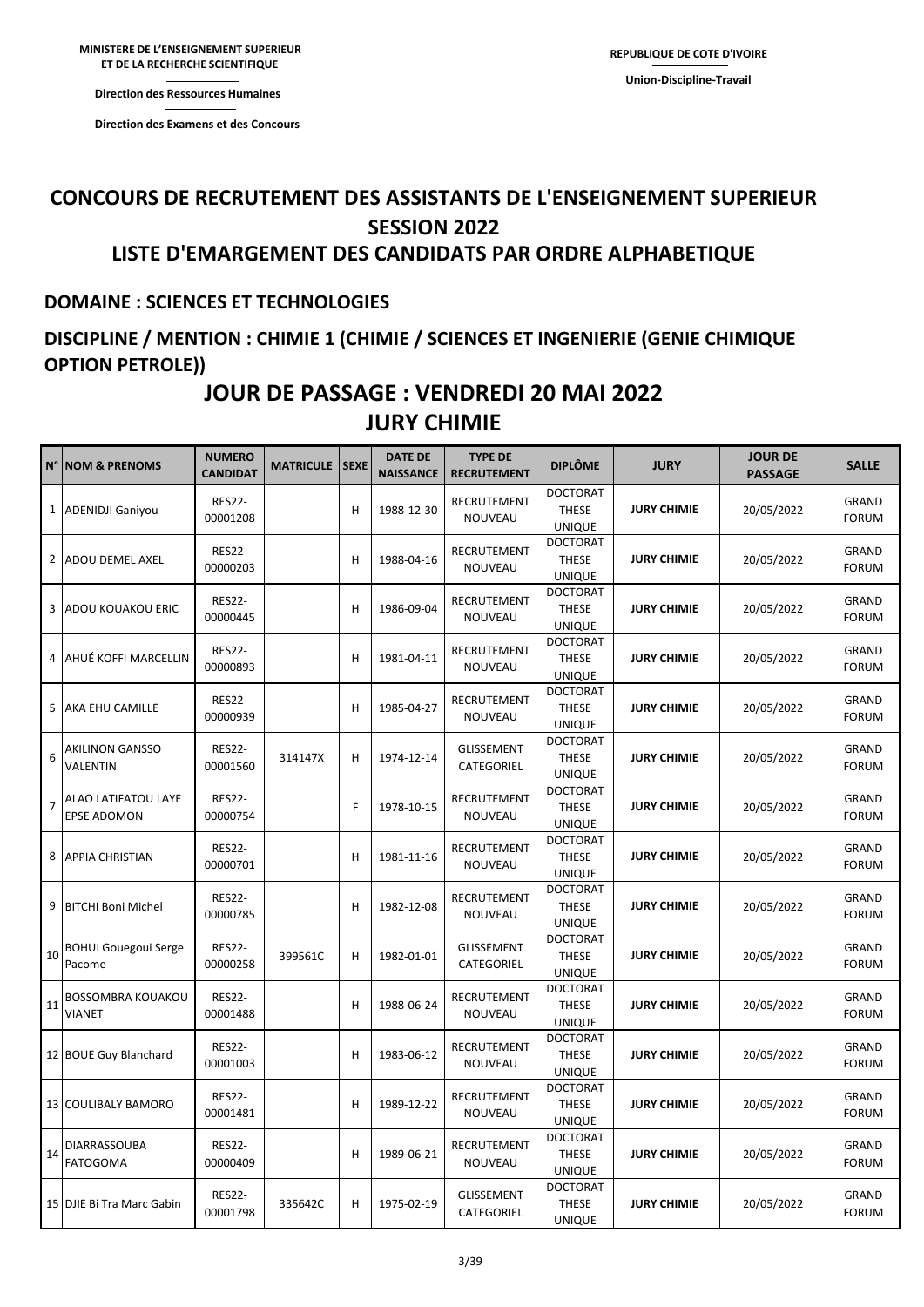| <b>N° NOM &amp; PRENOMS</b>               | <b>NUMERO</b><br><b>CANDIDAT</b> | <b>MATRICULE ISEXEI</b> |   | <b>DATE DE</b><br><b>NAISSANCE</b> | <b>TYPE DE</b><br><b>RECRUTEMENT</b> | <b>DIPLÔME</b>                                   | <b>JURY</b>        | <b>JOUR DE</b><br><b>PASSAGE</b> | <b>SALLE</b>                 |
|-------------------------------------------|----------------------------------|-------------------------|---|------------------------------------|--------------------------------------|--------------------------------------------------|--------------------|----------------------------------|------------------------------|
| 16 DOUHORE GNAORE YOH<br><b>TOUSSAINT</b> | <b>RES22-</b><br>00001472        |                         | н | 1983-02-11                         | <b>RECRUTEMENT</b><br><b>NOUVEAU</b> | <b>DOCTORAT</b><br>THESE<br><b>UNIQUE</b>        | <b>JURY CHIMIE</b> | 20/05/2022                       | <b>GRAND</b><br><b>FORUM</b> |
| 17 EROI N'GORAN SEVERIN                   | <b>RES22-</b><br>00001424        |                         | н | 1983-01-18                         | <b>RECRUTEMENT</b><br><b>NOUVEAU</b> | <b>DOCTORAT</b><br><b>THESE</b><br><b>UNIQUE</b> | <b>JURY CHIMIE</b> | 20/05/2022                       | GRAND<br><b>FORUM</b>        |
| 18 FOFANA EPSE<br>IDIOMANDE ALIMATA       | <b>RES22-</b><br>00000255        | 333930X                 | F | 1976-02-13                         | <b>GLISSEMENT</b><br>CATEGORIEL      | <b>DOCTORAT</b><br><b>THESE</b><br><b>UNIQUE</b> | <b>JURY CHIMIE</b> | 20/05/2022                       | <b>GRAND</b><br><b>FORUM</b> |
| 19 GOORE STEPHANE<br><b>GERVAIS</b>       | <b>RES22-</b><br>00000293        | 324852U                 | н | 1976-03-04                         | <b>GLISSEMENT</b><br>CATEGORIEL      | <b>DOCTORAT</b><br><b>THESE</b><br><b>UNIQUE</b> | <b>JURY CHIMIE</b> | 20/05/2022                       | GRAND<br><b>FORUM</b>        |
| 20 GUE LIEUNE ALEXIS                      | <b>RES22-</b><br>00001223        | 379146P                 | н | 1984-05-25                         | <b>GLISSEMENT</b><br>CATEGORIEL      | <b>DOCTORAT</b><br><b>THESE</b><br><b>UNIQUE</b> | <b>JURY CHIMIE</b> | 20/05/2022                       | GRAND<br><b>FORUM</b>        |

## **JOUR DE PASSAGE : SAMEDI 21 MAI 2022**

## **JURY CHIMIE**

| N°             | <b>NOM &amp; PRENOMS</b>                           | <b>NUMERO</b><br><b>CANDIDAT</b> | <b>MATRICULE</b> | <b>SEXE</b> | <b>DATE DE</b><br><b>NAISSANCE</b> | <b>TYPE DE</b><br><b>RECRUTEMENT</b> | <b>DIPLÔME</b>                                   | <b>JURY</b>        | <b>JOUR DE</b><br><b>PASSAGE</b> | <b>SALLE</b>                 |
|----------------|----------------------------------------------------|----------------------------------|------------------|-------------|------------------------------------|--------------------------------------|--------------------------------------------------|--------------------|----------------------------------|------------------------------|
| $\mathbf{1}$   | <b>GUESSAN BI GOBLÉ</b><br>LANDRY                  | <b>RES22-</b><br>00000033        |                  | н           | 1983-10-23                         | RECRUTEMENT<br><b>NOUVEAU</b>        | <b>DOCTORAT</b><br><b>THESE</b><br><b>UNIQUE</b> | <b>JURY CHIMIE</b> | 21/05/2022                       | GRAND<br><b>FORUM</b>        |
| $\overline{2}$ | <b>KAKOU AFFI</b><br><b>BAUDELAIRE</b>             | <b>RES22-</b><br>00001520        | 324334U          | н           | 1975-07-22                         | <b>GLISSEMENT</b><br>CATEGORIEL      | <b>DOCTORAT</b><br><b>THESE</b><br><b>UNIQUE</b> | <b>JURY CHIMIE</b> | 21/05/2022                       | GRAND<br><b>FORUM</b>        |
| 3              | <b>KALO MABINTOU</b>                               | <b>RES22-</b><br>00000347        |                  | F           | 1983-01-22                         | RECRUTEMENT<br>NOUVEAU               | <b>DOCTORAT</b><br><b>THESE</b><br><b>UNIQUE</b> | <b>JURY CHIMIE</b> | 21/05/2022                       | GRAND<br><b>FORUM</b>        |
| 4              | <b>KASSI KADJO FRANÇOIS</b>                        | <b>RES22-</b><br>00000746        | 324874S          | н           | 1975-05-25                         | <b>GLISSEMENT</b><br>CATEGORIEL      | <b>DOCTORAT</b><br><b>THESE</b><br><b>UNIQUE</b> | <b>JURY CHIMIE</b> | 21/05/2022                       | GRAND<br><b>FORUM</b>        |
| 5              | KESSE XAVIER N'DOUA<br>ARMEL                       | <b>RES22-</b><br>00000627        |                  | н           | 1988-06-17                         | RECRUTEMENT<br>NOUVEAU               | <b>DOCTORAT</b><br>(par<br>équivalence)          | <b>JURY CHIMIE</b> | 21/05/2022                       | GRAND<br><b>FORUM</b>        |
| 6              | KOFFI KOFFI JEAN<br>THIERRY                        | <b>RES22-</b><br>00000865        |                  | н           | 1981-11-04                         | RECRUTEMENT<br>NOUVEAU               | <b>DOCTORAT</b><br><b>THESE</b><br><b>UNIQUE</b> | <b>JURY CHIMIE</b> | 21/05/2022                       | GRAND<br><b>FORUM</b>        |
| 7              | KOFFI KONAN MARTIN                                 | <b>RES22-</b><br>00000850        | 399759S          | н           | 1980-09-03                         | <b>GLISSEMENT</b><br>CATEGORIEL      | <b>DOCTORAT</b><br><b>THESE</b><br><b>UNIQUE</b> | <b>JURY CHIMIE</b> | 21/05/2022                       | GRAND<br><b>FORUM</b>        |
| 8              | KOFFI N'GUESSAN<br>MARCELLIN                       | <b>RES22-</b><br>00001927        |                  | н           | 1984-07-22                         | RECRUTEMENT<br>NOUVEAU               | INGENIEUR<br>DE<br>CONCEPTION                    | <b>JURY CHIMIE</b> | 21/05/2022                       | <b>GRAND</b><br><b>FORUM</b> |
| 9              | KOFFI OLIVIER FRANCOIS<br><b>ARISTIDE BERTRAND</b> | <b>RES22-</b><br>00000002        | 274172G          | н           | 1975-12-19                         | <b>GLISSEMENT</b><br>CATEGORIEL      | <b>DOCTORAT</b><br><b>THESE</b><br>UNIQUE        | <b>JURY CHIMIE</b> | 21/05/2022                       | GRAND<br><b>FORUM</b>        |
| 10             | KOMBO MANANGA<br><b>OLIVIER SIMON</b>              | <b>RES22-</b><br>00001571        |                  | н           | 1972-02-11                         | <b>CONTRAT</b>                       | <b>DOCTORAT</b><br><b>THESE</b><br><b>UNIQUE</b> | <b>JURY CHIMIE</b> | 21/05/2022                       | GRAND<br><b>FORUM</b>        |
|                | 11 KONAN DIBI JACQUES                              | <b>RES22-</b><br>00000535        |                  | н           | 1983-03-15                         | RECRUTEMENT<br>NOUVEAU               | <b>DOCTORAT</b><br><b>THESE</b><br><b>UNIQUE</b> | <b>JURY CHIMIE</b> | 21/05/2022                       | GRAND<br><b>FORUM</b>        |
| 12             | KONAN Kouakou<br>Venance                           | <b>RES22-</b><br>00001969        |                  | н           | 1982-06-10                         | RECRUTEMENT<br>NOUVEAU               | <b>DOCTORAT</b><br><b>THESE</b><br><b>UNIQUE</b> | <b>JURY CHIMIE</b> | 21/05/2022                       | GRAND<br><b>FORUM</b>        |
| 13             | KONAN KOUASSI PIERRE<br><b>ALAIN</b>               | <b>RES22-</b><br>00001636        |                  | н           | 1988-01-10                         | RECRUTEMENT<br><b>NOUVEAU</b>        | <b>DOCTORAT</b><br><b>THESE</b><br>UNIQUE        | <b>JURY CHIMIE</b> | 21/05/2022                       | GRAND<br><b>FORUM</b>        |
|                | <b>14 KONE YACOUBA</b>                             | <b>RES22-</b><br>00001995        |                  | н           | 1985-02-04                         | RECRUTEMENT<br>NOUVEAU               | <b>DOCTORAT</b><br><b>THESE</b><br><b>UNIQUE</b> | <b>JURY CHIMIE</b> | 21/05/2022                       | GRAND<br><b>FORUM</b>        |
|                | <b>15 KOUADIO BROU ALBERT</b>                      | <b>RES22-</b><br>00000256        |                  | н           | 1979-08-17                         | RECRUTEMENT<br><b>NOUVEAU</b>        | PHD                                              | <b>JURY CHIMIE</b> | 21/05/2022                       | GRAND<br><b>FORUM</b>        |
| 16             | KOUADIO ENIKA<br><b>FLORESSE</b>                   | <b>RES22-</b><br>00001023        |                  | F           | 1980-11-20                         | RECRUTEMENT<br>NOUVEAU               | <b>DOCTORAT</b><br><b>THESE</b><br><b>UNIQUE</b> | <b>JURY CHIMIE</b> | 21/05/2022                       | <b>GRAND</b><br><b>FORUM</b> |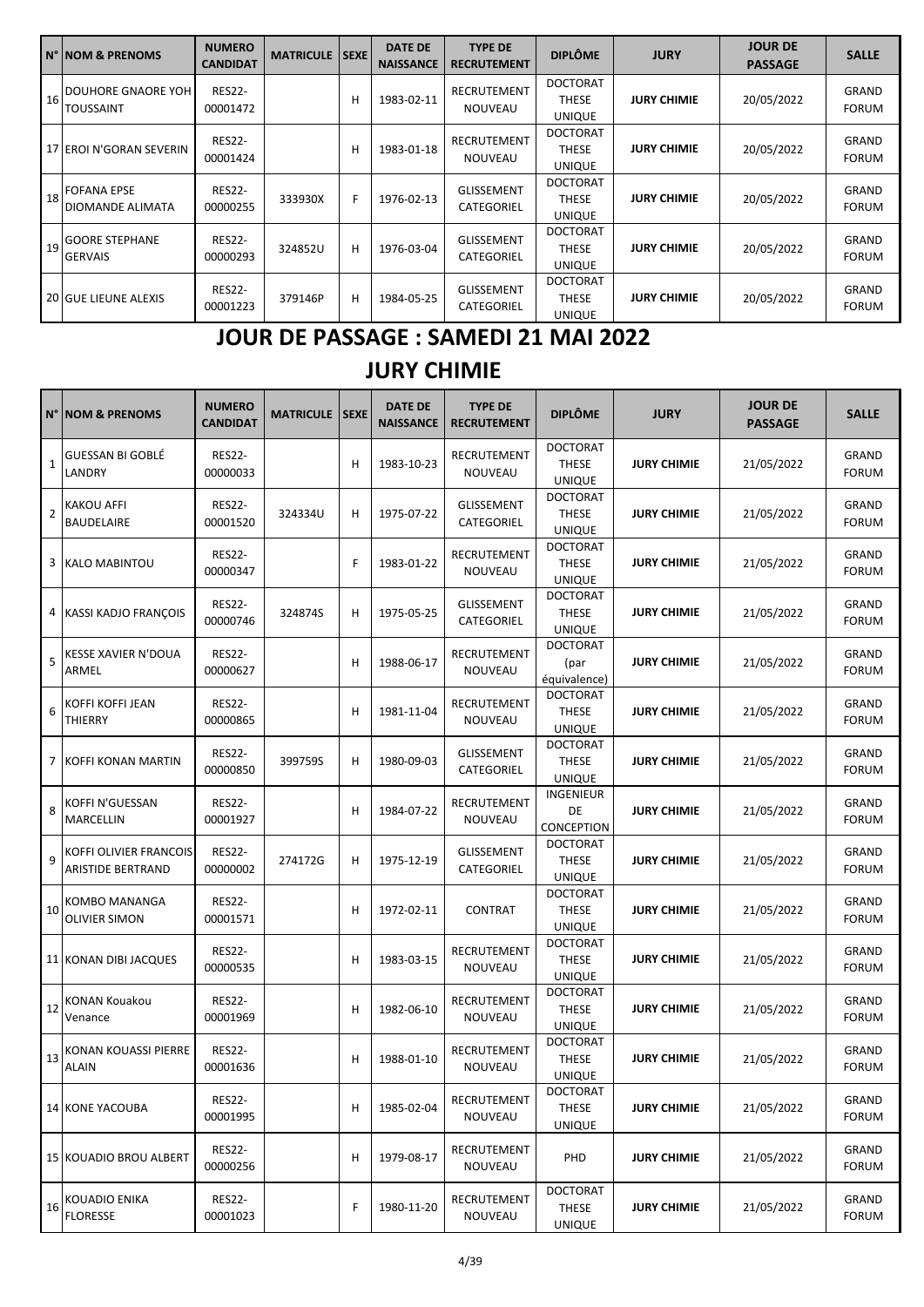| IN° NOM & PRENOMS                    | <b>NUMERO</b><br><b>CANDIDAT</b> | <b>MATRICULE   SEXE</b> |   | <b>DATE DE</b><br><b>NAISSANCE</b> | <b>TYPE DE</b><br><b>RECRUTEMENT</b> | <b>DIPLÔME</b>                                   | <b>JURY</b>        | <b>JOUR DE</b><br><b>PASSAGE</b> | <b>SALLE</b>                 |
|--------------------------------------|----------------------------------|-------------------------|---|------------------------------------|--------------------------------------|--------------------------------------------------|--------------------|----------------------------------|------------------------------|
| 17 KOUAME KONAN LOPEZ                | <b>RES22-</b><br>00000364        |                         | н | 1990-12-23                         | <b>RECRUTEMENT</b><br>NOUVEAU        | <b>DOCTORAT</b><br><b>THESE</b><br><b>UNIQUE</b> | <b>JURY CHIMIE</b> | 21/05/2022                       | <b>GRAND</b><br><b>FORUM</b> |
| 18 KOUAME KOUAKOU<br><b>BENOIT</b>   | <b>RES22-</b><br>00001626        | 315088Z                 | н | 1978-01-01                         | <b>GLISSEMENT</b><br>CATEGORIEL      | <b>DOCTORAT</b><br><b>THESE</b><br><b>UNIQUE</b> | <b>JURY CHIMIE</b> | 21/05/2022                       | <b>GRAND</b><br><b>FORUM</b> |
| 19 KOUAME KOUAME<br><b>DANIEL</b>    | <b>RES22-</b><br>00001818        |                         | н | 1968-01-01                         | <b>CONTRAT</b>                       | <b>DOCTORAT</b><br><b>THESE</b><br><b>UNIQUE</b> | <b>JURY CHIMIE</b> | 21/05/2022                       | GRAND<br><b>FORUM</b>        |
| 20 KOUAO AHUA KOUASSI<br><b>RENE</b> | <b>RES22-</b><br>00000426        |                         | н | 1983-03-04                         | RECRUTEMENT<br>NOUVEAU               | <b>DOCTORAT</b><br><b>THESE</b><br><b>UNIQUE</b> | <b>JURY CHIMIE</b> | 21/05/2022                       | <b>GRAND</b><br><b>FORUM</b> |

## **JOUR DE PASSAGE : LUNDI 23 MAI 2022**

### **JURY CHIMIE**

| $N^{\circ}$    | <b>NOM &amp; PRENOMS</b>                        | <b>NUMERO</b><br><b>CANDIDAT</b> | <b>MATRICULE   SEXE</b> |   | <b>DATE DE</b><br><b>NAISSANCE</b> | <b>TYPE DE</b><br><b>RECRUTEMENT</b> | <b>DIPLÔME</b>                                   | <b>JURY</b>        | <b>JOUR DE</b><br><b>PASSAGE</b> | <b>SALLE</b>                 |
|----------------|-------------------------------------------------|----------------------------------|-------------------------|---|------------------------------------|--------------------------------------|--------------------------------------------------|--------------------|----------------------------------|------------------------------|
|                | 1 KOUAO TOFFE ALEXIS                            | <b>RES22-</b><br>00001509        |                         | H | 1985-02-18                         | RECRUTEMENT<br>NOUVEAU               | <b>DOCTORAT</b><br><b>THESE</b><br><b>UNIQUE</b> | <b>JURY CHIMIE</b> | 23/05/2022                       | GRAND<br><b>FORUM</b>        |
| $\overline{2}$ | KOUASSI KOFFI ALEXIS<br><b>RESPECT</b>          | <b>RES22-</b><br>00001446        |                         | н | 1985-06-03                         | RECRUTEMENT<br>NOUVEAU               | <b>DOCTORAT</b><br><b>THESE</b><br><b>UNIQUE</b> | <b>JURY CHIMIE</b> | 23/05/2022                       | GRAND<br><b>FORUM</b>        |
| $\overline{3}$ | KOUASSI KOUADIO DOBI<br><b>BRICE</b>            | <b>RES22-</b><br>00000588        |                         | н | 1988-11-08                         | RECRUTEMENT<br>NOUVEAU               | <b>DOCTORAT</b><br><b>THESE</b><br><b>UNIQUE</b> | <b>JURY CHIMIE</b> | 23/05/2022                       | GRAND<br><b>FORUM</b>        |
| $\overline{4}$ | KOUKOUGNON KOUHO<br>LYDIE EPOUSE TAHI           | <b>RES22-</b><br>00000901        |                         | F | 1978-01-01                         | RECRUTEMENT<br>NOUVEAU               | <b>DOCTORAT</b><br><b>THESE</b><br><b>UNIQUE</b> | <b>JURY CHIMIE</b> | 23/05/2022                       | GRAND<br><b>FORUM</b>        |
| 5              | KPIDI YAPO HABIB                                | <b>RES22-</b><br>00000844        |                         | н | 1979-06-13                         | <b>RECRUTEMENT</b><br>NOUVEAU        | <b>DOCTORAT</b><br><b>THESE</b><br><b>UNIQUE</b> | <b>JURY CHIMIE</b> | 23/05/2022                       | GRAND<br><b>FORUM</b>        |
| 6              | <b>MASSAPIHANHORO</b><br><b>Ouattara Pierre</b> | <b>RES22-</b><br>00000243        | 429603D                 | н | 1986-06-10                         | <b>GLISSEMENT</b><br>CATEGORIEL      | <b>DOCTORAT</b><br><b>THESE</b><br><b>UNIQUE</b> | <b>JURY CHIMIE</b> | 23/05/2022                       | GRAND<br><b>FORUM</b>        |
|                | 7 MELEDJE JEAN-CLAUDE                           | <b>RES22-</b><br>00001864        |                         | н | 1988-06-18                         | RECRUTEMENT<br>NOUVEAU               | <b>DOCTORAT</b><br><b>THESE</b><br><b>UNIQUE</b> | <b>JURY CHIMIE</b> | 23/05/2022                       | GRAND<br><b>FORUM</b>        |
| 8              | MOUHO GUÉI DIDIER<br><b>ROSELIN</b>             | <b>RES22-</b><br>00000079        | 399919 B                | н | 1982-12-24                         | <b>GLISSEMENT</b><br>CATEGORIEL      | <b>DOCTORAT</b><br><b>THESE</b><br><b>UNIQUE</b> | <b>JURY CHIMIE</b> | 23/05/2022                       | <b>GRAND</b><br><b>FORUM</b> |
| 9              | N'GORAN KOFFI MARTIN                            | <b>RES22-</b><br>00000973        | 396609J                 | н | 1983-06-25                         | <b>GLISSEMENT</b><br>CATEGORIEL      | <b>DOCTORAT</b><br><b>THESE</b><br><b>UNIQUE</b> | <b>JURY CHIMIE</b> | 23/05/2022                       | GRAND<br><b>FORUM</b>        |
| 10             | N'GUESSAN Kouadio<br>Benjamin                   | <b>RES22-</b><br>00001801        | 320684C                 | н | 1974-03-26                         | <b>GLISSEMENT</b><br>CATEGORIEL      | <b>DOCTORAT</b><br><b>THESE</b><br><b>UNIQUE</b> | <b>JURY CHIMIE</b> | 23/05/2022                       | GRAND<br><b>FORUM</b>        |
| 11             | N'GUESSAN PATRICK<br><b>AUDREY</b>              | <b>RES22-</b><br>00000493        | 379155Q                 | н | 1986-01-01                         | <b>GLISSEMENT</b><br>CATEGORIEL      | <b>DOCTORAT</b><br><b>THESE</b><br><b>UNIQUE</b> | <b>JURY CHIMIE</b> | 23/05/2022                       | GRAND<br><b>FORUM</b>        |
| 12             | N'GUETTIA KOBENAN<br><b>GERMAIN</b>             | <b>RES22-</b><br>00001776        |                         | н | 1979-07-19                         | RECRUTEMENT<br>NOUVEAU               | <b>DOCTORAT</b><br><b>THESE</b><br><b>UNIQUE</b> | <b>JURY CHIMIE</b> | 23/05/2022                       | GRAND<br><b>FORUM</b>        |
|                | 13 NIKIEMA DIAKARIDJA                           | <b>RES22-</b><br>00001322        |                         | н | 1978-04-01                         | <b>RECRUTEMENT</b><br>NOUVEAU        | <b>DOCTORAT</b><br><b>THESE</b><br><b>UNIQUE</b> | <b>JURY CHIMIE</b> | 23/05/2022                       | GRAND<br><b>FORUM</b>        |
| 14             | OLIVIER KOUAO ATTA<br><b>KOFFI</b>              | <b>RES22-</b><br>00001507        | 286100A                 | н | 1974-12-29                         | <b>GLISSEMENT</b><br>CATEGORIEL      | <b>DOCTORAT</b><br><b>THESE</b><br><b>UNIQUE</b> | <b>JURY CHIMIE</b> | 23/05/2022                       | GRAND<br><b>FORUM</b>        |
|                | 15 OSSEHIN Ambroise                             | <b>RES22-</b><br>00001015        |                         | н | 1980-01-07                         | RECRUTEMENT<br>NOUVEAU               | <b>DOCTORAT</b><br><b>THESE</b><br>UNIQUE        | <b>JURY CHIMIE</b> | 23/05/2022                       | GRAND<br><b>FORUM</b>        |
|                | 16 JOUATTARA LAMOUSSA                           | <b>RES22-</b><br>00000481        | 399966A                 | н | 1979-04-18                         | <b>GLISSEMENT</b><br>CATEGORIEL      | <b>DOCTORAT</b><br><b>THESE</b><br><b>UNIQUE</b> | <b>JURY CHIMIE</b> | 23/05/2022                       | GRAND<br><b>FORUM</b>        |
|                | 17 OUATTARA Sheiddu                             | <b>RES22-</b><br>00001871        | 324876U                 | н | 1978-11-03                         | <b>GLISSEMENT</b><br>CATEGORIEL      | <b>DOCTORAT</b><br><b>THESE</b><br><b>UNIQUE</b> | <b>JURY CHIMIE</b> | 23/05/2022                       | GRAND<br><b>FORUM</b>        |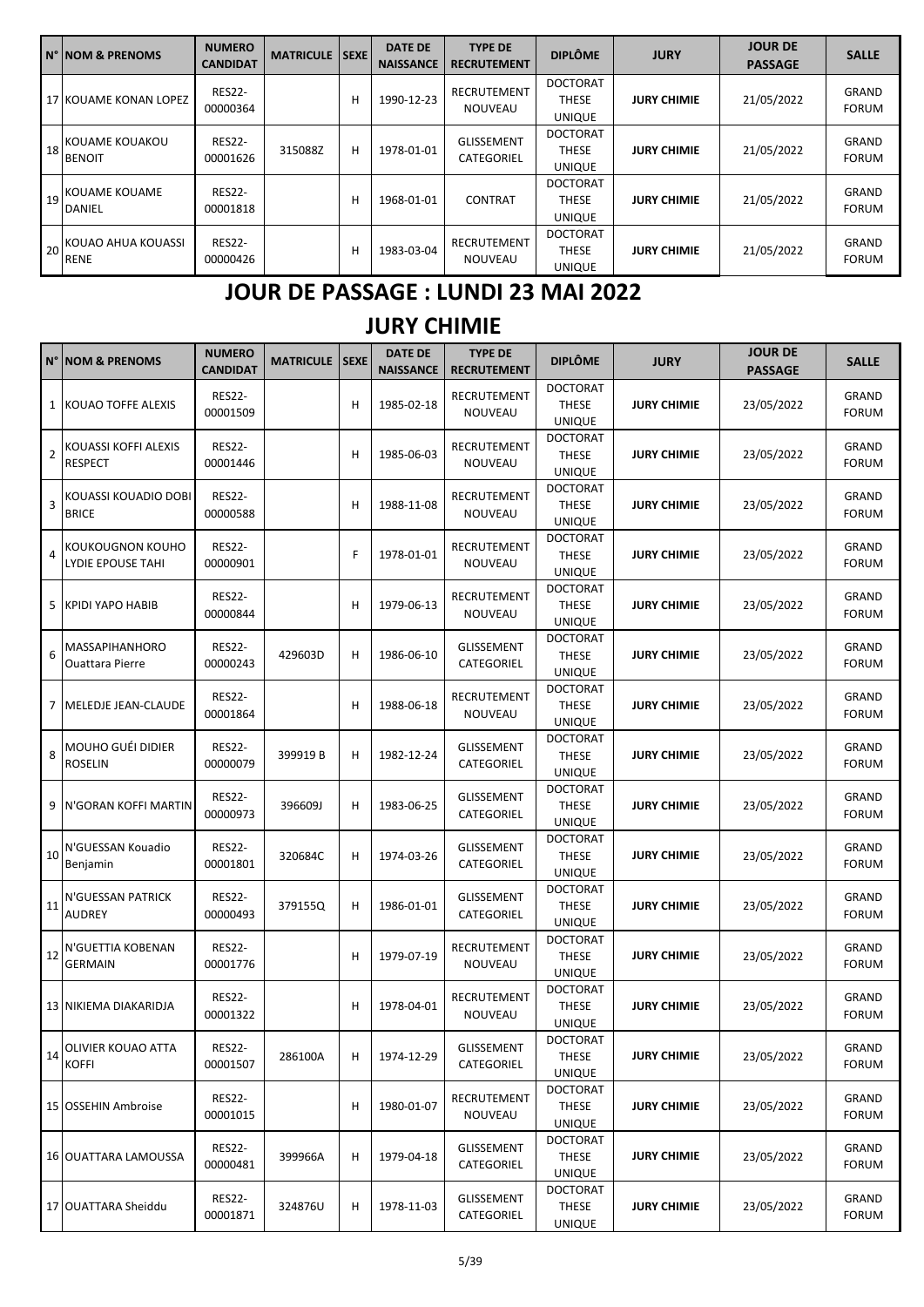|    | IN° INOM & PRENOMS                                   | <b>NUMERO</b><br><b>CANDIDAT</b> | <b>MATRICULE</b> | <b>SEXE</b> | <b>DATE DE</b><br><b>NAISSANCE</b> | <b>TYPE DE</b><br><b>RECRUTEMENT</b> | <b>DIPLÔME</b>                                   | <b>JURY</b>        | <b>JOUR DE</b><br><b>PASSAGE</b> | <b>SALLE</b>                 |
|----|------------------------------------------------------|----------------------------------|------------------|-------------|------------------------------------|--------------------------------------|--------------------------------------------------|--------------------|----------------------------------|------------------------------|
|    | $\frac{1}{18}$ OUATTARA<br><b>WAWOHINLIN PATRICE</b> | <b>RES22-</b><br>00001095        |                  | Н           | 1987-12-07                         | RECRUTEMENT<br><b>NOUVEAU</b>        | <b>DOCTORAT</b><br><b>THESE</b><br><b>UNIQUE</b> | <b>JURY CHIMIE</b> | 23/05/2022                       | <b>GRAND</b><br><b>FORUM</b> |
| 19 | <b>OUEDRAOGO Carine</b><br>Emilienne                 | <b>RES22-</b><br>00001817        |                  |             | 1984-04-26                         | RECRUTEMENT<br><b>NOUVEAU</b>        | <b>DOCTORAT</b><br><b>THESE</b><br><b>UNIQUE</b> | <b>JURY CHIMIE</b> | 23/05/2022                       | <b>GRAND</b><br><b>FORUM</b> |
|    | 20 SADIA SAHI PLACIDE                                | <b>RES22-</b><br>00001008        |                  | H           | 1982-04-20                         | RECRUTEMENT<br><b>NOUVEAU</b>        | <b>DOCTORAT</b><br><b>THESE</b><br><b>UNIQUE</b> | <b>JURY CHIMIE</b> | 23/05/2022                       | <b>GRAND</b><br><b>FORUM</b> |

### **JOUR DE PASSAGE : MARDI 24 MAI 2022**

### **JURY CHIMIE**

|                | N° INOM & PRENOMS                     | <b>NUMERO</b><br><b>CANDIDAT</b> | <b>MATRICULE ISEXE</b> |   | <b>DATE DE</b><br><b>NAISSANCE</b> | <b>TYPE DE</b><br><b>RECRUTEMENT</b> | <b>DIPLÔME</b>                                   | <b>JURY</b>        | <b>JOUR DE</b><br><b>PASSAGE</b> | <b>SALLE</b>                 |
|----------------|---------------------------------------|----------------------------------|------------------------|---|------------------------------------|--------------------------------------|--------------------------------------------------|--------------------|----------------------------------|------------------------------|
|                | 1 SANOGO Diibiliour                   | <b>RES22-</b><br>00000690        |                        | H | 1980-09-03                         | <b>RECRUTEMENT</b><br><b>NOUVEAU</b> | <b>DOCTORAT</b><br><b>THESE</b><br><b>UNIQUE</b> | <b>JURY CHIMIE</b> | 24/05/2022                       | <b>GRAND</b><br><b>FORUM</b> |
| 2              | <b>SEKA OSSEY CLOVIS</b>              | <b>RES22-</b><br>00002002        |                        | H | 1986-01-01                         | RECRUTEMENT<br>NOUVEAU               | <b>DOCTORAT</b><br><b>THESE</b><br><b>UNIQUE</b> | <b>JURY CHIMIE</b> | 24/05/2022                       | <b>GRAND</b><br><b>FORUM</b> |
| 3              | SORO DOH                              | <b>RES22-</b><br>00001157        |                        | н | 1985-01-29                         | RECRUTEMENT<br><b>NOUVEAU</b>        | <b>DOCTORAT</b><br><b>THESE</b><br><b>UNIQUE</b> | <b>JURY CHIMIE</b> | 24/05/2022                       | <b>GRAND</b><br><b>FORUM</b> |
| 4              | SORO Maley-pacome                     | <b>RES22-</b><br>00000395        | 335382Y                | H | 1981-10-18                         | <b>GLISSEMENT</b><br>CATEGORIEL      | <b>DOCTORAT</b><br><b>THESE</b><br><b>UNIQUE</b> | <b>JURY CHIMIE</b> | 24/05/2022                       | <b>GRAND</b><br><b>FORUM</b> |
| 5              | <b>TANO MODESTE</b><br><b>BOSSON</b>  | <b>RES22-</b><br>00001378        |                        | н | 1987-09-02                         | <b>RECRUTEMENT</b><br><b>NOUVEAU</b> | <b>DOCTORAT</b><br><b>THESE</b><br><b>UNIQUE</b> | <b>JURY CHIMIE</b> | 24/05/2022                       | <b>GRAND</b><br><b>FORUM</b> |
| 6              | <b>TANOH AMENAN</b><br><b>EVELYNE</b> | <b>RES22-</b><br>00000251        |                        | F | 1982-05-05                         | <b>RECRUTEMENT</b><br><b>NOUVEAU</b> | <b>DOCTORAT</b><br><b>THESE</b><br><b>UNIQUE</b> | <b>JURY CHIMIE</b> | 24/05/2022                       | <b>GRAND</b><br><b>FORUM</b> |
| $\overline{7}$ | <b>TOSSOU GERMAIN</b>                 | <b>RES22-</b><br>00000874        |                        | н | 1983-06-21                         | RECRUTEMENT<br><b>NOUVEAU</b>        | <b>DOCTORAT</b><br><b>THESE</b><br><b>UNIQUE</b> | <b>JURY CHIMIE</b> | 24/05/2022                       | <b>GRAND</b><br><b>FORUM</b> |
|                | 8 YAO KOFFI AIMÉ                      | <b>RES22-</b><br>00000368        | 337237Y                | н | 1974-04-20                         | <b>GLISSEMENT</b><br>CATEGORIEL      | <b>INGENIEUR</b><br>DE<br><b>CONCEPTION</b>      | <b>JURY CHIMIE</b> | 24/05/2022                       | <b>GRAND</b><br><b>FORUM</b> |
| 9              | <b>YAO KOFFI SIMPLICE</b>             | <b>RES22-</b><br>00000236        | 256009P                | H | 1968-03-01                         | <b>GLISSEMENT</b><br>CATEGORIEL      | <b>DOCTORAT</b><br><b>THESE</b><br><b>UNIQUE</b> | <b>JURY CHIMIE</b> | 24/05/2022                       | <b>GRAND</b><br><b>FORUM</b> |
|                | 10 YEO MAMADOU                        | <b>RES22-</b><br>00000828        | 292829W                | н | 1973-11-12                         | <b>GLISSEMENT</b><br>CATEGORIEL      | <b>DOCTORAT</b><br><b>THESE</b><br><b>UNIQUE</b> | <b>JURY CHIMIE</b> | 24/05/2022                       | <b>GRAND</b><br><b>FORUM</b> |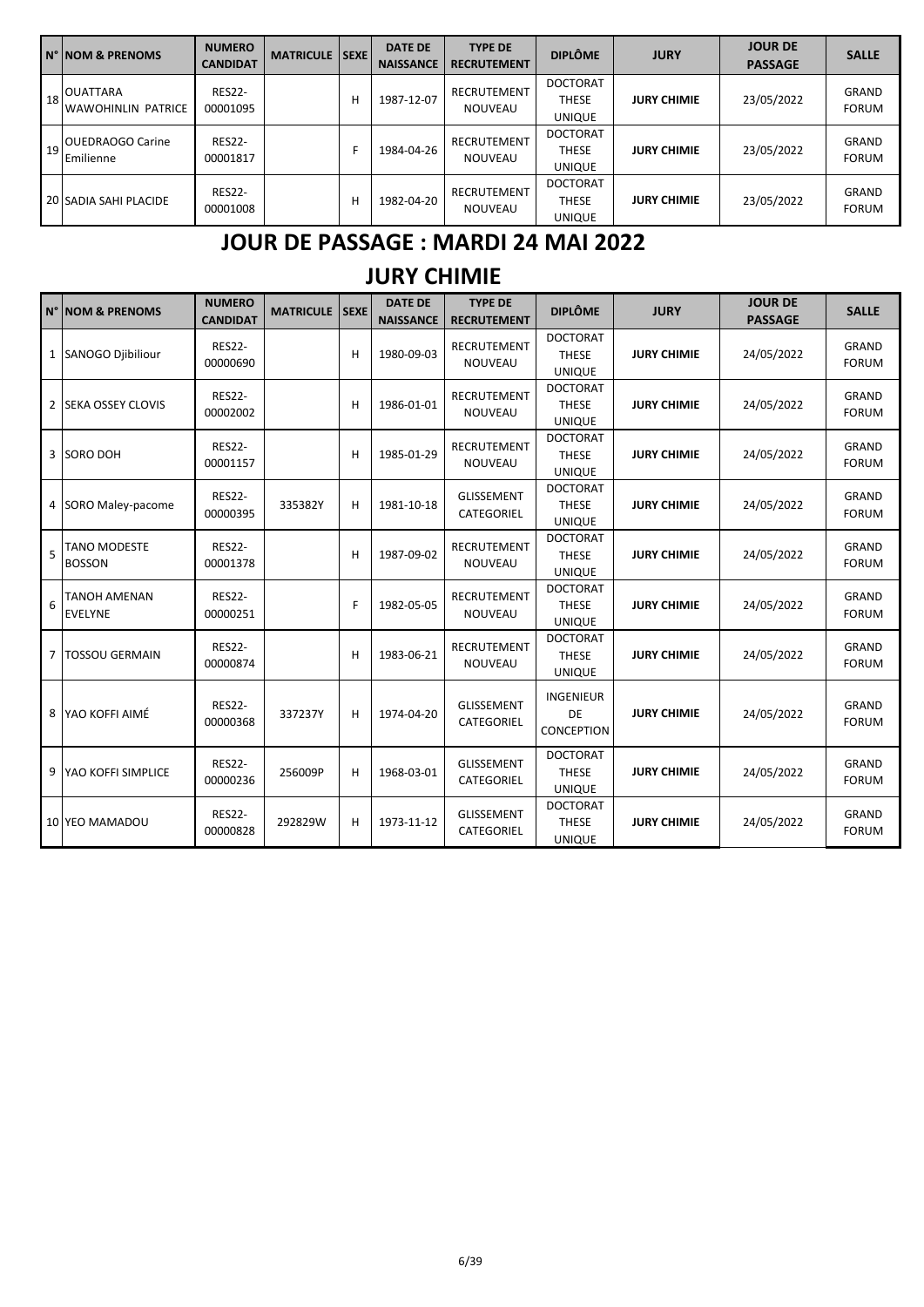**Direction des Ressources Direction des Ressources Humaines** 

**ET DE LA RECHERCHE** 

**Direction des Examens et des Direction des Ressources Direction des Examens et des Concours** 

#### **CONCOURS DE RECRUTEMENT DES ASSISTANTS DE L'ENSEIGNEMENT SUPERIEUR SESSION 2022**

#### **DOMAINE : SCIENCES ET TECHNOLOGIES**

### **DISCIPLINE / MENTION : INFORMATIQUES (GENIE LOGICIEL / BASE DE DONNEES / BIG DATA / CLOUD / INTELLIGENCE ARTIFICIELLE)**

### **JURY INFORMATIQUES JOUR DE PASSAGE : SAMEDI 21 MAI 2022**

|   | N°   NOM & PRENOMS                      | <b>NUMERO</b><br><b>CANDIDAT</b> | <b>MATRICULE</b> | <b>SEXE</b> | <b>DATE DE</b><br><b>NAISSANCE</b> | <b>TYPE DE</b><br><b>RECRUTEMENT</b>   | <b>DIPLÔME</b>                           | <b>JURY</b>                         | <b>JOUR DE</b><br><b>PASSAGE</b> | <b>SALLE</b>                 |
|---|-----------------------------------------|----------------------------------|------------------|-------------|------------------------------------|----------------------------------------|------------------------------------------|-------------------------------------|----------------------------------|------------------------------|
|   | 1 AKOSSO ManglÉ ArsÈne                  | <b>RES22-</b><br>00001374        |                  | H           | 1980-02-27                         | <b>RECRUTEMENT</b><br><b>NOUVEAU</b>   | <b>INGENIEUR DE</b><br><b>CONCEPTION</b> | <b>JURY</b><br><b>INFORMATIQUES</b> | 21/05/2022                       | SALLE<br>INFORMATIQUE        |
| 2 | ALICO NANGO JEROME                      | <b>RES22-</b><br>00001459        | 286355C          | н           | 1974-07-10                         | <b>GLISSEMENT</b><br><b>CATEGORIEL</b> | <b>DOCTORAT</b><br>THESE UNIQUE          | <b>JURY</b><br><b>INFORMATIQUES</b> | 21/05/2022                       | SALLE<br><b>INFORMATIQUE</b> |
| 3 | ASSIELOU KOUAMÉ<br>ABEL                 | <b>RES22-</b><br>00001607        | 399525Y          | н           | 20/01/1990                         | <b>GLISSEMENT</b><br>CATEGORIEL        | <b>DOCTORAT</b><br>THESE UNIQUE          | <b>JURY</b><br><b>INFORMATIQUES</b> | 21/05/2022                       | SALLE<br><b>INFORMATIQUE</b> |
| 4 | BAKAYOKO IBRAHIMA                       | <b>RES22-</b><br>00001500        |                  | H           | 25/02/1980                         | <b>RECRUTEMENT</b><br><b>NOUVEAU</b>   | <b>INGENIEUR DE</b><br><b>CONCEPTION</b> | <b>JURY</b><br><b>INFORMATIQUES</b> | 21/05/2022                       | SALLE<br><b>INFORMATIQUE</b> |
| 5 | <b>BOBET GOUALO</b><br><b>VICTORIEN</b> | <b>RES22-</b><br>00001316        |                  | H           | 1995-09-11                         | <b>RECRUTEMENT</b><br><b>NOUVEAU</b>   | <b>INGENIEUR DE</b><br><b>CONCEPTION</b> | <b>JURY</b><br><b>INFORMATIQUES</b> | 21/05/2022                       | SALLE<br><b>INFORMATIQUE</b> |
| 6 | <b>DIABATE DOFERE</b>                   | <b>RES22-</b><br>00000348        |                  | н           | 1993-07-02                         | RECRUTEMENT<br><b>NOUVEAU</b>          | <b>INGENIEUR DE</b><br><b>CONCEPTION</b> | <b>JURY</b><br><b>INFORMATIQUES</b> | 21/05/2022                       | SALLE<br><b>INFORMATIQUE</b> |
| 7 | <b>DJANWE HONORAT</b>                   | <b>RES22-</b><br>00001517        |                  | н           | 1975-05-27                         | <b>CONTRAT</b>                         | <b>INGENIEUR DE</b><br><b>CONCEPTION</b> | <b>JURY</b><br><b>INFORMATIQUES</b> | 21/05/2022                       | SALLE<br>INFORMATIQUE        |
| 8 | <b>GBA Noune Elisee</b>                 | <b>RES22-</b><br>00000862        | 285433J          | н           | 1976-07-22                         | <b>GLISSEMENT</b><br><b>CATEGORIEL</b> | <b>DOCTORAT</b><br>THESE UNIQUE          | <b>JURY</b><br><b>INFORMATIQUES</b> | 21/05/2022                       | SALLE<br><b>INFORMATIQUE</b> |
|   | 9 KAYE BI KOUAÏ BERTIN                  | <b>RES22-</b><br>00000958        | 346309S          | H           | 1980-12-05                         | <b>GLISSEMENT</b><br><b>CATEGORIEL</b> | <b>DOCTORAT</b><br>THESE UNIQUE          | <b>JURY</b><br><b>INFORMATIQUES</b> | 21/05/2022                       | SALLE<br>INFORMATIQUE        |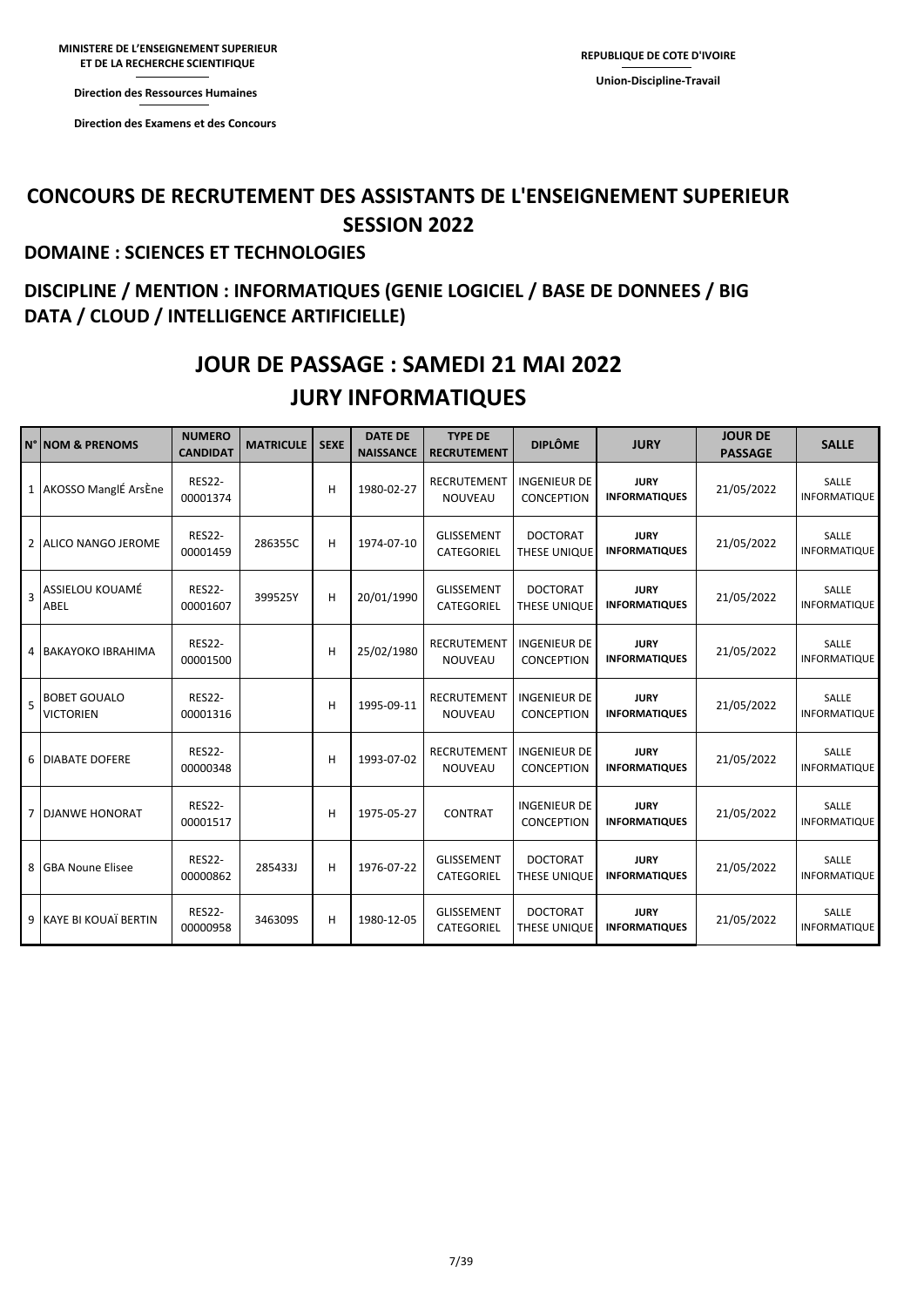**ET DE LA RECHERCHE SCIENTIFIQUE Direction des Ressources Humaines** 

**Direction des Ressources** 

**Direction des Examens et des Concours** 

### **CONCOURS DE RECRUTEMENT DES ASSISTANTS DE L'ENSEIGNEMENT SUPERIEUR SESSION 2022**

#### **DOMAINE : SCIENCES ET TECHNOLOGIES**

#### **DISCIPLINE / MENTION : MATHEMATIQUES (MATHEMATIQUES / MATHEMATIQUES APPLIQUEES)**

### **JOUR DE PASSAGE : VENDREDI 20 MAI 2022 JURY MATHEMATIQUES**

| N°             | <b>NOM &amp; PRENOMS</b>                          | <b>NUMERO</b><br><b>CANDIDAT</b> | <b>MATRICULE   SEXE</b> |   | <b>DATE DE</b><br><b>NAISSANCE</b> | <b>TYPE DE</b><br><b>RECRUTEMENT</b> | <b>DIPLÔME</b>                    | <b>JURY</b>                         | <b>JOUR DE</b><br><b>PASSAGE</b> | <b>SALLE</b>                                       |
|----------------|---------------------------------------------------|----------------------------------|-------------------------|---|------------------------------------|--------------------------------------|-----------------------------------|-------------------------------------|----------------------------------|----------------------------------------------------|
| $\mathbf{1}$   | ACHI ABBEY ALAIN JOSUE                            | <b>RES22-</b><br>00001503        | 258496E                 | н | 1969-07-15                         | <b>GLISSEMENT</b><br>CATEGORIEL      | INGENIEUR DE<br>CONCEPTION        | <b>JURY</b><br><b>MATHEMATIQUES</b> | 20/05/2022                       | <b>SALLE DE</b><br>CONFERENCE<br><b>BATIMENT D</b> |
| 2              | AKA ARMEL N'GAZA                                  | <b>RES22-</b><br>00001945        |                         | н | 1989-12-29                         | RECRUTEMENT<br>NOUVEAU               | <b>DOCTORAT</b><br>THESE UNIQUE   | <b>JURY</b><br><b>MATHEMATIQUES</b> | 20/05/2022                       | SALLE DE<br>CONFERENCE<br><b>BATIMENT D</b>        |
| 3              | <b>BEHI DROH ARSENE</b>                           | <b>RES22-</b><br>00000699        | 346321D                 | н | 1981-01-01                         | <b>GLISSEMENT</b><br>CATEGORIEL      | <b>DOCTORAT</b><br>THESE UNIQUE   | <b>JURY</b><br><b>MATHEMATIQUES</b> | 20/05/2022                       | <b>SALLE DE</b><br>CONFERENCE<br><b>BATIMENT D</b> |
| $\overline{4}$ | <b>DESQUITH ABOUO</b><br><b>JOCELYNE MIREILLE</b> | <b>RES22-</b><br>00000342        |                         | F | 1992-01-27                         | RECRUTEMENT<br>NOUVEAU               | INGENIEUR DE<br><b>CONCEPTION</b> | <b>JURY</b><br><b>MATHEMATIQUES</b> | 20/05/2022                       | SALLE DE<br>CONFERENCE<br><b>BATIMENT D</b>        |
| 5              | <b>DIARRA NOUFFOU</b>                             | <b>RES22-</b><br>00001588        | 366733E                 | н | 1982-01-01                         | <b>GLISSEMENT</b><br>CATEGORIEL      | <b>DOCTORAT</b><br>THESE UNIQUE   | <b>JURY</b><br><b>MATHEMATIQUES</b> | 20/05/2022                       | <b>SALLE DE</b><br>CONFERENCE<br><b>BATIMENT D</b> |
| 6              | DJE TANOH JEAN-MARCEL                             | <b>RES22-</b><br>00000187        |                         | н |                                    | RECRUTEMENT<br>NOUVEAU               | <b>DOCTORAT</b><br>THESE UNIQUE   | <b>JURY</b><br><b>MATHEMATIQUES</b> | 20/05/2022                       | SALLE DE<br>CONFERENCE<br><b>BATIMENT D</b>        |
| $\overline{7}$ | <b>DOUKOURE DAOUDA</b>                            | <b>RES22-</b><br>00001345        |                         | н | 1995-10-12                         | RECRUTEMENT<br>NOUVEAU               | INGENIEUR DE<br>CONCEPTION        | <b>JURY</b><br><b>MATHEMATIQUES</b> | 20/05/2022                       | <b>SALLE DE</b><br>CONFERENCE<br><b>BATIMENT D</b> |
| 8              | KOFFI ADJOUA STANILLE                             | <b>RES22-</b><br>00001552        |                         | н | 1983-10-11                         | RECRUTEMENT<br>NOUVEAU               | <b>DOCTORAT</b><br>THESE UNIQUE   | <b>JURY</b><br><b>MATHEMATIQUES</b> | 20/05/2022                       | SALLE DE<br>CONFERENCE<br><b>BATIMENT D</b>        |
| 9              | KOUASSI SARAKA JEAN-<br><b>MODESTE</b>            | <b>RES22-</b><br>00000175        | 367170P                 | н | 1981-12-21                         | <b>GLISSEMENT</b><br>CATEGORIEL      | <b>DOCTORAT</b><br>THESE UNIQUE   | <b>JURY</b><br><b>MATHEMATIQUES</b> | 20/05/2022                       | SALLE DE<br>CONFERENCE<br><b>BATIMENT D</b>        |
| 10             | N'GORAN ARNOLD KOUASSI<br>AKON LE MESSIE          | <b>RES22-</b><br>00001205        |                         | н | 1991-01-01                         | RECRUTEMENT<br>NOUVEAU               | INGENIEUR DE<br><b>CONCEPTION</b> | <b>JURY</b><br><b>MATHEMATIQUES</b> | 20/05/2022                       | SALLE DE<br>CONFERENCE<br><b>BATIMENT D</b>        |
|                | 11 NAGACY POKOU                                   | <b>RES22-</b><br>00001173        |                         | н | 1989-08-31                         | RECRUTEMENT<br>NOUVEAU               | DOCTORAT<br>THESE UNIQUE          | <b>JURY</b><br><b>MATHEMATIQUES</b> | 20/05/2022                       | SALLE DE<br>CONFERENCE<br><b>BATIMENT D</b>        |
|                | 12 SORO KOLO FOUSSENI                             | <b>RES22-</b><br>00001532        |                         | н | 1980-10-18                         | RECRUTEMENT<br><b>NOUVEAU</b>        | <b>DOCTORAT</b><br>THESE UNIQUE   | <b>JURY</b><br><b>MATHEMATIQUES</b> | 20/05/2022                       | SALLE DE<br>CONFERENCE<br><b>BATIMENT D</b>        |
|                | 13 TOGBE EPIPHANE PASCAL                          | <b>RES22-</b><br>00001415        |                         | н | 1958-04-07                         | <b>CONTRAT</b>                       | <b>DOCTORAT</b><br>THESE UNIQUE   | <b>JURY</b><br><b>MATHEMATIQUES</b> | 20/05/2022                       | SALLE DE<br>CONFERENCE<br><b>BATIMENT D</b>        |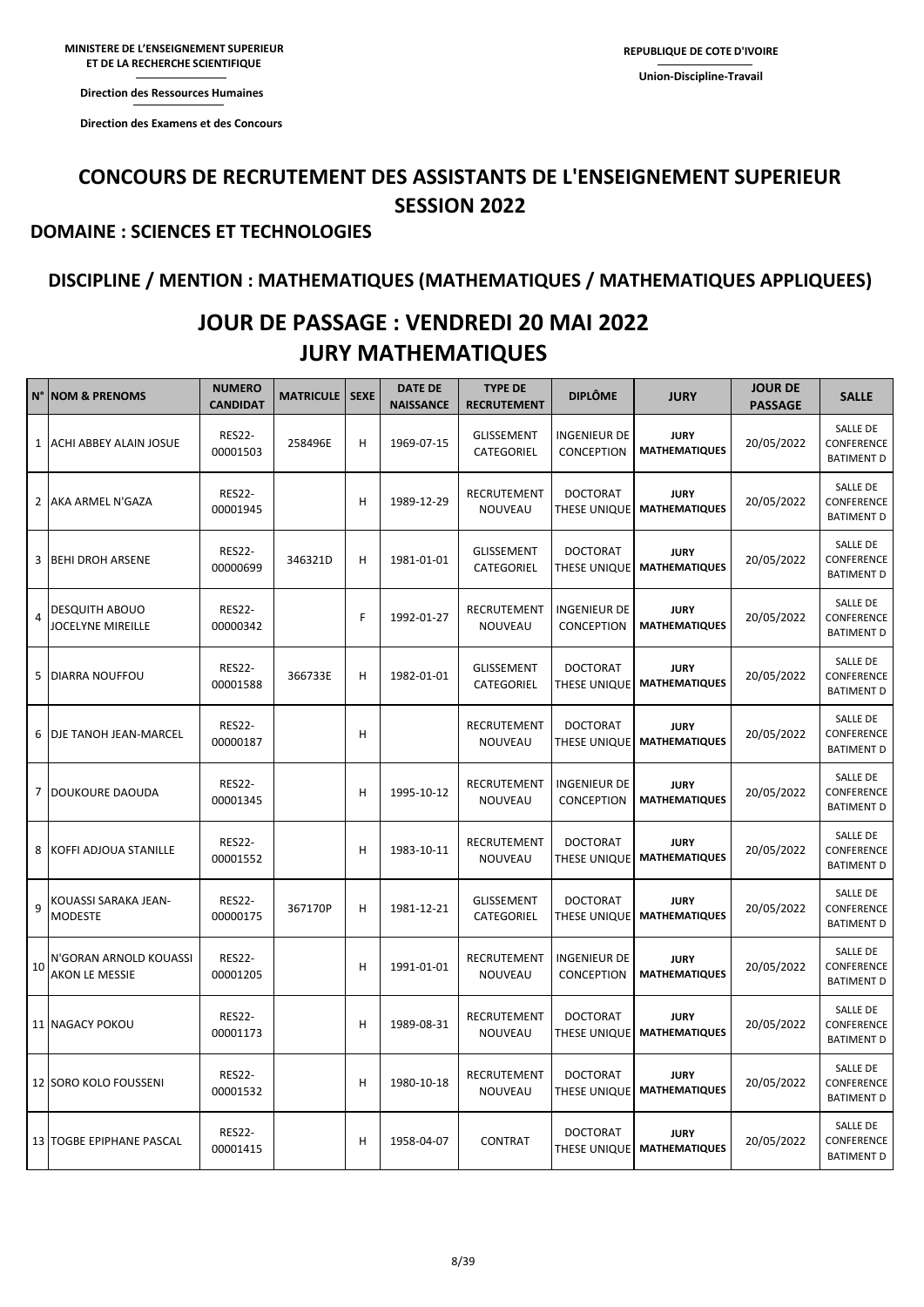**Direction des Ressources Direction des Ressources Humaines** 

**Direction des Examens et des Direction des Examens et des Concours** 

### **CONCOURS DE RECRUTEMENT DES ASSISTANTS DE L'ENSEIGNEMENT SUPERIEUR SESSION 2022 LISTE D'EMARGEMENT DES CANDIDATS PAR ORDRE ALPHABETIQUE**

#### **DOMAINE : SCIENCES ET TECHNOLOGIES**

### **DISCIPLINE / MENTION : PHYSIQUE (OCEANOGRAPHIE/ PHYSIQUE / SCIENCES ET INGENIERIE (ENERGETIQUE ET ELECTROMECANIQUE /MECANIQUE / ELECTROTECHNIQUE AUTOMATISMES ) / TECHNOLOGIE)**

### **JOUR DE PASSAGE : MARDI 24 MAI 2022**

| N° | <b>NOM &amp; PRENOMS</b>                  | <b>NUMERO</b><br><b>CANDIDAT</b> | <b>MATRICULE   SEXE</b> |   | <b>DATE DE</b><br><b>NAISSANCE</b> | <b>TYPE DE</b><br><b>RECRUTEMENT</b> | <b>DIPLÔME</b>                                   | <b>JURY</b>                 | <b>JOUR DE</b><br><b>PASSAGE</b> | <b>SALLE</b> |
|----|-------------------------------------------|----------------------------------|-------------------------|---|------------------------------------|--------------------------------------|--------------------------------------------------|-----------------------------|----------------------------------|--------------|
|    | 1 ABOU BAKARY COULIBALY                   | <b>RES22-</b><br>00000141        | 244530D                 | н | 1968-01-01                         | GLISSEMENT<br>CATEGORIEL             | <b>DOCTORAT</b><br><b>THESE</b><br><b>UNIQUE</b> | <b>JURY PHYSIQUE</b><br>(1) | 24/05/2022                       | MEDIATHEQUE  |
| 2  | <b>ADIKO Yapo Augustin</b>                | <b>RES22-</b><br>00000363        | 356165B                 | н | 20/01/1990                         | <b>GLISSEMENT</b><br>CATEGORIEL      | INGENIEUR DE<br>CONCEPTION                       | <b>JURY PHYSIQUE</b><br>(1) | 24/05/2022                       | MEDIATHEQUE  |
| 3  | AMEMOU YAGO YA<br><b>HILAIRE</b>          | <b>RES22-</b><br>00000326        |                         | н | 25/02/1980                         | RECRUTEMENT<br>NOUVEAU               | <b>DOCTORAT</b><br><b>THESE</b><br><b>UNIQUE</b> | <b>JURY PHYSIQUE</b><br>(1) | 24/05/2022                       | MEDIATHEQUE  |
| 4  | ANANGAMAN N'GORAN<br><b>DENIS</b>         | <b>RES22-</b><br>00000774        |                         | н | 1986-10-09                         | RECRUTEMENT<br>NOUVEAU               | <b>INGENIEUR DE</b><br><b>CONCEPTION</b>         | <b>JURY PHYSIQUE</b><br>(1) | 24/05/2022                       | MEDIATHEQUE  |
| 5  | ANOUAN KOUTOUA<br><b>JOSEPH</b>           | <b>RES22-</b><br>00000101        |                         | н | 1980-05-29                         | RECRUTEMENT<br>NOUVEAU               | <b>DOCTORAT</b><br>(par<br>équivalence)          | <b>JURY PHYSIQUE</b><br>(1) | 24/05/2022                       | MEDIATHEQUE  |
| 6  | <b>BOYA BI BATI ERNEST</b>                | <b>RES22-</b><br>00000053        |                         | н |                                    | RECRUTEMENT<br>NOUVEAU               | <b>DOCTORAT</b><br><b>THESE</b><br><b>UNIQUE</b> | <b>JURY PHYSIQUE</b><br>(1) | 24/05/2022                       | MEDIATHEQUE  |
|    | 7 CAMARA MOUSSA                           | <b>RES22-</b><br>00001019        |                         | н | 1979-03-23                         | RECRUTEMENT<br>NOUVEAU               | PHD                                              | <b>JURY PHYSIQUE</b><br>(1) | 24/05/2022                       | MEDIATHEQUE  |
| 8  | <b>DATTE KOFFI JOSEPH</b>                 | <b>RES22-</b><br>00001310        | 306423V                 | н | 1973-02-09                         | <b>GLISSEMENT</b><br>CATEGORIEL      | <b>DOCTORAT</b><br>THESE<br><b>UNIQUE</b>        | <b>JURY PHYSIQUE</b><br>(1) | 24/05/2022                       | MEDIATHEQUE  |
| 9  | <b>DROGUY YVES NARCISSE</b>               | <b>RES22-</b><br>00000337        |                         | н | 1991-07-28                         | RECRUTEMENT<br>NOUVEAU               | INGENIEUR DE<br><b>CONCEPTION</b>                | <b>JURY PHYSIQUE</b><br>(1) | 24/05/2022                       | MEDIATHEQUE  |
|    | 10 FOFANA ISSOUF                          | <b>RES22-</b><br>00001568        |                         | н | 1987-01-02                         | RECRUTEMENT<br>NOUVEAU               | <b>DOCTORAT</b><br><b>THESE</b><br><b>UNIQUE</b> | <b>JURY PHYSIQUE</b><br>(1) | 24/05/2022                       | MEDIATHEQUE  |
| 11 | GNAMIEN N'DOUFFOU<br><b>KONAN SYLVAIN</b> | <b>RES22-</b><br>00001819        |                         | н | 1987-07-04                         | RECRUTEMENT<br>NOUVEAU               | <b>DOCTORAT</b><br><b>THESE</b><br><b>UNIQUE</b> | <b>JURY PHYSIQUE</b><br>(1) | 24/05/2022                       | MEDIATHEQUE  |
|    | 12 HABIB LAHI ALAGBE                      | <b>RES22-</b><br>00000451        | 468154H                 | н | 1982-11-06                         | <b>GLISSEMENT</b><br>CATEGORIEL      | INGENIEUR DE<br>CONCEPTION                       | <b>JURY PHYSIQUE</b><br>(1) | 24/05/2022                       | MEDIATHEQUE  |
|    | 13 KAMBO KONAN RENE                       | <b>RES22-</b><br>00000391        |                         | н | 1980-12-02                         | RECRUTEMENT<br>NOUVEAU               | <b>DOCTORAT</b><br>THESE<br><b>UNIQUE</b>        | <b>JURY PHYSIQUE</b><br>(1) | 24/05/2022                       | MEDIATHEQUE  |
|    | 14 KOFFI YAO                              | <b>RES22-</b><br>00000369        |                         | н | 1988-12-01                         | RECRUTEMENT<br>NOUVEAU               | <b>DOCTORAT</b><br><b>THESE</b><br><b>UNIQUE</b> | <b>JURY PHYSIQUE</b><br>(1) | 24/05/2022                       | MEDIATHEQUE  |

### **JURY (1) PHYSIQUE**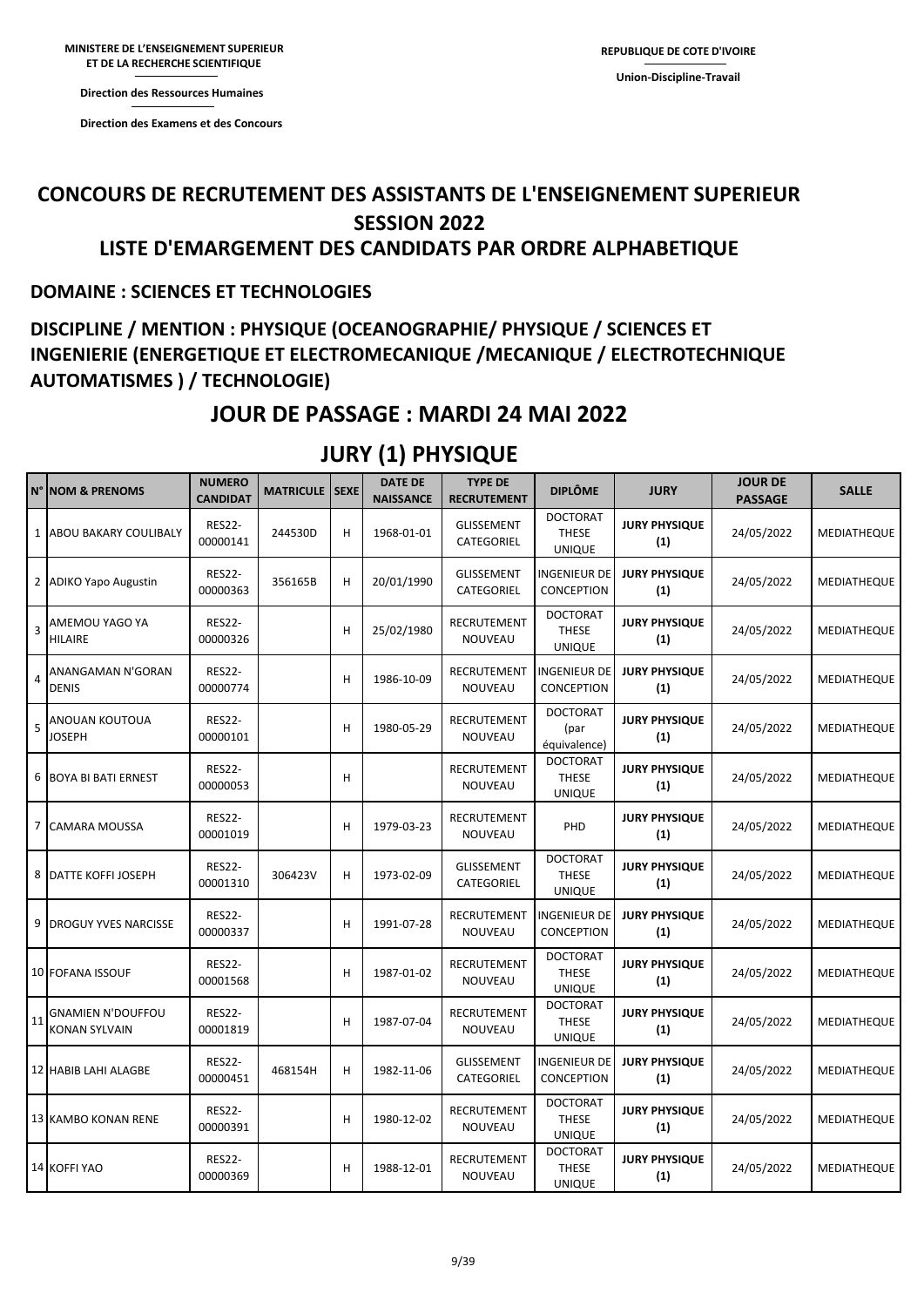| IN° NOM & PRENOMS                 | <b>NUMERO</b><br><b>CANDIDAT</b> | <b>MATRICULE</b> | <b>SEXE</b> | <b>DATE DE</b><br><b>NAISSANCE</b> | <b>TYPE DE</b><br><b>RECRUTEMENT</b> | <b>DIPLÔME</b>                                   | <b>JURY</b>                 | <b>JOUR DE</b><br><b>PASSAGE</b> | <b>SALLE</b>       |
|-----------------------------------|----------------------------------|------------------|-------------|------------------------------------|--------------------------------------|--------------------------------------------------|-----------------------------|----------------------------------|--------------------|
| 15 KONÉ BRAHIMA                   | <b>RES22-</b><br>00000172        | 324145X          | н           | 1975-05-24                         | <b>GLISSEMENT</b><br>CATEGORIEL      | <b>DOCTORAT</b><br><b>THESE</b><br><b>UNIQUE</b> | <b>JURY PHYSIQUE</b><br>(1) | 24/05/2022                       | MEDIATHEQUE        |
| 16 KOUADIO Koffi Claude<br>Alain  | <b>RES22-</b><br>00001408        |                  | H           | 1986-06-06                         | RECRUTEMENT<br>NOUVEAU               | <b>DOCTORAT</b><br>THESE<br><b>UNIQUE</b>        | <b>JURY PHYSIQUE</b><br>(1) | 24/05/2022                       | MEDIATHEQUE        |
| 17 KOUADIO YAO HYACINTHE          | <b>RES22-</b><br>00000090        |                  | H           | 1979-08-17                         | RECRUTEMENT<br><b>NOUVEAU</b>        | <b>INGENIEUR DE</b><br><b>CONCEPTION</b>         | <b>JURY PHYSIQUE</b><br>(1) | 24/05/2022                       | MEDIATHEQUE        |
| 18 KOUAKOU KOUAKOU JEAN<br>LOUIS  | <b>RES22-</b><br>00000794        | 402488Y          | н           | 1984-12-23                         | <b>GLISSEMENT</b><br>CATEGORIEL      | <b>DOCTORAT</b><br>THESE<br><b>UNIQUE</b>        | <b>JURY PHYSIQUE</b><br>(1) | 24/05/2022                       | MEDIATHEQUE        |
| 19 KOUASSI Adingra Paul<br>Arsene | <b>RES22-</b><br>00000449        |                  | H           | 1982-08-12                         | RECRUTEMENT<br>NOUVEAU               | <b>DOCTORAT</b><br><b>THESE</b><br><b>UNIQUE</b> | <b>JURY PHYSIQUE</b><br>(1) | 24/05/2022                       | <b>MEDIATHEQUE</b> |
| <b>20 KOUASSI KAKOU DESIRE</b>    | <b>RES22-</b><br>00001142        |                  | н           | 1979-09-04                         | RECRUTEMENT<br><b>NOUVEAU</b>        | <b>DOCTORAT</b><br><b>THESE</b><br><b>UNIQUE</b> | <b>JURY PHYSIQUE</b><br>(1) | 24/05/2022                       | MEDIATHEQUE        |

### **JOUR DE PASSAGE : MERCREDI 25 MAI 2022**

## **JURY (1) PHYSIQUE**

|                | N° INOM & PRENOMS                   | <b>NUMERO</b><br><b>CANDIDAT</b> | <b>MATRICULE   SEXE</b> |   | <b>DATE DE</b><br><b>NAISSANCE</b> | <b>TYPE DE</b><br><b>RECRUTEMENT</b> | <b>DIPLÔME</b>                                   | <b>JURY</b>                 | <b>JOUR DE</b><br><b>PASSAGE</b> | <b>SALLE</b>       |
|----------------|-------------------------------------|----------------------------------|-------------------------|---|------------------------------------|--------------------------------------|--------------------------------------------------|-----------------------------|----------------------------------|--------------------|
|                | 1 KRA Kouame Marius                 | <b>RES22-</b><br>00001395        |                         | н | 1995-11-13                         | RECRUTEMENT<br><b>NOUVEAU</b>        | <b>INGENIEUR DE</b><br><b>CONCEPTION</b>         | <b>JURY PHYSIQUE</b><br>(1) | 25/05/2022                       | MEDIATHEQUE        |
|                | 2 IN'DRI KOUAME RENAUD              | <b>RES22-</b><br>00001220        |                         | H | 1989-09-17                         | <b>RECRUTEMENT</b><br><b>NOUVEAU</b> | <b>INGENIEUR DE</b><br><b>CONCEPTION</b>         | <b>JURY PHYSIQUE</b><br>(1) | 25/05/2022                       | MEDIATHEQUE        |
| 3              | <b>N'GUETTA AKPAGNI RENE</b>        | <b>RES22-</b><br>00000218        |                         | н | 1989-12-06                         | <b>RECRUTEMENT</b><br>NOUVEAU        | <b>INGENIEUR DE</b><br><b>CONCEPTION</b>         | <b>JURY PHYSIQUE</b><br>(1) | 25/05/2022                       | MEDIATHEQUE        |
| $\overline{a}$ | OKRA GUY MÜLLER<br><b>BANQUET</b>   | <b>RES22-</b><br>00001786        | 335378K                 | н | 1980-06-12                         | <b>GLISSEMENT</b><br>CATEGORIEL      | <b>DOCTORAT</b><br><b>THESE</b><br><b>UNIQUE</b> | <b>JURY PHYSIQUE</b><br>(1) | 25/05/2022                       | MEDIATHEQUE        |
| 5              | SEGLA SESSIEN KOMLAN<br>ADELADJOU   | <b>RES22-</b><br>00001974        |                         | н | 1978-03-07                         | <b>RECRUTEMENT</b><br><b>NOUVEAU</b> | <b>INGENIEUR DE</b><br><b>CONCEPTION</b>         | <b>JURY PHYSIQUE</b><br>(1) | 25/05/2022                       | MEDIATHEQUE        |
|                | 6   TCHITOU MOUHAMED                | <b>RES22-</b><br>00001603        |                         | н | 1991-05-08                         | <b>CONTRAT</b>                       | <b>INGENIEUR DE</b><br>CONCEPTION                | <b>JURY PHYSIQUE</b><br>(1) | 25/05/2022                       | MEDIATHEQUE        |
|                | 7 TIEMOKO TOURÉ DRO                 | <b>RES22-</b><br>00001240        |                         | H | 1988-11-25                         | <b>RECRUTEMENT</b><br><b>NOUVEAU</b> | <b>DOCTORAT</b><br><b>THESE</b><br><b>UNIQUE</b> | <b>JURY PHYSIQUE</b><br>(1) | 25/05/2022                       | MEDIATHEQUE        |
|                | 8 YAPO ASSI LOUIS MARTIAL           | <b>RES22-</b><br>00000107        |                         | н | 1987-01-22                         | RECRUTEMENT<br><b>NOUVEAU</b>        | <b>DOCTORAT</b><br><b>THESE</b><br><b>UNIQUE</b> | <b>JURY PHYSIQUE</b><br>(1) | 25/05/2022                       | MEDIATHEQUE        |
| 9              | YEBOUET KOUAME JEAN-<br><b>NOEL</b> | <b>RES22-</b><br>00001527        |                         | H | 1977-12-04                         | <b>RECRUTEMENT</b><br><b>NOUVEAU</b> | <b>INGENIEUR DE</b><br>CONCEPTION                | <b>JURY PHYSIQUE</b><br>(1) | 25/05/2022                       | MEDIATHEQUE        |
|                | 10 YEO YAYA                         | <b>RES22-</b><br>00001822        |                         | н | 1988-03-30                         | <b>RECRUTEMENT</b><br>NOUVEAU        | <b>DOCTORAT</b><br><b>THESE</b><br><b>UNIQUE</b> | <b>JURY PHYSIQUE</b><br>(1) | 25/05/2022                       | MEDIATHEQUE        |
|                | 11 ZINLA BI TRA DESIRE              | <b>RES22-</b><br>00001637        | 314845T                 | н | 1979-08-05                         | <b>GLISSEMENT</b><br>CATEGORIEL      | <b>INGENIEUR DE</b><br>CONCEPTION                | <b>JURY PHYSIQUE</b><br>(1) | 25/05/2022                       | <b>MEDIATHEQUE</b> |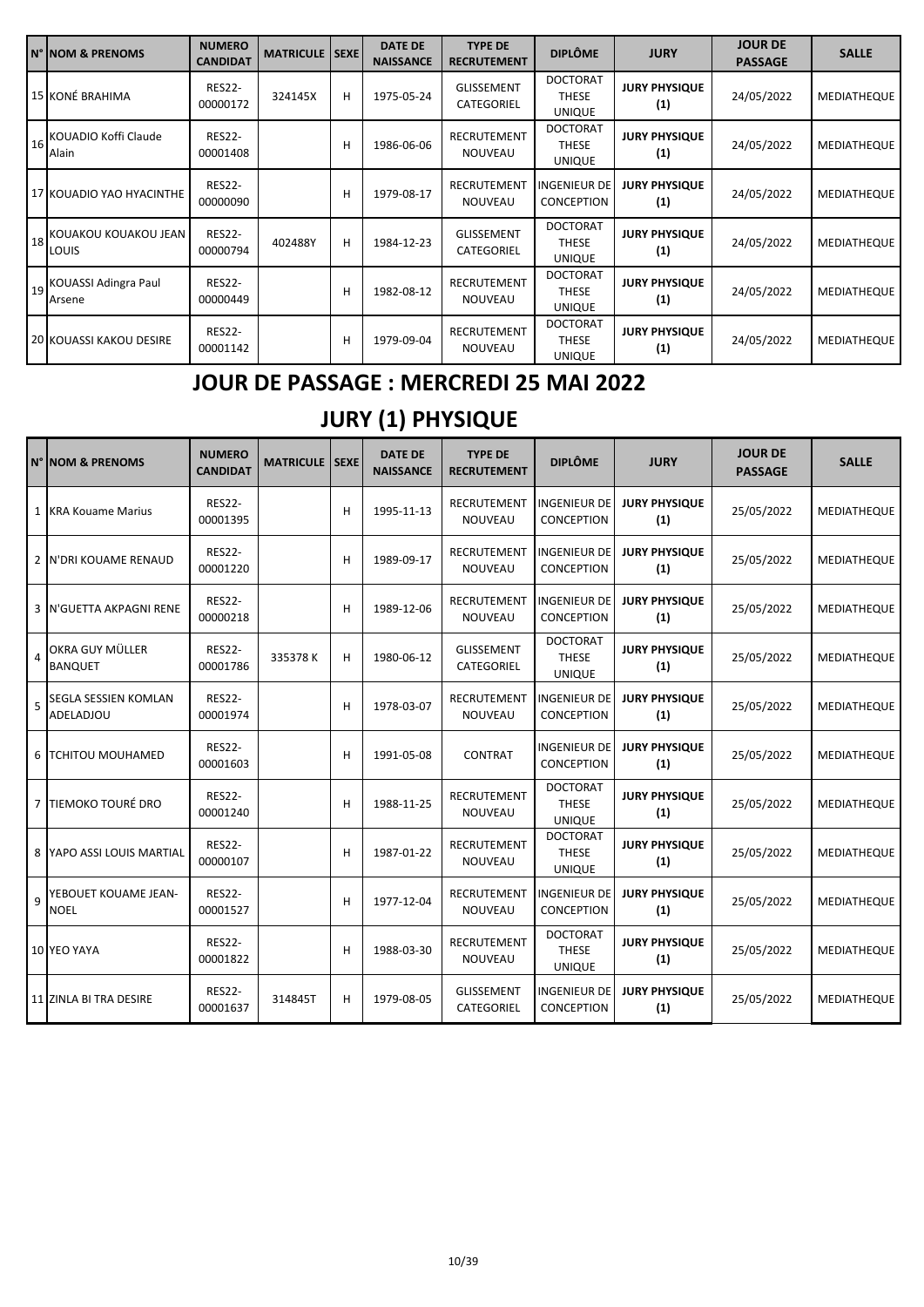**MINISTERE DE L'ENSEIGNEMENT SUPERIEUR MINISTERE DE L'ENSEIGNEMENT SUPERIEUR ET DE LA RECHERCHE ET DE LA RECHERCHE SCIENTIFIQUE** 

**REPUBLIQUE DE COTE D'IVOIRE Union-Discipline-**

**Direction des Ressources Direction des Ressources Humaines** 

**Direction des Examens et des Concours** 

# **CONCOURS DE RECRUTEMENT DES ASSISTANTS DE L'ENSEIGNEMENT SUPERIEUR**

#### **DOMAINES : SCIENCES ET TECHNOLOGIES / SCIENCES AGRONOMIQUES**

**DISCIPLINE / MENTION : SCIENCES DE LA VIE / SCIENCES NATURELLES (AGRONOMIE / BOTANIQUE / BIOCHIMIE / BIOLOGIE / GENETIQUE / PHYSIOLOGIE / PHYSIQUE-CHIMIE (BIOCHIMIE) / PRODUCTIONS VEGETALES ET ANIMALES / SCIENCES DE LA VIE ET DE LA SANTE (NUTRITION-PHARMACOLOGIE-TOXICOLOGIE) SCIENCES DE LA VIE ET DE LA TERRE (BIOLOGIE VEGETALE) / SCIENCES ET TECHNOLOGIES DES INDUSTRIES AGRO-ALIMENTAIRES / ZOOLOGIE ET BIOLOGIE ANIMALE)**

### **JOUR DE PASSAGE : VENDREDI 20 MAI 2022**

### **JURY (1) SCIENCES DE LA VIE / SCIENCES NATURELLES**

| $N^{\circ}$  | <b>NOM &amp; PRENOMS</b>                          | <b>NUMERO</b><br><b>CANDIDAT</b> | <b>MATRIC</b><br><b>ULE</b> | <b>SEXE</b> | <b>DATE DE</b><br><b>NAISSANCE</b> | <b>TYPE DE</b><br><b>RECRUTEMENT</b> | <b>DIPLÔME</b>                                   | <b>JURY</b>                                                           | <b>JOUR DE</b><br><b>PASSAGE</b> | <b>SALLE</b> |
|--------------|---------------------------------------------------|----------------------------------|-----------------------------|-------------|------------------------------------|--------------------------------------|--------------------------------------------------|-----------------------------------------------------------------------|----------------------------------|--------------|
| $\mathbf{1}$ | <b>ABALÉ LOUISE</b><br><b>CHRISTELLE AKOUASSO</b> | <b>RES22-</b><br>00002004        |                             | F           | 1983-08-28                         | RECRUTEMENT<br>NOUVEAU               | DOCTORAT<br><b>THESE</b><br><b>UNIQUE</b>        | <b>JURY SCIENCES DE</b><br>LA VIE / SCIENCES<br><b>NATURELLES (1)</b> | 20/05/2022                       | MEDIATHEQUE  |
| 2            | ABE ALLÉPO INNOCENT                               | <b>RES22-</b><br>00000661        |                             | н           | 1985-01-03                         | RECRUTEMENT<br><b>NOUVEAU</b>        | <b>DOCTORAT</b><br><b>THESE</b><br><b>UNIQUE</b> | <b>JURY SCIENCES DE</b><br>LA VIE / SCIENCES<br><b>NATURELLES (1)</b> | 20/05/2022                       | MEDIATHEQUE  |
| 3            | ABEDA Zagadou<br>Hermane Justin                   | <b>RES22-</b><br>00001763        |                             | н           | 1977-11-22                         | <b>RECRUTEMENT</b><br><b>NOUVEAU</b> | DOCTORAT<br><b>THESE</b><br><b>UNIQUE</b>        | JURY SCIENCES DE<br>LA VIE / SCIENCES<br><b>NATURELLES (1)</b>        | 20/05/2022                       | MEDIATHEQUE  |
| 4            | <b>ABOA NESTOR</b>                                | <b>RES22-</b><br>00001654        |                             | Н           | 1981-09-12                         | RECRUTEMENT<br>NOUVEAU               | <b>DOCTORAT</b><br><b>THESE</b><br><b>UNIQUE</b> | <b>JURY SCIENCES DE</b><br>LA VIE / SCIENCES<br><b>NATURELLES (1)</b> | 20/05/2022                       | MEDIATHEQUE  |
| 5            | ACHI OKOAN ALAIN                                  | <b>RES22-</b><br>00000647        | 366681<br>B                 | Н           |                                    | <b>GLISSEMENT</b><br>CATEGORIEL      | <b>DOCTORAT</b><br><b>THESE</b><br><b>UNIQUE</b> | <b>JURY SCIENCES DE</b><br>LA VIE / SCIENCES<br><b>NATURELLES (1)</b> | 20/05/2022                       | MEDIATHEQUE  |
| 6            | <b>ACHO FLORENTIN</b><br>CONSTANT                 | <b>RES22-</b><br>00000164        |                             | н           | 1983-10-24                         | <b>RECRUTEMENT</b><br>NOUVEAU        | <b>DOCTORAT</b><br><b>THESE</b><br><b>UNIQUE</b> | <b>JURY SCIENCES DE</b><br>LA VIE / SCIENCES<br><b>NATURELLES (1)</b> | 20/05/2022                       | MEDIATHEQUE  |
| 7            | <b>ACHY YAPI JACQUES</b>                          | <b>RES22-</b><br>00000622        |                             | H           | 1973-01-07                         | <b>CONTRAT</b>                       | <b>DOCTORAT</b><br><b>THESE</b><br><b>UNIQUE</b> | <b>JURY SCIENCES DE</b><br>LA VIE / SCIENCES<br><b>NATURELLES (1)</b> | 20/05/2022                       | MEDIATHEQUE  |
| 8            | <b>ADINGRA Kouassi</b><br>Martial-didier          | <b>RES22-</b><br>00001591        |                             | Н           | 1980-06-29                         | RECRUTEMENT<br>NOUVEAU               | <b>DOCTORAT</b><br><b>THESE</b><br><b>UNIQUE</b> | JURY SCIENCES DE<br>LA VIE / SCIENCES<br><b>NATURELLES (1)</b>        | 20/05/2022                       | MEDIATHEQUE  |
| $\mathsf{q}$ | ADOUKO Amon Anne<br>Olga                          | <b>RES22-</b><br>00001787        |                             | F           | 1981-12-27                         | RECRUTEMENT<br>NOUVEAU               | DOCTORAT<br><b>THESE</b><br><b>UNIQUE</b>        | <b>JURY SCIENCES DE</b><br>LA VIE / SCIENCES<br><b>NATURELLES (1)</b> | 20/05/2022                       | MEDIATHEQUE  |
| 10           | AGNERO SIÉ MELCHOR                                | <b>RES22-</b><br>00001643        |                             | Н           | 1969-03-17                         | <b>CONTRAT</b>                       | <b>DOCTORAT</b><br><b>THESE</b><br><b>UNIQUE</b> | <b>JURY SCIENCES DE</b><br>LA VIE / SCIENCES<br><b>NATURELLES (1)</b> | 20/05/2022                       | MEDIATHEQUE  |
| 11           | <b>AHONON BROU ALAIN</b>                          | <b>RES22-</b><br>00001063        |                             | н           | 1982-09-09                         | RECRUTEMENT<br>NOUVEAU               | <b>DOCTORAT</b><br>THESE<br><b>UNIQUE</b>        | <b>JURY SCIENCES DE</b><br>LA VIE / SCIENCES<br><b>NATURELLES (1)</b> | 20/05/2022                       | MEDIATHEQUE  |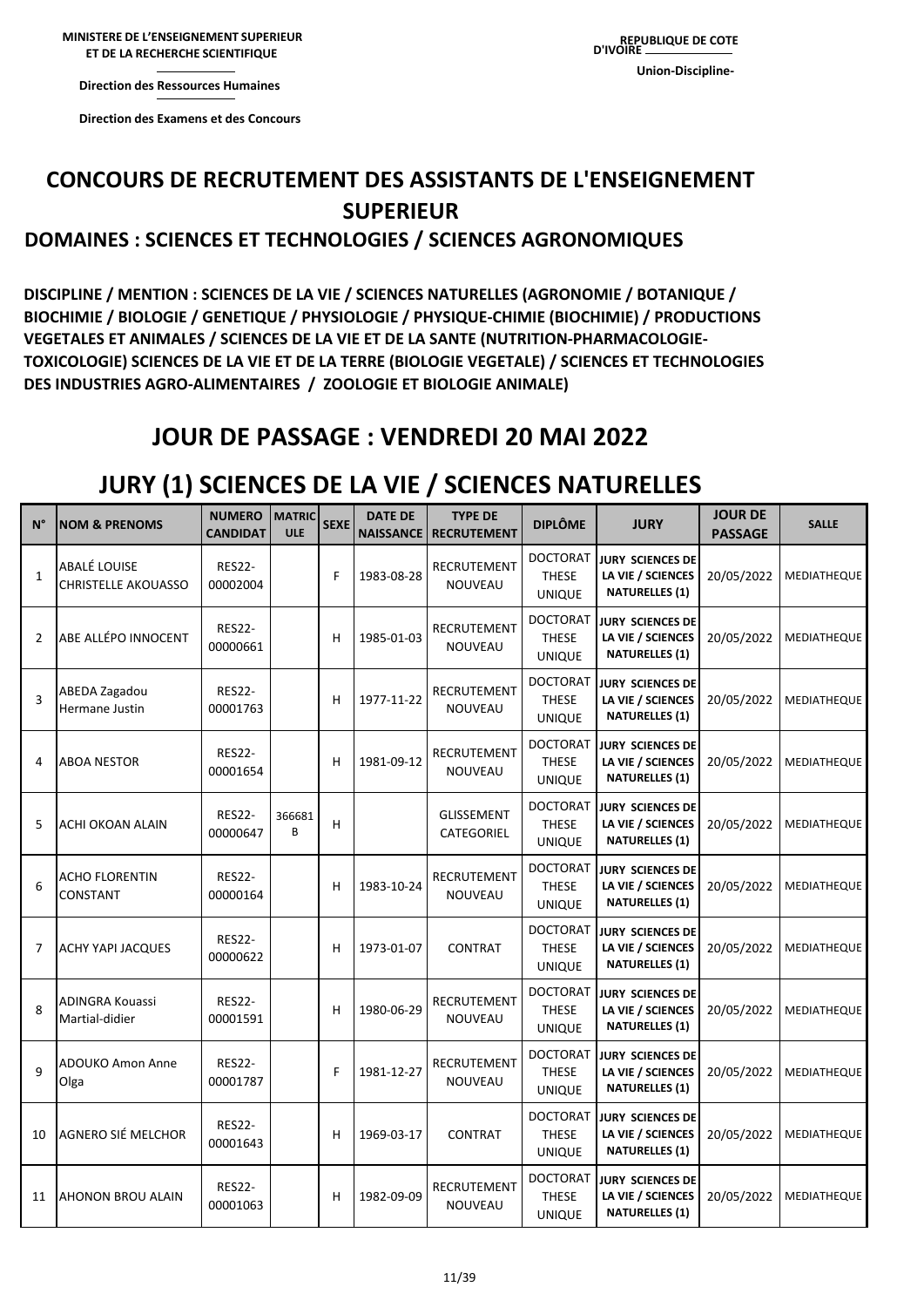| $N^{\circ}$ | <b>NOM &amp; PRENOMS</b>               | <b>NUMERO</b><br><b>CANDIDAT</b> | <b>MATRIC</b><br><b>ULE</b> | <b>SEXE</b> | <b>DATE DE</b><br><b>NAISSANCE</b> | <b>TYPE DE</b><br><b>RECRUTEMENT</b> | <b>DIPLÔME</b>                                   | <b>JURY</b>                                                           | <b>JOUR DE</b><br><b>PASSAGE</b> | <b>SALLE</b> |
|-------------|----------------------------------------|----------------------------------|-----------------------------|-------------|------------------------------------|--------------------------------------|--------------------------------------------------|-----------------------------------------------------------------------|----------------------------------|--------------|
| 12          | <b>AHOUEFA NINA</b><br><b>LAURETTE</b> | <b>RES22-</b><br>00001504        |                             | F           | 1984-09-10                         | RECRUTEMENT<br><b>NOUVEAU</b>        | <b>DOCTORAT</b><br><b>THESE</b><br><b>UNIQUE</b> | <b>JURY SCIENCES DE</b><br>LA VIE / SCIENCES<br><b>NATURELLES (1)</b> | 20/05/2022                       | MEDIATHEQUE  |
| 13          | AHOUTOU KONAN ERIC                     | <b>RES22-</b><br>00001266        |                             | н           | 1982-05-19                         | RECRUTEMENT<br><b>NOUVEAU</b>        | <b>DOCTORAT</b><br><b>THESE</b><br><b>UNIQUE</b> | <b>JURY SCIENCES DE</b><br>LA VIE / SCIENCES<br><b>NATURELLES (1)</b> | 20/05/2022                       | MEDIATHEQUE  |
| 14          | AKA FRANCIS BERANGER<br>ANGELO         | <b>RES22-</b><br>00000765        |                             | н           | 1981-03-02                         | <b>RECRUTEMENT</b><br><b>NOUVEAU</b> | <b>DOCTORAT</b><br><b>THESE</b><br><b>UNIQUE</b> | <b>JURY SCIENCES DE</b><br>LA VIE / SCIENCES<br><b>NATURELLES (1)</b> | 20/05/2022                       | MEDIATHEQUE  |
| 15          | AKAFFOU AYA FLAVIE                     | <b>RES22-</b><br>00001774        |                             | F           | 1980-09-26                         | RECRUTEMENT<br><b>NOUVEAU</b>        | <b>DOCTORAT</b><br><b>THESE</b><br><b>UNIQUE</b> | <b>JURY SCIENCES DE</b><br>LA VIE / SCIENCES<br><b>NATURELLES (1)</b> | 20/05/2022                       | MEDIATHEQUE  |
| 16          | AKAFFOU SOPIE ELVIRE<br>VANESSA        | <b>RES22-</b><br>00000789        |                             | F           | 1985-09-12                         | RECRUTEMENT<br><b>NOUVEAU</b>        | <b>DOCTORAT</b><br><b>THESE</b><br><b>UNIQUE</b> | <b>JURY SCIENCES DE</b><br>LA VIE / SCIENCES<br><b>NATURELLES (1)</b> | 20/05/2022                       | MEDIATHEQUE  |
| 17          | AKAFFOU TCHIMOU<br><b>ANTOINE</b>      | <b>RES22-</b><br>00001783        |                             | н           | 1982-10-08                         | RECRUTEMENT<br><b>NOUVEAU</b>        | <b>DOCTORAT</b><br><b>THESE</b><br><b>UNIQUE</b> | <b>JURY SCIENCES DE</b><br>LA VIE / SCIENCES<br><b>NATURELLES (1)</b> | 20/05/2022                       | MEDIATHEQUE  |
| 18          | AKÉ AkÉ Alexandre                      | <b>RES22-</b><br>00001366        |                             | н           | 1982-08-16                         | <b>RECRUTEMENT</b><br><b>NOUVEAU</b> | <b>DOCTORAT</b><br><b>THESE</b><br><b>UNIQUE</b> | <b>JURY SCIENCES DE</b><br>LA VIE / SCIENCES<br><b>NATURELLES (1)</b> | 20/05/2022                       | MEDIATHEQUE  |
| 19          | AKE CLAUDE BERNARD                     | <b>RES22-</b><br>00001483        | 402101<br>U                 | н           | 1977-08-26                         | <b>GLISSEMENT</b><br>CATEGORIEL      | <b>DOCTORAT</b><br><b>THESE</b><br><b>UNIQUE</b> | <b>JURY SCIENCES DE</b><br>LA VIE / SCIENCES<br><b>NATURELLES (1)</b> | 20/05/2022                       | MEDIATHEQUE  |
| 20          | AKESSE EKUMOU VALERI                   | <b>RES22-</b><br>00001033        |                             | н           | 1981-12-18                         | RECRUTEMENT<br><b>NOUVEAU</b>        | <b>DOCTORAT</b><br><b>THESE</b><br><b>UNIQUE</b> | <b>JURY SCIENCES DE</b><br>LA VIE / SCIENCES<br><b>NATURELLES (1)</b> | 20/05/2022                       | MEDIATHEQUE  |

# **JURY (2) SCIENCES DE LA VIE / SCIENCES NATURELLES**

| $N^{\circ}$    | <b>INOM &amp; PRENOMS</b>                        | <b>NUMERO</b><br><b>CANDIDAT</b> | <b>MATRIC</b><br><b>ULE</b> | <b>SEXE</b> | <b>DATE DE</b><br><b>NAISSANCE</b> | <b>TYPE DE</b><br><b>RECRUTEMENT</b> | <b>DIPLÔME</b>                                   | <b>JURY</b>                                                           | <b>JOUR DE</b><br><b>PASSAGE</b> | <b>SALLE</b>        |
|----------------|--------------------------------------------------|----------------------------------|-----------------------------|-------------|------------------------------------|--------------------------------------|--------------------------------------------------|-----------------------------------------------------------------------|----------------------------------|---------------------|
| $\mathbf{1}$   | AKESSE ETTIEN NARCICE                            | <b>RES22-</b><br>00001696        |                             | н           | 1985-01-01                         | <b>RECRUTEMENT</b><br><b>NOUVEAU</b> | <b>DOCTORAT</b><br><b>THESE</b><br><b>UNIQUE</b> | JURY SCIENCES DE<br>LA VIE / SCIENCES<br><b>NATURELLES (2)</b>        | 20/05/2022                       | <b>SALLE SEFIVE</b> |
| 2              | <b>AKPOLE KOFFI JACQUES</b>                      | <b>RES22-</b><br>00001168        |                             | н           | 1984-11-03                         | <b>RECRUTEMENT</b><br><b>NOUVEAU</b> | <b>DOCTORAT</b><br><b>THESE</b><br><b>UNIQUE</b> | <b>JURY SCIENCES DE</b><br>LA VIE / SCIENCES<br><b>NATURELLES (2)</b> | 20/05/2022                       | <b>SALLE SEFIVE</b> |
| 3              | <b>AKPRO LATHRO</b><br>ANSELME                   | <b>RES22-</b><br>00000209        |                             | н           | 1985-07-22                         | <b>RECRUTEMENT</b><br><b>NOUVEAU</b> | <b>DOCTORAT</b><br><b>THESE</b><br><b>UNIQUE</b> | <b>JURY SCIENCES DE</b><br>LA VIE / SCIENCES<br><b>NATURELLES (2)</b> | 20/05/2022                       | <b>SALLE SEFIVE</b> |
| 4              | <b>ALLA EBY YOBOUE</b><br><b>GNAMMA HONORINE</b> | <b>RES22-</b><br>00001218        |                             | F           | 1981-10-08                         | <b>RECRUTEMENT</b><br><b>NOUVEAU</b> | <b>DOCTORAT</b><br><b>THESE</b><br><b>UNIQUE</b> | <b>JURY SCIENCES DE</b><br>LA VIE / SCIENCES<br><b>NATURELLES (2)</b> | 20/05/2022                       | <b>SALLE SEFIVE</b> |
| 5              | <b>ALLO YAPO FULGENCE</b>                        | <b>RES22-</b><br>00000641        |                             | н           | 1978-03-16                         | <b>RECRUTEMENT</b><br><b>NOUVEAU</b> | <b>DOCTORAT</b><br><b>THESE</b><br><b>UNIQUE</b> | <b>JURY SCIENCES DE</b><br>LA VIE / SCIENCES<br><b>NATURELLES (2)</b> | 20/05/2022                       | <b>SALLE SEFIVE</b> |
| 6              | <b>ALLOU CHRISTIAN</b><br><b>ARMEL GNAMIEN</b>   | <b>RES22-</b><br>00000680        |                             | н           | 1982-09-17                         | <b>RECRUTEMENT</b><br><b>NOUVEAU</b> | <b>DOCTORAT</b><br><b>THESE</b><br><b>UNIQUE</b> | <b>JURY SCIENCES DE</b><br>LA VIE / SCIENCES<br><b>NATURELLES (2)</b> | 20/05/2022                       | <b>SALLE SEFIVE</b> |
| $\overline{7}$ | <b>AMANI JEAN PAUL</b><br><b>ARISTIDE</b>        | <b>RES22-</b><br>00001336        |                             | н           | 1987-08-18                         | <b>RECRUTEMENT</b><br><b>NOUVEAU</b> | <b>DOCTORAT</b><br><b>THESE</b><br><b>UNIQUE</b> | <b>JURY SCIENCES DE</b><br>LA VIE / SCIENCES<br><b>NATURELLES (2)</b> | 20/05/2022                       | <b>SALLE SEFIVE</b> |
| 8              | <b>AMANI Kwassi Dauphner</b><br>Serges Sylvanus  | <b>RES22-</b><br>00000534        |                             | н           | 1983-11-07                         | <b>RECRUTEMENT</b><br>NOUVEAU        | <b>DOCTORAT</b><br><b>THESE</b><br><b>UNIQUE</b> | <b>JURY SCIENCES DE</b><br>LA VIE / SCIENCES<br><b>NATURELLES (2)</b> | 20/05/2022                       | <b>SALLE SEFIVE</b> |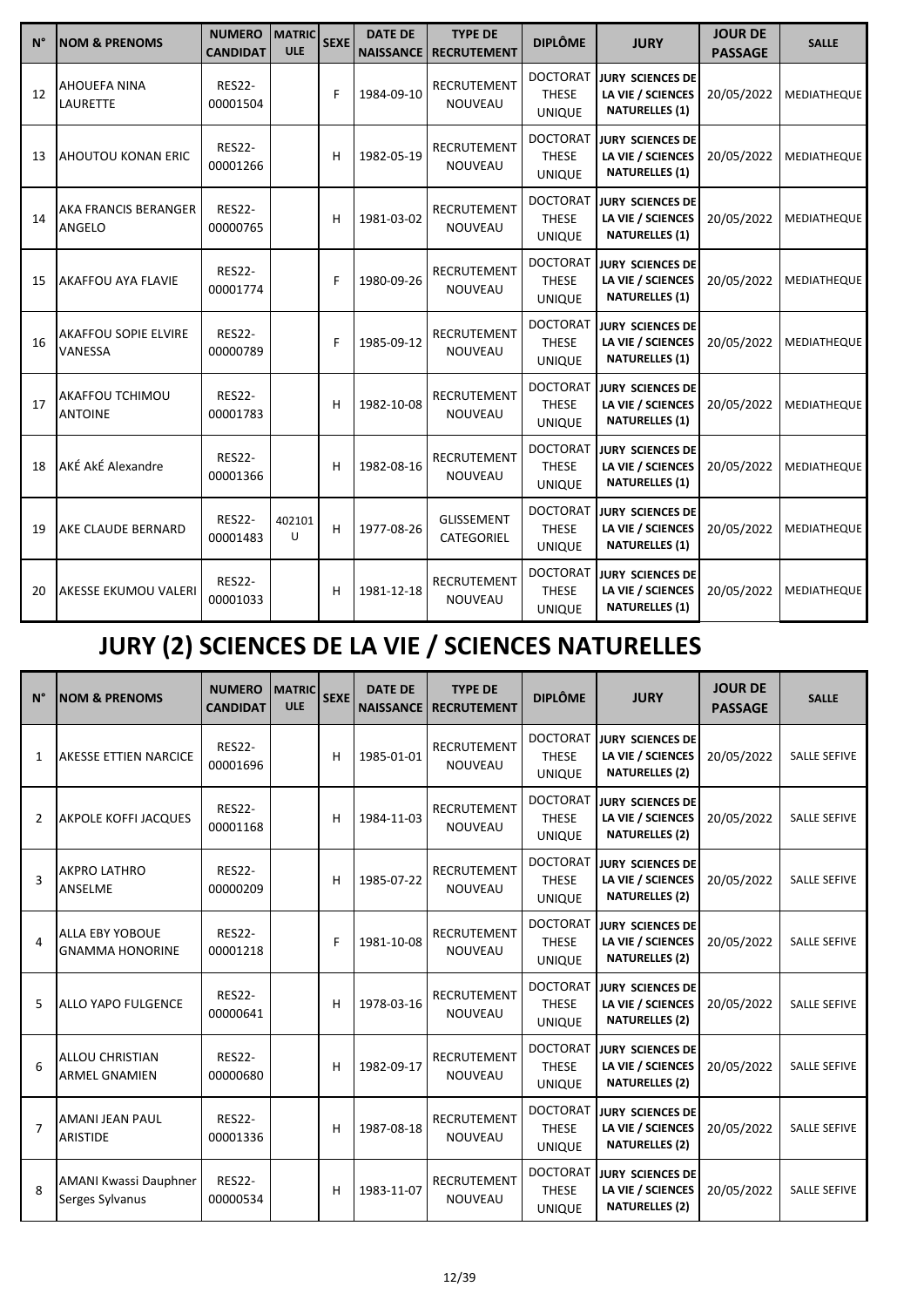| $N^{\circ}$  | <b>NOM &amp; PRENOMS</b>                | <b>NUMERO</b><br><b>CANDIDAT</b> | <b>MATRIC</b><br><b>ULE</b> | <b>SEXE</b> | <b>DATE DE</b><br><b>NAISSANCE</b> | <b>TYPE DE</b><br><b>RECRUTEMENT</b> | <b>DIPLÔME</b>                                   | <b>JURY</b>                                                           | <b>JOUR DE</b><br><b>PASSAGE</b> | <b>SALLE</b>        |
|--------------|-----------------------------------------|----------------------------------|-----------------------------|-------------|------------------------------------|--------------------------------------|--------------------------------------------------|-----------------------------------------------------------------------|----------------------------------|---------------------|
| $\mathsf{q}$ | AMANIDJA BOYE<br><b>DONATIEN</b>        | <b>RES22-</b><br>00000089        |                             | Н           | 1980-07-06                         | RECRUTEMENT<br>NOUVEAU               | <b>DOCTORAT</b><br><b>THESE</b><br><b>UNIQUE</b> | <b>JURY SCIENCES DE</b><br>LA VIE / SCIENCES<br><b>NATURELLES (2)</b> | 20/05/2022                       | <b>SALLE SEFIVE</b> |
| 10           | AMIDOU DEMBELE                          | <b>RES22-</b><br>00001982        |                             | н           | 1975-10-26                         | <b>CONTRAT</b>                       | <b>DOCTORAT</b><br><b>THESE</b><br><b>UNIQUE</b> | <b>JURY SCIENCES DE</b><br>LA VIE / SCIENCES<br><b>NATURELLES (2)</b> | 20/05/2022                       | <b>SALLE SEFIVE</b> |
| 11           | <b>AMOIKON TIEMELE</b><br>LAURENT-SIMON | <b>RES22-</b><br>00001128        |                             | н           | 1985-04-19                         | RECRUTEMENT<br><b>NOUVEAU</b>        | <b>DOCTORAT</b><br><b>THESE</b><br><b>UNIQUE</b> | <b>JURY SCIENCES DE</b><br>LA VIE / SCIENCES<br><b>NATURELLES (2)</b> | 20/05/2022                       | <b>SALLE SEFIVE</b> |
| 12           | AMON ABY CHRISTIANE                     | <b>RES22-</b><br>00001846        |                             | F           | 1987-05-30                         | RECRUTEMENT<br>NOUVEAU               | <b>DOCTORAT</b><br><b>THESE</b><br><b>UNIQUE</b> | <b>JURY SCIENCES DE</b><br>LA VIE / SCIENCES<br><b>NATURELLES (2)</b> | 20/05/2022                       | <b>SALLE SEFIVE</b> |
| 13           | AMON ANON SIMPLICE                      | <b>RES22-</b><br>00000354        |                             | н           | 1981-01-01                         | <b>RECRUTEMENT</b><br>NOUVEAU        | <b>DOCTORAT</b><br><b>THESE</b><br><b>UNIQUE</b> | <b>JURY SCIENCES DE</b><br>LA VIE / SCIENCES<br><b>NATURELLES (2)</b> | 20/05/2022                       | <b>SALLE SEFIVE</b> |
| 14           | AMON CHIGUIÉ ESTELLE<br>RAÏSSA-EMMA     | <b>RES22-</b><br>00000335        |                             | F           | 1993-09-24                         | RECRUTEMENT<br>NOUVEAU               | INGENIEUR<br>DE<br><b>CONCEPTIO</b><br>N         | JURY SCIENCES DE<br>LA VIE / SCIENCES<br><b>NATURELLES (2)</b>        | 20/05/2022                       | <b>SALLE SEFIVE</b> |
| 15           | ANGAMAN Kouakou<br>Ruffin               | <b>RES22-</b><br>00000555        | 466124<br>$\mathsf{R}$      | Н           | 1987-12-30                         | <b>GLISSEMENT</b><br>CATEGORIEL      | <b>DOCTORAT</b><br><b>THESE</b><br><b>UNIQUE</b> | <b>JURY SCIENCES DE</b><br>LA VIE / SCIENCES<br><b>NATURELLES (2)</b> | 20/05/2022                       | <b>SALLE SEFIVE</b> |
| 16           | ANGUI Kouamé Jean<br>Paul               | <b>RES22-</b><br>00001468        |                             | н           | 1980-01-01                         | RECRUTEMENT<br>NOUVEAU               | <b>DOCTORAT</b><br><b>THESE</b><br><b>UNIQUE</b> | <b>JURY SCIENCES DE</b><br>LA VIE / SCIENCES<br><b>NATURELLES (2)</b> | 20/05/2022                       | <b>SALLE SEFIVE</b> |
| 17           | ANNO HERMANN<br><b>FOURIER ATTA</b>     | <b>RES22-</b><br>00001706        |                             | н           | 1982-09-27                         | RECRUTEMENT<br>NOUVEAU               | <b>DOCTORAT</b><br><b>THESE</b><br><b>UNIQUE</b> | <b>JURY SCIENCES DE</b><br>LA VIE / SCIENCES<br><b>NATURELLES (2)</b> | 20/05/2022                       | <b>SALLE SEFIVE</b> |
| 18           | ANO ARRISSON AKA<br>ROGER ROLAND        | <b>RES22-</b><br>00000637        | 347001<br>А                 | Н           | 1979-07-20                         | <b>GLISSEMENT</b><br>CATEGORIEL      | <b>DOCTORAT</b><br><b>THESE</b><br><b>UNIQUE</b> | <b>JURY SCIENCES DE</b><br>LA VIE / SCIENCES<br><b>NATURELLES (2)</b> | 20/05/2022                       | <b>SALLE SEFIVE</b> |
| 19           | ANO Ehui Joachim                        | <b>RES22-</b><br>00000868        |                             | н           | 1986-05-08                         | RECRUTEMENT<br>NOUVEAU               | <b>DOCTORAT</b><br><b>THESE</b><br><b>UNIQUE</b> | <b>JURY SCIENCES DE</b><br>LA VIE / SCIENCES<br><b>NATURELLES (2)</b> | 20/05/2022                       | <b>SALLE SEFIVE</b> |
| 20           | ANOH ETILE AUGUSTIN                     | <b>RES22-</b><br>00000792        |                             | н           | 1976-12-07                         | <b>CONTRAT</b>                       | <b>DOCTORAT</b><br><b>THESE</b><br><b>UNIQUE</b> | JURY SCIENCES DE<br>LA VIE / SCIENCES<br><b>NATURELLES (2)</b>        | 20/05/2022                       | <b>SALLE SEFIVE</b> |

# **JURY (3) SCIENCES DE LA VIE / SCIENCES NATURELLES**

| $N^{\circ}$    | <b>NOM &amp; PRENOMS</b>              | <b>NUMERO</b><br><b>CANDIDAT</b> | <b>MATRIC</b><br><b>ULE</b> | <b>SEXE</b> | <b>DATE DE</b><br><b>NAISSANCE</b> | <b>TYPE DE</b><br><b>RECRUTEMENT</b> | <b>DIPLÔME</b>                                   | <b>JURY</b>                                                           | <b>JOUR DE</b><br><b>PASSAGE</b> | <b>SALLE</b>        |
|----------------|---------------------------------------|----------------------------------|-----------------------------|-------------|------------------------------------|--------------------------------------|--------------------------------------------------|-----------------------------------------------------------------------|----------------------------------|---------------------|
| $\mathbf{1}$   | <b>ANOMAN Tchimonbie</b><br>Messikely | <b>RES22-</b><br>00000296        |                             | F           | 1987-01-26                         | RECRUTEMENT<br><b>NOUVEAU</b>        | <b>DOCTORAT</b><br><b>THESE</b><br><b>UNIQUE</b> | <b>JURY SCIENCES DE</b><br>LA VIE / SCIENCES<br><b>NATURELLES (3)</b> | 20/05/2022                       | SALLE <sub>C2</sub> |
| $\overline{2}$ | ANOUGBA BOSSOMA<br><b>DANIELLE</b>    | <b>RES22-</b><br>00001523        |                             | F           | 1986-07-21                         | <b>RECRUTEMENT</b><br><b>NOUVEAU</b> | <b>DOCTORAT</b><br><b>THESE</b><br><b>UNIQUE</b> | <b>JURY SCIENCES DE</b><br>LA VIE / SCIENCES<br><b>NATURELLES (3)</b> | 20/05/2022                       | SALLE <sub>C2</sub> |
| 3              | <b>APPIAH YAO SAKI</b>                | <b>RES22-</b><br>00001356        |                             | н           | 1979-11-28                         | <b>RECRUTEMENT</b><br><b>NOUVEAU</b> | <b>DOCTORAT</b><br><b>THESE</b><br><b>UNIQUE</b> | <b>JURY SCIENCES DE</b><br>LA VIE / SCIENCES<br><b>NATURELLES (3)</b> | 20/05/2022                       | SALLE <sub>C2</sub> |
| 4              | <b>ASSA CYRILLE DIDIER</b>            | <b>RES22-</b><br>00001453        |                             | Н           | 1973-01-03                         | <b>CONTRAT</b>                       | <b>DOCTORAT</b><br><b>THESE</b><br><b>UNIQUE</b> | <b>JURY SCIENCES DE</b><br>LA VIE / SCIENCES<br><b>NATURELLES (3)</b> | 20/05/2022                       | SALLE <sub>C2</sub> |
| 5              | ASSA ESSE SAVORGNAN                   | <b>RES22-</b><br>00001373        |                             | н           | 1981-07-30                         | <b>RECRUTEMENT</b><br><b>NOUVEAU</b> | <b>DOCTORAT</b><br><b>THESE</b><br><b>UNIQUE</b> | JURY SCIENCES DE<br>LA VIE / SCIENCES<br><b>NATURELLES (3)</b>        | 20/05/2022                       | SALLE <sub>C2</sub> |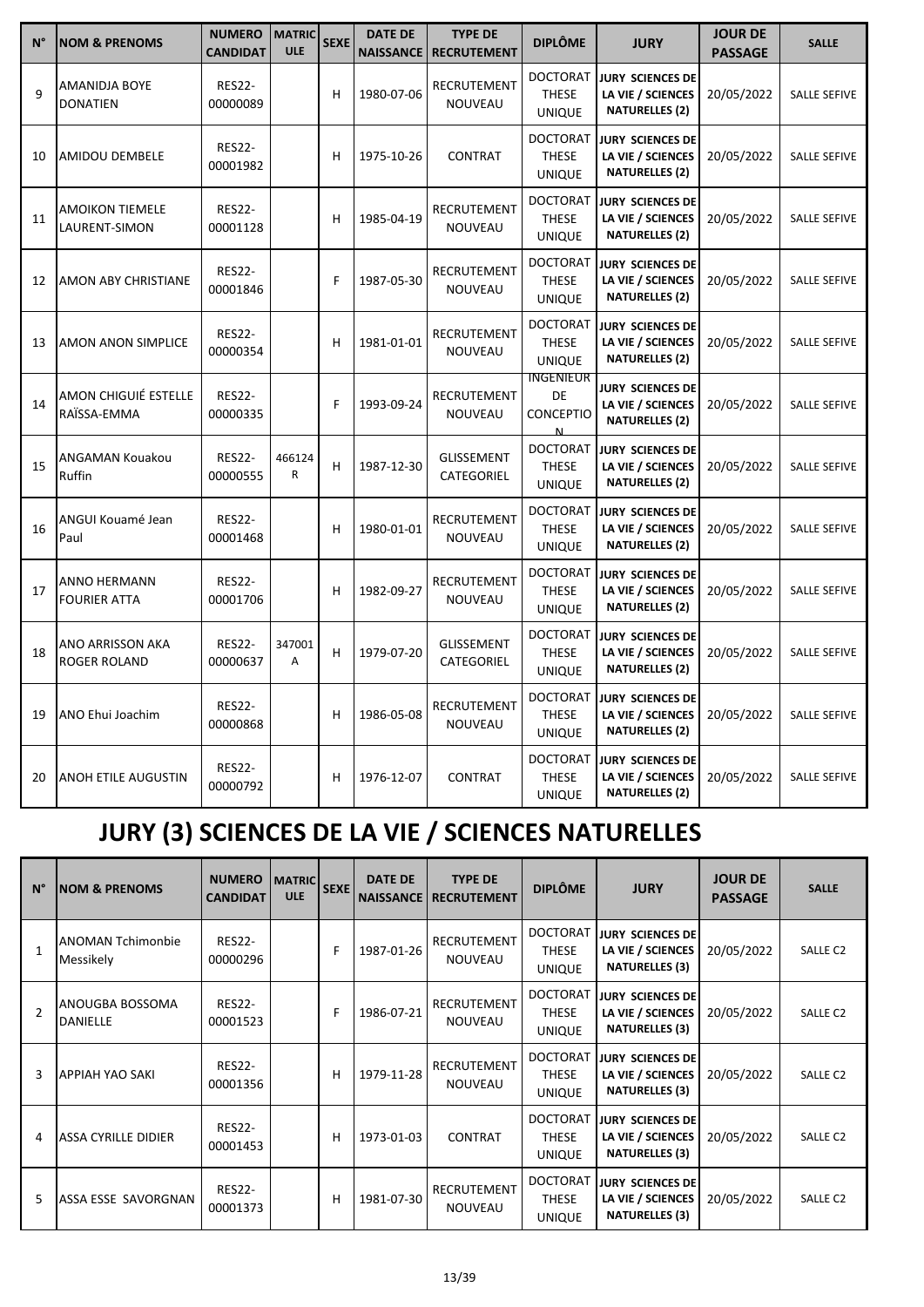| $N^{\circ}$    | <b>NOM &amp; PRENOMS</b>                 | <b>NUMERO</b><br><b>CANDIDAT</b> | <b>MATRIC</b><br><b>ULE</b> | <b>SEXE</b> | <b>DATE DE</b><br><b>NAISSANCE</b> | <b>TYPE DE</b><br><b>RECRUTEMENT</b> | <b>DIPLÔME</b>                                   | <b>JURY</b>                                                           | <b>JOUR DE</b><br><b>PASSAGE</b> | <b>SALLE</b>        |
|----------------|------------------------------------------|----------------------------------|-----------------------------|-------------|------------------------------------|--------------------------------------|--------------------------------------------------|-----------------------------------------------------------------------|----------------------------------|---------------------|
| 6              | <b>ASSALE ADJO ANNIE</b><br>YVETTE       | <b>RES22-</b><br>00001210        |                             | F           | 1990-01-13                         | RECRUTEMENT<br><b>NOUVEAU</b>        | <b>DOCTORAT</b><br><b>THESE</b><br><b>UNIQUE</b> | JURY SCIENCES DE<br>LA VIE / SCIENCES<br><b>NATURELLES (3)</b>        | 20/05/2022                       | SALLE C2            |
| $\overline{7}$ | ASSAN N'DRI<br><b>FLORENTINE</b>         | <b>RES22-</b><br>00001338        |                             | F           | 1980-07-10                         | RECRUTEMENT<br>NOUVEAU               | <b>DOCTORAT</b><br><b>THESE</b><br><b>UNIQUE</b> | <b>JURY SCIENCES DE</b><br>LA VIE / SCIENCES<br><b>NATURELLES (3)</b> | 20/05/2022                       | SALLE <sub>C2</sub> |
| 8              | ASSEH EBAH ESTELLE                       | <b>RES22-</b><br>00000306        |                             | F           | 1984-04-07                         | <b>RECRUTEMENT</b><br>NOUVEAU        | <b>DOCTORAT</b><br><b>THESE</b><br><b>UNIQUE</b> | <b>JURY SCIENCES DE</b><br>LA VIE / SCIENCES<br><b>NATURELLES (3)</b> | 20/05/2022                       | SALLE <sub>C2</sub> |
| 9              | ASSI APIE NADÈGE-<br><b>MARINA</b>       | <b>RES22-</b><br>00000750        |                             | F           | 1982-06-29                         | RECRUTEMENT<br>NOUVEAU               | <b>DOCTORAT</b><br><b>THESE</b><br><b>UNIQUE</b> | JURY SCIENCES DE<br>LA VIE / SCIENCES<br><b>NATURELLES (3)</b>        | 20/05/2022                       | SALLE C2            |
| 10             | ASSI CLAIR BRICE<br><b>JUDICAEL</b>      | <b>RES22-</b><br>00000585        |                             | н           | 1980-07-27                         | RECRUTEMENT<br>NOUVEAU               | <b>DOCTORAT</b><br><b>THESE</b><br><b>UNIQUE</b> | <b>JURY SCIENCES DE</b><br>LA VIE / SCIENCES<br><b>NATURELLES (3)</b> | 20/05/2022                       | SALLE C2            |
| 11             | <b>ASSI SONAN ROMUALD</b>                | <b>RES22-</b><br>00000567        |                             | н           | 1987-07-25                         | <b>RECRUTEMENT</b><br>NOUVEAU        | <b>DOCTORAT</b><br><b>THESE</b><br><b>UNIQUE</b> | JURY SCIENCES DE<br>LA VIE / SCIENCES<br><b>NATURELLES (3)</b>        | 20/05/2022                       | SALLE C2            |
| 12             | <b>ASSI Yapo Emile Olivier</b>           | <b>RES22-</b><br>00001832        |                             | н           | 1975-02-19                         | <b>CONTRAT</b>                       | <b>DOCTORAT</b><br><b>THESE</b><br><b>UNIQUE</b> | JURY SCIENCES DE<br>LA VIE / SCIENCES<br><b>NATURELLES (3)</b>        | 20/05/2022                       | SALLE C2            |
| 13             | <b>ASSIELOU BERNARD</b>                  | <b>RES22-</b><br>00001674        | 400577<br>Α                 | Н           | 1977-01-23                         | GLISSEMENT<br>CATEGORIEL             | <b>DOCTORAT</b><br><b>THESE</b><br><b>UNIQUE</b> | <b>JURY SCIENCES DE</b><br>LA VIE / SCIENCES<br><b>NATURELLES (3)</b> | 20/05/2022                       | SALLE C2            |
| 14             | <b>ASSIELOU BROU AUBIN</b>               | <b>RES22-</b><br>00001609        |                             | н           | 1984-03-01                         | RECRUTEMENT<br>NOUVEAU               | <b>DOCTORAT</b><br><b>THESE</b><br><b>UNIQUE</b> | <b>JURY SCIENCES DE</b><br>LA VIE / SCIENCES<br><b>NATURELLES (3)</b> | 20/05/2022                       | SALLE <sub>C2</sub> |
| 15             | <b>ASSOUHO Konan Fabrice</b>             | <b>RES22-</b><br>00000942        |                             | н           | 1986-09-10                         | RECRUTEMENT<br>NOUVEAU               | <b>DOCTORAT</b><br><b>THESE</b><br><b>UNIQUE</b> | JURY SCIENCES DE<br>LA VIE / SCIENCES<br><b>NATURELLES (3)</b>        | 20/05/2022                       | SALLE C2            |
| 16             | LATTA ASSEMIEN CYRILLE-<br><b>JOSEPH</b> | <b>RES22-</b><br>00000974        |                             | н           | 1987-09-28                         | <b>RECRUTEMENT</b><br>NOUVEAU        | <b>DOCTORAT</b><br>THESE<br><b>UNIQUE</b>        | <b>JURY SCIENCES DE</b><br>LA VIE / SCIENCES<br><b>NATURELLES (3)</b> | 20/05/2022                       | SALLE C2            |
| 17             | <b>AYEKOUE JULES ERICK</b><br>HERMANN    | <b>RES22-</b><br>00000929        |                             | н           | 1981-02-24                         | RECRUTEMENT<br>NOUVEAU               | <b>DOCTORAT</b><br>THESE<br><b>UNIQUE</b>        | JURY SCIENCES DE<br>LA VIE / SCIENCES<br><b>NATURELLES (3)</b>        | 20/05/2022                       | SALLE C2            |
| 18             | AZOKOU ALAIN                             | <b>RES22-</b><br>00000216        |                             | н           | 1982-08-08                         | RECRUTEMENT<br>NOUVEAU               | DOCTORAT<br><b>THESE</b><br><b>UNIQUE</b>        | JURY SCIENCES DE<br>LA VIE / SCIENCES<br><b>NATURELLES (3)</b>        | 20/05/2022                       | SALLE C2            |
| 19             | <b>BADJE Dogo Sylvain</b>                | <b>RES22-</b><br>00000650        |                             | н           | 1986-06-29                         | RECRUTEMENT<br>NOUVEAU               | <b>DOCTORAT</b><br><b>THESE</b><br><b>UNIQUE</b> | JURY SCIENCES DE<br>LA VIE / SCIENCES<br><b>NATURELLES (3)</b>        | 20/05/2022                       | SALLE C2            |
| 20             | <b>BAKAYOKO YACOUBA</b>                  | <b>RES22-</b><br>00001303        |                             | н           | 1983-12-25                         | RECRUTEMENT<br>NOUVEAU               | DOCTORAT<br><b>THESE</b><br><b>UNIQUE</b>        | JURY SCIENCES DE<br>LA VIE / SCIENCES<br><b>NATURELLES (3)</b>        | 20/05/2022                       | SALLE C2            |

# **JURY (4) SCIENCES DE LA VIE / SCIENCES NATURELLES**

| $N^{\circ}$ | <b>INOM &amp; PRENOMS</b>         | <b>NUMERO</b><br><b>CANDIDAT</b> | <b>MATRIC</b><br><b>ULE</b> | <b>SEXE</b> | <b>DATE DE</b> | <b>TYPE DE</b><br><b>NAISSANCE   RECRUTEMENT</b> | <b>DIPLÔME</b>                            | <b>JURY</b>                                                    | <b>JOUR DE</b><br><b>PASSAGE</b> | <b>SALLE</b> |
|-------------|-----------------------------------|----------------------------------|-----------------------------|-------------|----------------|--------------------------------------------------|-------------------------------------------|----------------------------------------------------------------|----------------------------------|--------------|
|             | BALLO ESPÉRENCE<br><b>KOUADIO</b> | <b>RES22-</b><br>00000019        |                             | н           | 1986-08-14     | RECRUTEMENT<br>NOUVEAU                           | <b>DOCTORAT</b><br><b>THESE</b><br>UNIQUE | JURY SCIENCES DE<br>LA VIE / SCIENCES<br><b>NATURELLES (4)</b> | 20/05/2022                       | SALLE D15    |
|             | <b>BAMBA SIRA</b>                 | <b>RES22-</b><br>00001831        |                             |             | 1988-10-30     | RECRUTEMENT<br>NOUVEAU                           | <b>DOCTORAT</b><br><b>THESE</b><br>UNIQUE | JURY SCIENCES DE<br>LA VIE / SCIENCES<br><b>NATURELLES (4)</b> | 20/05/2022                       | SALLE D15    |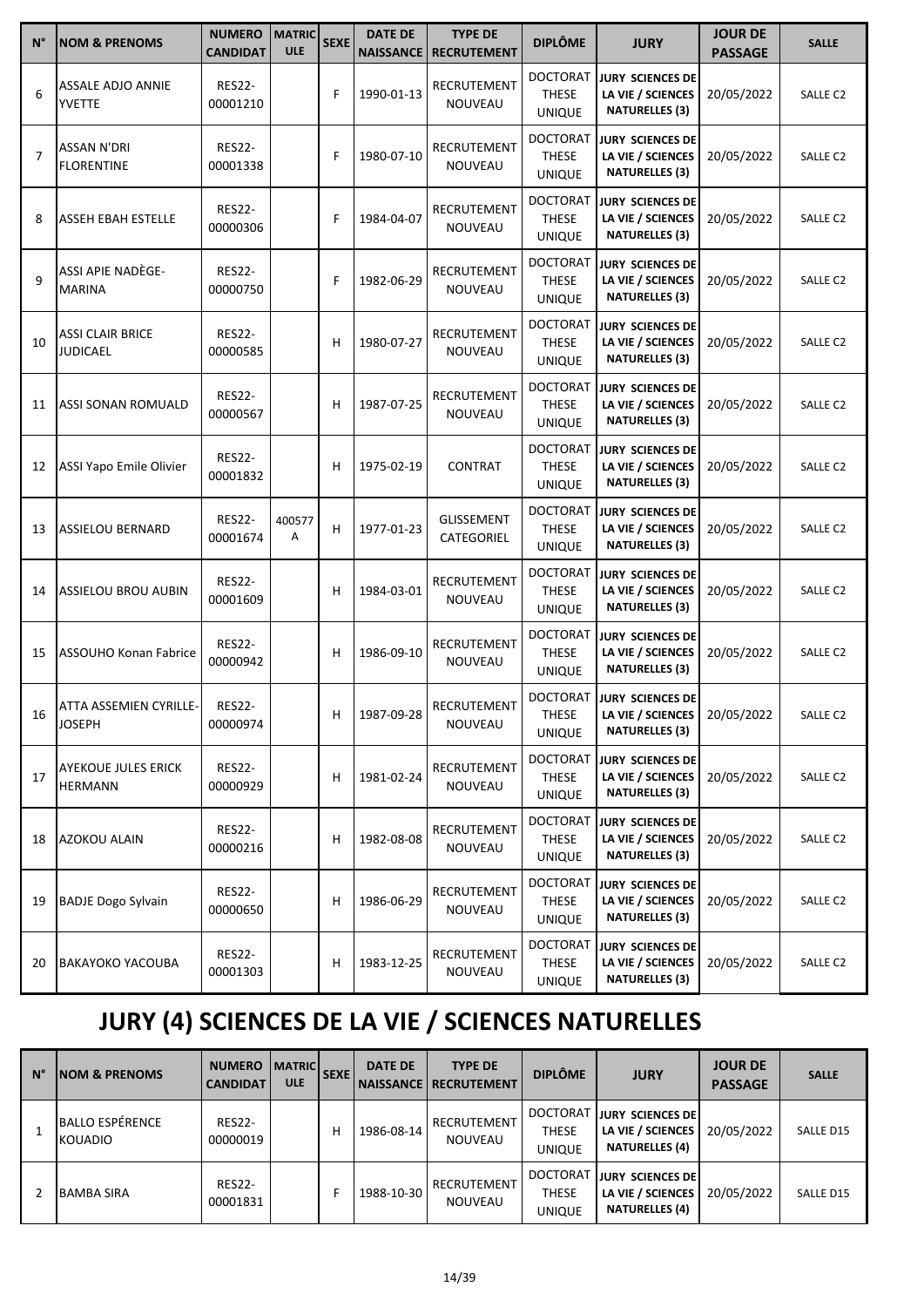| $N^{\circ}$ | <b>NOM &amp; PRENOMS</b>                       | <b>NUMERO</b><br><b>CANDIDAT</b> | <b>MATRIC</b><br><b>ULE</b> | <b>SEXE</b> | <b>DATE DE</b> | <b>TYPE DE</b><br><b>NAISSANCE   RECRUTEMENT</b> | <b>DIPLÔME</b>                                   | <b>JURY</b>                                                           | <b>JOUR DE</b><br><b>PASSAGE</b> | <b>SALLE</b>     |
|-------------|------------------------------------------------|----------------------------------|-----------------------------|-------------|----------------|--------------------------------------------------|--------------------------------------------------|-----------------------------------------------------------------------|----------------------------------|------------------|
| 3           | <b>BAN OUEMELA</b><br><b>VENANCE ALLAIS</b>    | <b>RES22-</b><br>00001936        |                             | н           | 1990-09-18     | RECRUTEMENT<br>NOUVEAU                           | <b>DOCTORAT</b><br><b>THESE</b><br><b>UNIQUE</b> | <b>JURY SCIENCES DE</b><br>LA VIE / SCIENCES<br><b>NATURELLES (4)</b> | 20/05/2022                       | SALLE D15        |
| 4           | <b>BATAÏ NEMAHIOUON</b><br><b>FRANCIS</b>      | <b>RES22-</b><br>00001025        |                             | н           | 1987-04-22     | RECRUTEMENT<br>NOUVEAU                           | <b>DOCTORAT</b><br><b>THESE</b><br><b>UNIQUE</b> | <b>JURY SCIENCES DE</b><br>LA VIE / SCIENCES<br><b>NATURELLES (4)</b> | 20/05/2022                       | SALLE D15        |
| 5           | <b>BEDIAKON BINI</b><br><b>KOUAKOU DENIS</b>   | <b>RES22-</b><br>00000315        | 333896J                     | н           | 1975-12-25     | GLISSEMENT<br><b>CATEGORIEL</b>                  | <b>DOCTORAT</b><br><b>THESE</b><br><b>UNIQUE</b> | <b>JURY SCIENCES DE</b><br>LA VIE / SCIENCES<br><b>NATURELLES (4)</b> | 20/05/2022                       | SALLE D15        |
| 6           | <b>BEDOU Kouassi Denis</b>                     | <b>RES22-</b><br>00001549        |                             | н           | 1977-08-14     | RECRUTEMENT<br>NOUVEAU                           | <b>DOCTORAT</b><br><b>THESE</b><br><b>UNIQUE</b> | <b>JURY SCIENCES DE</b><br>LA VIE / SCIENCES<br><b>NATURELLES (4)</b> | 20/05/2022                       | SALLE D15        |
| 7           | <b>BEHI KOUADIO FODJO</b>                      | <b>RES22-</b><br>00000756        |                             | н           | 1978-02-03     | RECRUTEMENT<br>NOUVEAU                           | <b>DOCTORAT</b><br><b>THESE</b><br><b>UNIQUE</b> | <b>JURY SCIENCES DE</b><br>LA VIE / SCIENCES<br><b>NATURELLES (4)</b> | 20/05/2022                       | SALLE D15        |
| 8           | <b>BELE LUC</b>                                | <b>RES22-</b><br>00001065        |                             | Н           | 1985-06-18     | RECRUTEMENT<br>NOUVEAU                           | <b>DOCTORAT</b><br><b>THESE</b><br><b>UNIQUE</b> | <b>JURY SCIENCES DE</b><br>LA VIE / SCIENCES<br><b>NATURELLES (4)</b> | 20/05/2022                       | SALLE D15        |
| 9           | <b>BEUGRE JEAN-MICHEL-</b><br>VIANNEY          | <b>RES22-</b><br>00000179        |                             | н           | 1988-04-24     | <b>RECRUTEMENT</b><br>NOUVEAU                    | <b>DOCTORAT</b><br><b>THESE</b><br><b>UNIQUE</b> | <b>JURY SCIENCES DE</b><br>LA VIE / SCIENCES<br><b>NATURELLES (4)</b> | 20/05/2022                       | SALLE D15        |
| 10          | <b>BIAGNÉ MASSA RITA</b>                       | <b>RES22-</b><br>00000271        |                             | F           | 1983-09-30     | RECRUTEMENT<br>NOUVEAU                           | <b>DOCTORAT</b><br><b>THESE</b><br><b>UNIQUE</b> | <b>JURY SCIENCES DE</b><br>LA VIE / SCIENCES<br><b>NATURELLES (4)</b> | 20/05/2022                       | SALLE D15        |
| 11          | <b>BOKA ArsÈne</b>                             | <b>RES22-</b><br>00001215        |                             | Н           | 1977-11-15     | RECRUTEMENT<br>NOUVEAU                           | <b>DOCTORAT</b><br><b>THESE</b><br><b>UNIQUE</b> | <b>JURY SCIENCES DE</b><br>LA VIE / SCIENCES<br><b>NATURELLES (4)</b> | 20/05/2022                       | SALLE D15        |
| 12          | <b>BOKO ADJOUA</b><br><b>CHRISTIANE EUNICE</b> | <b>RES22-</b><br>00000504        |                             | F           | 1994-12-26     | <b>RECRUTEMENT</b><br>NOUVEAU                    | <b>DOCTORAT</b><br><b>THESE</b><br><b>UNIQUE</b> | <b>JURY SCIENCES DE</b><br>LA VIE / SCIENCES<br><b>NATURELLES (4)</b> | 20/05/2022                       | SALLE D15        |
| 13          | <b>BONI ASSI NARCISSE</b><br><b>ROMEO</b>      | <b>RES22-</b><br>00001920        |                             | н           | 1982-06-06     | RECRUTEMENT<br>NOUVEAU                           | <b>DOCTORAT</b><br><b>THESE</b><br><b>UNIQUE</b> | <b>JURY SCIENCES DE</b><br>LA VIE / SCIENCES<br><b>NATURELLES (4)</b> | 20/05/2022                       | <b>SALLE D15</b> |
| 14          | <b>BONNY DADJI STEPHANE</b><br>SERGE           | <b>RES22-</b><br>00000960        | 355803<br>В                 | н           | 1975-06-14     | <b>GLISSEMENT</b><br>CATEGORIEL                  | <b>PHD</b>                                       | <b>JURY SCIENCES DE</b><br>LA VIE / SCIENCES<br><b>NATURELLES (4)</b> | 20/05/2022                       | SALLE D15        |
| 15          | <b>BOUYE TRAZIE ROGER</b>                      | <b>RES22-</b><br>00001272        |                             | н           | 1976-04-24     | CONTRAT                                          | <b>DOCTORAT</b><br><b>THESE</b><br><b>UNIQUE</b> | <b>JURY SCIENCES DE</b><br>LA VIE / SCIENCES<br><b>NATURELLES (4)</b> | 20/05/2022                       | SALLE D15        |
| 16          | <b>BROU MIHIA ROSINE</b>                       | <b>RES22-</b><br>00000991        |                             | F           | 1982-10-07     | RECRUTEMENT<br>NOUVEAU                           | <b>DOCTORAT</b><br><b>THESE</b><br><b>UNIQUE</b> | <b>JURY SCIENCES DE</b><br>LA VIE / SCIENCES<br><b>NATURELLES (4)</b> | 20/05/2022                       | SALLE D15        |
| 17          | <b>BY Philemond</b>                            | <b>RES22-</b><br>00001769        |                             | н           | 1974-10-09     | CONTRAT                                          | <b>DOCTORAT</b><br><b>THESE</b><br><b>UNIQUE</b> | <b>JURY SCIENCES DE</b><br>LA VIE / SCIENCES<br><b>NATURELLES (4)</b> | 20/05/2022                       | SALLE D15        |
| 18          | CAMARA MONTY<br>ABIBATA                        | <b>RES22-</b><br>00001422        |                             | F           | 1985-08-10     | RECRUTEMENT<br>NOUVEAU                           | <b>DOCTORAT</b><br><b>THESE</b><br><b>UNIQUE</b> | <b>JURY SCIENCES DE</b><br>LA VIE / SCIENCES<br><b>NATURELLES (4)</b> | 20/05/2022                       | SALLE D15        |
| 19          | COULIBALY ADAMA                                | <b>RES22-</b><br>00000173        |                             | н           | 1987-01-30     | RECRUTEMENT<br>NOUVEAU                           | <b>DOCTORAT</b><br>THESE<br><b>UNIQUE</b>        | <b>JURY SCIENCES DE</b><br>LA VIE / SCIENCES<br><b>NATURELLES (4)</b> | 20/05/2022                       | SALLE D15        |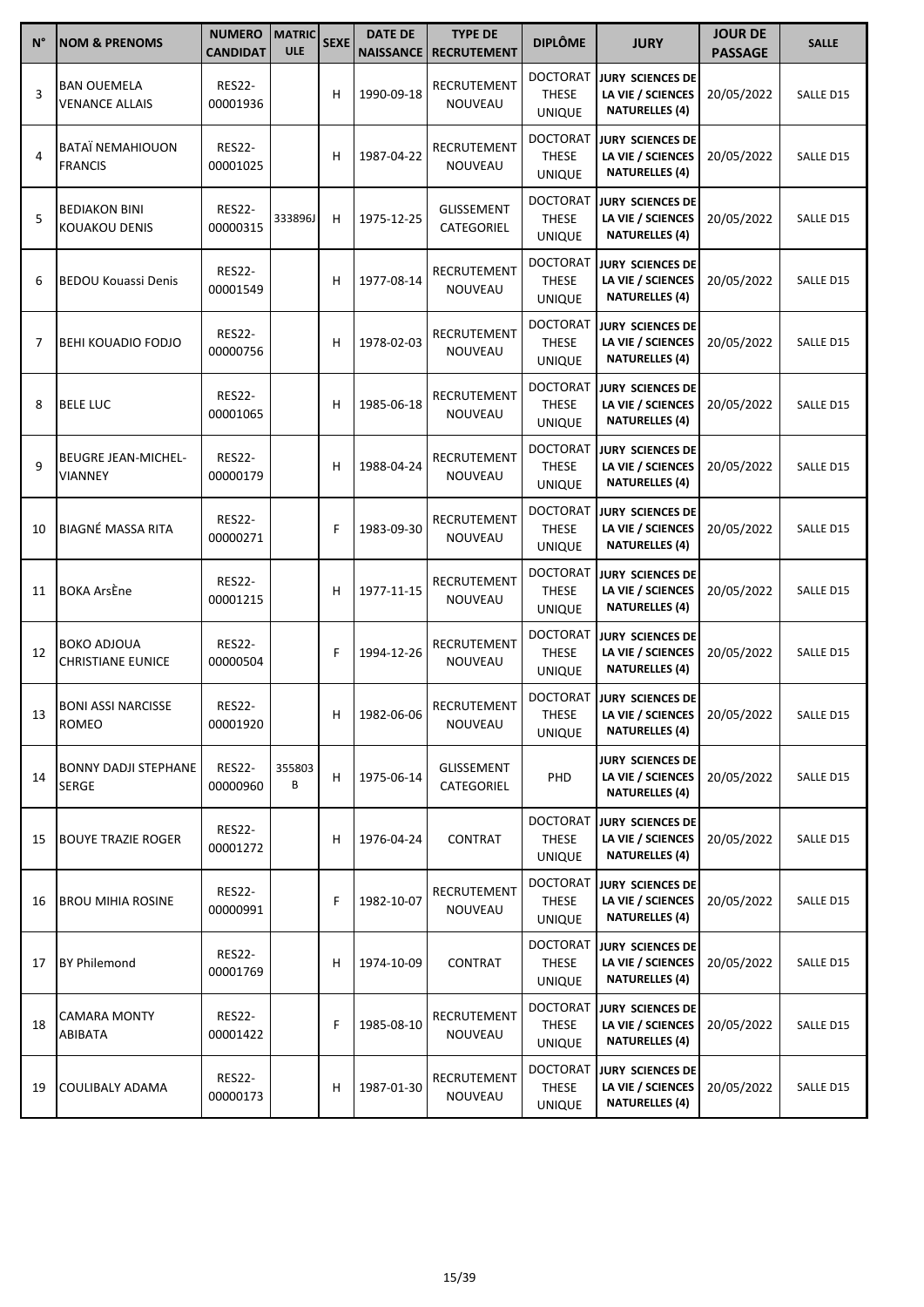| $N^{\circ}$ | <b>INOM &amp; PRENOMS</b>         | <b>NUMERO</b><br><b>CANDIDAT</b> | <b>IMATRICI</b><br><b>ULE</b> | l SEXE | <b>DATE DE</b> | <b>TYPE DE</b><br><b>NAISSANCE   RECRUTEMENT</b> | <b>DIPLÔME</b>                            | <b>JURY</b>                                                              | <b>JOUR DE</b><br><b>PASSAGE</b> | <b>SALLE</b>     |
|-------------|-----------------------------------|----------------------------------|-------------------------------|--------|----------------|--------------------------------------------------|-------------------------------------------|--------------------------------------------------------------------------|----------------------------------|------------------|
| 20          | <b>COULIBALY</b><br>ILEFOUNGOGNON | <b>RES22-</b><br>00001878        |                               | н      | 1983-12-03     | RECRUTEMENT<br><b>NOUVEAU</b>                    | <b>DOCTORAT</b><br><b>THESE</b><br>UNIQUE | <b>JURY SCIENCES DEI</b><br>LA VIE / SCIENCES  <br><b>NATURELLES (4)</b> | 20/05/2022                       | <b>SALLE D15</b> |

### **JOUR DE PASSAGE : SAMEDI 21 MAI 2022**

## **JURY (1) SCIENCES DE LA VIE / SCIENCES NATURELLES**

| $N^{\circ}$    | <b>NOM &amp; PRENOMS</b>                      | <b>NUMERO</b><br><b>CANDIDAT</b> | <b>MATRIC</b><br><b>ULE</b> | <b>SEXE</b> | <b>DATE DE</b><br>NAISSANCE | <b>TYPE DE</b><br><b>RECRUTEMENT</b> | <b>DIPLÔME</b>                                   | <b>JURY</b>                                                           | <b>JOUR DE</b><br><b>PASSAGE</b> | <b>SALLE</b>             |
|----------------|-----------------------------------------------|----------------------------------|-----------------------------|-------------|-----------------------------|--------------------------------------|--------------------------------------------------|-----------------------------------------------------------------------|----------------------------------|--------------------------|
| 1              | <b>COULIBALY Mamadou</b>                      | <b>RES22-</b><br>00000549        | 401308J                     | н           | 1980-12-25                  | GLISSEMENT<br>CATEGORIEL             | <b>DOCTORAT</b><br><b>THESE</b><br><b>UNIQUE</b> | <b>JURY SCIENCES DE</b><br>LA VIE / SCIENCES<br><b>NATURELLES (1)</b> | 21/05/2022                       | MEDIATHEQUE              |
| $\overline{2}$ | COULIBALY Pelepo<br>Michelline                | <b>RES22-</b><br>00001625        |                             | F           | 1980-11-20                  | RECRUTEMENT<br>NOUVEAU               | <b>DOCTORAT</b><br><b>THESE</b><br><b>UNIQUE</b> | <b>JURY SCIENCES DE</b><br>LA VIE / SCIENCES<br><b>NATURELLES (1)</b> | 21/05/2022                       | MEDIATHEQUE              |
| 3              | DANON AUBIN SILVERE<br><b>DJIWHA</b>          | <b>RES22-</b><br>00001888        |                             | н           | 1983-07-27                  | <b>RECRUTEMENT</b><br>NOUVEAU        | <b>DOCTORAT</b><br><b>THESE</b><br><b>UNIQUE</b> | <b>JURY SCIENCES DE</b><br>LA VIE / SCIENCES<br><b>NATURELLES (1)</b> | 21/05/2022                       | MEDIATHEQUE              |
| 4              | DAO HASSANE                                   | <b>RES22-</b><br>00000483        |                             | н           | 1988-12-23                  | RECRUTEMENT<br>NOUVEAU               | <b>DOCTORAT</b><br><b>THESE</b><br><b>UNIQUE</b> | JURY SCIENCES DE<br>LA VIE / SCIENCES<br><b>NATURELLES (1)</b>        | 21/05/2022                       | MEDIATHEQUE              |
| 5              | DEHE BAHOU ROGER                              | <b>RES22-</b><br>00001471        |                             | н           | 1991-11-27                  | RECRUTEMENT<br>NOUVEAU               | <b>DOCTORAT</b><br><b>THESE</b><br><b>UNIQUE</b> | <b>JURY SCIENCES DE</b><br>LA VIE / SCIENCES<br><b>NATURELLES (1)</b> | 21/05/2022                       | MEDIATHEQUE              |
| 6              | <b>DELEWRON EPSE IRIE BI</b><br>REBECCA GNOKA | <b>RES22-</b><br>00000412        |                             | F           | 1984-10-08                  | RECRUTEMENT<br>NOUVEAU               | <b>DOCTORAT</b><br><b>THESE</b><br><b>UNIQUE</b> | <b>JURY SCIENCES DE</b><br>LA VIE / SCIENCES<br><b>NATURELLES (1)</b> | 21/05/2022                       | MEDIATHEQUE              |
| 7              | DEMBELE DIO DRAMANE                           | <b>RES22-</b><br>00001518        |                             | н           | 1979-01-29                  | RECRUTEMENT<br>NOUVEAU               | <b>DOCTORAT</b><br><b>THESE</b><br><b>UNIQUE</b> | JURY SCIENCES DE<br>LA VIE / SCIENCES<br><b>NATURELLES (1)</b>        | 21/05/2022                       | MEDIATHEQUE              |
| 8              | DIABATE MASSOGBE                              | <b>RES22-</b><br>00000832        |                             | F           | 1983-02-02                  | RECRUTEMENT<br>NOUVEAU               | <b>DOCTORAT</b><br><b>THESE</b><br><b>UNIQUE</b> | JURY SCIENCES DE<br>LA VIE / SCIENCES<br><b>NATURELLES (1)</b>        | 21/05/2022                       | MEDIATHEQUE              |
| 9              | DIABATE SEYDOU                                | <b>RES22-</b><br>00000168        |                             | н           | 1981-11-20                  | RECRUTEMENT<br>NOUVEAU               | PHD                                              | <b>JURY SCIENCES DE</b><br>LA VIE / SCIENCES<br><b>NATURELLES (1)</b> | 21/05/2022                       | MEDIATHEQUE              |
| 10             | DIBI ERNEST RENÉ                              | <b>RES22-</b><br>00000393        |                             | н           | 1977-01-08                  | RECRUTEMENT<br>NOUVEAU               | INGENIEUR<br>DE<br>CONCEPTIO<br>N                | <b>JURY SCIENCES DE</b><br>LA VIE / SCIENCES<br><b>NATURELLES (1)</b> | 21/05/2022                       | MEDIATHEQUE              |
| 11             | <b>DIDI Roland Juste</b><br>Gouzou            | <b>RES22-</b><br>00000898        | 379196<br>Α                 | H,          | 1983-09-02                  | <b>GLISSEMENT</b><br>CATEGORIEL      | <b>DOCTORAT</b><br>THESE<br><b>UNIQUE</b>        | <b>JURY SCIENCES DE</b><br>LA VIE / SCIENCES<br><b>NATURELLES (1)</b> |                                  | 21/05/2022   MEDIATHEQUE |
| 12             | <b>DIE Gnande Romaric</b>                     | <b>RES22-</b><br>00001431        |                             | н           | 1986-12-28                  | RECRUTEMENT<br><b>NOUVEAU</b>        | <b>DOCTORAT</b><br><b>THESE</b><br><b>UNIQUE</b> | <b>JURY SCIENCES DE</b><br>LA VIE / SCIENCES<br><b>NATURELLES (1)</b> | 21/05/2022                       | <b>MEDIATHEQUE</b>       |
| 13             | DIOMANDE Abou                                 | <b>RES22-</b><br>00001462        |                             | н           | 1985-11-04                  | RECRUTEMENT<br>NOUVEAU               | <b>DOCTORAT</b><br><b>THESE</b><br><b>UNIQUE</b> | JURY SCIENCES DE<br>LA VIE / SCIENCES<br><b>NATURELLES (1)</b>        | 21/05/2022                       | <b>MEDIATHEQUE</b>       |
| 14             | <b>DIOMANDE Awa</b>                           | <b>RES22-</b><br>00000993        |                             | F           | 1983-08-26                  | RECRUTEMENT<br>NOUVEAU               | <b>DOCTORAT</b><br>THESE<br><b>UNIQUE</b>        | <b>JURY SCIENCES DE</b><br>LA VIE / SCIENCES<br><b>NATURELLES (1)</b> | 21/05/2022                       | MEDIATHEQUE              |
| 15             | <b>DISSEKA Paterson Valery</b>                | <b>RES22-</b><br>00001480        |                             | н           | 1984-05-08                  | RECRUTEMENT<br>NOUVEAU               | <b>DOCTORAT</b><br><b>THESE</b><br><b>UNIQUE</b> | JURY SCIENCES DE<br>LA VIE / SCIENCES<br><b>NATURELLES (1)</b>        | 21/05/2022                       | MEDIATHEQUE              |
| 16             | DISSEKA William<br>Kwithony                   | <b>RES22-</b><br>00001828        |                             | н           | 1986-09-11                  | RECRUTEMENT<br>NOUVEAU               | <b>DOCTORAT</b><br><b>THESE</b><br><b>UNIQUE</b> | JURY SCIENCES DE<br>LA VIE / SCIENCES<br><b>NATURELLES (1)</b>        | 21/05/2022                       | <b>MEDIATHEQUE</b>       |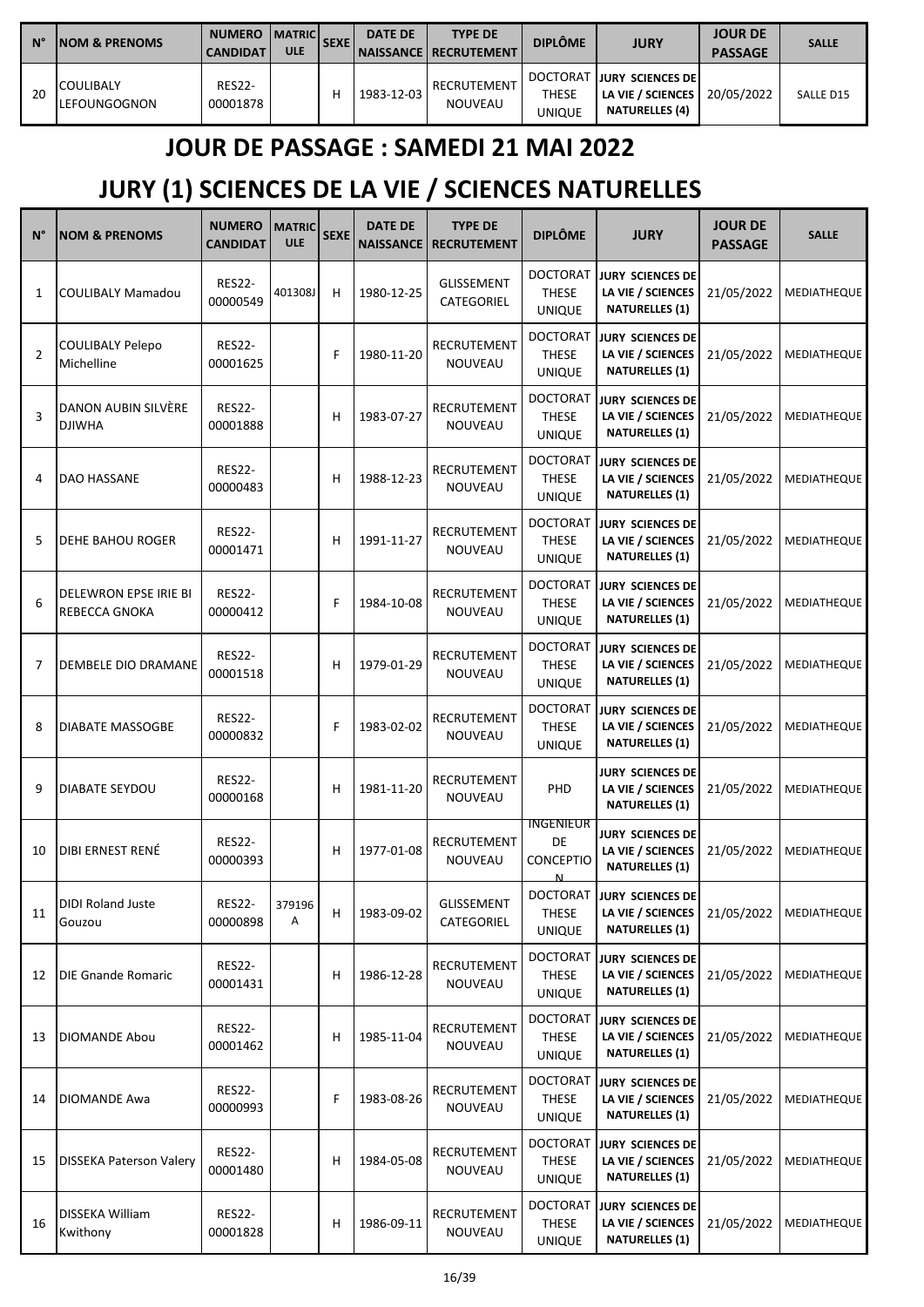| $N^{\circ}$ | <b>NOM &amp; PRENOMS</b>                     | <b>NUMERO</b><br><b>CANDIDAT</b> | <b>MATRIC</b><br><b>ULE</b> | <b>SEXE</b> | <b>DATE DE</b><br><b>NAISSANCE</b> | <b>TYPE DE</b><br><b>RECRUTEMENT</b> | <b>DIPLÔME</b>                                   | <b>JURY</b>                                                      | <b>JOUR DE</b><br><b>PASSAGE</b> | <b>SALLE</b>       |
|-------------|----------------------------------------------|----------------------------------|-----------------------------|-------------|------------------------------------|--------------------------------------|--------------------------------------------------|------------------------------------------------------------------|----------------------------------|--------------------|
| 17          | DJE Bi Dobo Pierre<br>Valence                | <b>RES22-</b><br>00001727        |                             | н           | 1989-12-20                         | RECRUTEMENT<br><b>NOUVEAU</b>        | <b>DOCTORAT</b><br><b>THESE</b><br><b>UNIQUE</b> | JURY SCIENCES DE<br>LA VIE / SCIENCES<br><b>NATURELLES (1)</b>   | 21/05/2022                       | <b>MEDIATHEQUE</b> |
| 18          | DJÉDJÉ BLÉTRO PATRICK<br>GÉRARD              | <b>RES22-</b><br>00001113        |                             | н           | 1983-06-30                         | <b>RECRUTEMENT</b><br><b>NOUVEAU</b> | <b>DOCTORAT</b><br><b>THESE</b><br><b>UNIQUE</b> | JURY SCIENCES DEI<br>LA VIE / SCIENCES<br><b>NATURELLES (1)</b>  | 21/05/2022                       | <b>MEDIATHEQUE</b> |
| 19          | <b>DJENE KOUAKOU</b><br><b>ROLAND</b>        | <b>RES22-</b><br>00000289        |                             | н           | 1986-06-19                         | <b>RECRUTEMENT</b><br><b>NOUVEAU</b> | <b>DOCTORAT</b><br><b>THESE</b><br><b>UNIQUE</b> | ijury sciences del<br>LA VIE / SCIENCES<br><b>NATURELLES (1)</b> | 21/05/2022                       | <b>MEDIATHEQUE</b> |
| 20          | <b>DJETOUAN KACOU JULES</b><br><b>MARIUS</b> | <b>RES22-</b><br>00000274        |                             | н           | 1984-07-08                         | RECRUTEMENT<br><b>NOUVEAU</b>        | <b>DOCTORAT</b><br><b>THESE</b><br><b>UNIQUE</b> | JURY SCIENCES DEI<br>LA VIE / SCIENCES<br><b>NATURELLES (1)</b>  | 21/05/2022                       | <b>MEDIATHEQUE</b> |

# **JURY (2) SCIENCES DE LA VIE / SCIENCES NATURELLES**

| N°             | <b>NOM &amp; PRENOMS</b>                      | <b>NUMERO</b><br><b>CANDIDAT</b> | <b>MATRIC</b><br><b>ULE</b> | <b>SEXE</b> | <b>DATE DE</b> | <b>TYPE DE</b><br><b>NAISSANCE   RECRUTEMENT</b> | <b>DIPLÔME</b>                                   | <b>JURY</b>                                                           | <b>JOUR DE</b><br><b>PASSAGE</b> | <b>SALLE</b>        |
|----------------|-----------------------------------------------|----------------------------------|-----------------------------|-------------|----------------|--------------------------------------------------|--------------------------------------------------|-----------------------------------------------------------------------|----------------------------------|---------------------|
| $\mathbf{1}$   | DOFFOU Richard Jean<br>Olive                  | <b>RES22-</b><br>00000888        | 401406<br>$\vee$            | н           | 1982-03-05     | <b>GLISSEMENT</b><br>CATEGORIEL                  | <b>DOCTORAT</b><br><b>THESE</b><br>UNIQUE        | <b>JURY SCIENCES DE</b><br>LA VIE / SCIENCES<br><b>NATURELLES (2)</b> | 21/05/2022                       | <b>SALLE SEFIVE</b> |
| 2              | DOGBA MATHIEU                                 | <b>RES22-</b><br>00001584        |                             | н           | 1989-12-12     | RECRUTEMENT<br>NOUVEAU                           | <b>DOCTORAT</b><br><b>THESE</b><br><b>UNIQUE</b> | <b>JURY SCIENCES DE</b><br>LA VIE / SCIENCES<br><b>NATURELLES (2)</b> | 21/05/2022                       | SALLE SEFIVE        |
| 3              | DON Ohouo RÉgina<br>Antoinette                | <b>RES22-</b><br>00000934        |                             | н           | 1985-06-08     | RECRUTEMENT<br>NOUVEAU                           | <b>DOCTORAT</b><br><b>THESE</b><br><b>UNIQUE</b> | <b>JURY SCIENCES DE</b><br>LA VIE / SCIENCES<br><b>NATURELLES (2)</b> | 21/05/2022                       | <b>SALLE SEFIVE</b> |
| 4              | <b>DOUATI TOGBA ETIENNE</b>                   | <b>RES22-</b><br>00000402        | 378511<br>C                 | н           | 1968-04-25     | <b>GLISSEMENT</b><br>CATEGORIEL                  | <b>DOCTORAT</b><br><b>THESE</b><br>UNIQUE        | <b>JURY SCIENCES DE</b><br>LA VIE / SCIENCES<br><b>NATURELLES (2)</b> | 21/05/2022                       | <b>SALLE SEFIVE</b> |
| 5              | DOUFFI KOUAKOU GUY-<br>CASIMIR                | <b>RES22-</b><br>00000572        |                             | н           | 1980-07-10     | RECRUTEMENT<br>NOUVEAU                           | <b>DOCTORAT</b><br><b>THESE</b><br><b>UNIQUE</b> | JURY SCIENCES DE<br>LA VIE / SCIENCES<br><b>NATURELLES (2)</b>        | 21/05/2022                       | SALLE SEFIVE        |
| 6              | DOUMBIA Mada                                  | <b>RES22-</b><br>00000276        |                             | F           | 1980-09-20     | RECRUTEMENT<br>NOUVEAU                           | <b>DOCTORAT</b><br><b>THESE</b><br><b>UNIQUE</b> | JURY SCIENCES DE<br>LA VIE / SCIENCES<br><b>NATURELLES (2)</b>        | 21/05/2022                       | <b>SALLE SEFIVE</b> |
| $\overline{7}$ | <b>DROUCOULA</b><br><b>GUILLAUME CYRIL</b>    | <b>RES22-</b><br>00000731        |                             | н           | 1984-03-26     | RECRUTEMENT<br><b>NOUVEAU</b>                    | <b>DOCTORAT</b><br><b>THESE</b><br><b>UNIQUE</b> | <b>JURY SCIENCES DE</b><br>LA VIE / SCIENCES<br><b>NATURELLES (2)</b> | 21/05/2022                       | <b>SALLE SEFIVE</b> |
| 8              | <b>EBOU EDIMAN</b><br>THEODORE ANICET         | <b>RES22-</b><br>00000911        |                             | н           | 1992-02-04     | RECRUTEMENT<br>NOUVEAU                           | <b>INGENIEUR</b><br>DE<br><b>CONCEPTIO</b><br>N  | JURY SCIENCES DE<br>LA VIE / SCIENCES<br><b>NATURELLES (2)</b>        | 21/05/2022                       | <b>SALLE SEFIVE</b> |
| 9              | EDOUKOU ABEKAN                                | <b>RES22-</b><br>00001221        |                             | н           | 1978-12-30     | RECRUTEMENT<br><b>NOUVEAU</b>                    | <b>DOCTORAT</b><br><b>THESE</b><br><b>UNIQUE</b> | JURY SCIENCES DE<br>LA VIE / SCIENCES<br><b>NATURELLES (2)</b>        | 21/05/2022                       | <b>SALLE SEFIVE</b> |
| 10             | EGUE EPSE ESSE ANEME<br><b>NINKA LAURENCE</b> | <b>RES22-</b><br>00000579        |                             | F           | 1979-07-18     | RECRUTEMENT<br><b>NOUVEAU</b>                    | <b>DOCTORAT</b><br><b>THESE</b><br>UNIQUE        | <b>JURY SCIENCES DE</b><br>LA VIE / SCIENCES<br><b>NATURELLES (2)</b> | 21/05/2022                       | <b>SALLE SEFIVE</b> |
| 11             | EHIKPA N'DRI MARIE<br><b>MANUELA</b>          | <b>RES22-</b><br>00001780        |                             | F           | 1997-04-25     | RECRUTEMENT<br>NOUVEAU                           | <b>DOCTORAT</b><br><b>THESE</b><br><b>UNIQUE</b> | <b>JURY SCIENCES DE</b><br>LA VIE / SCIENCES<br><b>NATURELLES (2)</b> | 21/05/2022                       | SALLE SEFIVE        |
| 12             | EHOUE ADJOUMANI<br><b>PLACIDE</b>             | <b>RES22-</b><br>00001657        |                             | н           | 1993-11-21     | RECRUTEMENT<br>NOUVEAU                           | <b>DOCTORAT</b><br>THESE<br><b>UNIQUE</b>        | <b>JURY SCIENCES DE</b><br>LA VIE / SCIENCES<br><b>NATURELLES (2)</b> | 21/05/2022                       | SALLE SEFIVE        |
| 13             | <b>EHOUNOU PRISCA</b><br><b>GNANDA</b>        | <b>RES22-</b><br>00000471        |                             | F           | 1987-01-01     | RECRUTEMENT<br>NOUVEAU                           | <b>DOCTORAT</b><br><b>THESE</b><br><b>UNIQUE</b> | <b>JURY SCIENCES DE</b><br>LA VIE / SCIENCES<br><b>NATURELLES (2)</b> | 21/05/2022                       | SALLE SEFIVE        |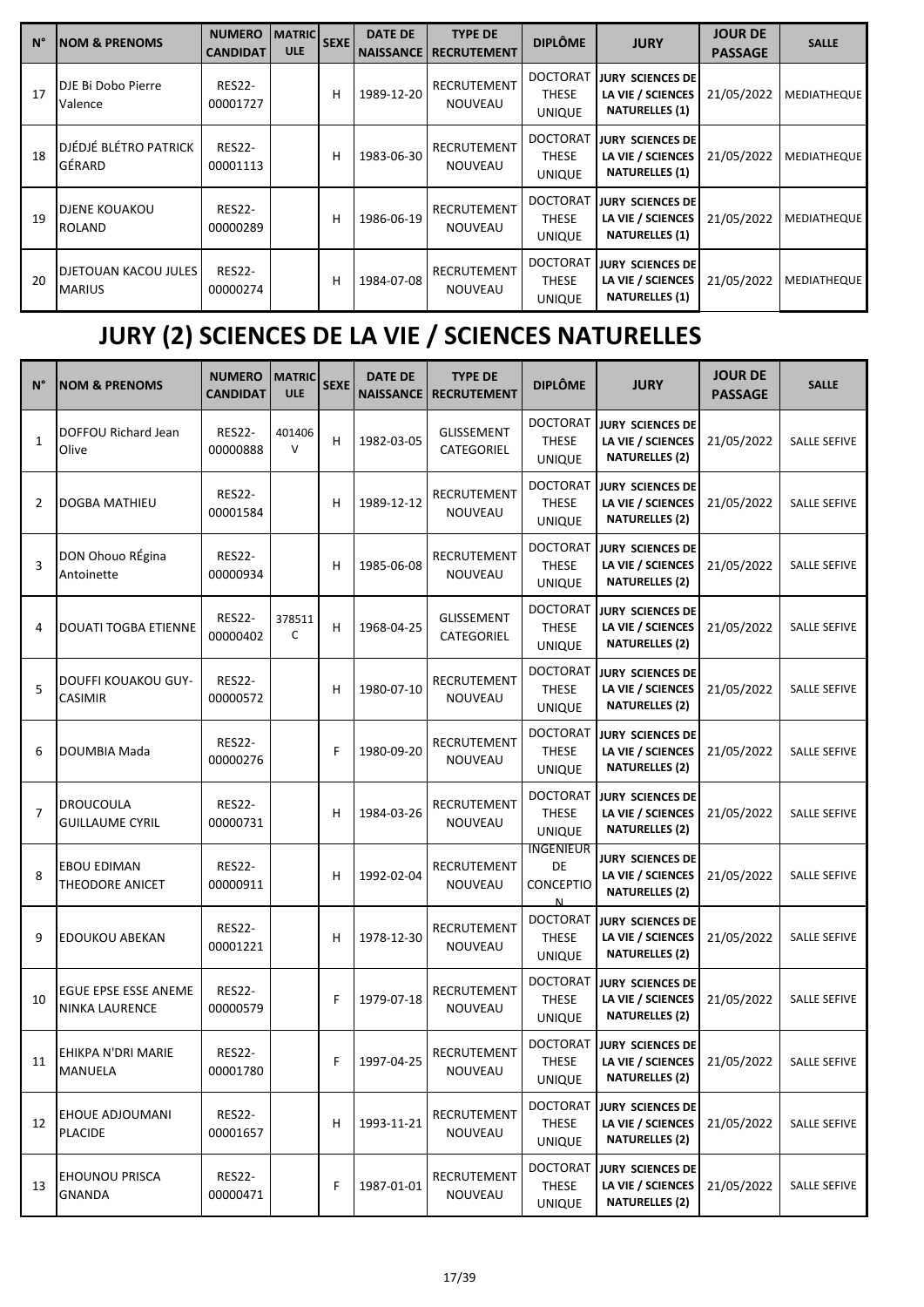| $N^{\circ}$ | <b>NOM &amp; PRENOMS</b>                         | <b>NUMERO</b><br><b>CANDIDAT</b> | <b>MATRIC</b><br><b>ULE</b> | <b>SEXE</b> | <b>DATE DE</b> | <b>TYPE DE</b><br><b>NAISSANCE RECRUTEMENT</b> | <b>DIPLÔME</b>                                   | <b>JURY</b>                                                           | <b>JOUR DE</b><br><b>PASSAGE</b> | <b>SALLE</b>        |
|-------------|--------------------------------------------------|----------------------------------|-----------------------------|-------------|----------------|------------------------------------------------|--------------------------------------------------|-----------------------------------------------------------------------|----------------------------------|---------------------|
| 14          | EHUI KOUADIO JEAN-<br><b>NESTOR</b>              | <b>RES22-</b><br>00001613        |                             | н           | 1987-02-26     | <b>RECRUTEMENT</b><br><b>NOUVEAU</b>           | <b>DOCTORAT</b><br><b>THESE</b><br><b>UNIQUE</b> | <b>JURY SCIENCES DE</b><br>LA VIE / SCIENCES<br><b>NATURELLES (2)</b> | 21/05/2022                       | <b>SALLE SEFIVE</b> |
| 15          | <b>EKISSI YAPI HUGUES</b><br><b>ROMARIC</b>      | <b>RES22-</b><br>00001661        |                             | н           | 1984-08-13     | <b>RECRUTEMENT</b><br><b>NOUVEAU</b>           | <b>DOCTORAT</b><br><b>THESE</b><br><b>UNIQUE</b> | <b>JURY SCIENCES DE</b><br>LA VIE / SCIENCES<br><b>NATURELLES (2)</b> | 21/05/2022                       | <b>SALLE SEFIVE</b> |
| 16          | <b>ENVIN BOGUI JACQUES-</b><br><b>ANICET</b>     | <b>RES22-</b><br>00001732        |                             | н           | 1981-03-24     | <b>RECRUTEMENT</b><br><b>NOUVEAU</b>           | <b>DOCTORAT</b><br><b>THESE</b><br><b>UNIQUE</b> | <b>JURY SCIENCES DE</b><br>LA VIE / SCIENCES<br><b>NATURELLES (2)</b> | 21/05/2022                       | SALLE SEFIVE        |
| 17          | <b>EPONON EBOA</b><br><b>CHRISTOPHE GHISLAIN</b> | <b>RES22-</b><br>00001722        |                             | н           | 1980-10-10     | <b>RECRUTEMENT</b><br><b>NOUVEAU</b>           | <b>DOCTORAT</b><br><b>THESE</b><br><b>UNIQUE</b> | <b>JURY SCIENCES DE</b><br>LA VIE / SCIENCES<br><b>NATURELLES (2)</b> | 21/05/2022                       | <b>SALLE SEFIVE</b> |
| 18          | <b>ESSE SONIA-ESTELLE</b>                        | <b>RES22-</b><br>00001170        |                             | F           | 1984-03-13     | <b>RECRUTEMENT</b><br><b>NOUVEAU</b>           | <b>DOCTORAT</b><br><b>THESE</b><br><b>UNIQUE</b> | <b>JURY SCIENCES DE</b><br>LA VIE / SCIENCES<br><b>NATURELLES (2)</b> | 21/05/2022                       | <b>SALLE SEFIVE</b> |
| 19          | <b>EVILAFO LAVRY AMELIE-</b><br><b>FLAVIE</b>    | <b>RES22-</b><br>00001512        |                             | F           | 1988-09-06     | <b>RECRUTEMENT</b><br><b>NOUVEAU</b>           | <b>DOCTORAT</b><br><b>THESE</b><br><b>UNIQUE</b> | <b>JURY SCIENCES DE</b><br>LA VIE / SCIENCES<br><b>NATURELLES (2)</b> | 21/05/2022                       | <b>SALLE SEFIVE</b> |
| 20          | <b>EYI Annigbe Justin</b>                        | <b>RES22-</b><br>00000499        |                             | н           | 1976-03-10     | <b>CONTRAT</b>                                 | <b>DOCTORAT</b><br><b>THESE</b><br><b>UNIQUE</b> | <b>JURY SCIENCES DE</b><br>LA VIE / SCIENCES<br><b>NATURELLES (2)</b> | 21/05/2022                       | <b>SALLE SEFIVE</b> |

# **JURY (3) SCIENCES DE LA VIE / SCIENCES NATURELLES**

| $N^{\circ}$    | <b>NOM &amp; PRENOMS</b>                | <b>NUMERO</b><br><b>CANDIDAT</b> | <b>MATRIC</b><br><b>ULE</b> | <b>SEXE</b> | <b>DATE DE</b><br><b>NAISSANCE</b> | <b>TYPE DE</b><br><b>RECRUTEMENT</b> | <b>DIPLÔME</b>                                   | <b>JURY</b>                                                           | <b>JOUR DE</b><br><b>PASSAGE</b> | <b>SALLE</b>        |
|----------------|-----------------------------------------|----------------------------------|-----------------------------|-------------|------------------------------------|--------------------------------------|--------------------------------------------------|-----------------------------------------------------------------------|----------------------------------|---------------------|
| $\mathbf{1}$   | <b>FOFANA IBRAHIM</b>                   | <b>RES22-</b><br>00000029        |                             | н           | 1985-05-30                         | <b>RECRUTEMENT</b><br>NOUVEAU        | <b>DOCTORAT</b><br><b>THESE</b><br><b>UNIQUE</b> | JURY SCIENCES DE<br>LA VIE / SCIENCES<br><b>NATURELLES (3)</b>        | 21/05/2022                       | <b>SALLE C2</b>     |
| $\overline{2}$ | <b>FOFANA Nahon</b><br>Mamadou          | <b>RES22-</b><br>00001177        |                             | н           | 1985-09-17                         | <b>RECRUTEMENT</b><br><b>NOUVEAU</b> | <b>DOCTORAT</b><br><b>THESE</b><br><b>UNIQUE</b> | <b>JURY SCIENCES DE</b><br>LA VIE / SCIENCES<br><b>NATURELLES (3)</b> | 21/05/2022                       | SALLE C2            |
| 3              | <b>FOFANA Yaya</b>                      | <b>RES22-</b><br>00001397        |                             | н           | 1975-07-20                         | <b>CONTRAT</b>                       | <b>DOCTORAT</b><br><b>THESE</b><br><b>UNIQUE</b> | JURY SCIENCES DE<br>LA VIE / SCIENCES<br><b>NATURELLES (3)</b>        | 21/05/2022                       | <b>SALLE C2</b>     |
| 4              | <b>FONDIO DRISSA</b>                    | <b>RES22-</b><br>00000933        | 356746<br>R                 | H           | 1978-12-20                         | <b>GLISSEMENT</b><br>CATEGORIEL      | <b>DOCTORAT</b><br><b>THESE</b><br><b>UNIQUE</b> | <b>JURY SCIENCES DE</b><br>LA VIE / SCIENCES<br><b>NATURELLES (3)</b> | 21/05/2022                       | SALLE C2            |
| 5              | <b>FOUA BI FOUA GERARD</b>              | <b>RES22-</b><br>00001329        |                             | н           | 1975-12-30                         | <b>CONTRAT</b>                       | <b>DOCTORAT</b><br><b>THESE</b><br><b>UNIQUE</b> | <b>JURY SCIENCES DE</b><br>LA VIE / SCIENCES<br><b>NATURELLES (3)</b> | 21/05/2022                       | SALLE <sub>C2</sub> |
| 6              | <b>GBAI MEDARD</b>                      | <b>RES22-</b><br>00001278        |                             | Н           | 1982-01-01                         | <b>RECRUTEMENT</b><br><b>NOUVEAU</b> | <b>DOCTORAT</b><br><b>THESE</b><br><b>UNIQUE</b> | <b>JURY SCIENCES DE</b><br>LA VIE / SCIENCES<br><b>NATURELLES (3)</b> | 21/05/2022                       | SALLE C2            |
| $\overline{7}$ | <b>GBOTOGNON OSCAR</b><br><b>JAURES</b> | <b>RES22-</b><br>00001117        |                             | н           | 1982-10-31                         | RECRUTEMENT<br><b>NOUVEAU</b>        | <b>DOCTORAT</b><br><b>THESE</b><br><b>UNIQUE</b> | <b>JURY SCIENCES DE</b><br>LA VIE / SCIENCES<br><b>NATURELLES (3)</b> | 21/05/2022                       | SALLE C2            |
| 8              | <b>GNAHE HERMANN</b><br><b>DEKPAHO</b>  | <b>RES22-</b><br>00001501        |                             | н           | 1984-12-02                         | <b>RECRUTEMENT</b><br><b>NOUVEAU</b> | <b>DOCTORAT</b><br><b>THESE</b><br><b>UNIQUE</b> | <b>JURY SCIENCES DE</b><br>LA VIE / SCIENCES<br><b>NATURELLES (3)</b> | 21/05/2022                       | <b>SALLE C2</b>     |
| 9              | <b>GNAHORE ERIC</b>                     | <b>RES22-</b><br>00000488        |                             | н           | 1984-01-02                         | <b>RECRUTEMENT</b><br><b>NOUVEAU</b> | <b>DOCTORAT</b><br><b>THESE</b><br><b>UNIQUE</b> | <b>JURY SCIENCES DE</b><br>LA VIE / SCIENCES<br><b>NATURELLES (3)</b> | 21/05/2022                       | SALLE C2            |
| 10             | <b>GNALEI RABE</b><br><b>MARCELLIN</b>  | <b>RES22-</b><br>00000594        | 401481<br>Q                 | H           | 1976-07-02                         | <b>GLISSEMENT</b><br>CATEGORIEL      | <b>DOCTORAT</b><br><b>THESE</b><br><b>UNIQUE</b> | <b>JURY SCIENCES DE</b><br>LA VIE / SCIENCES<br><b>NATURELLES (3)</b> | 21/05/2022                       | <b>SALLE C2</b>     |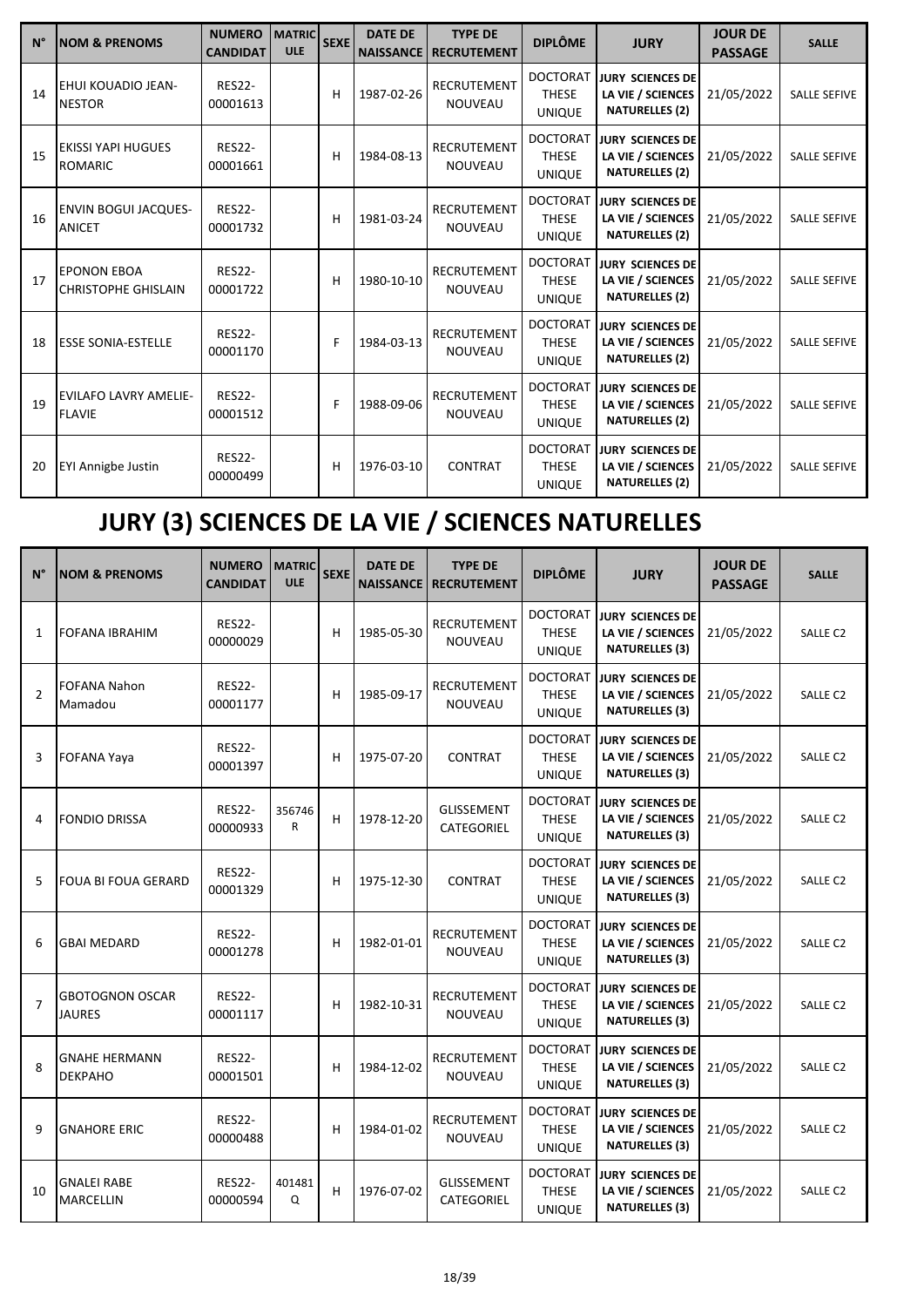| $N^{\circ}$ | <b>NOM &amp; PRENOMS</b>                     | <b>NUMERO</b><br><b>CANDIDAT</b> | <b>MATRIC</b><br><b>ULE</b> | <b>SEXE</b> | <b>DATE DE</b><br><b>NAISSANCE</b> | <b>TYPE DE</b><br><b>RECRUTEMENT</b> | <b>DIPLÔME</b>                                   | <b>JURY</b>                                                           | <b>JOUR DE</b><br><b>PASSAGE</b> | <b>SALLE</b>        |
|-------------|----------------------------------------------|----------------------------------|-----------------------------|-------------|------------------------------------|--------------------------------------|--------------------------------------------------|-----------------------------------------------------------------------|----------------------------------|---------------------|
| 11          | <b>GOGAHY KONAN</b>                          | <b>RES22-</b><br>00001837        | 326996<br>P                 | н           | 1967-03-12                         | <b>GLISSEMENT</b><br>CATEGORIEL      | PHD                                              | <b>JURY SCIENCES DE</b><br>LA VIE / SCIENCES<br><b>NATURELLES (3)</b> | 21/05/2022                       | SALLE C2            |
| 12          | <b>GOLI BI BINTA ERIC</b><br>PACOME          | <b>RES22-</b><br>00001297        |                             | н           | 1986-03-30                         | <b>RECRUTEMENT</b><br>NOUVEAU        | <b>DOCTORAT</b><br><b>THESE</b><br><b>UNIQUE</b> | <b>JURY SCIENCES DE</b><br>LA VIE / SCIENCES<br><b>NATURELLES (3)</b> | 21/05/2022                       | SALLE C2            |
| 13          | <b>GOURÉ BI TRA FLORENT</b>                  | <b>RES22-</b><br>00000139        |                             | н           | 1982-03-23                         | <b>RECRUTEMENT</b><br><b>NOUVEAU</b> | <b>DOCTORAT</b><br><b>THESE</b><br><b>UNIQUE</b> | <b>JURY SCIENCES DE</b><br>LA VIE / SCIENCES<br><b>NATURELLES (3)</b> | 21/05/2022                       | SALLE C2            |
| 14          | <b>GUI PRISCA ANGÈLE</b>                     | <b>RES22-</b><br>00000761        | 401511<br>M                 | F           | 1980-04-05                         | GLISSEMENT<br>CATEGORIEL             | <b>DOCTORAT</b><br><b>THESE</b><br><b>UNIQUE</b> | <b>JURY SCIENCES DE</b><br>LA VIE / SCIENCES<br><b>NATURELLES (3)</b> | 21/05/2022                       | SALLE C2            |
| 15          | <b>GUINAGUI N'DOUA</b><br><b>BERTRAND</b>    | <b>RES22-</b><br>00001854        |                             | н           | 1980-09-06                         | <b>RECRUTEMENT</b><br>NOUVEAU        | <b>DOCTORAT</b><br><b>THESE</b><br><b>UNIQUE</b> | <b>JURY SCIENCES DE</b><br>LA VIE / SCIENCES<br><b>NATURELLES (3)</b> | 21/05/2022                       | <b>SALLE C2</b>     |
| 16          | <b>HOBA FELARRY MOYA</b><br>ARMELLE          | <b>RES22-</b><br>00000044        |                             | F           | 1983-03-04                         | <b>RECRUTEMENT</b><br><b>NOUVEAU</b> | <b>DOCTORAT</b><br><b>THESE</b><br><b>UNIQUE</b> | <b>JURY SCIENCES DE</b><br>LA VIE / SCIENCES<br><b>NATURELLES (3)</b> | 21/05/2022                       | <b>SALLE C2</b>     |
| 17          | KACOU AMACO MARISE                           | <b>RES22-</b><br>00000623        | 346496<br>W                 | F           | 1975-03-05                         | <b>GLISSEMENT</b><br>CATEGORIEL      | <b>DOCTORAT</b><br><b>THESE</b><br><b>UNIQUE</b> | <b>JURY SCIENCES DE</b><br>LA VIE / SCIENCES<br><b>NATURELLES (3)</b> | 21/05/2022                       | <b>SALLE C2</b>     |
| 18          | <b>KADJI BEUGRE</b><br><b>ROMUALD LEONCE</b> | <b>RES22-</b><br>00000030        |                             | н           | 1974-06-21                         | <b>CONTRAT</b>                       | <b>DOCTORAT</b><br><b>THESE</b><br><b>UNIQUE</b> | <b>JURY SCIENCES DE</b><br>LA VIE / SCIENCES<br><b>NATURELLES (3)</b> | 21/05/2022                       | <b>SALLE C2</b>     |
| 19          | KAKOU BÉHIRI<br><b>INNOCENT</b>              | <b>RES22-</b><br>00000943        |                             | н           | 1981-03-15                         | RECRUTEMENT<br><b>NOUVEAU</b>        | <b>DOCTORAT</b><br><b>THESE</b><br><b>UNIQUE</b> | <b>JURY SCIENCES DE</b><br>LA VIE / SCIENCES<br><b>NATURELLES (3)</b> | 21/05/2022                       | SALLE <sub>C2</sub> |
| 20          | <b>KAKOU KOUASSI ERNEST</b>                  | <b>RES22-</b><br>00000309        | 368271Z                     | н           | 1981-04-28                         | <b>GLISSEMENT</b><br>CATEGORIEL      | <b>DOCTORAT</b><br><b>THESE</b><br><b>UNIQUE</b> | <b>JURY SCIENCES DE</b><br>LA VIE / SCIENCES<br><b>NATURELLES (3)</b> | 21/05/2022                       | SALLE <sub>C2</sub> |

# **JURY (4) SCIENCES DE LA VIE / SCIENCES NATURELLES**

| $N^{\circ}$    | <b>NOM &amp; PRENOMS</b>                   | <b>NUMERO</b><br><b>CANDIDAT</b> | <b>MATRIC</b><br><b>ULE</b> | <b>SEXE</b> | <b>DATE DE</b><br><b>NAISSANCE</b> | <b>TYPE DE</b><br><b>RECRUTEMENT</b> | <b>DIPLÔME</b>                                   | <b>JURY</b>                                                           | <b>JOUR DE</b><br><b>PASSAGE</b> | <b>SALLE</b>     |
|----------------|--------------------------------------------|----------------------------------|-----------------------------|-------------|------------------------------------|--------------------------------------|--------------------------------------------------|-----------------------------------------------------------------------|----------------------------------|------------------|
| $\mathbf{1}$   | <b>KAMAGATE BAKAGNAN</b>                   | <b>RES22-</b><br>00000642        |                             | н           | 1989-05-19                         | <b>RECRUTEMENT</b><br><b>NOUVEAU</b> | <b>DOCTORAT</b><br><b>THESE</b><br><b>UNIQUE</b> | <b>JURY SCIENCES DE</b><br>LA VIE / SCIENCES<br><b>NATURELLES (4)</b> | 21/05/2022                       | SALLE D15        |
| 2              | KAMBOU DiulyalÈ                            | <b>RES22-</b><br>00001618        |                             | н           | 1983-12-26                         | <b>RECRUTEMENT</b><br><b>NOUVEAU</b> | <b>DOCTORAT</b><br><b>THESE</b><br><b>UNIQUE</b> | <b>JURY SCIENCES DE</b><br>LA VIE / SCIENCES<br><b>NATURELLES (4)</b> | 21/05/2022                       | SALLE D15        |
| 3              | KANDE BRAHIMA                              | <b>RES22-</b><br>00000156        |                             | н           | 1984-03-16                         | <b>RECRUTEMENT</b><br><b>NOUVEAU</b> | <b>DOCTORAT</b><br><b>THESE</b><br><b>UNIQUE</b> | <b>JURY SCIENCES DE</b><br>LA VIE / SCIENCES<br><b>NATURELLES (4)</b> | 21/05/2022                       | SALLE D15        |
| 4              | KANGA AKOUA JEANNE                         | <b>RES22-</b><br>00000648        |                             | F           | 1983-12-30                         | <b>RECRUTEMENT</b><br><b>NOUVEAU</b> | <b>DOCTORAT</b><br><b>THESE</b><br><b>UNIQUE</b> | <b>JURY SCIENCES DE</b><br>LA VIE / SCIENCES<br><b>NATURELLES (4)</b> | 21/05/2022                       | <b>SALLE D15</b> |
| $\overline{5}$ | <b>KARAMOKO CHÉRIF</b><br><b>MOUSTAPHA</b> | <b>RES22-</b><br>00000821        |                             | н           | 1989-01-07                         | <b>RECRUTEMENT</b><br><b>NOUVEAU</b> | <b>DOCTORAT</b><br><b>THESE</b><br><b>UNIQUE</b> | <b>JURY SCIENCES DE</b><br>LA VIE / SCIENCES<br><b>NATURELLES (4)</b> | 21/05/2022                       | SALLE D15        |
| 6              | KIMOU BÉDA NESTOR                          | <b>RES22-</b><br>00001100        |                             | н           | 1978-06-15                         | <b>RECRUTEMENT</b><br><b>NOUVEAU</b> | <b>DOCTORAT</b><br><b>THESE</b><br><b>UNIQUE</b> | <b>JURY SCIENCES DE</b><br>LA VIE / SCIENCES<br><b>NATURELLES (4)</b> | 21/05/2022                       | SALLE D15        |
| $\overline{7}$ | KINIMO Koua Jean<br>Marcel                 | <b>RES22-</b><br>00000425        | 402077<br>W                 | н           | 1978-12-18                         | <b>GLISSEMENT</b><br>CATEGORIEL      | <b>DOCTORAT</b><br><b>THESE</b><br><b>UNIQUE</b> | <b>JURY SCIENCES DE</b><br>LA VIE / SCIENCES<br><b>NATURELLES (4)</b> | 21/05/2022                       | SALLE D15        |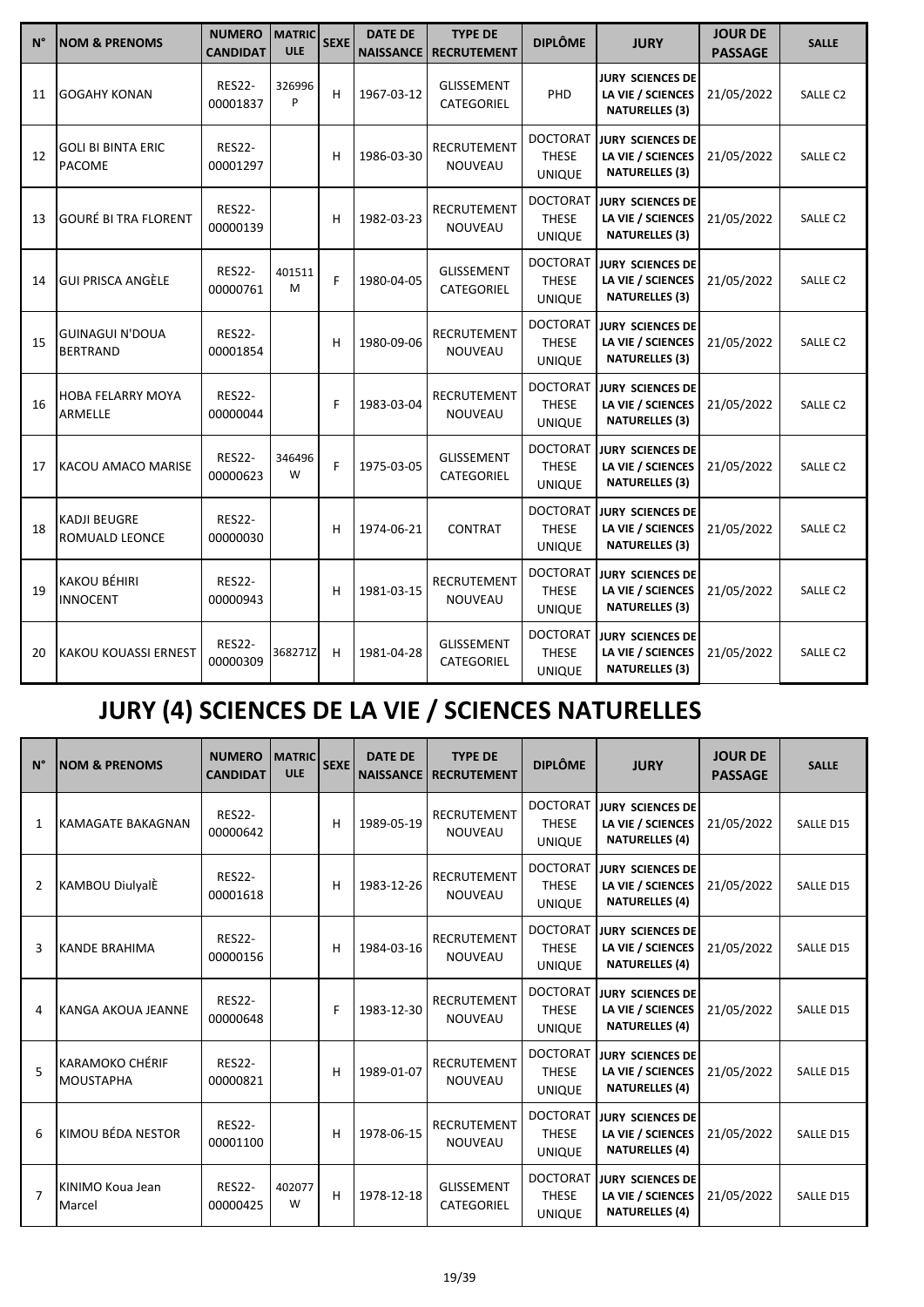| $N^{\circ}$ | <b>NOM &amp; PRENOMS</b>                     | <b>NUMERO</b><br><b>CANDIDAT</b> | <b>MATRIC</b><br><b>ULE</b> | <b>SEXE</b> | <b>DATE DE</b><br><b>NAISSANCE</b> | <b>TYPE DE</b><br><b>RECRUTEMENT</b> | <b>DIPLÔME</b>                                   | <b>JURY</b>                                                           | <b>JOUR DE</b><br><b>PASSAGE</b> | <b>SALLE</b> |
|-------------|----------------------------------------------|----------------------------------|-----------------------------|-------------|------------------------------------|--------------------------------------|--------------------------------------------------|-----------------------------------------------------------------------|----------------------------------|--------------|
| 8           | KODJO Adaba Tano<br>Thierry                  | <b>RES22-</b><br>00001020        |                             | н           | 1986-11-16                         | RECRUTEMENT<br>NOUVEAU               | <b>DOCTORAT</b><br>THESE<br><b>UNIQUE</b>        | <b>JURY SCIENCES DE</b><br>LA VIE / SCIENCES<br><b>NATURELLES (4)</b> | 21/05/2022                       | SALLE D15    |
| 9           | <b>KOFFI AKESSE GEORGES</b>                  | <b>RES22-</b><br>00000970        |                             | н           | 1980-06-09                         | RECRUTEMENT<br>NOUVEAU               | <b>DOCTORAT</b><br><b>THESE</b><br>UNIQUE        | <b>JURY SCIENCES DE</b><br>LA VIE / SCIENCES<br><b>NATURELLES (4)</b> | 21/05/2022                       | SALLE D15    |
| 10          | KOFFI AMOIN GISELE                           | <b>RES22-</b><br>00001320        |                             | F           | 1981-08-31                         | RECRUTEMENT<br>NOUVEAU               | <b>DOCTORAT</b><br><b>THESE</b><br><b>UNIQUE</b> | <b>JURY SCIENCES DE</b><br>LA VIE / SCIENCES<br><b>NATURELLES (4)</b> | 21/05/2022                       | SALLE D15    |
| 11          | <b>KOFFI FRANCK CHARLES</b><br><b>ROLAND</b> | <b>RES22-</b><br>00000492        |                             | н           | 1988-01-27                         | RECRUTEMENT<br>NOUVEAU               | <b>DOCTORAT</b><br><b>THESE</b><br><b>UNIQUE</b> | <b>JURY SCIENCES DE</b><br>LA VIE / SCIENCES<br><b>NATURELLES (4)</b> | 21/05/2022                       | SALLE D15    |
| 12          | KOFFI KONAN JEAN<br><b>MATHIAS</b>           | <b>RES22-</b><br>00001917        |                             | н           | 1990-12-21                         | RECRUTEMENT<br><b>NOUVEAU</b>        | <b>DOCTORAT</b><br><b>THESE</b><br><b>UNIQUE</b> | <b>JURY SCIENCES DE</b><br>LA VIE / SCIENCES<br><b>NATURELLES (4)</b> | 21/05/2022                       | SALLE D15    |
| 13          | KOFFI KOUAMÉ<br><b>FULGENCE</b>              | <b>RES22-</b><br>00000260        |                             | н           | 1979-04-15                         | RECRUTEMENT<br>NOUVEAU               | <b>DOCTORAT</b><br>THESE<br><b>UNIQUE</b>        | <b>JURY SCIENCES DE</b><br>LA VIE / SCIENCES<br><b>NATURELLES (4)</b> | 21/05/2022                       | SALLE D15    |
| 14          | KOFFI KouamÉ Parfait                         | <b>RES22-</b><br>00001794        |                             | н           | 1984-08-05                         | RECRUTEMENT<br><b>NOUVEAU</b>        | <b>DOCTORAT</b><br><b>THESE</b><br><b>UNIQUE</b> | <b>JURY SCIENCES DE</b><br>LA VIE / SCIENCES<br><b>NATURELLES (4)</b> | 21/05/2022                       | SALLE D15    |
| 15          | KOFFI KOUASSI MARTIAL                        | <b>RES22-</b><br>00001201        |                             | н           | 1986-10-14                         | RECRUTEMENT<br>NOUVEAU               | <b>DOCTORAT</b><br><b>THESE</b><br><b>UNIQUE</b> | <b>JURY SCIENCES DE</b><br>LA VIE / SCIENCES<br><b>NATURELLES (4)</b> | 21/05/2022                       | SALLE D15    |
| 16          | KOFFI Yao Mesmin                             | <b>RES22-</b><br>00000983        |                             | н           | 1985-01-01                         | RECRUTEMENT<br>NOUVEAU               | <b>DOCTORAT</b><br>THESE<br><b>UNIQUE</b>        | <b>JURY SCIENCES DE</b><br>LA VIE / SCIENCES<br><b>NATURELLES (4)</b> | 21/05/2022                       | SALLE D15    |
| 17          | KOFFI YAO STEPHANE                           | <b>RES22-</b><br>00001687        |                             | н           | 1987-07-17                         | RECRUTEMENT<br><b>NOUVEAU</b>        | <b>DOCTORAT</b><br><b>THESE</b><br><b>UNIQUE</b> | <b>JURY SCIENCES DE</b><br>LA VIE / SCIENCES<br><b>NATURELLES (4)</b> | 21/05/2022                       | SALLE D15    |
|             | 18 KOKO KOFFI BRUNO                          | <b>RES22-</b><br>00001246        |                             |             | 1987-11-28                         | RECRUTEMENT<br>NOUVEAU               | <b>DOCTORAT</b><br>THESE<br><b>UNIQUE</b>        | <b>JURY SCIENCES DE</b><br>LA VIE / SCIENCES<br><b>NATURELLES (4)</b> | 21/05/2022                       | SALLE D15    |
| 19          | KOMADÉ THIERRY                               | <b>RES22-</b><br>00001767        |                             | н           | 1982-12-30                         | RECRUTEMENT<br>NOUVEAU               | <b>DOCTORAT</b><br>THESE<br><b>UNIQUE</b>        | <b>JURY SCIENCES DE</b><br>LA VIE / SCIENCES<br><b>NATURELLES (4)</b> | 21/05/2022                       | SALLE D15    |
| 20          | <b>KOMAN SILVERE</b><br>ROMUALD              | <b>RES22-</b><br>00001946        |                             | н           | 1986-06-19                         | RECRUTEMENT<br>NOUVEAU               | <b>DOCTORAT</b><br>THESE<br><b>UNIQUE</b>        | JURY SCIENCES DE<br>LA VIE / SCIENCES<br><b>NATURELLES (4)</b>        | 21/05/2022                       | SALLE D15    |

## **JOUR DE PASSAGE : LUNDI 23 MAI 2022**

## **JURY (1) SCIENCES DE LA VIE / SCIENCES NATURELLES**

| $N^{\circ}$ | <b>NOM &amp; PRENOMS</b>         | <b>NUMERO</b><br><b>CANDIDAT</b> | <b>MATRIC</b><br><b>ULE</b> | <b>SEXE</b> | <b>DATE DE</b><br><b>NAISSANCE</b> | <b>TYPE DE</b><br><b>RECRUTEMENT</b> | <b>DIPLÔME</b>                                   | <b>JURY</b>                                                           | <b>JOUR DE</b><br><b>PASSAGE</b> | <b>SALLE</b>       |
|-------------|----------------------------------|----------------------------------|-----------------------------|-------------|------------------------------------|--------------------------------------|--------------------------------------------------|-----------------------------------------------------------------------|----------------------------------|--------------------|
|             | KOMENAN ANY OLIVIER              | <b>RES22-</b><br>00000196        |                             | н           | 1989-02-09                         | RECRUTEMENT<br><b>NOUVEAU</b>        | <b>DOCTORAT</b><br><b>THESE</b><br><b>UNIQUE</b> | IJURY SCIENCES DE<br>LA VIE / SCIENCES<br><b>NATURELLES (1)</b>       | 23/05/2022                       | <b>MEDIATHEQUE</b> |
| 2           | KONAN ADJOUA ESTELLE             | <b>RES22-</b><br>00000997        |                             |             | 1982-05-11                         | RECRUTEMENT<br><b>NOUVEAU</b>        | <b>DOCTORAT</b><br><b>THESE</b><br><b>UNIQUE</b> | IJURY SCIENCES DE<br>LA VIE / SCIENCES<br><b>NATURELLES (1)</b>       | 23/05/2022                       | <b>MEDIATHEQUE</b> |
| 3           | IKONAN BEHIBLO<br>lN'GUESSAN BAH | <b>RES22-</b><br>00000599        |                             |             | 1985-04-05                         | RECRUTEMENT<br><b>NOUVEAU</b>        | <b>DOCTORAT</b><br><b>THESE</b><br><b>UNIQUE</b> | <b>JURY SCIENCES DE</b><br>LA VIE / SCIENCES<br><b>NATURELLES (1)</b> | 23/05/2022                       | <b>MEDIATHEQUE</b> |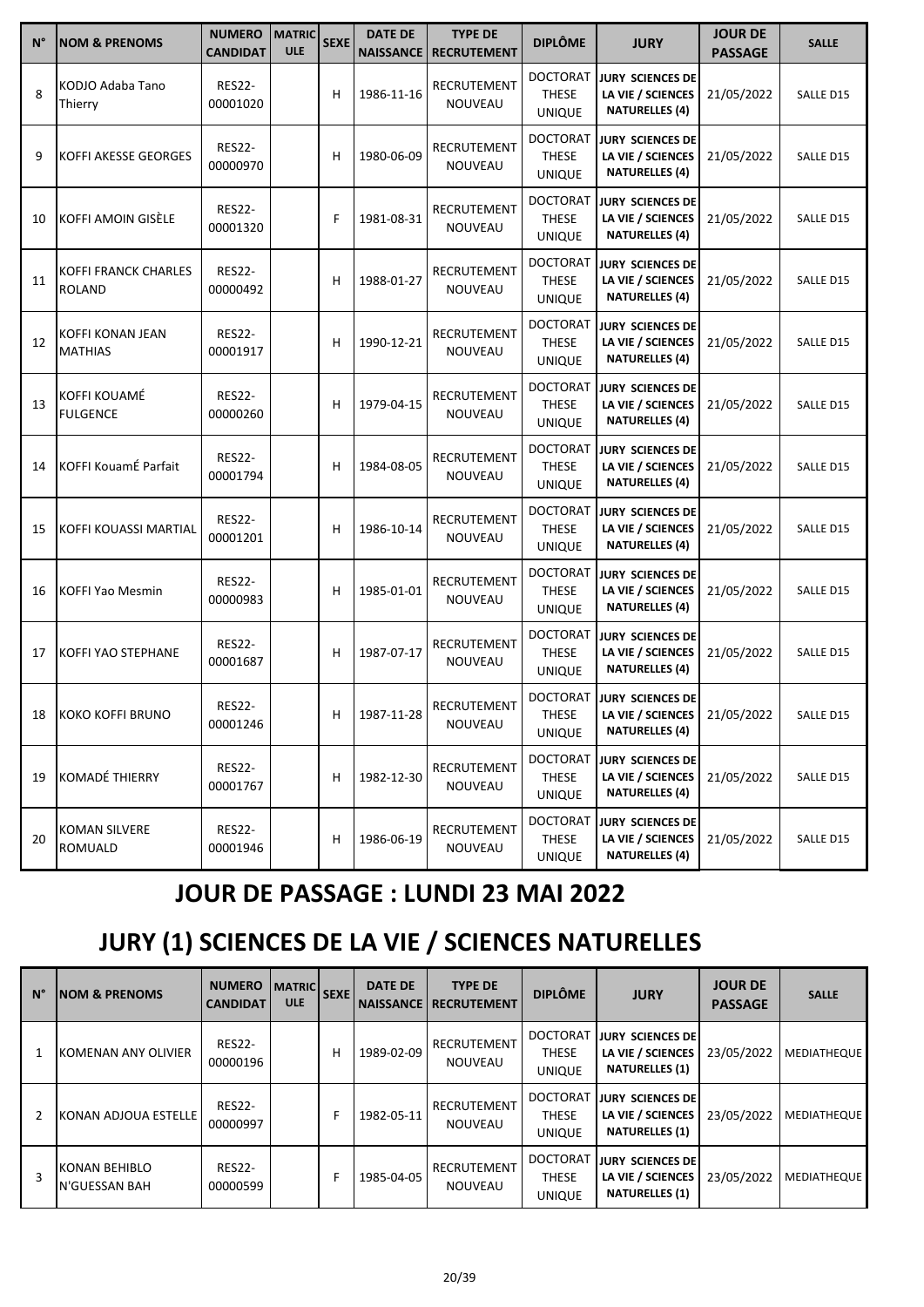| $N^{\circ}$    | <b>NOM &amp; PRENOMS</b>                     | <b>NUMERO</b><br><b>CANDIDAT</b> | <b>MATRIC</b><br><b>ULE</b> | <b>SEXE</b> | <b>DATE DE</b><br><b>NAISSANCE</b> | <b>TYPE DE</b><br><b>RECRUTEMENT</b> | <b>DIPLÔME</b>                                   | <b>JURY</b>                                                                               | <b>JOUR DE</b><br><b>PASSAGE</b> | <b>SALLE</b>       |
|----------------|----------------------------------------------|----------------------------------|-----------------------------|-------------|------------------------------------|--------------------------------------|--------------------------------------------------|-------------------------------------------------------------------------------------------|----------------------------------|--------------------|
| $\overline{4}$ | KONAN Jean-christophe<br>BÉhibro Yao N'gatta | <b>RES22-</b><br>00000503        | 401603<br>Α                 | н           | 1982-05-23                         | <b>GLISSEMENT</b><br>CATEGORIEL      | <b>DOCTORAT</b><br><b>THESE</b><br><b>UNIQUE</b> | <b>JURY SCIENCES DE</b><br>LA VIE / SCIENCES<br><b>NATURELLES (1)</b>                     | 23/05/2022                       | MEDIATHEQUE        |
| 5              | KONAN KOUADIO<br><b>EUGÈNE</b>               | <b>RES22-</b><br>00001011        |                             | н           | 1980-03-11                         | RECRUTEMENT<br><b>NOUVEAU</b>        | <b>DOCTORAT</b><br><b>THESE</b><br><b>UNIQUE</b> | <b>JURY SCIENCES DE</b><br>LA VIE / SCIENCES<br><b>NATURELLES (1)</b>                     | 23/05/2022                       | MEDIATHEQUE        |
| 6              | <b>KONAN Kouadio</b><br>Modeste              | <b>RES22-</b><br>00000301        |                             | н           | 1986-10-14                         | RECRUTEMENT<br>NOUVEAU               | <b>DOCTORAT</b><br><b>THESE</b><br><b>UNIQUE</b> | <b>JURY SCIENCES DE</b><br>LA VIE / SCIENCES<br><b>NATURELLES (1)</b>                     | 23/05/2022                       | MEDIATHEQUE        |
| $\overline{7}$ | KONAN KOUAKOU<br><b>MARIUS</b>               | <b>RES22-</b><br>00001400        |                             | н           | 1982-01-21                         | RECRUTEMENT<br>NOUVEAU               | <b>DOCTORAT</b><br><b>THESE</b><br><b>UNIQUE</b> | <b>JURY SCIENCES DE</b><br>LA VIE / SCIENCES<br><b>NATURELLES (1)</b>                     | 23/05/2022                       | MEDIATHEQUE        |
| 8              | KONAN KOUAKOU<br>SÉRAPHIN                    | <b>RES22-</b><br>00000610        |                             | н           | 1987-07-25                         | RECRUTEMENT<br><b>NOUVEAU</b>        | <b>DOCTORAT</b><br><b>THESE</b><br><b>UNIQUE</b> | <b>JURY SCIENCES DE</b><br>LA VIE / SCIENCES<br><b>NATURELLES (1)</b>                     | 23/05/2022                       | MEDIATHEQUE        |
| 9              | KONATE MORY LATIF                            | <b>RES22-</b><br>00000077        |                             | н           | 1997-10-24                         | RECRUTEMENT<br>NOUVEAU               | <b>DOCTORAT</b><br><b>THESE</b><br><b>UNIQUE</b> | <b>JURY SCIENCES DE</b><br>LA VIE / SCIENCES<br><b>NATURELLES (1)</b>                     | 23/05/2022                       | MEDIATHEQUE        |
| 10             | KONATE MOUSSA                                | <b>RES22-</b><br>00001133        |                             | н           | 1976-05-20                         | <b>CONTRAT</b>                       | <b>DOCTORAT</b><br><b>THESE</b><br><b>UNIQUE</b> | <b>JURY SCIENCES DE</b><br>LA VIE / SCIENCES<br><b>NATURELLES (1)</b>                     | 23/05/2022                       | MEDIATHEQUE        |
| 11             | <b>KONE ABDOULAYE</b>                        | <b>RES22-</b><br>00000659        | 401629<br>B                 | н           | 1979-05-06                         | <b>GLISSEMENT</b><br>CATEGORIEL      | <b>DOCTORAT</b><br><b>THESE</b><br><b>UNIQUE</b> | <b>JURY SCIENCES DE</b><br>LA VIE / SCIENCES<br><b>NATURELLES (1)</b>                     | 23/05/2022                       | MEDIATHEQUE        |
| 12             | <b>KONE Daouda</b>                           | <b>RES22-</b><br>00000568        | 314764<br>Н                 | н           | 1969-07-02                         | <b>GLISSEMENT</b><br>CATEGORIEL      | <b>DOCTORAT</b><br><b>THESE</b><br><b>UNIQUE</b> | <b>JURY SCIENCES DE</b><br>LA VIE / SCIENCES<br><b>NATURELLES (1)</b>                     | 23/05/2022                       | MEDIATHEQUE        |
| 13             | KONE DJOUDORI SERGE                          | <b>RES22-</b><br>00000578        |                             | н           | 1988-02-02                         | RECRUTEMENT<br>NOUVEAU               | <b>DOCTORAT</b><br><b>THESE</b><br><b>UNIQUE</b> | <b>JURY SCIENCES DE</b><br>LA VIE / SCIENCES<br><b>NATURELLES (1)</b>                     | 23/05/2022                       | MEDIATHEQUE        |
|                | 14 KONE Salimata                             | <b>RES22-</b><br>00000935        |                             | F           | 1989-09-27                         | RECRUTEMENT<br>NOUVEAU               | <b>DOCTORAT</b><br><b>THESE</b><br><b>UNIQUE</b> | JURY SCIENCES DE<br>LA VIE / SCIENCES   23/05/2022   MEDIATHEQUE<br><b>NATURELLES (1)</b> |                                  |                    |
| 15             | <b>KONÉ SIELA</b>                            | <b>RES22-</b><br>00000338        | 400847<br>н                 | н           | 1980-03-01                         | GLISSEMENT<br>CATEGORIEL             | <b>DOCTORAT</b><br>THESE<br><b>UNIQUE</b>        | <b>JURY SCIENCES DE</b><br>LA VIE / SCIENCES<br><b>NATURELLES (1)</b>                     | 23/05/2022                       | <b>MEDIATHEQUE</b> |
| 16             | KONE YELAKAN<br>SOLANGE                      | <b>RES22-</b><br>00000858        | 256025<br>W                 | н           | 1967-01-28                         | GLISSEMENT<br>CATEGORIEL             | <b>DOCTORAT</b><br>THESE<br><b>UNIQUE</b>        | JURY SCIENCES DE<br>LA VIE / SCIENCES<br><b>NATURELLES (1)</b>                            | 23/05/2022                       | <b>MEDIATHEQUE</b> |
| 17             | KOSSONOU AFFIA<br>SONMIA FRANCIA             | <b>RES22-</b><br>00001237        |                             | F           | 1987-10-10                         | RECRUTEMENT<br>NOUVEAU               | <b>DOCTORAT</b><br>THESE<br><b>UNIQUE</b>        | <b>JURY SCIENCES DE</b><br>LA VIE / SCIENCES<br><b>NATURELLES (1)</b>                     | 23/05/2022                       | <b>MEDIATHEQUE</b> |
| 18             | KOUA KADIO ATTEY<br>NOËL                     | <b>RES22-</b><br>00001200        |                             | н           | 1988-12-08                         | RECRUTEMENT<br>NOUVEAU               | <b>DOCTORAT</b><br>THESE<br><b>UNIQUE</b>        | <b>JURY SCIENCES DE</b><br>LA VIE / SCIENCES<br><b>NATURELLES (1)</b>                     | 23/05/2022                       | MEDIATHEQUE        |
| 19             | KOUA KADIO BROU<br><b>DONALD</b>             | <b>RES22-</b><br>00001185        |                             | н           | 1989-07-15                         | RECRUTEMENT<br>NOUVEAU               | <b>DOCTORAT</b><br>THESE<br><b>UNIQUE</b>        | JURY SCIENCES DE<br>LA VIE / SCIENCES<br><b>NATURELLES (1)</b>                            | 23/05/2022                       | <b>MEDIATHEQUE</b> |
| 20             | KOUA SAMAN HERVE                             | <b>RES22-</b><br>00001707        |                             | н           | 1986-07-22                         | RECRUTEMENT<br>NOUVEAU               | <b>DOCTORAT</b><br>THESE<br><b>UNIQUE</b>        | <b>JURY SCIENCES DE</b><br>LA VIE / SCIENCES<br><b>NATURELLES (1)</b>                     | 23/05/2022                       | <b>MEDIATHEQUE</b> |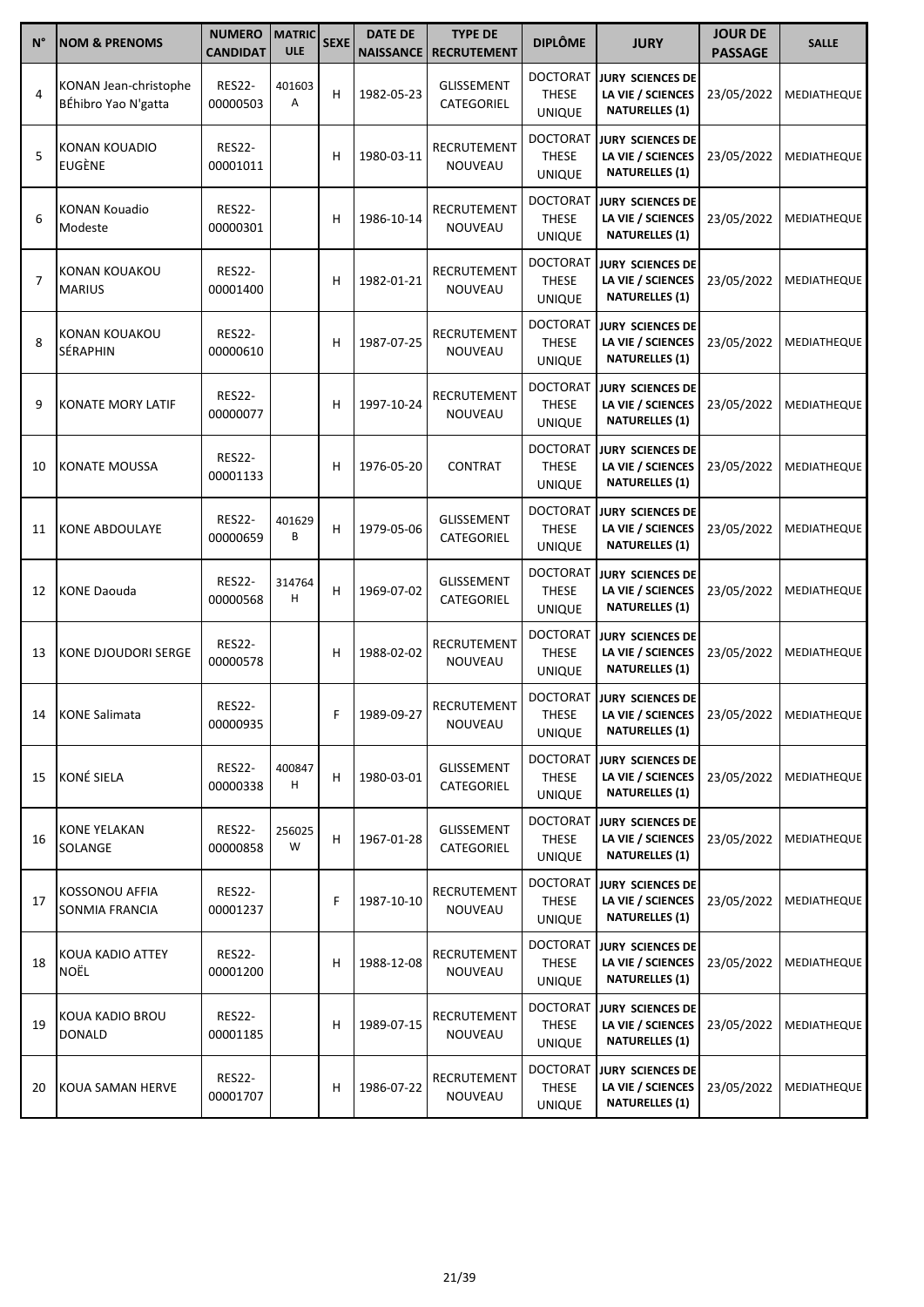| $N^{\circ}$ | <b>INOM &amp; PRENOMS</b> | <b>NUMERO</b><br><b>CANDIDAT</b> | <b>MATRICI</b><br><b>ULE</b> | <b>SEXE</b> | <b>DATE DE</b> | <b>TYPE DE</b><br><b>NAISSANCE RECRUTEMENT</b> | DIPLÔME | <b>JURY</b> | JOUR DE        | <b>SALLE</b> |
|-------------|---------------------------|----------------------------------|------------------------------|-------------|----------------|------------------------------------------------|---------|-------------|----------------|--------------|
|             |                           |                                  |                              |             |                |                                                |         |             | <b>PASSAGE</b> |              |

# **JURY (2) SCIENCES DE LA VIE / SCIENCES NATURELLES**

| N°           | <b>NOM &amp; PRENOMS</b>                   | <b>NUMERO</b><br><b>CANDIDAT</b> | <b>MATRIC</b><br><b>ULE</b> | <b>SEXE</b> | <b>DATE DE</b><br><b>NAISSANCE</b> | <b>TYPE DE</b><br><b>RECRUTEMENT</b> | <b>DIPLÔME</b>                                   | <b>JURY</b>                                                           | <b>JOUR DE</b><br><b>PASSAGE</b> | <b>SALLE</b>        |
|--------------|--------------------------------------------|----------------------------------|-----------------------------|-------------|------------------------------------|--------------------------------------|--------------------------------------------------|-----------------------------------------------------------------------|----------------------------------|---------------------|
| $\mathbf{1}$ | <b>KOUA Tano Charles</b><br>Martin         | <b>RES22-</b><br>00001516        |                             | Н           | 1983-07-17                         | RECRUTEMENT<br>NOUVEAU               | <b>DOCTORAT</b><br><b>THESE</b><br><b>UNIQUE</b> | JURY SCIENCES DE<br>LA VIE / SCIENCES<br><b>NATURELLES (2)</b>        | 23/05/2022                       | <b>SALLE SEFIVE</b> |
| 2            | KOUADIA ADJOA MARIE<br><b>JOSEPHINE</b>    | <b>RES22-</b><br>00000688        | 298429<br>В                 | F           | 1973-06-01                         | GLISSEMENT<br>CATEGORIEL             | <b>INGENIEUR</b><br>DE<br><b>CONCEPTIO</b><br>N  | <b>JURY SCIENCES DE</b><br>LA VIE / SCIENCES<br><b>NATURELLES (2)</b> | 23/05/2022                       | <b>SALLE SEFIVE</b> |
| 3            | KOUADIO AMENAN<br><b>PATRICIA</b>          | <b>RES22-</b><br>00000764        |                             | F           | 1984-04-18                         | RECRUTEMENT<br>NOUVEAU               | <b>DOCTORAT</b><br><b>THESE</b><br><b>UNIQUE</b> | <b>JURY SCIENCES DE</b><br>LA VIE / SCIENCES<br><b>NATURELLES (2)</b> | 23/05/2022                       | <b>SALLE SEFIVE</b> |
| 4            | KOUADIO CHIADO JULIE<br>NINA ÉPOUSE DOFFOU | <b>RES22-</b><br>00000664        |                             | F           | 1976-07-01                         | <b>CONTRAT</b>                       | <b>DOCTORAT</b><br><b>THESE</b><br><b>UNIQUE</b> | <b>JURY SCIENCES DE</b><br>LA VIE / SCIENCES<br><b>NATURELLES (2)</b> | 23/05/2022                       | <b>SALLE SEFIVE</b> |
| 5            | KOUADIO KAN<br><b>RODRIGUE</b>             | <b>RES22-</b><br>00001600        |                             | Н           | 1984-03-13                         | RECRUTEMENT<br>NOUVEAU               | <b>DOCTORAT</b><br><b>THESE</b><br><b>UNIQUE</b> | <b>JURY SCIENCES DE</b><br>LA VIE / SCIENCES<br><b>NATURELLES (2)</b> | 23/05/2022                       | <b>SALLE SEFIVE</b> |
| 6            | KOUADIO KOUAME<br><b>INNOCENT</b>          | <b>RES22-</b><br>00000845        |                             | Н           | 1981-03-11                         | <b>RECRUTEMENT</b><br>NOUVEAU        | <b>DOCTORAT</b><br><b>THESE</b><br><b>UNIQUE</b> | JURY SCIENCES DE<br>LA VIE / SCIENCES<br><b>NATURELLES (2)</b>        | 23/05/2022                       | <b>SALLE SEFIVE</b> |
| 7            | KOUADIO Leonce                             | <b>RES22-</b><br>00000826        |                             | н           | 1979-04-05                         | RECRUTEMENT<br>NOUVEAU               | DOCTORAT<br><b>THESE</b><br><b>UNIQUE</b>        | <b>JURY SCIENCES DE</b><br>LA VIE / SCIENCES<br><b>NATURELLES (2)</b> | 23/05/2022                       | <b>SALLE SEFIVE</b> |
| 8            | KOUADIO N'GATTA<br><b>JULES</b>            | <b>RES22-</b><br>00001083        |                             | н           | 1989-12-16                         | RECRUTEMENT<br>NOUVEAU               | <b>DOCTORAT</b><br><b>THESE</b><br><b>UNIQUE</b> | <b>JURY SCIENCES DE</b><br>LA VIE / SCIENCES<br><b>NATURELLES (2)</b> | 23/05/2022                       | <b>SALLE SEFIVE</b> |
| 9            | KOUADIO VENANCE-<br><b>PAQUES GNIAYOU</b>  | <b>RES22-</b><br>00001493        |                             | н           | 1990-04-16                         | RECRUTEMENT<br><b>NOUVEAU</b>        | DOCTORAT<br><b>THESE</b><br><b>UNIQUE</b>        | <b>JURY SCIENCES DE</b><br>LA VIE / SCIENCES<br><b>NATURELLES (2)</b> | 23/05/2022                       | <b>SALLE SEFIVE</b> |
| 10           | KOUADIO YAO DIDIER<br><b>MARIUS</b>        | <b>RES22-</b><br>00001918        |                             | н           | 1989-12-09                         | RECRUTEMENT<br>NOUVEAU               | <b>DOCTORAT</b><br><b>THESE</b><br><b>UNIQUE</b> | <b>JURY SCIENCES DE</b><br>LA VIE / SCIENCES<br><b>NATURELLES (2)</b> | 23/05/2022                       | <b>SALLE SEFIVE</b> |
| 11           | KOUAKOU CLAUDE-<br><b>VICTORIEN</b>        | <b>RES22-</b><br>00000614        |                             | н           | 1981-02-08                         | RECRUTEMENT<br>NOUVEAU               | <b>DOCTORAT</b><br>THESE<br><b>UNIQUE</b>        | JURY SCIENCES DE<br>LA VIE / SCIENCES<br><b>NATURELLES (2)</b>        | 23/05/2022                       | <b>SALLE SEFIVE</b> |
| 12           | KOUAKOU EGNON<br><b>KONAN VIVIEN</b>       | <b>RES22-</b><br>00001583        |                             | н           | 1982-03-10                         | RECRUTEMENT<br>NOUVEAU               | <b>DOCTORAT</b><br><b>THESE</b><br><b>UNIQUE</b> | JURY SCIENCES DE<br>LA VIE / SCIENCES<br><b>NATURELLES (2)</b>        | 23/05/2022                       | SALLE SEFIVE        |
| 13           | KOUAKOU JEAN-LOUIS                         | <b>RES22-</b><br>00000897        |                             | н           | 1982-01-01                         | RECRUTEMENT<br>NOUVEAU               | <b>DOCTORAT</b><br><b>THESE</b><br><b>UNIQUE</b> | JURY SCIENCES DE<br>LA VIE / SCIENCES<br><b>NATURELLES (2)</b>        | 23/05/2022                       | SALLE SEFIVE        |
| 14           | KOUAKOU KOUAKOU<br><b>ROMARIC</b>          | <b>RES22-</b><br>00001529        |                             | н           | 1986-08-21                         | RECRUTEMENT<br>NOUVEAU               | DOCTORAT<br><b>THESE</b><br><b>UNIQUE</b>        | JURY SCIENCES DE<br>LA VIE / SCIENCES<br><b>NATURELLES (2)</b>        | 23/05/2022                       | SALLE SEFIVE        |
| 15           | KOUAKOU KOUAME<br>VALERE                   | <b>RES22-</b><br>00001796        |                             | н           | 1974-03-10                         | <b>CONTRAT</b>                       | <b>DOCTORAT</b><br><b>THESE</b><br><b>UNIQUE</b> | <b>JURY SCIENCES DE</b><br>LA VIE / SCIENCES<br><b>NATURELLES (2)</b> | 23/05/2022                       | <b>SALLE SEFIVE</b> |
| 16           | KOUAKOU Kouassi FidÈle                     | <b>RES22-</b><br>00000900        |                             | н           | 1979-04-16                         | RECRUTEMENT<br>NOUVEAU               | <b>DOCTORAT</b><br><b>THESE</b><br><b>UNIQUE</b> | JURY SCIENCES DE<br>LA VIE / SCIENCES<br><b>NATURELLES (2)</b>        | 23/05/2022                       | SALLE SEFIVE        |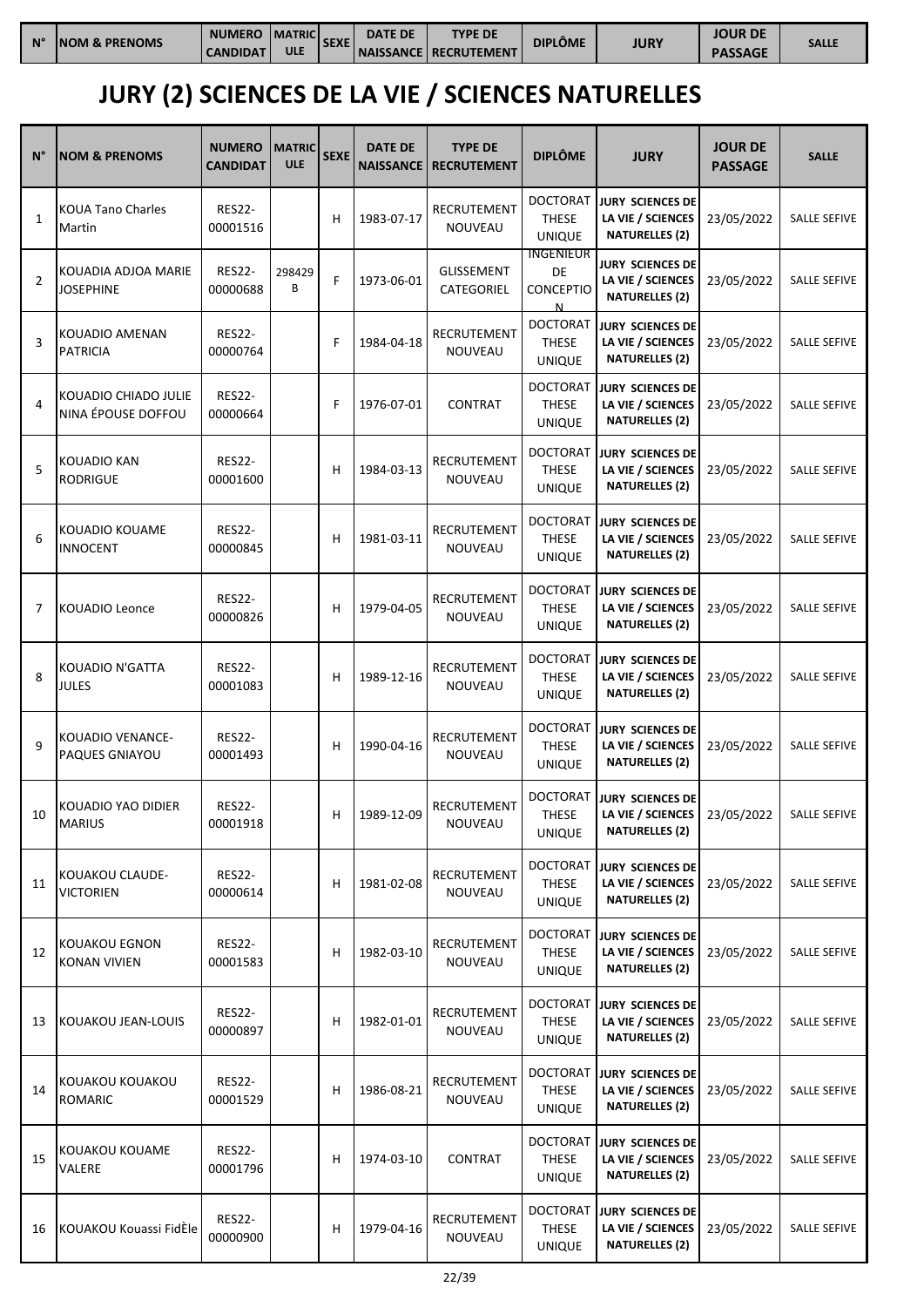| $N^{\circ}$ | <b>NOM &amp; PRENOMS</b>        | <b>NUMERO</b><br><b>CANDIDAT</b> | <b>MATRIC</b><br><b>ULE</b> | <b>SEXE</b> | <b>DATE DE</b><br><b>NAISSANCE</b> | <b>TYPE DE</b><br><b>RECRUTEMENT</b> | <b>DIPLÔME</b>                                   | <b>JURY</b>                                                           | <b>JOUR DE</b><br><b>PASSAGE</b> | <b>SALLE</b>        |
|-------------|---------------------------------|----------------------------------|-----------------------------|-------------|------------------------------------|--------------------------------------|--------------------------------------------------|-----------------------------------------------------------------------|----------------------------------|---------------------|
| 17          | KOUAKOU KOUASSI<br>LÉOPOLD      | <b>RES22-</b><br>00000876        | 323717                      | н           | 1973-01-29                         | <b>GLISSEMENT</b><br>CATEGORIEL      | <b>DOCTORAT</b><br><b>THESE</b><br><b>UNIQUE</b> | <b>JURY SCIENCES DE</b><br>LA VIE / SCIENCES<br><b>NATURELLES (2)</b> | 23/05/2022                       | <b>SALLE SEFIVE</b> |
| 18          | KOUAKOU Nanan Joseph            | <b>RES22-</b><br>00001834        |                             | н           | 1978-12-05                         | <b>RECRUTEMENT</b><br><b>NOUVEAU</b> | <b>DOCTORAT</b><br><b>THESE</b><br><b>UNIQUE</b> | <b>JURY SCIENCES DE</b><br>LA VIE / SCIENCES<br><b>NATURELLES (2)</b> | 23/05/2022                       | <b>SALLE SEFIVE</b> |
| 19          | KOUAKOU OLIVIER<br><b>KONAN</b> | <b>RES22-</b><br>00001548        | 280496<br>Z                 | H           | 1965-11-25                         | <b>GLISSEMENT</b><br>CATEGORIEL      | <b>DOCTORAT</b><br><b>THESE</b><br><b>UNIQUE</b> | <b>JURY SCIENCES DE</b><br>LA VIE / SCIENCES<br><b>NATURELLES (2)</b> | 23/05/2022                       | <b>SALLE SEFIVE</b> |
| 20          | <b>KOUAKOU Yao Bertin</b>       | <b>RES22-</b><br>00000509        |                             | н           | 1983-01-15                         | <b>RECRUTEMENT</b><br><b>NOUVEAU</b> | <b>DOCTORAT</b><br><b>THESE</b><br><b>UNIQUE</b> | <b>JURY SCIENCES DE</b><br>LA VIE / SCIENCES<br><b>NATURELLES (2)</b> | 23/05/2022                       | <b>SALLE SEFIVE</b> |

# **JURY (3) SCIENCES DE LA VIE / SCIENCES NATURELLES**

| $N^{\circ}$    | <b>NOM &amp; PRENOMS</b>               | <b>NUMERO</b><br><b>CANDIDAT</b> | <b>MATRIC</b><br><b>ULE</b> | <b>SEXE</b> | <b>DATE DE</b><br><b>NAISSANCE</b> | <b>TYPE DE</b><br><b>RECRUTEMENT</b> | <b>DIPLÔME</b>                                   | <b>JURY</b>                                                           | <b>JOUR DE</b><br><b>PASSAGE</b> | <b>SALLE</b> |
|----------------|----------------------------------------|----------------------------------|-----------------------------|-------------|------------------------------------|--------------------------------------|--------------------------------------------------|-----------------------------------------------------------------------|----------------------------------|--------------|
| $\mathbf{1}$   | KOUAKOU EPSE BROU<br>AFFOUÉ VALÉRIE    | <b>RES22-</b><br>00001143        |                             | F           | 1981-04-25                         | RECRUTEMENT<br>NOUVEAU               | <b>DOCTORAT</b><br><b>THESE</b><br><b>UNIQUE</b> | <b>JURY SCIENCES DE</b><br>LA VIE / SCIENCES<br><b>NATURELLES (3)</b> | 23/05/2022                       | SALLE C2     |
| $\overline{2}$ | KOUAME AFFOUE<br><b>ROSINE</b>         | <b>RES22-</b><br>00001344        |                             | F           | 1983-11-26                         | RECRUTEMENT<br><b>NOUVEAU</b>        | <b>DOCTORAT</b><br><b>THESE</b><br><b>UNIQUE</b> | <b>JURY SCIENCES DE</b><br>LA VIE / SCIENCES<br><b>NATURELLES (3)</b> | 23/05/2022                       | SALLE C2     |
| 3              | KOUAME AKOUA<br><b>MICHELE</b>         | <b>RES22-</b><br>00001539        |                             | F           | 1982-01-14                         | <b>RECRUTEMENT</b><br>NOUVEAU        | <b>DOCTORAT</b><br>THESE<br><b>UNIQUE</b>        | <b>JURY SCIENCES DE</b><br>LA VIE / SCIENCES<br><b>NATURELLES (3)</b> | 23/05/2022                       | SALLE C2     |
| 4              | KOUAME AMENAN<br><b>MARGUERITTE</b>    | <b>RES22-</b><br>00001199        |                             | F           | 1980-04-16                         | RECRUTEMENT<br>NOUVEAU               | <b>DOCTORAT</b><br><b>THESE</b><br><b>UNIQUE</b> | <b>JURY SCIENCES DE</b><br>LA VIE / SCIENCES<br><b>NATURELLES (3)</b> | 23/05/2022                       | SALLE C2     |
| 5              | KOUAME CYR KEVIN YAO                   | <b>RES22-</b><br>00001785        |                             | н           | 1979-06-03                         | RECRUTEMENT<br>NOUVEAU               | <b>DOCTORAT</b><br><b>THESE</b><br>UNIQUE        | <b>JURY SCIENCES DE</b><br>LA VIE / SCIENCES<br><b>NATURELLES (3)</b> | 23/05/2022                       | SALLE C2     |
| 6              | KOUAME IKPE ARISTIDE<br><b>DIDIER</b>  | <b>RES22-</b><br>00000992        |                             | н           | 1985-09-16                         | RECRUTEMENT<br>NOUVEAU               | <b>DOCTORAT</b><br><b>THESE</b><br><b>UNIQUE</b> | JURY SCIENCES DE<br>LA VIE / SCIENCES<br><b>NATURELLES (3)</b>        | 23/05/2022                       | SALLE C2     |
| $\overline{7}$ | KOUAMÉ JUDICAËL                        | <b>RES22-</b><br>00001096        |                             | н           | 1979-12-22                         | RECRUTEMENT<br>NOUVEAU               | <b>DOCTORAT</b><br><b>THESE</b><br><b>UNIQUE</b> | <b>JURY SCIENCES DE</b><br>LA VIE / SCIENCES<br><b>NATURELLES (3)</b> | 23/05/2022                       | SALLE C2     |
| 8              | KOUAME KOUASSI YVES<br><b>NARCISSE</b> | <b>RES22-</b><br>00001071        |                             | н           | 1984-08-20                         | RECRUTEMENT<br>NOUVEAU               | <b>DOCTORAT</b><br><b>THESE</b><br><b>UNIQUE</b> | JURY SCIENCES DE<br>LA VIE / SCIENCES<br><b>NATURELLES (3)</b>        | 23/05/2022                       | SALLE C2     |
| 9              | KOUAME N'GUESSAN<br><b>AUGUSTIN</b>    | <b>RES22-</b><br>00000073        | 315066<br>S                 | н           | 1975-01-01                         | GLISSEMENT<br>CATEGORIEL             | <b>DOCTORAT</b><br><b>THESE</b><br><b>UNIQUE</b> | <b>JURY SCIENCES DE</b><br>LA VIE / SCIENCES<br><b>NATURELLES (3)</b> | 23/05/2022                       | SALLE C2     |
| 10             | KOUAME RUTH MARIE<br>ADJOUA            | <b>RES22-</b><br>00000655        |                             | F           | 1994-08-30                         | RECRUTEMENT<br>NOUVEAU               | <b>INGENIEUR</b><br>DE<br>CONCEPTIO<br>Ν         | JURY SCIENCES DE<br>LA VIE / SCIENCES<br><b>NATURELLES (3)</b>        | 23/05/2022                       | SALLE C2     |
| 11             | KOUAME TOTO                            | <b>RES22-</b><br>00000906        |                             | н           | 1982-08-17                         | RECRUTEMENT<br>NOUVEAU               | <b>DOCTORAT</b><br><b>THESE</b><br><b>UNIQUE</b> | <b>JURY SCIENCES DE</b><br>LA VIE / SCIENCES<br><b>NATURELLES (3)</b> | 23/05/2022                       | SALLE C2     |
| 12             | KOUAME YAAH AIMEE<br>EMMANUELLE        | <b>RES22-</b><br>00001127        |                             | F           | 1987-02-20                         | RECRUTEMENT<br>NOUVEAU               | <b>DOCTORAT</b><br><b>THESE</b><br><b>UNIQUE</b> | <b>JURY SCIENCES DE</b><br>LA VIE / SCIENCES<br><b>NATURELLES (3)</b> | 23/05/2022                       | SALLE C2     |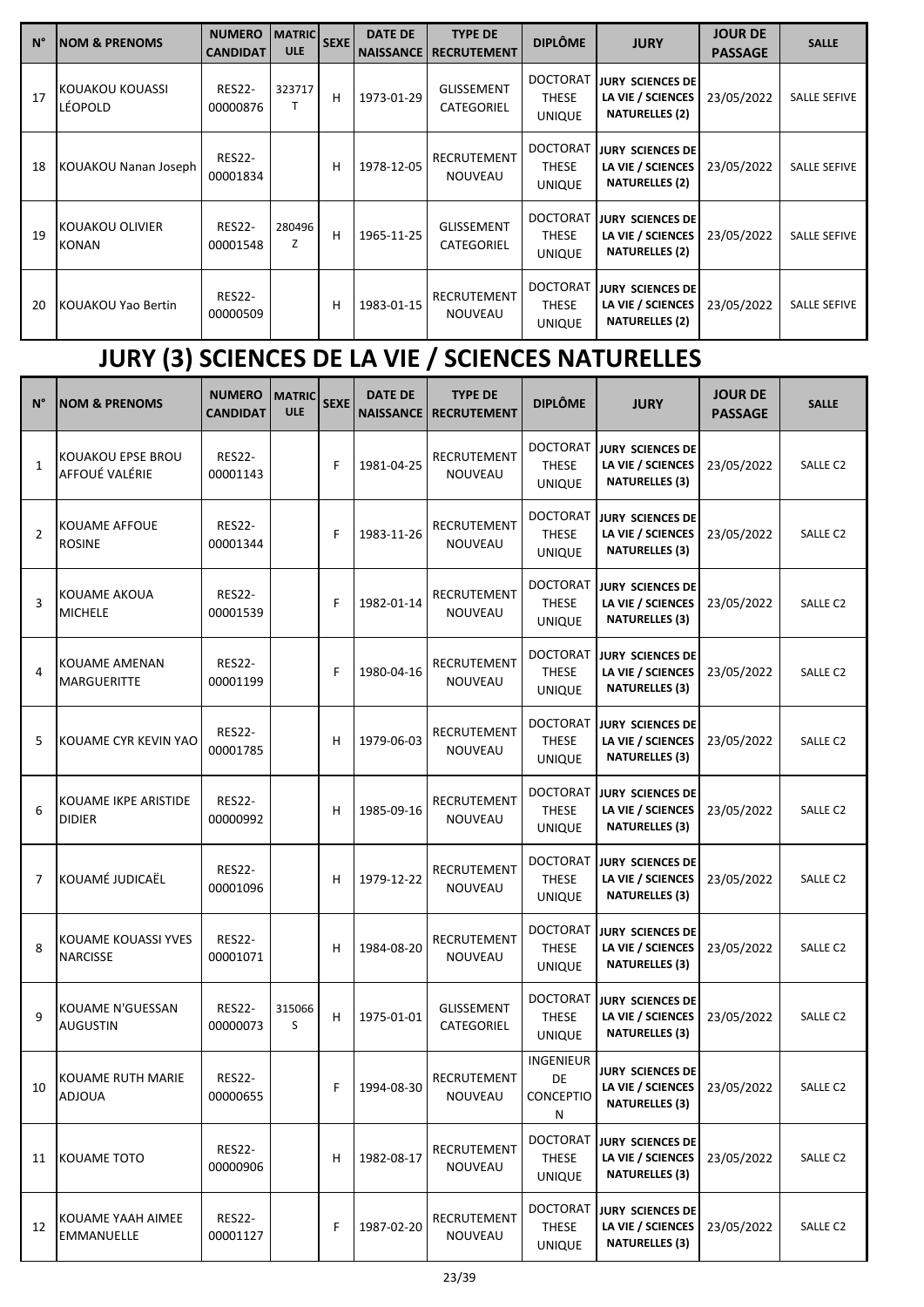| $N^{\circ}$ | <b>NOM &amp; PRENOMS</b>                                      | <b>NUMERO</b><br><b>CANDIDAT</b> | <b>MATRIC</b><br><b>ULE</b> | <b>SEXE</b> | <b>DATE DE</b><br><b>NAISSANCE</b> | <b>TYPE DE</b><br><b>RECRUTEMENT</b> | <b>DIPLÔME</b>                                   | <b>JURY</b>                                                           | <b>JOUR DE</b><br><b>PASSAGE</b> | <b>SALLE</b>        |
|-------------|---------------------------------------------------------------|----------------------------------|-----------------------------|-------------|------------------------------------|--------------------------------------|--------------------------------------------------|-----------------------------------------------------------------------|----------------------------------|---------------------|
| 13          | KOUAME EPSE DIEKET<br><b>AMOIN GERVAISE</b>                   | <b>RES22-</b><br>00001235        |                             | F           | 1985-07-21                         | <b>RECRUTEMENT</b><br><b>NOUVEAU</b> | <b>DOCTORAT</b><br><b>THESE</b><br><b>UNIQUE</b> | JURY SCIENCES DE<br>LA VIE / SCIENCES<br><b>NATURELLES (3)</b>        | 23/05/2022                       | SALLE C2            |
| 14          | KOUAO Marthe Lydie                                            | <b>RES22-</b><br>00000597        |                             | F           | 1976-10-13                         | <b>RECRUTEMENT</b><br><b>NOUVEAU</b> | <b>DOCTORAT</b><br>3eme CYCLE                    | <b>JURY SCIENCES DE</b><br>LA VIE / SCIENCES<br><b>NATURELLES (3)</b> | 23/05/2022                       | SALLE <sub>C2</sub> |
| 15          | KOUASSI ABRO AMOIN<br><b>ANGELE EPOUSE</b><br><b>KUNIMBOA</b> | <b>RES22-</b><br>00000847        |                             | F           | 1971-08-26                         | <b>CONTRAT</b>                       | <b>DOCTORAT</b><br><b>THESE</b><br><b>UNIQUE</b> | JURY SCIENCES DE<br>LA VIE / SCIENCES<br><b>NATURELLES (3)</b>        | 23/05/2022                       | SALLE <sub>C2</sub> |
| 16          | <b>KOUASSI DESIRE ANICET</b>                                  | <b>RES22-</b><br>00001458        | 307361<br>P                 | H           | 1978-05-27                         | <b>GLISSEMENT</b><br>CATEGORIEL      | <b>DOCTORAT</b><br><b>THESE</b><br><b>UNIQUE</b> | <b>JURY SCIENCES DE</b><br>LA VIE / SCIENCES<br><b>NATURELLES (3)</b> | 23/05/2022                       | SALLE <sub>C2</sub> |
| 17          | <b>KOUASSI DIDO FABRICE</b>                                   | <b>RES22-</b><br>00000523        |                             | н           | 1986-06-21                         | <b>RECRUTEMENT</b><br><b>NOUVEAU</b> | <b>DOCTORAT</b><br><b>THESE</b><br><b>UNIQUE</b> | <b>JURY SCIENCES DE</b><br>LA VIE / SCIENCES<br><b>NATURELLES (3)</b> | 23/05/2022                       | SALLE <sub>C2</sub> |
| 18          | KOUASSI DJABAN ERIC<br><b>OLIVIER</b>                         | <b>RES22-</b><br>00001835        |                             | н           | 1983-04-03                         | <b>RECRUTEMENT</b><br><b>NOUVEAU</b> | <b>DOCTORAT</b><br><b>THESE</b><br><b>UNIQUE</b> | <b>JURY SCIENCES DE</b><br>LA VIE / SCIENCES<br><b>NATURELLES (3)</b> | 23/05/2022                       | SALLE <sub>C2</sub> |
| 19          | <b>KOUASSI GOUHA FIRMIN</b>                                   | <b>RES22-</b><br>00001355        |                             | н           | 1981-10-10                         | <b>RECRUTEMENT</b><br><b>NOUVEAU</b> | <b>DOCTORAT</b><br><b>THESE</b><br><b>UNIQUE</b> | <b>JURY SCIENCES DE</b><br>LA VIE / SCIENCES<br><b>NATURELLES (3)</b> | 23/05/2022                       | SALLE <sub>C2</sub> |
| 20          | <b>KOUASSI HERMANN</b><br><b>ANTONIN</b>                      | <b>RES22-</b><br>00000136        |                             | н           | 1984-03-29                         | <b>RECRUTEMENT</b><br><b>NOUVEAU</b> | <b>DOCTORAT</b><br><b>THESE</b><br><b>UNIQUE</b> | <b>JURY SCIENCES DE</b><br>LA VIE / SCIENCES<br><b>NATURELLES (3)</b> | 23/05/2022                       | SALLE <sub>C2</sub> |

# **JURY (4) SCIENCES DE LA VIE / SCIENCES NATURELLES**

| $N^{\circ}$    | <b>NOM &amp; PRENOMS</b>                   | <b>NUMERO</b><br><b>CANDIDAT</b> | <b>MATRIC</b><br><b>ULE</b> | <b>SEXE</b> | <b>DATE DE</b><br><b>NAISSANCE</b> | <b>TYPE DE</b><br><b>RECRUTEMENT</b> | <b>DIPLÔME</b>                                   | <b>JURY</b>                                                           | <b>JOUR DE</b><br><b>PASSAGE</b> | <b>SALLE</b>     |
|----------------|--------------------------------------------|----------------------------------|-----------------------------|-------------|------------------------------------|--------------------------------------|--------------------------------------------------|-----------------------------------------------------------------------|----------------------------------|------------------|
| $\mathbf{1}$   | KOUASSI Kanga Justin                       | <b>RES22-</b><br>00000249        |                             | н           | 1987-02-09                         | <b>RECRUTEMENT</b><br><b>NOUVEAU</b> | <b>DOCTORAT</b><br><b>THESE</b><br><b>UNIQUE</b> | <b>JURY SCIENCES DE</b><br>LA VIE / SCIENCES<br><b>NATURELLES (4)</b> | 23/05/2022                       | SALLE D15        |
| $\overline{2}$ | <b>KOUASSI KOFFI BRICE</b><br><b>AYMAR</b> | <b>RES22-</b><br>00000700        |                             | н           | 1985-05-04                         | <b>RECRUTEMENT</b><br><b>NOUVEAU</b> | <b>DOCTORAT</b><br><b>THESE</b><br><b>UNIQUE</b> | <b>JURY SCIENCES DE</b><br>LA VIE / SCIENCES<br><b>NATURELLES (4)</b> | 23/05/2022                       | SALLE D15        |
| 3              | <b>KOUASSI KOMENAN</b><br><b>DAOUDA</b>    | <b>RES22-</b><br>00001455        | 379204S                     | н           | 1976-05-04                         | <b>GLISSEMENT</b><br>CATEGORIEL      | <b>DOCTORAT</b><br><b>THESE</b><br><b>UNIQUE</b> | JURY SCIENCES DE<br>LA VIE / SCIENCES<br><b>NATURELLES (4)</b>        | 23/05/2022                       | SALLE D15        |
| 4              | <b>KOUASSI KONAN</b><br><b>MARIUS</b>      | <b>RES22-</b><br>00000666        |                             | н           | 1984-09-12                         | <b>RECRUTEMENT</b><br><b>NOUVEAU</b> | <b>DOCTORAT</b><br><b>THESE</b><br><b>UNIQUE</b> | <b>JURY SCIENCES DE</b><br>LA VIE / SCIENCES<br><b>NATURELLES (4)</b> | 23/05/2022                       | SALLE D15        |
| 5              | <b>KOUASSI KOUADIO</b><br><b>AUBIN</b>     | <b>RES22-</b><br>00001788        |                             | н           | 1983-04-05                         | <b>RECRUTEMENT</b><br><b>NOUVEAU</b> | <b>DOCTORAT</b><br><b>THESE</b><br><b>UNIQUE</b> | <b>JURY SCIENCES DE</b><br>LA VIE / SCIENCES<br><b>NATURELLES (4)</b> | 23/05/2022                       | SALLE D15        |
| 6              | KOUASSI Kouakou Jean-<br>luc               | <b>RES22-</b><br>00000615        | 433999<br>N                 | н           | 1986-07-03                         | <b>GLISSEMENT</b><br>CATEGORIEL      | <b>DOCTORAT</b><br><b>THESE</b><br><b>UNIQUE</b> | <b>JURY SCIENCES DE</b><br>LA VIE / SCIENCES<br><b>NATURELLES (4)</b> | 23/05/2022                       | SALLE D15        |
| $\overline{7}$ | <b>KOUASSI Kouame</b><br>Antoine           | <b>RES22-</b><br>00001249        | 333963<br>U                 | H           | 1975-12-24                         | <b>GLISSEMENT</b><br>CATEGORIEL      | <b>DOCTORAT</b><br><b>THESE</b><br><b>UNIQUE</b> | JURY SCIENCES DE<br>LA VIE / SCIENCES<br><b>NATURELLES (4)</b>        | 23/05/2022                       | SALLE D15        |
| 8              | <b>KOUASSI Koumoin Henry</b><br>Delmas     | <b>RES22-</b><br>00000682        |                             | н           | 1979-09-27                         | <b>RECRUTEMENT</b><br><b>NOUVEAU</b> | <b>DOCTORAT</b><br><b>THESE</b><br><b>UNIQUE</b> | <b>JURY SCIENCES DE</b><br>LA VIE / SCIENCES<br><b>NATURELLES (4)</b> | 23/05/2022                       | <b>SALLE D15</b> |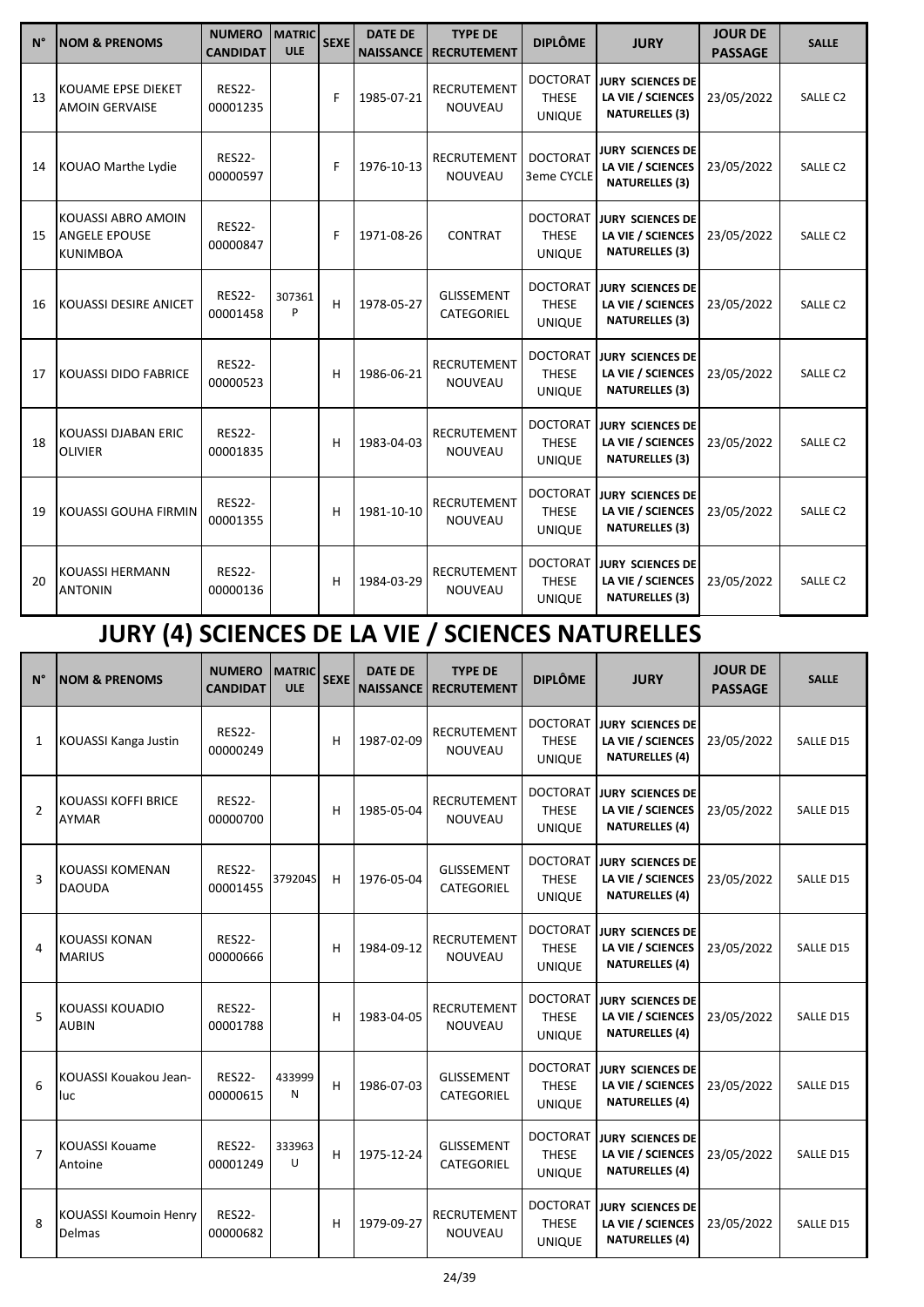| $N^{\circ}$ | <b>NOM &amp; PRENOMS</b>                                   | <b>NUMERO</b><br><b>CANDIDAT</b> | <b>MATRIC</b><br><b>ULE</b> | <b>SEXE</b> | <b>DATE DE</b><br><b>NAISSANCE</b> | <b>TYPE DE</b><br><b>RECRUTEMENT</b> | <b>DIPLÔME</b>                                   | <b>JURY</b>                                                           | <b>JOUR DE</b><br><b>PASSAGE</b> | <b>SALLE</b> |
|-------------|------------------------------------------------------------|----------------------------------|-----------------------------|-------------|------------------------------------|--------------------------------------|--------------------------------------------------|-----------------------------------------------------------------------|----------------------------------|--------------|
| 9           | KOUASSI KOUSSO<br><b>BRIGITTE</b>                          | <b>RES22-</b><br>00001354        |                             | F           | 1978-12-09                         | RECRUTEMENT<br>NOUVEAU               | <b>DOCTORAT</b><br><b>THESE</b><br><b>UNIQUE</b> | <b>JURY SCIENCES DE</b><br>LA VIE / SCIENCES<br><b>NATURELLES (4)</b> | 23/05/2022                       | SALLE D15    |
| 10          | KOUASSI MAHAMAN<br><b>OUATTARA</b>                         | <b>RES22-</b><br>00001163        |                             | н           | 1978-12-30                         | RECRUTEMENT<br><b>NOUVEAU</b>        | <b>DOCTORAT</b><br><b>THESE</b><br><b>UNIQUE</b> | <b>JURY SCIENCES DE</b><br>LA VIE / SCIENCES<br><b>NATURELLES (4)</b> | 23/05/2022                       | SALLE D15    |
| 11          | <b>KOUASSI EPOUSE</b><br>N'GOHESSE AFFOUE<br><b>EDWIGE</b> | <b>RES22-</b><br>00001377        |                             | н           | 1977-12-31                         | <b>RECRUTEMENT</b><br>NOUVEAU        | <b>DOCTORAT</b><br><b>THESE</b><br><b>UNIQUE</b> | <b>JURY SCIENCES DE</b><br>LA VIE / SCIENCES<br><b>NATURELLES (4)</b> | 23/05/2022                       | SALLE D15    |
| 12          | KOUDOU DAGO DESIRE                                         | <b>RES22-</b><br>00001712        | 335006<br>$\mathsf{T}$      | H           | 1972-10-14                         | <b>GLISSEMENT</b><br>CATEGORIEL      | <b>DOCTORAT</b><br><b>THESE</b><br><b>UNIQUE</b> | <b>JURY SCIENCES DE</b><br>LA VIE / SCIENCES<br><b>NATURELLES (4)</b> | 23/05/2022                       | SALLE D15    |
| 13          | <b>KOUGBO Meneke Distel</b>                                | <b>RES22-</b><br>00001162        |                             | н           | 1987-06-18                         | RECRUTEMENT<br>NOUVEAU               | <b>DOCTORAT</b><br><b>THESE</b><br><b>UNIQUE</b> | <b>JURY SCIENCES DE</b><br>LA VIE / SCIENCES<br><b>NATURELLES (4)</b> | 23/05/2022                       | SALLE D15    |
| 14          | <b>KOUTOUAN EPOUSE</b><br>KONTCHOI MilÈne<br>NadEge        | <b>RES22-</b><br>00001461        |                             | F           | 1984-07-23                         | RECRUTEMENT<br>NOUVEAU               | <b>DOCTORAT</b><br>D'ETAT                        | JURY SCIENCES DE<br>LA VIE / SCIENCES<br><b>NATURELLES (4)</b>        | 23/05/2022                       | SALLE D15    |
| 15          | <b>KPAN SEA EUDES</b>                                      | <b>RES22-</b><br>00000896        |                             | н           | 1986-01-31                         | RECRUTEMENT<br>NOUVEAU               | <b>DOCTORAT</b><br><b>THESE</b><br><b>UNIQUE</b> | <b>JURY SCIENCES DE</b><br>LA VIE / SCIENCES<br><b>NATURELLES (4)</b> | 23/05/2022                       | SALLE D15    |
| 16          | <b>KPAN Tokouaho Flora</b>                                 | <b>RES22-</b><br>00001747        |                             | F           | 1983-07-22                         | RECRUTEMENT<br><b>NOUVEAU</b>        | PHD                                              | JURY SCIENCES DE<br>LA VIE / SCIENCES<br><b>NATURELLES (4)</b>        | 23/05/2022                       | SALLE D15    |
| 17          | <b>KPLA Ahia Christine</b><br>Florence                     | <b>RES22-</b><br>00001363        |                             | F           | 1983-07-08                         | RECRUTEMENT<br>NOUVEAU               | <b>DOCTORAT</b><br><b>THESE</b><br><b>UNIQUE</b> | <b>JURY SCIENCES DE</b><br>LA VIE / SCIENCES<br><b>NATURELLES (4)</b> | 23/05/2022                       | SALLE D15    |
| 18          | KRESSOU ARMAND                                             | <b>RES22-</b><br>00000683        |                             | H,          | 1985-11-30                         | RECRUTEMENT<br>NOUVEAU               | <b>DOCTORAT</b><br><b>THESE</b><br><b>UNIQUE</b> | <b>JURY SCIENCES DE</b><br>LA VIE / SCIENCES<br><b>NATURELLES (4)</b> | 23/05/2022                       | SALLE D15    |
| 19          | KUNINDJANI ADOU<br><b>KOFFI</b>                            | <b>RES22-</b><br>00001353        |                             | н           | 1981-01-01                         | RECRUTEMENT<br>NOUVEAU               | <b>DOCTORAT</b><br>THESE<br><b>UNIQUE</b>        | <b>JURY SCIENCES DE</b><br>LA VIE / SCIENCES<br><b>NATURELLES (4)</b> | 23/05/2022                       | SALLE D15    |
| 20          | LAGOU STÉPHANIE<br>MARIANNE                                | RES22-<br>00000526               |                             | F           | 1985-04-26                         | RECRUTEMENT<br>NOUVEAU               | DOCTORAT<br>THESE<br><b>UNIQUE</b>               | <b>JURY SCIENCES DE</b><br>LA VIE / SCIENCES<br><b>NATURELLES (4)</b> | 23/05/2022                       | SALLE D15    |

## **JOUR DE PASSAGE : MARDI 24 MAI 2022**

## **JURY (1) SCIENCES DE LA VIE / SCIENCES NATURELLES**

| $N^{\circ}$    | <b>NOM &amp; PRENOMS</b>               | <b>NUMERO</b><br><b>CANDIDAT</b> | <b>MATRIC</b><br><b>ULE</b> | <b>SEXE</b> | <b>DATE DE</b><br><b>NAISSANCE</b> | <b>TYPE DE</b><br><b>RECRUTEMENT</b> | <b>DIPLÔME</b>                                   | <b>JURY</b>                                                     | <b>JOUR DE</b><br><b>PASSAGE</b> | <b>SALLE</b>       |
|----------------|----------------------------------------|----------------------------------|-----------------------------|-------------|------------------------------------|--------------------------------------|--------------------------------------------------|-----------------------------------------------------------------|----------------------------------|--------------------|
| 1              | LAGOU Valery Claver                    | <b>RES22-</b><br>00000531        |                             | н           | 1980-08-24                         | <b>RECRUTEMENT</b><br><b>NOUVEAU</b> | <b>DOCTORAT</b><br><b>THESE</b><br><b>UNIQUE</b> | JURY SCIENCES DE<br>LA VIE / SCIENCES<br><b>NATURELLES (1)</b>  | 24/05/2022                       | <b>MEDIATHEQUE</b> |
| $\overline{2}$ | LOA Jean-francois Regis<br><b>Bilo</b> | <b>RES22-</b><br>00001764        |                             | н           | 1981-06-16                         | RECRUTEMENT<br><b>NOUVEAU</b>        | <b>DOCTORAT</b><br><b>THESE</b><br><b>UNIQUE</b> | JURY SCIENCES DEI<br>LA VIE / SCIENCES<br><b>NATURELLES (1)</b> | 24/05/2022                       | <b>MEDIATHEQUE</b> |
| 3              | <b>LOBA SONIA EUPHRASIE</b>            | <b>RES22-</b><br>00001110        |                             |             | 1984-06-17                         | RECRUTEMENT<br><b>NOUVEAU</b>        | <b>DOCTORAT</b><br><b>THESE</b><br><b>UNIQUE</b> | JURY SCIENCES DE<br>LA VIE / SCIENCES<br><b>NATURELLES (1)</b>  | 24/05/2022                       | <b>MEDIATHEQUE</b> |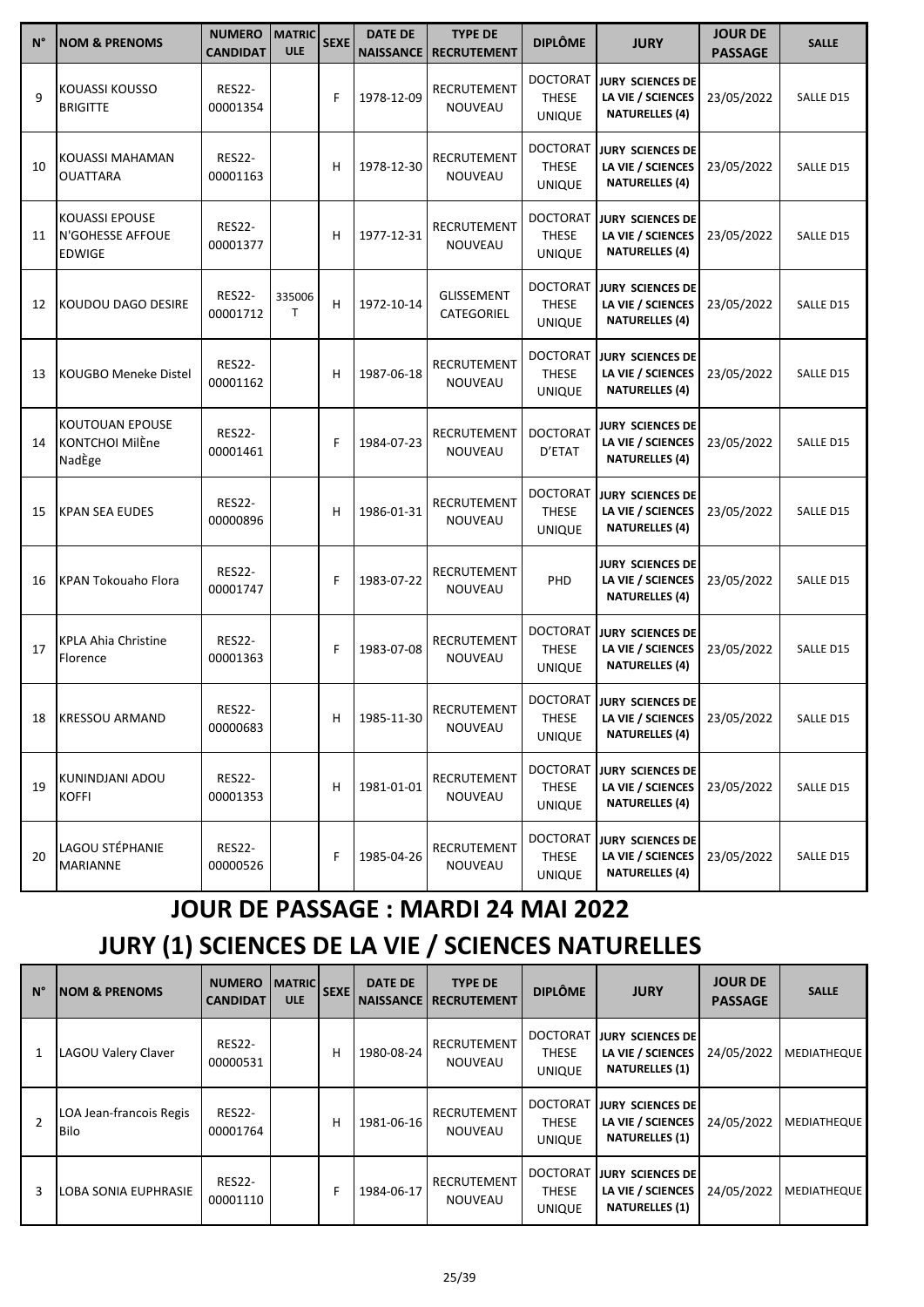| $N^{\circ}$    | <b>NOM &amp; PRENOMS</b>                                   | <b>NUMERO</b><br><b>CANDIDAT</b> | <b>MATRIC</b><br><b>ULE</b> | <b>SEXE</b> | <b>DATE DE</b><br><b>NAISSANCE</b> | <b>TYPE DE</b><br><b>RECRUTEMENT</b> | <b>DIPLÔME</b>                                   | <b>JURY</b>                                                                                      | <b>JOUR DE</b><br><b>PASSAGE</b> | <b>SALLE</b>       |
|----------------|------------------------------------------------------------|----------------------------------|-----------------------------|-------------|------------------------------------|--------------------------------------|--------------------------------------------------|--------------------------------------------------------------------------------------------------|----------------------------------|--------------------|
| 4              | LOUA DIOMANDE                                              | <b>RES22-</b><br>00001490        |                             | н           | 1979-01-01                         | RECRUTEMENT<br>NOUVEAU               | <b>DOCTORAT</b><br><b>THESE</b><br><b>UNIQUE</b> | <b>JURY SCIENCES DE</b><br>LA VIE / SCIENCES<br><b>NATURELLES (1)</b>                            | 24/05/2022                       | MEDIATHEQUE        |
| 5              | LOUKOU KOUAMÉ KAN<br>SÉBASTIEN                             | <b>RES22-</b><br>00001140        |                             | н           | 1978-12-26                         | RECRUTEMENT<br><b>NOUVEAU</b>        | <b>DOCTORAT</b><br><b>THESE</b><br><b>UNIQUE</b> | <b>JURY SCIENCES DE</b><br>LA VIE / SCIENCES<br><b>NATURELLES (1)</b>                            | 24/05/2022                       | MEDIATHEQUE        |
| 6              | LOUKOURI Agodio                                            | <b>RES22-</b><br>00000358        |                             | н           | 1982-01-01                         | RECRUTEMENT<br>NOUVEAU               | <b>DOCTORAT</b><br><b>THESE</b><br><b>UNIQUE</b> | <b>JURY SCIENCES DE</b><br>LA VIE / SCIENCES<br><b>NATURELLES (1)</b>                            | 24/05/2022                       | MEDIATHEQUE        |
| $\overline{7}$ | <b>MAHAN MAKADO</b><br>ROMUALD                             | <b>RES22-</b><br>00001073        |                             | н           | 1979-12-20                         | RECRUTEMENT<br>NOUVEAU               | <b>DOCTORAT</b><br><b>THESE</b><br><b>UNIQUE</b> | JURY SCIENCES DE<br>LA VIE / SCIENCES<br><b>NATURELLES (1)</b>                                   | 24/05/2022                       | MEDIATHEQUE        |
| 8              | <b>MANLE TOKPAPON</b><br><b>ELIANE</b>                     | <b>RES22-</b><br>00001427        |                             | F           | 1985-01-01                         | RECRUTEMENT<br><b>NOUVEAU</b>        | <b>DOCTORAT</b><br><b>THESE</b><br><b>UNIQUE</b> | JURY SCIENCES DE<br>LA VIE / SCIENCES<br><b>NATURELLES (1)</b>                                   | 24/05/2022                       | MEDIATHEQUE        |
| 9              | <b>MAWA TRAORE</b>                                         | <b>RES22-</b><br>00000538        |                             | F           | 1980-09-09                         | RECRUTEMENT<br>NOUVEAU               | <b>DOCTORAT</b><br><b>THESE</b><br><b>UNIQUE</b> | <b>JURY SCIENCES DE</b><br>LA VIE / SCIENCES<br><b>NATURELLES (1)</b>                            | 24/05/2022                       | MEDIATHEQUE        |
| 10             | MIESSAN JEAN-JACQUES                                       | <b>RES22-</b><br>00001116        |                             | н           | 1985-08-07                         | RECRUTEMENT<br><b>NOUVEAU</b>        | <b>DOCTORAT</b><br><b>THESE</b><br><b>UNIQUE</b> | <b>JURY SCIENCES DE</b><br>LA VIE / SCIENCES<br><b>NATURELLES (1)</b>                            | 24/05/2022                       | MEDIATHEQUE        |
| 11             | <b>MONNEY JAQUES</b><br>DANHO JEAN PAUL 2                  | <b>RES22-</b><br>00000632        |                             | н           | 1980-05-09                         | RECRUTEMENT<br>NOUVEAU               | <b>DOCTORAT</b><br><b>THESE</b><br><b>UNIQUE</b> | <b>JURY SCIENCES DE</b><br>LA VIE / SCIENCES<br><b>NATURELLES (1)</b>                            | 24/05/2022                       | MEDIATHEQUE        |
| 12             | MOSSOUN MOSSOUN<br>ARSENE                                  | <b>RES22-</b><br>00000554        |                             | н           | 1977-12-26                         | RECRUTEMENT<br><b>NOUVEAU</b>        | <b>DOCTORAT</b><br><b>THESE</b><br><b>UNIQUE</b> | <b>JURY SCIENCES DE</b><br>LA VIE / SCIENCES<br><b>NATURELLES (1)</b>                            | 24/05/2022                       | <b>MEDIATHEQUE</b> |
|                | 13   MOTCHIE Fato Edouard                                  | <b>RES22-</b><br>00001197        |                             | H.          | 1979-01-03                         | RECRUTEMENT<br>NOUVEAU               | <b>DOCTORAT</b><br><b>THESE</b><br><b>UNIQUE</b> | <b>JURY SCIENCES DE</b><br>LA VIE / SCIENCES   24/05/2022   MEDIATHEQUE<br><b>NATURELLES (1)</b> |                                  |                    |
| 14             | N'CHOTT SOPI ANNE-<br>MICHELE SANDRINE<br><b>EPSE YERE</b> | <b>RES22-</b><br>00000693        |                             | F           | 1983-04-14                         | RECRUTEMENT<br>NOUVEAU               | <b>DOCTORAT</b><br><b>THESE</b><br><b>UNIQUE</b> | JURY SCIENCES DE<br>LA VIE / SCIENCES<br><b>NATURELLES (1)</b>                                   | 24/05/2022                       | <b>MEDIATHEQUE</b> |
| 15             | N'DIN JEAN-LOUIS<br>PHILIPPE                               | <b>RES22-</b><br>00001789        |                             | н           | 1981-08-17                         | <b>RECRUTEMENT</b><br><b>NOUVEAU</b> | <b>DOCTORAT</b><br>THESE<br><b>UNIQUE</b>        | <b>JURY SCIENCES DE</b><br>LA VIE / SCIENCES<br><b>NATURELLES (1)</b>                            | 24/05/2022                       | <b>MEDIATHEQUE</b> |
| 16             | N'DJATCHI AYMAR                                            | <b>RES22-</b><br>00000818        |                             | н           | 1979-05-29                         | RECRUTEMENT<br>NOUVEAU               | <b>DOCTORAT</b><br><b>THESE</b><br><b>UNIQUE</b> | JURY SCIENCES DE<br>LA VIE / SCIENCES<br><b>NATURELLES (1)</b>                                   | 24/05/2022                       | <b>MEDIATHEQUE</b> |
| 17             | N'DJETCHI KASSI<br><b>MARTIAL</b>                          | <b>RES22-</b><br>00001296        |                             | н           | 1984-12-16                         | RECRUTEMENT<br>NOUVEAU               | <b>DOCTORAT</b><br>THESE<br><b>UNIQUE</b>        | <b>JURY SCIENCES DE</b><br>LA VIE / SCIENCES<br><b>NATURELLES (1)</b>                            | 24/05/2022                       | <b>MEDIATHEQUE</b> |
| 18             | N'DRI AYA NADÈGE<br><b>AURELIE</b>                         | <b>RES22-</b><br>00001030        |                             | F           | 1982-10-01                         | RECRUTEMENT<br>NOUVEAU               | <b>DOCTORAT</b><br><b>THESE</b><br><b>UNIQUE</b> | JURY SCIENCES DE<br>LA VIE / SCIENCES<br><b>NATURELLES (1)</b>                                   | 24/05/2022                       | MEDIATHEQUE        |
| 19             | N'DRI KONAN ELLA                                           | <b>RES22-</b><br>00000928        |                             | н           | 1984-12-31                         | RECRUTEMENT<br>NOUVEAU               | <b>DOCTORAT</b><br><b>THESE</b><br><b>UNIQUE</b> | JURY SCIENCES DE<br>LA VIE / SCIENCES<br><b>NATURELLES (1)</b>                                   | 24/05/2022                       | MEDIATHEQUE        |
| 20             | N'DRI Kouassi Jerome                                       | <b>RES22-</b><br>00001994        |                             | н           | 1988-09-29                         | RECRUTEMENT<br>NOUVEAU               | <b>DOCTORAT</b><br><b>THESE</b><br><b>UNIQUE</b> | JURY SCIENCES DE<br>LA VIE / SCIENCES<br><b>NATURELLES (1)</b>                                   | 24/05/2022                       | MEDIATHEQUE        |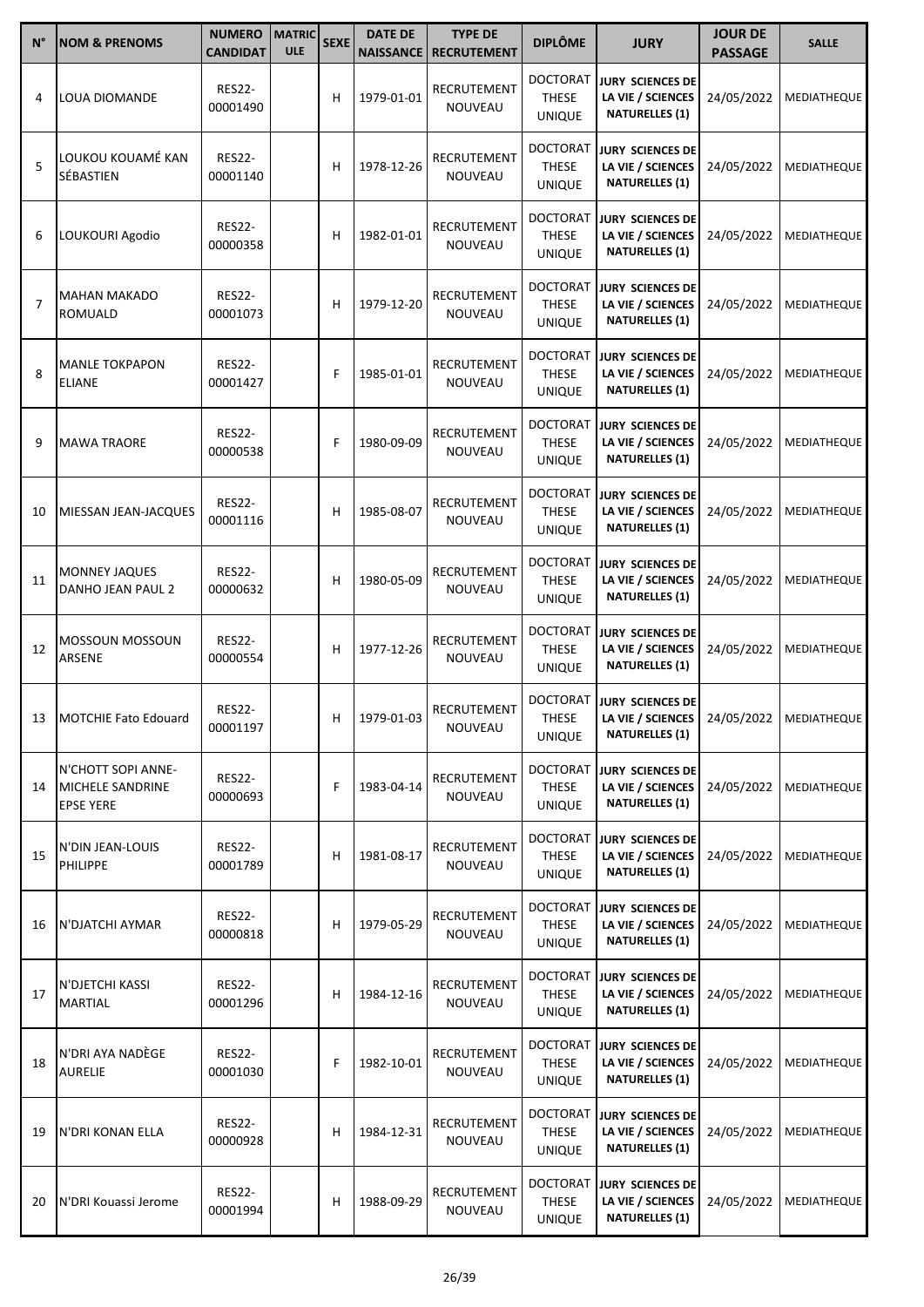| $N^{\circ}$    | <b>NOM &amp; PRENOMS</b>                        | <b>NUMERO</b><br><b>CANDIDAT</b> | <b>MATRIC</b><br><b>ULE</b> | <b>SEXE</b> | <b>DATE DE</b>                     | <b>TYPE DE</b><br><b>NAISSANCE   RECRUTEMENT</b> | <b>DIPLÔME</b>                                   | <b>JURY</b>                                                           | <b>JOUR DE</b><br><b>PASSAGE</b> | <b>SALLE</b>        |
|----------------|-------------------------------------------------|----------------------------------|-----------------------------|-------------|------------------------------------|--------------------------------------------------|--------------------------------------------------|-----------------------------------------------------------------------|----------------------------------|---------------------|
|                |                                                 |                                  |                             |             |                                    |                                                  |                                                  | <b>JURY (2) SCIENCES DE LA VIE / SCIENCES NATURELLES</b>              |                                  |                     |
| $N^{\circ}$    | <b>NOM &amp; PRENOMS</b>                        | <b>NUMERO</b><br><b>CANDIDAT</b> | <b>MATRIC</b><br><b>ULE</b> | <b>SEXE</b> | <b>DATE DE</b><br><b>NAISSANCE</b> | <b>TYPE DE</b><br><b>RECRUTEMENT</b>             | <b>DIPLÔME</b>                                   | <b>JURY</b>                                                           | <b>JOUR DE</b><br><b>PASSAGE</b> | <b>SALLE</b>        |
| $\mathbf{1}$   | N'DRI N'GUESSAN<br><b>MATHIEU</b>               | <b>RES22-</b><br>00000273        |                             | н           | 1983-05-20                         | RECRUTEMENT<br><b>NOUVEAU</b>                    | <b>DOCTORAT</b><br><b>THESE</b><br><b>UNIQUE</b> | <b>JURY SCIENCES DE</b><br>LA VIE / SCIENCES<br><b>NATURELLES (2)</b> | 24/05/2022                       | <b>SALLE SEFIVE</b> |
| 2              | N'DRI YAO ELVIS GILDAS<br>ARMAND                | <b>RES22-</b><br>00000190        |                             | н           | 1994-10-16                         | RECRUTEMENT<br><b>NOUVEAU</b>                    | <b>DOCTORAT</b><br><b>THESE</b><br><b>UNIQUE</b> | <b>JURY SCIENCES DE</b><br>LA VIE / SCIENCES<br><b>NATURELLES (2)</b> | 24/05/2022                       | <b>SALLE SEFIVE</b> |
| 3              | N'GAZA AYA LUCIE<br><b>FELICITE</b>             | <b>RES22-</b><br>00001339        |                             | F           | 1985-07-10                         | RECRUTEMENT<br><b>NOUVEAU</b>                    | <b>DOCTORAT</b><br><b>THESE</b><br><b>UNIQUE</b> | <b>JURY SCIENCES DE</b><br>LA VIE / SCIENCES<br><b>NATURELLES (2)</b> | 24/05/2022                       | <b>SALLE SEFIVE</b> |
| 4              | N'GBARAMOU<br><b>EHOULAMAN MARIE-</b><br>ANGÈLE | <b>RES22-</b><br>00001874        |                             | F           | 1987-07-11                         | RECRUTEMENT<br><b>NOUVEAU</b>                    | <b>DOCTORAT</b><br><b>THESE</b><br><b>UNIQUE</b> | <b>JURY SCIENCES DE</b><br>LA VIE / SCIENCES<br><b>NATURELLES (2)</b> | 24/05/2022                       | <b>SALLE SEFIVE</b> |
| 5              | N'GUESSAN AFFOUE<br><b>SYLVIE RACHELLE</b>      | <b>RES22-</b><br>00001016        |                             | F           | 1982-09-18                         | RECRUTEMENT<br><b>NOUVEAU</b>                    | <b>DOCTORAT</b><br><b>THESE</b><br><b>UNIQUE</b> | <b>JURY SCIENCES DE</b><br>LA VIE / SCIENCES<br><b>NATURELLES (2)</b> | 24/05/2022                       | <b>SALLE SEFIVE</b> |
| 6              | N'GUESSAN AKISSI<br>ARLETTE                     | <b>RES22-</b><br>00001158        |                             | F           | 1987-07-01                         | RECRUTEMENT<br><b>NOUVEAU</b>                    | <b>DOCTORAT</b><br><b>THESE</b><br><b>UNIQUE</b> | <b>JURY SCIENCES DE</b><br>LA VIE / SCIENCES<br><b>NATURELLES (2)</b> | 24/05/2022                       | <b>SALLE SEFIVE</b> |
| $\overline{7}$ | N'GUESSAN ANGORAN<br><b>ROGER</b>               | <b>RES22-</b><br>00000835        |                             | н           | 1981-04-04                         | RECRUTEMENT<br>NOUVEAU                           | <b>DOCTORAT</b><br><b>THESE</b><br><b>UNIQUE</b> | <b>JURY SCIENCES DE</b><br>LA VIE / SCIENCES<br><b>NATURELLES (2)</b> | 24/05/2022                       | <b>SALLE SEFIVE</b> |
| 8              | N'GUESSAN<br>ASSIEOUSSOU JEAN-LUC               | <b>RES22-</b><br>00001790        |                             | Н           | 1983-08-21                         | RECRUTEMENT<br>NOUVEAU                           | <b>DOCTORAT</b><br><b>THESE</b><br>UNIQUE        | JURY SCIENCES DE<br>LA VIE / SCIENCES<br><b>NATURELLES (2)</b>        | 24/05/2022                       | <b>SALLE SEFIVE</b> |
| 9              | N'GUESSAN ASSUE ADJA<br><b>JULIEN</b>           | <b>RES22-</b><br>00001440        |                             | н           | 1988-09-21                         | RECRUTEMENT<br>NOUVEAU                           | <b>DOCTORAT</b><br>3eme CYCLE                    | <b>JURY SCIENCES DE</b><br>LA VIE / SCIENCES<br><b>NATURELLES (2)</b> | 24/05/2022                       | <b>SALLE SEFIVE</b> |
| 10             | N'GUESSAN EHIKPA<br>NAOMIE MELINAND             | <b>RES22-</b><br>00000757        | 400412<br>$\vee$            | F           | 1977-07-27                         | <b>GLISSEMENT</b><br>CATEGORIEL                  | <b>DOCTORAT</b><br><b>THESE</b><br><b>UNIQUE</b> | JURY SCIENCES DE<br>LA VIE / SCIENCES<br><b>NATURELLES (2)</b>        | 24/05/2022                       | <b>SALLE SEFIVE</b> |
| 11             | N'GUESSAN Francis                               | <b>RES22-</b><br>00001407        |                             | н           | 1977-08-06                         | RECRUTEMENT<br>NOUVEAU                           | <b>DOCTORAT</b><br><b>THESE</b><br><b>UNIQUE</b> | <b>JURY SCIENCES DE</b><br>LA VIE / SCIENCES<br><b>NATURELLES (2)</b> | 24/05/2022                       | SALLE SEFIVE        |
| 12             | N'GUESSAN JEAN-MARC                             | <b>RES22-</b><br>00000905        |                             | н           | 1985-01-03                         | RECRUTEMENT<br>NOUVEAU                           | <b>DOCTORAT</b><br><b>THESE</b><br><b>UNIQUE</b> | <b>JURY SCIENCES DE</b><br>LA VIE / SCIENCES<br><b>NATURELLES (2)</b> | 24/05/2022                       | SALLE SEFIVE        |
| 13             | N'GUESSAN KOFFI<br><b>JOSEPH</b>                | <b>RES22-</b><br>00000959        |                             | н           | 1978-01-01                         | RECRUTEMENT<br>NOUVEAU                           | <b>DOCTORAT</b><br><b>THESE</b><br><b>UNIQUE</b> | <b>JURY SCIENCES DE</b><br>LA VIE / SCIENCES<br><b>NATURELLES (2)</b> | 24/05/2022                       | SALLE SEFIVE        |
| 14             | N'GUESSAN YAO<br>HONORÉ                         | <b>RES22-</b><br>00001872        |                             | н           | 1984-05-18                         | RECRUTEMENT<br>NOUVEAU                           | <b>DOCTORAT</b><br><b>THESE</b><br><b>UNIQUE</b> | JURY SCIENCES DE<br>LA VIE / SCIENCES<br><b>NATURELLES (2)</b>        | 24/05/2022                       | <b>SALLE SEFIVE</b> |
| 15             | N'GUESSAN YAO<br><b>JOACHIM</b>                 | <b>RES22-</b><br>00001570        |                             | н           | 1981-01-01                         | RECRUTEMENT<br>NOUVEAU                           | <b>DOCTORAT</b><br><b>THESE</b><br><b>UNIQUE</b> | <b>JURY SCIENCES DE</b><br>LA VIE / SCIENCES<br><b>NATURELLES (2)</b> | 24/05/2022                       | <b>SALLE SEFIVE</b> |
| 16             | N'ZEBO N'zebo Jean-<br>michel                   | <b>RES22-</b><br>00001137        |                             | н           | 1987-03-30                         | RECRUTEMENT<br>NOUVEAU                           | <b>DOCTORAT</b><br>THESE<br><b>UNIQUE</b>        | <b>JURY SCIENCES DE</b><br>LA VIE / SCIENCES<br><b>NATURELLES (2)</b> | 24/05/2022                       | SALLE SEFIVE        |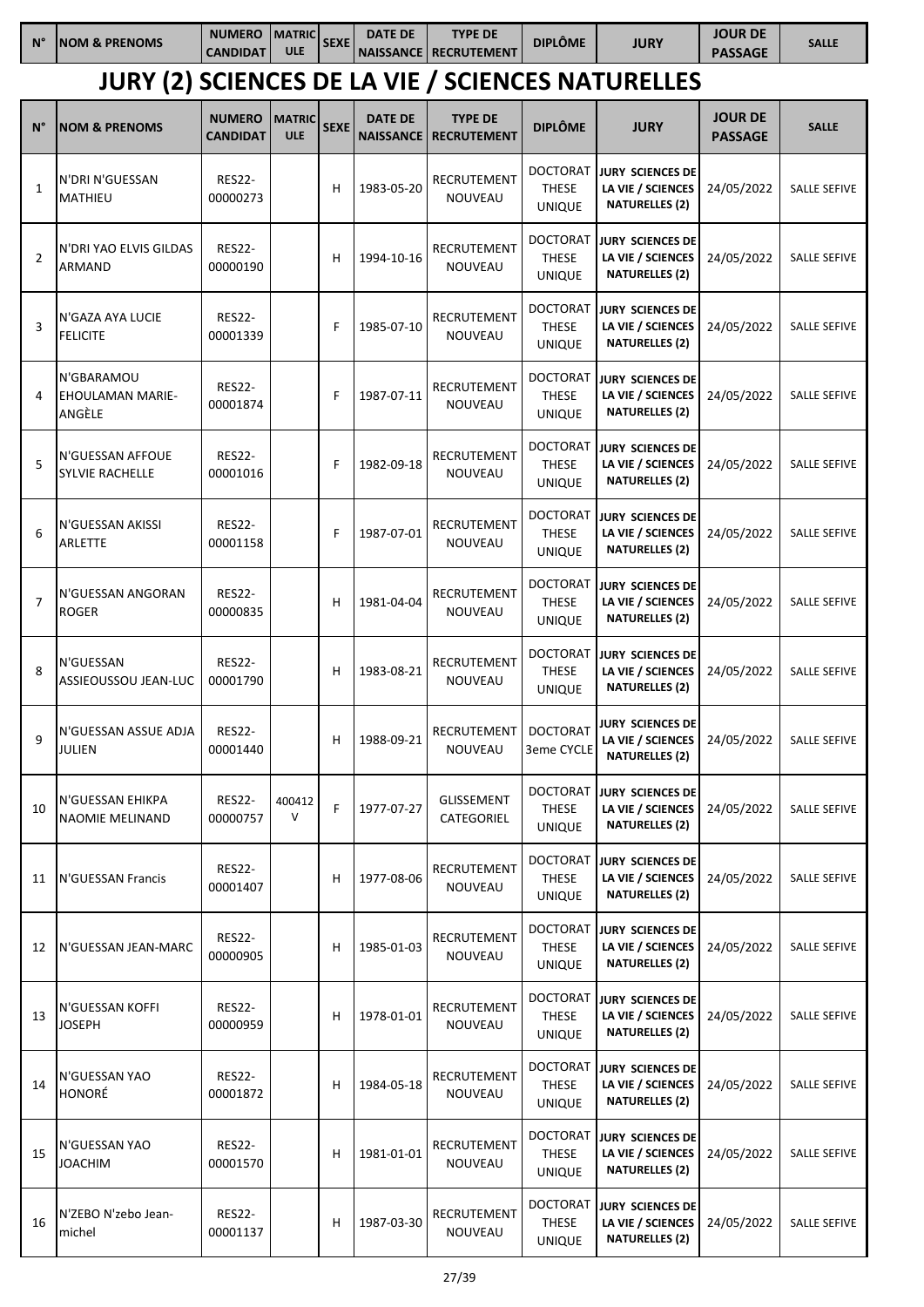| $N^{\circ}$ | <b>INOM &amp; PRENOMS</b>              | <b>NUMERO</b><br><b>CANDIDAT</b> | <b>MATRIC</b><br><b>ULE</b> | <b>SEXE</b> | <b>DATE DE</b><br><b>NAISSANCE</b> | <b>TYPE DE</b><br><b>RECRUTEMENT</b> | <b>DIPLÔME</b>                                   | <b>JURY</b>                                                           | <b>JOUR DE</b><br><b>PASSAGE</b> | <b>SALLE</b>        |
|-------------|----------------------------------------|----------------------------------|-----------------------------|-------------|------------------------------------|--------------------------------------|--------------------------------------------------|-----------------------------------------------------------------------|----------------------------------|---------------------|
| 17          | N'ZI KONAN GUY<br><b>SYLVERE</b>       | <b>RES22-</b><br>00000930        |                             | н           | 1985-06-12                         | <b>RECRUTEMENT</b><br><b>NOUVEAU</b> | <b>DOCTORAT</b><br><b>THESE</b><br><b>UNIQUE</b> | <b>JURY SCIENCES DE</b><br>LA VIE / SCIENCES<br><b>NATURELLES (2)</b> | 24/05/2022                       | <b>SALLE SEFIVE</b> |
| 18          | N'ZUE KOUASSI SAMUEL                   | <b>RES22-</b><br>00000421        |                             | н           | 1986-03-20                         | <b>RECRUTEMENT</b><br><b>NOUVEAU</b> | <b>DOCTORAT</b><br><b>THESE</b><br><b>UNIQUE</b> | <b>JURY SCIENCES DE</b><br>LA VIE / SCIENCES<br><b>NATURELLES (2)</b> | 24/05/2022                       | <b>SALLE SEFIVE</b> |
| 19          | NANTI BI TRA JEAN-<br>INNOCENT         | <b>RES22-</b><br>00001656        |                             | н           | 1981-12-27                         | RECRUTEMENT<br><b>NOUVEAU</b>        | <b>DOCTORAT</b><br><b>THESE</b><br><b>UNIQUE</b> | <b>JURY SCIENCES DE</b><br>LA VIE / SCIENCES<br><b>NATURELLES (2)</b> | 24/05/2022                       | <b>SALLE SEFIVE</b> |
| 20          | <b>NANTI Goore Guy</b><br>Charles Gole | <b>RES22-</b><br>00000843        |                             | н           | 1984-08-25                         | <b>RECRUTEMENT</b><br><b>NOUVEAU</b> | <b>DOCTORAT</b><br><b>THESE</b><br><b>UNIQUE</b> | <b>JURY SCIENCES DE</b><br>LA VIE / SCIENCES<br><b>NATURELLES (2)</b> | 24/05/2022                       | <b>SALLE SEFIVE</b> |

# **JURY (3) SCIENCES DE LA VIE / SCIENCES NATURELLES**

| $N^{\circ}$    | <b>NOM &amp; PRENOMS</b>                                           | <b>NUMERO</b><br><b>CANDIDAT</b> | <b>MATRIC</b><br><b>ULE</b> | <b>SEXE</b> | <b>DATE DE</b><br><b>NAISSANCE</b> | <b>TYPE DE</b><br><b>RECRUTEMENT</b> | <b>DIPLÔME</b>                                   | <b>JURY</b>                                                           | <b>JOUR DE</b><br><b>PASSAGE</b> | <b>SALLE</b>        |
|----------------|--------------------------------------------------------------------|----------------------------------|-----------------------------|-------------|------------------------------------|--------------------------------------|--------------------------------------------------|-----------------------------------------------------------------------|----------------------------------|---------------------|
| 1              | <b>NOMEL GNAGNE JULES</b><br>RICHARD (BIOLOGIE<br><b>VEGETALE)</b> | <b>RES22-</b><br>00001497        |                             | н           | 1980-04-18                         | RECRUTEMENT<br>NOUVEAU               | <b>DOCTORAT</b><br><b>THESE</b><br><b>UNIQUE</b> | <b>JURY SCIENCES DE</b><br>LA VIE / SCIENCES<br><b>NATURELLES (3)</b> | 24/05/2022                       | SALLE C2            |
| $\overline{2}$ | OFFOUMOU M'bai<br>Rostand                                          | <b>RES22-</b><br>00001420        |                             | н           | 1987-09-23                         | RECRUTEMENT<br><b>NOUVEAU</b>        | <b>DOCTORAT</b><br><b>THESE</b><br><b>UNIQUE</b> | <b>JURY SCIENCES DE</b><br>LA VIE / SCIENCES<br><b>NATURELLES (3)</b> | 24/05/2022                       | SALLE C2            |
| 3              | OKA N'ZUE KOUADIO<br><b>CHRISTIAN</b>                              | <b>RES22-</b><br>00000450        |                             | н           | 1984-11-13                         | <b>RECRUTEMENT</b><br><b>NOUVEAU</b> | <b>DOCTORAT</b><br><b>THESE</b><br><b>UNIQUE</b> | <b>JURY SCIENCES DE</b><br>LA VIE / SCIENCES<br><b>NATURELLES (3)</b> | 24/05/2022                       | SALLE <sub>C2</sub> |
| 4              | OKON OKON MODESTE                                                  | <b>RES22-</b><br>00000663        | 257449<br>M                 | н           | 1966-04-06                         | GLISSEMENT<br>CATEGORIEL             | <b>DOCTORAT</b><br><b>THESE</b><br><b>UNIQUE</b> | <b>JURY SCIENCES DE</b><br>LA VIE / SCIENCES<br><b>NATURELLES (3)</b> | 24/05/2022                       | SALLE C2            |
| 5              | <b>ONSIYOR EFFOZOUGBA</b><br><b>JEAN BENOIT</b>                    | <b>RES22-</b><br>00000782        |                             | н           | 1978-12-31                         | RECRUTEMENT<br>NOUVEAU               | <b>DOCTORAT</b><br><b>THESE</b><br><b>UNIQUE</b> | <b>JURY SCIENCES DE</b><br>LA VIE / SCIENCES<br><b>NATURELLES (3)</b> | 24/05/2022                       | SALLE C2            |
| 6              | ORSOT NIANGORAN<br><b>MATHIEU</b>                                  | <b>RES22-</b><br>00000923        |                             | н           | 1976-01-01                         | <b>CONTRAT</b>                       | <b>DOCTORAT</b><br><b>THESE</b><br><b>UNIQUE</b> | <b>JURY SCIENCES DE</b><br>LA VIE / SCIENCES<br><b>NATURELLES (3)</b> | 24/05/2022                       | SALLE C2            |
| 7              | OSSEY Yapoga Bruno                                                 | <b>RES22-</b><br>00001662        |                             | н           | 1970-10-06                         | CONTRAT                              | <b>DOCTORAT</b><br><b>THESE</b><br><b>UNIQUE</b> | <b>JURY SCIENCES DE</b><br>LA VIE / SCIENCES<br><b>NATURELLES (3)</b> | 24/05/2022                       | SALLE C2            |
| 8              | OUANKO AFFOUË<br>DANIELLE KOUAMÉ                                   | <b>RES22-</b><br>00001312        | 379201<br>X                 | F           | 1980-12-20                         | <b>GLISSEMENT</b><br>CATEGORIEL      | <b>DOCTORAT</b><br><b>THESE</b><br>UNIQUE        | <b>JURY SCIENCES DE</b><br>LA VIE / SCIENCES<br><b>NATURELLES (3)</b> | 24/05/2022                       | SALLE C2            |
| 9              | <b>OUATTARA ABDOULAYE</b>                                          | <b>RES22-</b><br>00001844        |                             | н           | 1977-01-18                         | RECRUTEMENT<br>NOUVEAU               | <b>DOCTORAT</b><br>D'ETAT                        | <b>JURY SCIENCES DE</b><br>LA VIE / SCIENCES<br><b>NATURELLES (3)</b> | 24/05/2022                       | <b>SALLE C2</b>     |
| 10             | OUATTARA ADIDJATOU                                                 | RES22-<br>00000394               | 360400<br>U                 | F           | 1981-08-26                         | GLISSEMENT<br>CATEGORIEL             | <b>DOCTORAT</b><br><b>THESE</b><br><b>UNIQUE</b> | JURY SCIENCES DE<br>LA VIE / SCIENCES<br><b>NATURELLES (3)</b>        | 24/05/2022                       | SALLE C2            |
| 11             | <b>OUATTARA Gninfanni</b><br>Silvere                               | <b>RES22-</b><br>00001042        |                             | н           | 1987-06-20                         | RECRUTEMENT<br>NOUVEAU               | <b>DOCTORAT</b><br>THESE<br><b>UNIQUE</b>        | <b>JURY SCIENCES DE</b><br>LA VIE / SCIENCES<br><b>NATURELLES (3)</b> | 24/05/2022                       | SALLE C2            |
| 12             | <b>OUATTARA KALY</b>                                               | <b>RES22-</b><br>00001592        |                             | F           | 1981-11-25                         | RECRUTEMENT<br><b>NOUVEAU</b>        | <b>DOCTORAT</b><br><b>THESE</b><br><b>UNIQUE</b> | <b>JURY SCIENCES DE</b><br>LA VIE / SCIENCES<br><b>NATURELLES (3)</b> | 24/05/2022                       | SALLE C2            |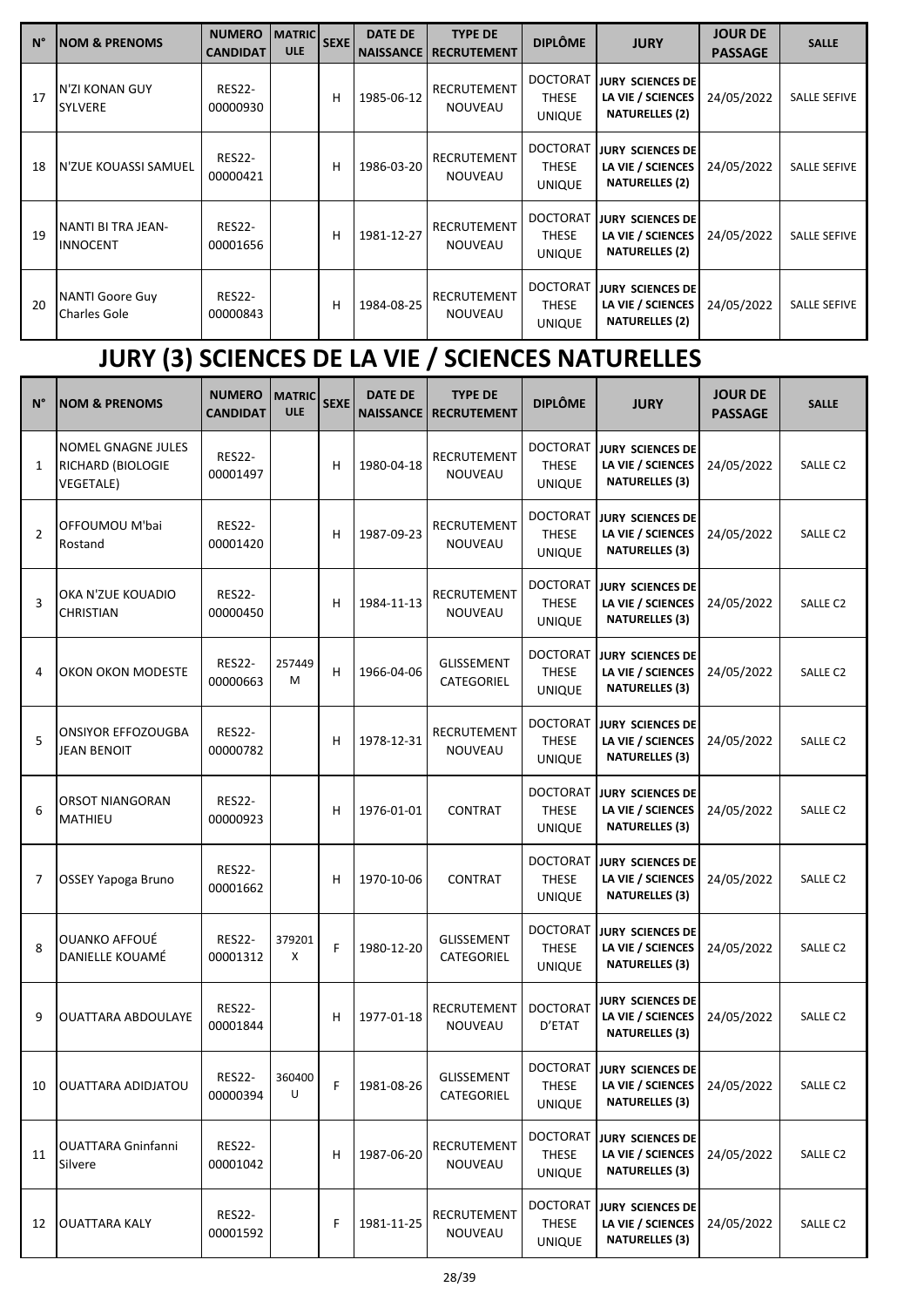| $N^{\circ}$ | <b>NOM &amp; PRENOMS</b>                  | <b>NUMERO</b><br><b>CANDIDAT</b> | <b>MATRIC</b><br><b>ULE</b> | <b>SEXE</b> | <b>DATE DE</b><br><b>NAISSANCE</b> | <b>TYPE DE</b><br><b>RECRUTEMENT</b> | <b>DIPLÔME</b>                                   | <b>JURY</b>                                                           | <b>JOUR DE</b><br><b>PASSAGE</b> | <b>SALLE</b>        |
|-------------|-------------------------------------------|----------------------------------|-----------------------------|-------------|------------------------------------|--------------------------------------|--------------------------------------------------|-----------------------------------------------------------------------|----------------------------------|---------------------|
| 13          | <b>OUATTARA KATINAN</b><br><b>ETIENNE</b> | <b>RES22-</b><br>00001062        | 466397<br>T.                | н           | 1988-01-01                         | <b>GLISSEMENT</b><br>CATEGORIEL      | <b>DOCTORAT</b><br><b>THESE</b><br><b>UNIQUE</b> | <b>JURY SCIENCES DE</b><br>LA VIE / SCIENCES<br><b>NATURELLES (3)</b> | 24/05/2022                       | SALLE <sub>C2</sub> |
| 14          | <b>OUATTARA LADDY</b>                     | <b>RES22-</b><br>00000560        | 267898<br>A                 | H           | 1966-01-01                         | <b>GLISSEMENT</b><br>CATEGORIEL      | <b>DOCTORAT</b><br><b>THESE</b><br><b>UNIQUE</b> | <b>JURY SCIENCES DE</b><br>LA VIE / SCIENCES<br><b>NATURELLES (3)</b> | 24/05/2022                       | SALLE <sub>C2</sub> |
| 15          | <b>OUATTARA SIÉ FERNAND</b><br>PACÔME     | <b>RES22-</b><br>00001181        |                             | н           | 1989-04-12                         | <b>RECRUTEMENT</b><br><b>NOUVEAU</b> | <b>DOCTORAT</b><br><b>THESE</b><br><b>UNIQUE</b> | JURY SCIENCES DE<br>LA VIE / SCIENCES<br><b>NATURELLES (3)</b>        | 24/05/2022                       | SALLE <sub>C2</sub> |
| 16          | <b>OUÉDRAOGO</b><br>Mohamado              | <b>RES22-</b><br>00000096        |                             | H           | 1977-11-30                         | <b>RECRUTEMENT</b><br><b>NOUVEAU</b> | <b>DOCTORAT</b><br><b>THESE</b><br><b>UNIQUE</b> | <b>JURY SCIENCES DE</b><br>LA VIE / SCIENCES<br><b>NATURELLES (3)</b> | 24/05/2022                       | SALLE C2            |
| 17          | <b>OULAÏTAR MONSSOU</b><br><b>EUGÈNE</b>  | <b>RES22-</b><br>00000298        |                             | н           | 1979-12-26                         | <b>RECRUTEMENT</b><br><b>NOUVEAU</b> | <b>DOCTORAT</b><br><b>THESE</b><br><b>UNIQUE</b> | <b>JURY SCIENCES DE</b><br>LA VIE / SCIENCES<br><b>NATURELLES (3)</b> | 24/05/2022                       | SALLE <sub>C2</sub> |
| 18          | <b>OUNGBE KARY VENANCE</b>                | <b>RES22-</b><br>00001862        |                             | н           | 1982-09-15                         | <b>RECRUTEMENT</b><br><b>NOUVEAU</b> | <b>DOCTORAT</b><br><b>THESE</b><br><b>UNIQUE</b> | JURY SCIENCES DE<br>LA VIE / SCIENCES<br><b>NATURELLES (3)</b>        | 24/05/2022                       | SALLE <sub>C2</sub> |
| 19          | <b>OUNGBE Monkoue</b><br>Desire           | <b>RES22-</b><br>00001768        |                             | Н           | 1981-01-01                         | <b>RECRUTEMENT</b><br><b>NOUVEAU</b> | <b>DOCTORAT</b><br><b>THESE</b><br><b>UNIQUE</b> | <b>JURY SCIENCES DE</b><br>LA VIE / SCIENCES<br><b>NATURELLES (3)</b> | 24/05/2022                       | SALLE C2            |
| 20          | <b>OUSMANE SIDIBE</b>                     | <b>RES22-</b><br>00000932        |                             | н           | 1984-07-04                         | <b>RECRUTEMENT</b><br><b>NOUVEAU</b> | <b>DOCTORAT</b><br><b>THESE</b><br><b>UNIQUE</b> | <b>JURY SCIENCES DE</b><br>LA VIE / SCIENCES<br><b>NATURELLES (3)</b> | 24/05/2022                       | SALLE <sub>C2</sub> |

# **JURY (4) SCIENCES DE LA VIE / SCIENCES NATURELLES**

| $N^{\circ}$    | <b>NOM &amp; PRENOMS</b>                 | <b>NUMERO</b><br><b>CANDIDAT</b> | <b>MATRIC</b><br><b>ULE</b> | <b>SEXE</b> | <b>DATE DE</b><br><b>NAISSANCE</b> | <b>TYPE DE</b><br><b>RECRUTEMENT</b> | <b>DIPLÔME</b>                                   | <b>JURY</b>                                                           | <b>JOUR DE</b><br><b>PASSAGE</b> | <b>SALLE</b>     |
|----------------|------------------------------------------|----------------------------------|-----------------------------|-------------|------------------------------------|--------------------------------------|--------------------------------------------------|-----------------------------------------------------------------------|----------------------------------|------------------|
| $\mathbf{1}$   | OUSSOU Koffi HervÉ                       | <b>RES22-</b><br>00000736        |                             | н           | 1983-12-26                         | RECRUTEMENT<br><b>NOUVEAU</b>        | <b>DOCTORAT</b><br><b>THESE</b><br><b>UNIQUE</b> | <b>JURY SCIENCES DE</b><br>LA VIE / SCIENCES<br><b>NATURELLES (4)</b> | 24/05/2022                       | SALLE D15        |
| $\mathfrak{p}$ | <b>OUYA Kahenouin</b><br>Ghislain        | <b>RES22-</b><br>00000361        |                             | н           | 1975-10-10                         | <b>CONTRAT</b>                       | <b>DOCTORAT</b><br>(par<br>équivalence           | <b>JURY SCIENCES DE</b><br>LA VIE / SCIENCES<br><b>NATURELLES (4)</b> | 24/05/2022                       | SALLE D15        |
| 3              | <b>ROBET EMILIE JOCELYNE</b>             | <b>RES22-</b><br>00001595        |                             | F           | 1986-05-22                         | <b>RECRUTEMENT</b><br><b>NOUVEAU</b> | <b>DOCTORAT</b><br><b>THESE</b><br><b>UNIQUE</b> | <b>JURY SCIENCES DE</b><br>LA VIE / SCIENCES<br><b>NATURELLES (4)</b> | 24/05/2022                       | SALLE D15        |
| 4              | <b>ROUGBO N'DJOMON</b><br><b>PATERNE</b> | <b>RES22-</b><br>00001579        |                             | н           | 1985-04-06                         | <b>RECRUTEMENT</b><br><b>NOUVEAU</b> | <b>DOCTORAT</b><br><b>THESE</b><br><b>UNIQUE</b> | <b>JURY SCIENCES DE</b><br>LA VIE / SCIENCES<br><b>NATURELLES (4)</b> | 24/05/2022                       | SALLE D15        |
| 5              | <b>SARAKA ALLOU ISIDORE</b>              | <b>RES22-</b><br>00001103        |                             | н           | 1977-04-11                         | <b>RECRUTEMENT</b><br><b>NOUVEAU</b> | <b>DOCTORAT</b><br><b>THESE</b><br><b>UNIQUE</b> | <b>JURY SCIENCES DE</b><br>LA VIE / SCIENCES<br><b>NATURELLES (4)</b> | 24/05/2022                       | SALLE D15        |
| 6              | <b>SIAPO YAO MARTIN</b>                  | <b>RES22-</b><br>00000866        |                             | н           | 30/01/1986                         | <b>RECRUTEMENT</b><br><b>NOUVEAU</b> | <b>DOCTORAT</b><br><b>THESE</b><br><b>UNIQUE</b> | <b>JURY SCIENCES DE</b><br>LA VIE / SCIENCES<br><b>NATURELLES (4)</b> | 24/05/2022                       | <b>SALLE D15</b> |
| $\overline{7}$ | <b>SIDE Moussa</b>                       | <b>RES22-</b><br>00001165        |                             | н           | 1979-12-11                         | RECRUTEMENT<br><b>NOUVEAU</b>        | <b>DOCTORAT</b><br><b>THESE</b><br><b>UNIQUE</b> | <b>JURY SCIENCES DE</b><br>LA VIE / SCIENCES<br><b>NATURELLES (4)</b> | 24/05/2022                       | SALLE D15        |
| 8              | <b>SILUE KALAMOUROU</b>                  | <b>RES22-</b><br>00000544        |                             | н           | 1984-12-30                         | <b>RECRUTEMENT</b><br><b>NOUVEAU</b> | <b>DOCTORAT</b><br><b>THESE</b><br><b>UNIQUE</b> | <b>JURY SCIENCES DE</b><br>LA VIE / SCIENCES<br><b>NATURELLES (4)</b> | 24/05/2022                       | SALLE D15        |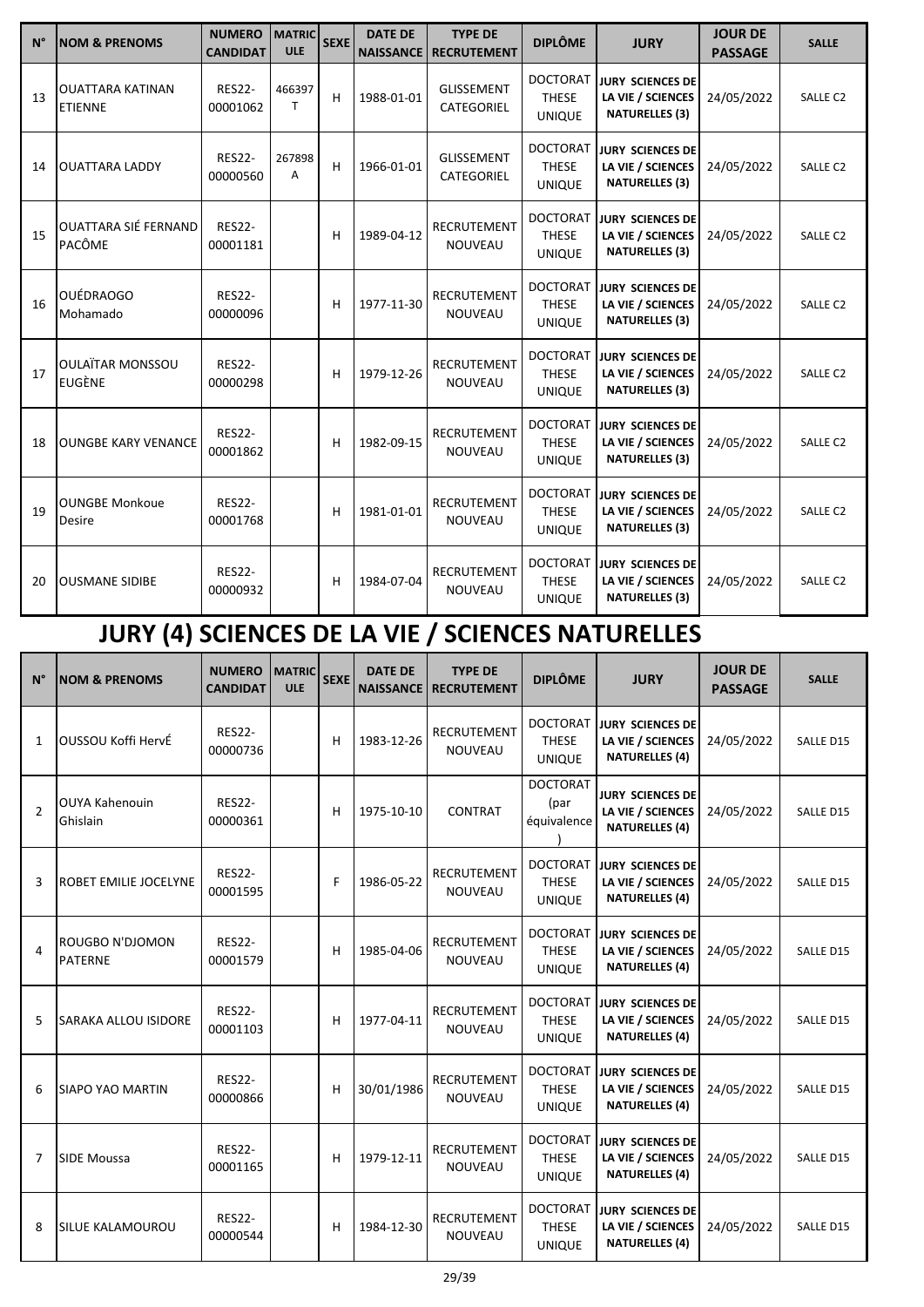| N° | <b>NOM &amp; PRENOMS</b>              | <b>NUMERO</b><br><b>CANDIDAT</b> | <b>MATRIC</b><br><b>ULE</b> | <b>SEXE</b> | <b>DATE DE</b><br><b>NAISSANCE</b> | <b>TYPE DE</b><br><b>RECRUTEMENT</b> | <b>DIPLÔME</b>                                   | <b>JURY</b>                                                           | <b>JOUR DE</b><br><b>PASSAGE</b> | <b>SALLE</b> |
|----|---------------------------------------|----------------------------------|-----------------------------|-------------|------------------------------------|--------------------------------------|--------------------------------------------------|-----------------------------------------------------------------------|----------------------------------|--------------|
| 9  | <b>SILUE NAKPALO</b>                  | <b>RES22-</b><br>00000140        |                             | н           | 1977-10-27                         | RECRUTEMENT<br><b>NOUVEAU</b>        | <b>DOCTORAT</b><br><b>THESE</b><br>UNIQUE        | <b>JURY SCIENCES DE</b><br>LA VIE / SCIENCES<br><b>NATURELLES (4)</b> | 24/05/2022                       | SALLE D15    |
| 10 | SILUE SEYDOU                          | <b>RES22-</b><br>00001309        |                             | н           | 1980-05-25                         | RECRUTEMENT<br><b>NOUVEAU</b>        | <b>DOCTORAT</b><br><b>THESE</b><br><b>UNIQUE</b> | <b>JURY SCIENCES DE</b><br>LA VIE / SCIENCES<br><b>NATURELLES (4)</b> | 24/05/2022                       | SALLE D15    |
| 11 | SOIRET KEAGNON SERGE<br><b>PACOME</b> | <b>RES22-</b><br>00000742        |                             | н           | 1978-12-24                         | RECRUTEMENT<br>NOUVEAU               | <b>DOCTORAT</b><br><b>THESE</b><br><b>UNIQUE</b> | <b>JURY SCIENCES DE</b><br>LA VIE / SCIENCES<br><b>NATURELLES (4)</b> | 24/05/2022                       | SALLE D15    |
| 12 | SORH SOULEYMANE                       | <b>RES22-</b><br>00001873        | 314088<br>Y                 | н           | 1967-09-27                         | <b>GLISSEMENT</b><br>CATEGORIEL      | <b>DOCTORAT</b><br><b>THESE</b><br>UNIQUE        | <b>JURY SCIENCES DE</b><br>LA VIE / SCIENCES<br><b>NATURELLES (4)</b> | 24/05/2022                       | SALLE D15    |
| 13 | SORO DOKATIENE<br>SEYDOU              | <b>RES22-</b><br>00000679        |                             | н           | 1982-02-27                         | RECRUTEMENT<br>NOUVEAU               | <b>DOCTORAT</b><br><b>THESE</b><br><b>UNIQUE</b> | <b>JURY SCIENCES DE</b><br>LA VIE / SCIENCES<br><b>NATURELLES (4)</b> | 24/05/2022                       | SALLE D15    |
| 14 | SORO NAKPOBESSAGA                     | <b>RES22-</b><br>00001616        |                             | н           | 1980-11-29                         | RECRUTEMENT<br><b>NOUVEAU</b>        | <b>DOCTORAT</b><br><b>THESE</b><br><b>UNIQUE</b> | <b>JURY SCIENCES DE</b><br>LA VIE / SCIENCES<br><b>NATURELLES (4)</b> | 24/05/2022                       | SALLE D15    |
| 15 | SORO NANGOUNON                        | <b>RES22-</b><br>00000320        |                             | н           | 1981-01-01                         | RECRUTEMENT<br>NOUVEAU               | <b>DOCTORAT</b><br><b>THESE</b><br><b>UNIQUE</b> | <b>JURY SCIENCES DE</b><br>LA VIE / SCIENCES<br><b>NATURELLES (4)</b> | 24/05/2022                       | SALLE D15    |
| 16 | <b>SORO NICODENIN</b><br>ANGELE       | <b>RES22-</b><br>00000657        |                             | F           | 1989-12-28                         | RECRUTEMENT<br>NOUVEAU               | <b>DOCTORAT</b><br><b>THESE</b><br><b>UNIQUE</b> | <b>JURY SCIENCES DE</b><br>LA VIE / SCIENCES<br><b>NATURELLES (4)</b> | 24/05/2022                       | SALLE D15    |
| 17 | SORO Nounfro Madjima                  | <b>RES22-</b><br>00000474        |                             | F           | 1979-01-01                         | RECRUTEMENT<br><b>NOUVEAU</b>        | <b>DOCTORAT</b><br><b>THESE</b><br>UNIQUE        | <b>JURY SCIENCES DE</b><br>LA VIE / SCIENCES<br><b>NATURELLES (4)</b> | 24/05/2022                       | SALLE D15    |
| 18 | <b>SORO</b><br>SONGUIMONDENIN         | <b>RES22-</b><br>00001188        |                             | н           | 1983-12-15                         | RECRUTEMENT<br>NOUVEAU               | <b>DOCTORAT</b><br>THESE<br><b>UNIQUE</b>        | <b>JURY SCIENCES DE</b><br>LA VIE / SCIENCES<br><b>NATURELLES (4)</b> | 24/05/2022                       | SALLE D15    |
| 19 | SORO Tieligounon Ali                  | <b>RES22-</b><br>00001149        |                             | н           | 1988-03-07                         | RECRUTEMENT<br>NOUVEAU               | <b>DOCTORAT</b><br>THESE<br><b>UNIQUE</b>        | <b>JURY SCIENCES DE</b><br>LA VIE / SCIENCES<br><b>NATURELLES (4)</b> | 24/05/2022                       | SALLE D15    |
| 20 | SORO TIONHONKÉLÉ<br>DRISSA            | <b>RES22-</b><br>00000277        |                             | н           | 1987-02-12                         | RECRUTEMENT<br>NOUVEAU               | <b>DOCTORAT</b><br>THESE<br><b>UNIQUE</b>        | <b>JURY SCIENCES DE</b><br>LA VIE / SCIENCES<br><b>NATURELLES (4)</b> | 24/05/2022                       | SALLE D15    |

## **JOUR DE PASSAGE : MERCREDI 25 MAI 2022**

## **JURY (1) SCIENCES DE LA VIE / SCIENCES NATURELLES**

| $N^{\circ}$ | <b>NOM &amp; PRENOMS</b> | <b>NUMERO</b><br><b>CANDIDAT</b> | <b>MATRIC</b><br><b>ULE</b> | <b>SEXE</b> | <b>DATE DE</b><br><b>NAISSANCE</b> | <b>TYPE DE</b><br><b>RECRUTEMENT</b> | <b>DIPLÔME</b>                                   | <b>JURY</b>                                                           | <b>JOUR DE</b><br><b>PASSAGE</b> | <b>SALLE</b>       |
|-------------|--------------------------|----------------------------------|-----------------------------|-------------|------------------------------------|--------------------------------------|--------------------------------------------------|-----------------------------------------------------------------------|----------------------------------|--------------------|
|             | SORO YÉNILOUGO           | <b>RES22-</b><br>00000703        |                             | н           | 1981-01-01                         | RECRUTEMENT<br><b>NOUVEAU</b>        | <b>DOCTORAT</b><br><b>THESE</b><br><b>UNIQUE</b> | <b>JURY SCIENCES DE</b><br>LA VIE / SCIENCES<br><b>NATURELLES (1)</b> | 25/05/2022                       | <b>MEDIATHEQUE</b> |
| 2           | <b>SYLLA Youssouf</b>    | <b>RES22-</b><br>00001452        | 326987<br>N                 | н           | 1979-07-19                         | <b>GLISSEMENT</b><br>CATEGORIEL      | <b>DOCTORAT</b><br><b>THESE</b><br><b>UNIQUE</b> | <b>JURY SCIENCES DE</b><br>LA VIE / SCIENCES<br><b>NATURELLES (1)</b> | 25/05/2022                       | <b>MEDIATHEQUE</b> |
| 3           | TA BI TRA DIEUDONNÉ      | <b>RES22-</b><br>00001227        |                             | н           | 1983-03-23                         | RECRUTEMENT<br><b>NOUVEAU</b>        | <b>DOCTORAT</b><br><b>THESE</b><br><b>UNIQUE</b> | <b>JURY SCIENCES DE</b><br>LA VIE / SCIENCES<br><b>NATURELLES (1)</b> | 25/05/2022                       | <b>MEDIATHEQUE</b> |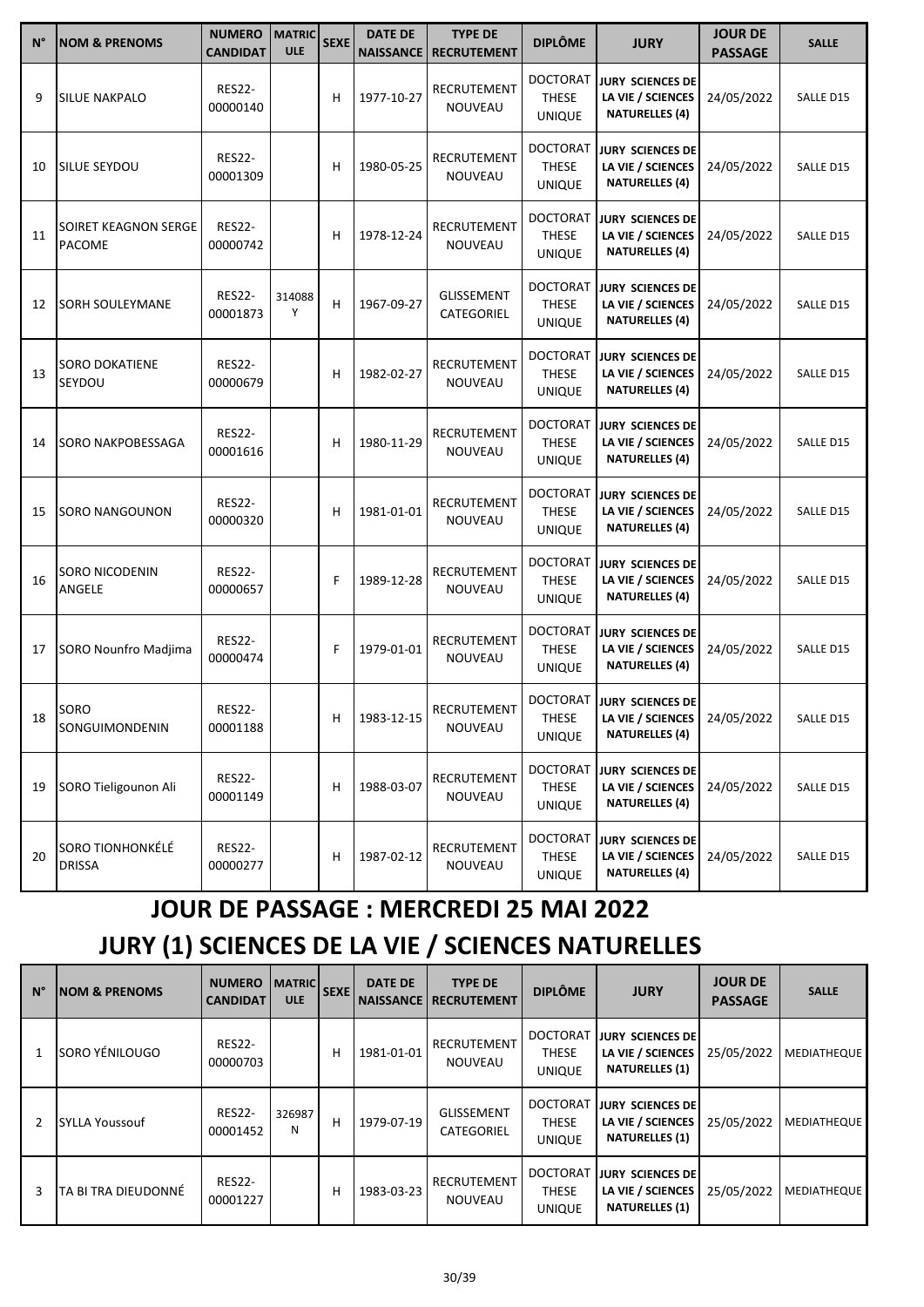| $N^{\circ}$ | <b>NOM &amp; PRENOMS</b>               | <b>NUMERO</b><br><b>CANDIDAT</b> | <b>MATRIC</b><br><b>ULE</b> | <b>SEXE</b> | <b>DATE DE</b><br><b>NAISSANCE</b> | <b>TYPE DE</b><br><b>RECRUTEMENT</b> | <b>DIPLÔME</b>                                   | <b>JURY</b>                                                                                      | <b>JOUR DE</b><br><b>PASSAGE</b> | <b>SALLE</b>       |
|-------------|----------------------------------------|----------------------------------|-----------------------------|-------------|------------------------------------|--------------------------------------|--------------------------------------------------|--------------------------------------------------------------------------------------------------|----------------------------------|--------------------|
| 4           | TANO EKRA KOUAME                       | <b>RES22-</b><br>00001530        |                             | н           | 1980-04-11                         | RECRUTEMENT<br>NOUVEAU               | <b>DOCTORAT</b><br><b>THESE</b><br><b>UNIQUE</b> | <b>JURY SCIENCES DE</b><br>LA VIE / SCIENCES<br><b>NATURELLES (1)</b>                            | 25/05/2022                       | MEDIATHEQUE        |
| 5           | TIA Christian Bernard                  | <b>RES22-</b><br>00001847        |                             | н           | 1990-06-30                         | RECRUTEMENT<br><b>NOUVEAU</b>        | <b>DOCTORAT</b><br><b>THESE</b><br><b>UNIQUE</b> | JURY SCIENCES DE<br>LA VIE / SCIENCES<br><b>NATURELLES (1)</b>                                   | 25/05/2022                       | MEDIATHEQUE        |
| 6           | TIA Manou Eudoxie                      | <b>RES22-</b><br>00000092        |                             | F           | 1982-12-01                         | RECRUTEMENT<br>NOUVEAU               | <b>DOCTORAT</b><br><b>THESE</b><br><b>UNIQUE</b> | <b>JURY SCIENCES DE</b><br>LA VIE / SCIENCES<br><b>NATURELLES (1)</b>                            | 25/05/2022                       | MEDIATHEQUE        |
| 7           | TIALOU Oueuga Florence                 | <b>RES22-</b><br>00000064        |                             | F           | 1984-12-06                         | RECRUTEMENT<br><b>NOUVEAU</b>        | <b>DOCTORAT</b><br><b>THESE</b><br><b>UNIQUE</b> | JURY SCIENCES DE<br>LA VIE / SCIENCES<br><b>NATURELLES (1)</b>                                   | 25/05/2022                       | <b>MEDIATHEQUE</b> |
| 8           | TIEMOKO CASSIME                        | <b>RES22-</b><br>00001916        |                             | н           | 1981-04-22                         | RECRUTEMENT<br><b>NOUVEAU</b>        | <b>DOCTORAT</b><br><b>THESE</b><br><b>UNIQUE</b> | JURY SCIENCES DE<br>LA VIE / SCIENCES<br><b>NATURELLES (1)</b>                                   | 25/05/2022                       | MEDIATHEQUE        |
| 9           | <b>TIGOLI Kophy</b>                    | <b>RES22-</b><br>00001264        |                             | н           | 1980-07-05                         | RECRUTEMENT<br>NOUVEAU               | <b>DOCTORAT</b><br><b>THESE</b><br><b>UNIQUE</b> | <b>JURY SCIENCES DE</b><br>LA VIE / SCIENCES<br><b>NATURELLES (1)</b>                            | 25/05/2022                       | <b>MEDIATHEQUE</b> |
| 10          | TOKPA Gonou Aline                      | <b>RES22-</b><br>00001248        |                             | F           | 1982-01-14                         | RECRUTEMENT<br><b>NOUVEAU</b>        | <b>DOCTORAT</b><br><b>THESE</b><br><b>UNIQUE</b> | <b>JURY SCIENCES DE</b><br>LA VIE / SCIENCES<br><b>NATURELLES (1)</b>                            | 25/05/2022                       | MEDIATHEQUE        |
| 11          | TOURE TOPHANGUI GUY-<br>PACOME         | <b>RES22-</b><br>00001599        |                             | н           | 1988-06-01                         | RECRUTEMENT<br>NOUVEAU               | <b>DOCTORAT</b><br><b>THESE</b><br><b>UNIQUE</b> | <b>JURY SCIENCES DE</b><br>LA VIE / SCIENCES<br><b>NATURELLES (1)</b>                            | 25/05/2022                       | MEDIATHEQUE        |
| 12          | TOUZOU Bléou Jean-<br>jaurès           | <b>RES22-</b><br>00001958        |                             | н           | 1985-09-19                         | RECRUTEMENT<br><b>NOUVEAU</b>        | <b>DOCTORAT</b><br><b>THESE</b><br><b>UNIQUE</b> | <b>JURY SCIENCES DE</b><br>LA VIE / SCIENCES<br><b>NATURELLES (1)</b>                            | 25/05/2022                       | <b>MEDIATHEQUE</b> |
|             | 13   TRA BI TRA CONSTANT               | <b>RES22-</b><br>00001348        | 367246<br>P                 | н           | 1979-12-13                         | <b>GLISSEMENT</b><br>CATEGORIEL      | <b>DOCTORAT</b><br><b>THESE</b><br><b>UNIQUE</b> | <b>JURY SCIENCES DE</b><br>LA VIE / SCIENCES   25/05/2022   MEDIATHEQUE<br><b>NATURELLES (1)</b> |                                  |                    |
| 14          | TRA BI ZAMBLE FIDELE                   | <b>RES22-</b><br>00001379        |                             | н           | 1981-07-21                         | RECRUTEMENT<br>NOUVEAU               | <b>DOCTORAT</b><br>D'ETAT                        | <b>JURY SCIENCES DE</b><br>LA VIE / SCIENCES<br><b>NATURELLES (1)</b>                            | 25/05/2022                       | <b>MEDIATHEQUE</b> |
| 15          | TRAORE BRAHIMA                         | <b>RES22-</b><br>00001229        |                             | н           | 1970-06-21                         | <b>CONTRAT</b>                       | <b>DOCTORAT</b><br><b>THESE</b><br><b>UNIQUE</b> | <b>JURY SCIENCES DE</b><br>LA VIE / SCIENCES<br><b>NATURELLES (1)</b>                            | 25/05/2022                       | <b>MEDIATHEQUE</b> |
| 16          | TRAORE KOBA FATOU                      | <b>RES22-</b><br>00000786        |                             | F           | 1987-04-20                         | RECRUTEMENT<br>NOUVEAU               | <b>DOCTORAT</b><br><b>THESE</b><br><b>UNIQUE</b> | JURY SCIENCES DE<br>LA VIE / SCIENCES<br><b>NATURELLES (1)</b>                                   | 25/05/2022                       | <b>MEDIATHEQUE</b> |
| 17          | <b>TRAORE MAMADOU</b>                  | <b>RES22-</b><br>00001479        |                             | н           | 1977-06-24                         | RECRUTEMENT<br>NOUVEAU               | <b>DOCTORAT</b><br>THESE<br><b>UNIQUE</b>        | <b>JURY SCIENCES DE</b><br>LA VIE / SCIENCES<br><b>NATURELLES (1)</b>                            | 25/05/2022                       | <b>MEDIATHEQUE</b> |
| 18          | VALÉ DÉGNY PRINCE                      | <b>RES22-</b><br>00001602        |                             | н           | 1989-01-17                         | RECRUTEMENT<br>NOUVEAU               | <b>DOCTORAT</b><br><b>THESE</b><br><b>UNIQUE</b> | JURY SCIENCES DE<br>LA VIE / SCIENCES<br><b>NATURELLES (1)</b>                                   | 25/05/2022                       | MEDIATHEQUE        |
| 19          | <b>VANIE STEPHANE</b><br><b>CLAVER</b> | <b>RES22-</b><br>00001814        | 317016-<br>J                | н           | 1977-12-29                         | <b>GLISSEMENT</b><br>CATEGORIEL      | <b>DOCTORAT</b><br><b>THESE</b><br><b>UNIQUE</b> | JURY SCIENCES DE<br>LA VIE / SCIENCES<br><b>NATURELLES (1)</b>                                   | 25/05/2022                       | MEDIATHEQUE        |
| 20          | YAO AFFOUET<br>ROSEMONDE               | <b>RES22-</b><br>00001457        |                             | F           | 1986-08-30                         | RECRUTEMENT<br>NOUVEAU               | <b>DOCTORAT</b><br><b>THESE</b><br><b>UNIQUE</b> | JURY SCIENCES DE<br>LA VIE / SCIENCES<br><b>NATURELLES (1)</b>                                   | 25/05/2022                       | MEDIATHEQUE        |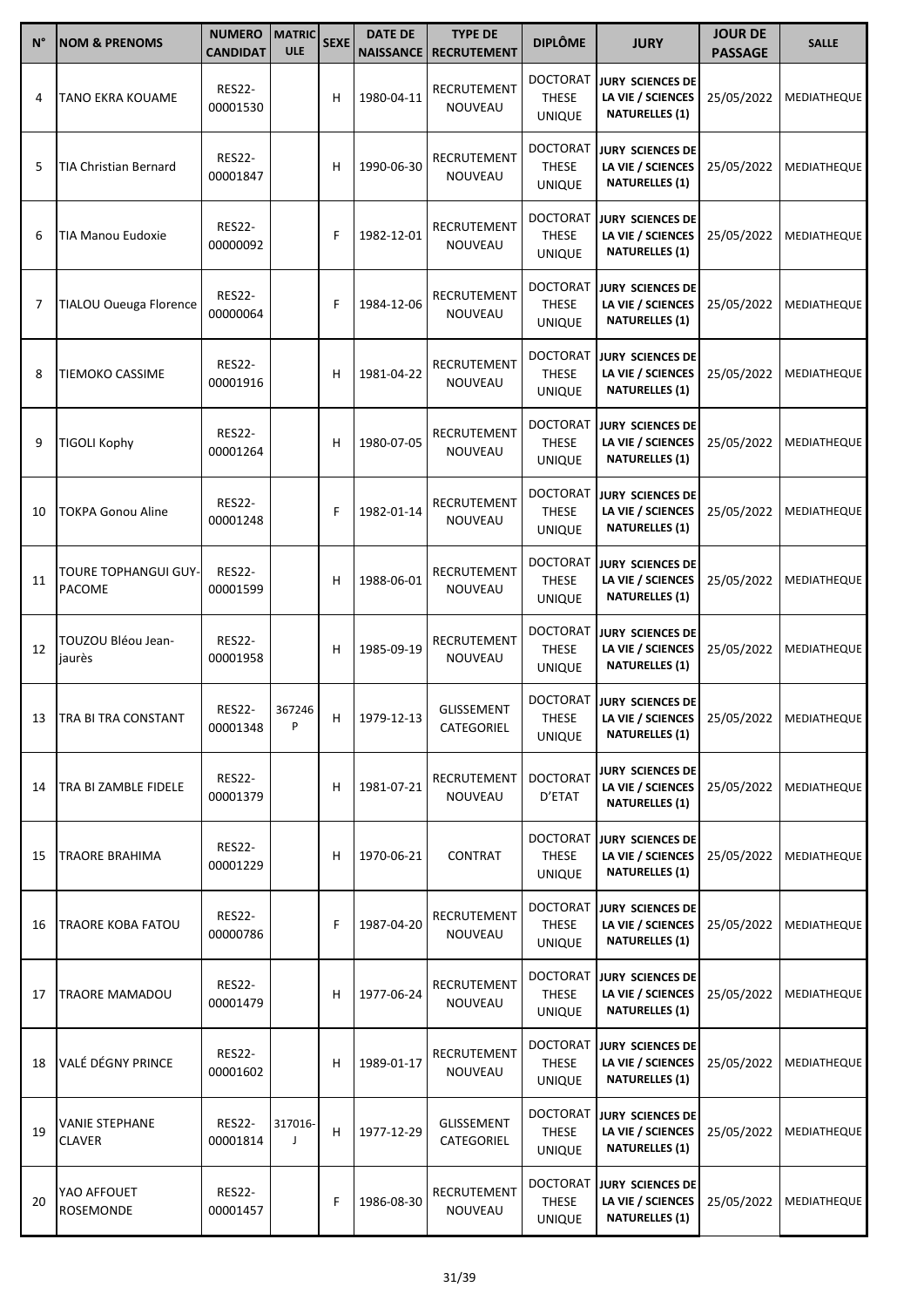| $N^{\circ}$    | <b>NOM &amp; PRENOMS</b>                                 | <b>NUMERO</b><br><b>CANDIDAT</b> | <b>MATRIC</b><br><b>ULE</b> | <b>SEXE</b> | <b>DATE DE</b>                     | <b>TYPE DE</b><br><b>NAISSANCE   RECRUTEMENT</b> | <b>DIPLÔME</b>                                   | <b>JURY</b>                                                           | <b>JOUR DE</b><br><b>PASSAGE</b> | <b>SALLE</b>        |
|----------------|----------------------------------------------------------|----------------------------------|-----------------------------|-------------|------------------------------------|--------------------------------------------------|--------------------------------------------------|-----------------------------------------------------------------------|----------------------------------|---------------------|
|                | <b>JURY (2) SCIENCES DE LA VIE / SCIENCES NATURELLES</b> |                                  |                             |             |                                    |                                                  |                                                  |                                                                       |                                  |                     |
| $N^{\circ}$    | <b>NOM &amp; PRENOMS</b>                                 | <b>NUMERO</b><br><b>CANDIDAT</b> | <b>MATRIC</b><br><b>ULE</b> | <b>SEXE</b> | <b>DATE DE</b><br><b>NAISSANCE</b> | <b>TYPE DE</b><br><b>RECRUTEMENT</b>             | <b>DIPLÔME</b>                                   | <b>JURY</b>                                                           | <b>JOUR DE</b><br><b>PASSAGE</b> | <b>SALLE</b>        |
| $\mathbf{1}$   | YAO ANOUMOU<br><b>HORTENSE EPSE ACHY</b>                 | <b>RES22-</b><br>00000237        | 326935<br>R                 | F           | 1970-04-26                         | <b>GLISSEMENT</b><br>CATEGORIEL                  | <b>DOCTORAT</b><br><b>THESE</b><br><b>UNIQUE</b> | <b>JURY SCIENCES DE</b><br>LA VIE / SCIENCES<br><b>NATURELLES (2)</b> | 25/05/2022                       | <b>SALLE SEFIVE</b> |
| 2              | YAO KONAN ANTOINE                                        | <b>RES22-</b><br>00001968        |                             | н           | 1976-01-01                         | <b>CONTRAT</b>                                   | <b>DOCTORAT</b><br><b>THESE</b><br><b>UNIQUE</b> | <b>JURY SCIENCES DE</b><br>LA VIE / SCIENCES<br><b>NATURELLES (2)</b> | 25/05/2022                       | <b>SALLE SEFIVE</b> |
| 3              | YAO KOUADIO JACQUES<br><b>EDOUARD</b>                    | <b>RES22-</b><br>00000415        |                             | н           | 1987-01-13                         | RECRUTEMENT<br>NOUVEAU                           | <b>DOCTORAT</b><br><b>THESE</b><br><b>UNIQUE</b> | <b>JURY SCIENCES DE</b><br>LA VIE / SCIENCES<br><b>NATURELLES (2)</b> | 25/05/2022                       | <b>SALLE SEFIVE</b> |
| 4              | YAO KOUAKOU ADAYÉ                                        | <b>RES22-</b><br>00000432        |                             | н           | 1980-01-01                         | RECRUTEMENT<br>NOUVEAU                           | <b>DOCTORAT</b><br><b>THESE</b><br><b>UNIQUE</b> | JURY SCIENCES DE<br>LA VIE / SCIENCES<br><b>NATURELLES (2)</b>        | 25/05/2022                       | <b>SALLE SEFIVE</b> |
| 5              | YAO KOUAME JEAN-<br><b>BAPTISTE</b>                      | <b>RES22-</b><br>00001701        |                             | н           | 1981-05-17                         | RECRUTEMENT<br><b>NOUVEAU</b>                    | <b>DOCTORAT</b><br><b>THESE</b><br><b>UNIQUE</b> | <b>JURY SCIENCES DE</b><br>LA VIE / SCIENCES<br><b>NATURELLES (2)</b> | 25/05/2022                       | <b>SALLE SEFIVE</b> |
| 6              | YAO KOUAMÉ RENÉ                                          | <b>RES22-</b><br>00000918        |                             | н           | 1986-01-04                         | RECRUTEMENT<br>NOUVEAU                           | <b>DOCTORAT</b><br><b>THESE</b><br><b>UNIQUE</b> | <b>JURY SCIENCES DE</b><br>LA VIE / SCIENCES<br><b>NATURELLES (2)</b> | 25/05/2022                       | <b>SALLE SEFIVE</b> |
| $\overline{7}$ | YAO N'guessan Blaise                                     | <b>RES22-</b><br>00000227        | 402026<br>Κ                 | н           | 1982-06-01                         | <b>GLISSEMENT</b><br>CATEGORIEL                  | <b>DOCTORAT</b><br><b>THESE</b><br><b>UNIQUE</b> | <b>JURY SCIENCES DE</b><br>LA VIE / SCIENCES<br><b>NATURELLES (2)</b> | 25/05/2022                       | <b>SALLE SEFIVE</b> |
| 8              | YAO N'guessan Jean<br>Claude                             | <b>RES22-</b><br>00000455        |                             | н           | 1981-05-20                         | RECRUTEMENT<br>NOUVEAU                           | <b>DOCTORAT</b><br><b>THESE</b><br><b>UNIQUE</b> | <b>JURY SCIENCES DE</b><br>LA VIE / SCIENCES<br><b>NATURELLES (2)</b> | 25/05/2022                       | <b>SALLE SEFIVE</b> |
| 9              | YAPI ADON BASILE                                         | <b>RES22-</b><br>00001169        |                             | н           | 1981-07-20                         | RECRUTEMENT<br><b>NOUVEAU</b>                    | <b>DOCTORAT</b><br><b>THESE</b><br><b>UNIQUE</b> | JURY SCIENCES DE<br>LA VIE / SCIENCES<br><b>NATURELLES (2)</b>        | 25/05/2022                       | SALLE SEFIVE        |
| 10             | YAPI AMIN PAULIN                                         | <b>RES22-</b><br>00000385        |                             | н           | 1979-01-11                         | RECRUTEMENT<br><b>NOUVEAU</b>                    | <b>DOCTORAT</b><br><b>THESE</b><br><b>UNIQUE</b> | <b>JURY SCIENCES DE</b><br>LA VIE / SCIENCES<br><b>NATURELLES (2)</b> | 25/05/2022                       | SALLE SEFIVE        |
| 11             | YAPI ELLELE AIME<br><b>MARIUS</b>                        | <b>RES22-</b><br>00000037        |                             | н           | 1978-10-04                         | RECRUTEMENT<br>NOUVEAU                           | <b>DOCTORAT</b><br><b>THESE</b><br><b>UNIQUE</b> | <b>JURY SCIENCES DE</b><br>LA VIE / SCIENCES<br><b>NATURELLES (2)</b> | 25/05/2022                       | SALLE SEFIVE        |
| 12             | YÉBOUÉ KOUADIO FÉLIX                                     | <b>RES22-</b><br>00001190        |                             | н           | 1985-02-12                         | RECRUTEMENT<br>NOUVEAU                           | <b>DOCTORAT</b><br><b>THESE</b><br><b>UNIQUE</b> | <b>JURY SCIENCES DE</b><br>LA VIE / SCIENCES<br><b>NATURELLES (2)</b> | 25/05/2022                       | SALLE SEFIVE        |
| 13             | YEDMEL MEMEL SERGE-<br><b>CHARLES</b>                    | <b>RES22-</b><br>00000325        |                             | н           | 1974-08-20                         | CONTRAT                                          | <b>DOCTORAT</b><br>THESE<br><b>UNIQUE</b>        | <b>JURY SCIENCES DE</b><br>LA VIE / SCIENCES<br><b>NATURELLES (2)</b> | 25/05/2022                       | SALLE SEFIVE        |
| 14             | YEPIE AUDREY HERBERT                                     | <b>RES22-</b><br>00000104        |                             | н           | 1983-06-23                         | RECRUTEMENT<br>NOUVEAU                           | <b>DOCTORAT</b><br><b>THESE</b><br><b>UNIQUE</b> | <b>JURY SCIENCES DE</b><br>LA VIE / SCIENCES<br><b>NATURELLES (2)</b> | 25/05/2022                       | SALLE SEFIVE        |
| 15             | YOBOUE KOUAME<br>PARFAIT                                 | <b>RES22-</b><br>00001396        |                             | н           | 1981-03-26                         | RECRUTEMENT<br>NOUVEAU                           | <b>DOCTORAT</b><br><b>THESE</b><br><b>UNIQUE</b> | <b>JURY SCIENCES DE</b><br>LA VIE / SCIENCES<br><b>NATURELLES (2)</b> | 25/05/2022                       | SALLE SEFIVE        |
| 16             | YOKOLY N'DRI FIRMAIN                                     | <b>RES22-</b><br>00000469        |                             | н           | 1977-06-05                         | RECRUTEMENT<br>NOUVEAU                           | <b>DOCTORAT</b><br>THESE<br><b>UNIQUE</b>        | JURY SCIENCES DE<br>LA VIE / SCIENCES<br><b>NATURELLES (2)</b>        | 25/05/2022                       | SALLE SEFIVE        |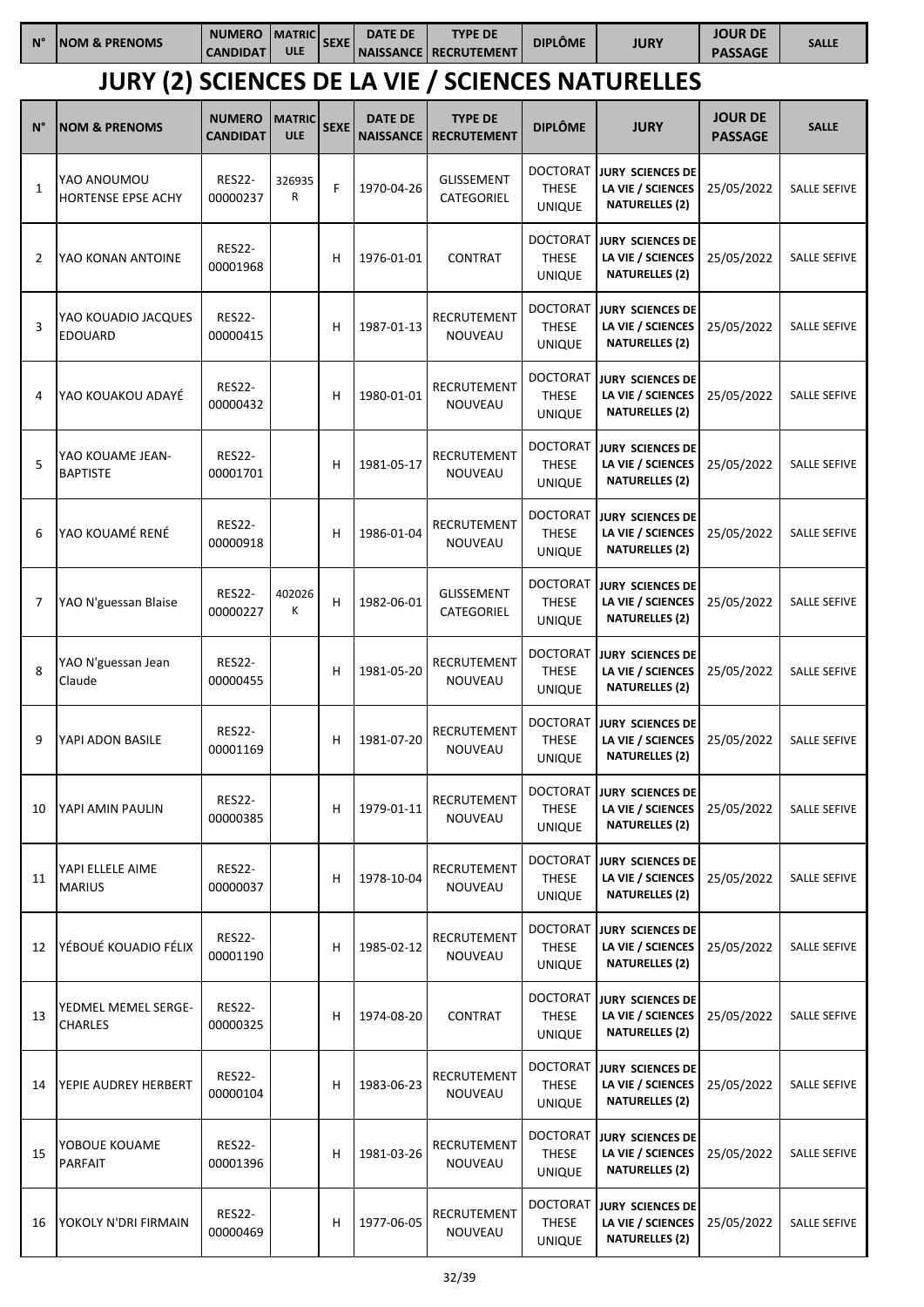| $N^{\circ}$ | <b>NOM &amp; PRENOMS</b>                 | <b>NUMERO</b><br><b>CANDIDAT</b> | <b>MATRIC</b><br><b>ULE</b> | <b>SEXE</b> | <b>DATE DE</b><br><b>NAISSANCE</b> | <b>TYPE DE</b><br><b>RECRUTEMENT</b> | <b>DIPLÔME</b>                                   | <b>JURY</b>                                                           | <b>JOUR DE</b><br><b>PASSAGE</b> | <b>SALLE</b>        |
|-------------|------------------------------------------|----------------------------------|-----------------------------|-------------|------------------------------------|--------------------------------------|--------------------------------------------------|-----------------------------------------------------------------------|----------------------------------|---------------------|
| 17          | <b>YORO Benoit</b>                       | <b>RES22-</b><br>00000505        | 430650L                     | н           | 1979-04-16                         | <b>GLISSEMENT</b><br>CATEGORIEL      | <b>DOCTORAT</b><br><b>THESE</b><br><b>UNIQUE</b> | <b>JURY SCIENCES DE</b><br>LA VIE / SCIENCES<br><b>NATURELLES (2)</b> | 25/05/2022                       | <b>SALLE SEFIVE</b> |
| 18          | <b>ZADI ALALET LUC</b><br><b>OLIVIER</b> | <b>RES22-</b><br>00000681        |                             | н           | 1985-05-08                         | <b>RECRUTEMENT</b><br><b>NOUVEAU</b> | <b>DOCTORAT</b><br><b>THESE</b><br><b>UNIQUE</b> | <b>JURY SCIENCES DE</b><br>LA VIE / SCIENCES<br><b>NATURELLES (2)</b> | 25/05/2022                       | <b>SALLE SEFIVE</b> |
| 19          | IZAHE KOLLET YAO AIMÉ<br>SYLVÈRE         | <b>RES22-</b><br>00001295        |                             | н           | 1979-09-21                         | <b>RECRUTEMENT</b><br><b>NOUVEAU</b> | <b>DOCTORAT</b><br><b>THESE</b><br><b>UNIQUE</b> | <b>JURY SCIENCES DE</b><br>LA VIE / SCIENCES<br><b>NATURELLES (2)</b> | 25/05/2022                       | <b>SALLE SEFIVE</b> |
| 20          | <b>ZAN BI TOMA EUGENE</b>                | <b>RES22-</b><br>00001211        |                             | н           | 1975-12-21                         | <b>CONTRAT</b>                       | <b>DOCTORAT</b><br><b>THESE</b><br><b>UNIQUE</b> | <b>JURY SCIENCES DE</b><br>LA VIE / SCIENCES<br><b>NATURELLES (2)</b> | 25/05/2022                       | <b>SALLE SEFIVE</b> |

# **JURY (3) SCIENCES DE LA VIE / SCIENCES NATURELLES**

| $N^{\circ}$ | <b>NOM &amp; PRENOMS</b>             | <b>NUMERO</b><br><b>CANDIDAT</b> | <b>MATRIC</b><br><b>ULE</b> | <b>SEXE</b> | <b>DATE DE</b><br><b>NAISSANCE</b> | <b>TYPE DE</b><br><b>RECRUTEMENT</b> | <b>DIPLÔME</b>                                   | <b>JURY</b>                                                           | <b>JOUR DE</b><br><b>PASSAGE</b> | <b>SALLE</b>         |
|-------------|--------------------------------------|----------------------------------|-----------------------------|-------------|------------------------------------|--------------------------------------|--------------------------------------------------|-----------------------------------------------------------------------|----------------------------------|----------------------|
| 1           | IZANH GOLOU GIZÈLE                   | <b>RES22-</b><br>00001024        |                             | F           | 1988-12-03                         | <b>RECRUTEMENT</b><br><b>NOUVEAU</b> | <b>DOCTORAT</b><br><b>THESE</b><br><b>UNIQUE</b> | <b>JURY SCIENCES DE</b><br>LA VIE / SCIENCES<br><b>NATURELLES (3)</b> | 25/05/2022                       | SALLE C2             |
| 2           | <b>ZAZA HENRI VENANCE</b>            | <b>RES22-</b><br>00001702        |                             | н           | 1980-12-30                         | <b>RECRUTEMENT</b><br><b>NOUVEAU</b> | <b>DOCTORAT</b><br><b>THESE</b><br><b>UNIQUE</b> | <b>JURY SCIENCES DE</b><br>LA VIE / SCIENCES<br><b>NATURELLES (3)</b> | 25/05/2022                       | SALLE C2             |
| 3           | IZEA BI UE CLAVER                    | <b>RES22-</b><br>00001454        |                             | н           | 1984-10-21                         | <b>RECRUTEMENT</b><br><b>NOUVEAU</b> | <b>DOCTORAT</b><br><b>THESE</b><br><b>UNIQUE</b> | JURY SCIENCES DE<br>LA VIE / SCIENCES<br><b>NATURELLES (3)</b>        | 25/05/2022                       | SALLE C <sub>2</sub> |
| 4           | <b>ZOH Dounin Danielle</b>           | <b>RES22-</b><br>00000807        |                             | F           | 1984-08-01                         | <b>RECRUTEMENT</b><br><b>NOUVEAU</b> | <b>DOCTORAT</b><br><b>THESE</b><br><b>UNIQUE</b> | <b>JURY SCIENCES DE</b><br>LA VIE / SCIENCES<br><b>NATURELLES (3)</b> | 25/05/2022                       | SALLE <sub>C2</sub>  |
| 5           | ZOHO BI FOUA GUY<br><b>ALEXANDRE</b> | <b>RES22-</b><br>00001153        |                             | н           | 1981-09-14                         | <b>RECRUTEMENT</b><br><b>NOUVEAU</b> | <b>DOCTORAT</b><br><b>THESE</b><br><b>UNIQUE</b> | <b>JURY SCIENCES DE</b><br>LA VIE / SCIENCES<br><b>NATURELLES (3)</b> | 25/05/2022                       | SALLE <sub>C2</sub>  |
| 6           | <b>ZOKORE ZAZOU ANGE</b><br>KÉVIN    | <b>RES22-</b><br>00000737        |                             | н           | 1981-03-17                         | <b>RECRUTEMENT</b><br><b>NOUVEAU</b> | <b>DOCTORAT</b><br><b>THESE</b><br><b>UNIQUE</b> | <b>JURY SCIENCES DE</b><br>LA VIE / SCIENCES<br><b>NATURELLES (3)</b> | 25/05/2022                       | SALLE C2             |
| 7           | ZONGO Koka                           | <b>RES22-</b><br>00001892        |                             | H           | 1982-10-02                         | RECRUTEMENT<br><b>NOUVEAU</b>        | PH <sub>D</sub>                                  | <b>JURY SCIENCES DE</b><br>LA VIE / SCIENCES<br><b>NATURELLES (3)</b> | 25/05/2022                       | <b>SALLE C2</b>      |
| 8           | <b>ZRAN PHILOMENE</b>                | <b>RES22-</b><br>00001993        |                             | F           | 1979-12-22                         | <b>RECRUTEMENT</b><br><b>NOUVEAU</b> | <b>DOCTORAT</b><br><b>THESE</b><br><b>UNIQUE</b> | <b>JURY SCIENCES DE</b><br>LA VIE / SCIENCES<br><b>NATURELLES (3)</b> | 25/05/2022                       | SALLE <sub>C2</sub>  |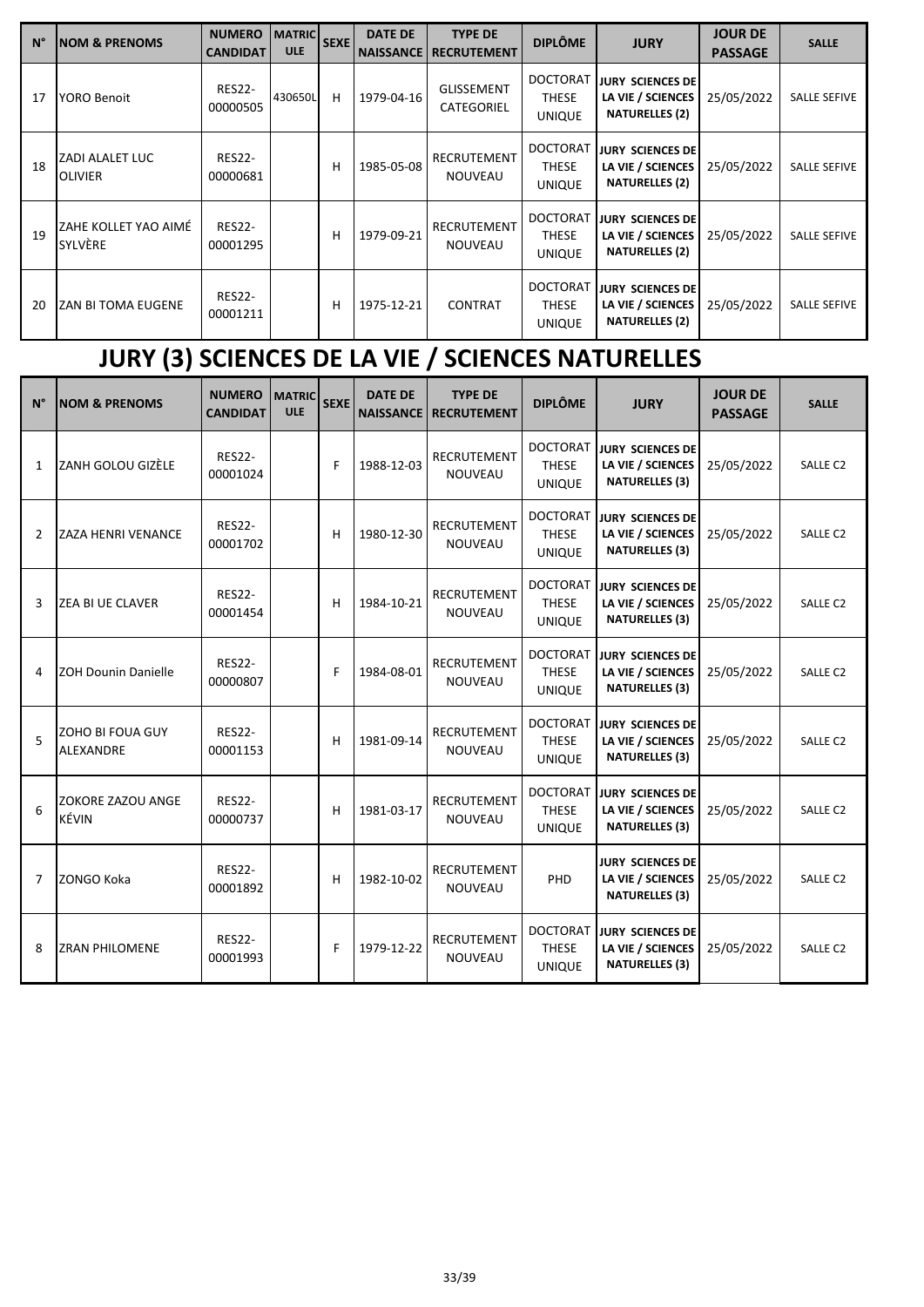**Direction des Ressources Direction des Ressources Humaines** 

**Direction des Examens et des Concours** 

#### **DISCIPLINE / MENTION : SCIENCES DE GESTION DE L'ENVIRONNEMENT (HYDROLOGIE / RESSOURCES NATURELLES ET ENVIRONNEMENT / SCIENCES ET INGENIERIE)**

## **JOUR DE PASSAGE : SAMEDI 21 MAI 2022 JURY SCIENCES DE GESTION DE L'ENVIRONNEMENT**

|                | <b>N° NOM &amp; PRENOMS</b>                   | <b>NUMERO</b><br><b>CANDIDAT</b> | <b>MATRICULE</b> | <b>SEXE</b> | <b>DATE DE</b><br><b>NAISSANCE</b> | <b>TYPE DE</b><br><b>RECRUTEMENT</b> | <b>DIPLÔME</b>                                   | <b>JURY</b>                                                            | <b>JOUR DE</b><br><b>PASSAGE</b> | <b>SALLE</b>                 |
|----------------|-----------------------------------------------|----------------------------------|------------------|-------------|------------------------------------|--------------------------------------|--------------------------------------------------|------------------------------------------------------------------------|----------------------------------|------------------------------|
| $\mathbf{1}$   | <b>AHOULE DOMPE</b><br><b>GHISLAIN MAXIME</b> | <b>RES22-</b><br>00000375        |                  | H           | 1982-12-29                         | RECRUTEMENT<br>NOUVEAU               | <b>DOCTORAT</b><br><b>THESE</b><br><b>UNIQUE</b> | <b>JURY SCIENCES DE</b><br><b>GESTION DE</b><br><b>L'ENVIRONNEMENT</b> | 21/05/2022                       | GRAND<br><b>FORUM</b>        |
| $\overline{2}$ | ANOUMAN DJORO<br>GAUTHIER-LOPEZ               | <b>RES22-</b><br>00000539        |                  | H           | 1984-05-20                         | RECRUTEMENT<br>NOUVEAU               | <b>DOCTORAT</b><br><b>THESE</b><br><b>UNIQUE</b> | <b>JURY SCIENCES DE</b><br><b>GESTION DE</b><br>L'ENVIRONNEMENT        | 21/05/2022                       | GRAND<br><b>FORUM</b>        |
| 3              | ATCHÉRÉMI KOUAKOU<br><b>NOUMH DICKENS</b>     | <b>RES22-</b><br>00000379        | 401171Y          | H           | 1975-08-13                         | <b>GLISSEMENT</b><br>CATEGORIEL      | <b>DOCTORAT</b><br><b>THESE</b><br><b>UNIQUE</b> | <b>JURY SCIENCES DE</b><br><b>GESTION DE</b><br><b>L'ENVIRONNEMENT</b> | 21/05/2022                       | <b>GRAND</b><br><b>FORUM</b> |
|                | 4 BIDI Francois-cedry                         | <b>RES22-</b><br>00000875        |                  | H           | 1996-01-09                         | RECRUTEMENT<br>NOUVEAU               | <b>INGENIEUR</b><br>DE<br><b>CONCEPTIO</b>       | <b>JURY SCIENCES DE</b><br><b>GESTION DE</b><br><b>L'ENVIRONNEMENT</b> | 21/05/2022                       | <b>GRAND</b><br><b>FORUM</b> |
| 5              | <b>DEGUY ATTOUNGBRE</b><br>JEAN-PHILIPPE      | <b>RES22-</b><br>00000048        |                  | н           |                                    | RECRUTEMENT<br>NOUVEAU               | <b>DOCTORAT</b><br><b>THESE</b><br><b>UNIQUE</b> | <b>JURY SCIENCES DE</b><br><b>GESTION DE</b><br><b>L'ENVIRONNEMENT</b> | 21/05/2022                       | <b>GRAND</b><br><b>FORUM</b> |
| 6              | <b>EHOUNOU Jean-noel</b>                      | <b>RES22-</b><br>00001923        |                  | н           | 1983-12-20                         | RECRUTEMENT<br>NOUVEAU               | <b>DOCTORAT</b><br>THESE<br><b>UNIQUE</b>        | <b>JURY SCIENCES DE</b><br><b>GESTION DE</b><br><b>L'ENVIRONNEMENT</b> | 21/05/2022                       | GRAND<br><b>FORUM</b>        |
|                | 7 ETCHE ALLOU SERGE                           | <b>RES22-</b><br>00000434        |                  | H           | 1984-05-09                         | RECRUTEMENT<br>NOUVEAU               | <b>DOCTORAT</b><br><b>THESE</b><br><b>UNIQUE</b> | <b>JURY SCIENCES DE</b><br><b>GESTION DE</b><br><b>L'ENVIRONNEMENT</b> | 21/05/2022                       | GRAND<br><b>FORUM</b>        |
| 8              | <b>GOMAN MISSAN</b>                           | <b>RES22-</b><br>00001614        |                  | H           | 1976-01-01                         | <b>CONTRAT</b>                       | <b>DOCTORAT</b><br><b>THESE</b><br><b>UNIQUE</b> | <b>JURY SCIENCES DE</b><br><b>GESTION DE</b><br>L'ENVIRONNEMENT        | 21/05/2022                       | <b>GRAND</b><br><b>FORUM</b> |
| 9              | KOFFI Ehouman Serge                           | <b>RES22-</b><br>00001304        |                  | H           | 1980-06-08                         | RECRUTEMENT<br>NOUVEAU               | <b>DOCTORAT</b><br><b>THESE</b><br><b>UNIQUE</b> | <b>JURY SCIENCES DE</b><br><b>GESTION DE</b><br><b>L'ENVIRONNEMENT</b> | 21/05/2022                       | <b>GRAND</b><br><b>FORUM</b> |
|                | 10 KOFFI KONAN JEAN-<br>PIERRE                | <b>RES22-</b><br>00000748        |                  | H           | 1979-08-01                         | RECRUTEMENT<br>NOUVEAU               | <b>DOCTORAT</b><br><b>THESE</b><br><b>UNIQUE</b> | <b>JURY SCIENCES DE</b><br><b>GESTION DE</b><br>L'ENVIRONNEMENT        | 21/05/2022                       | <b>GRAND</b><br><b>FORUM</b> |
| 11             | <b>KOUADIO Assoue</b><br>Kouakou Sylvestre    | <b>RES22-</b><br>00000516        |                  | н           | 1982-03-01                         | RECRUTEMENT<br>NOUVEAU               | <b>DOCTORAT</b><br><b>THESE</b><br><b>UNIQUE</b> | <b>JURY SCIENCES DE</b><br><b>GESTION DE</b><br><b>L'ENVIRONNEMENT</b> | 21/05/2022                       | <b>GRAND</b><br><b>FORUM</b> |
|                | 12 KOUASSI KONAN<br><b>DAVID</b>              | <b>RES22-</b><br>00001978        |                  | H           | 1984-11-15                         | RECRUTEMENT<br>NOUVEAU               | <b>DOCTORAT</b><br><b>THESE</b><br><b>UNIQUE</b> | <b>JURY SCIENCES DE</b><br><b>GESTION DE</b><br><b>L'ENVIRONNEMENT</b> | 21/05/2022                       | <b>GRAND</b><br><b>FORUM</b> |
|                | <b>13 SANTE NATACHA</b>                       | <b>RES22-</b><br>00000323        |                  | F           | 1984-11-10                         | RECRUTEMENT<br>NOUVEAU               | <b>DOCTORAT</b><br><b>THESE</b><br><b>UNIQUE</b> | <b>JURY SCIENCES DE</b><br><b>GESTION DE</b><br>L'ENVIRONNEMENT        | 21/05/2022                       | GRAND<br><b>FORUM</b>        |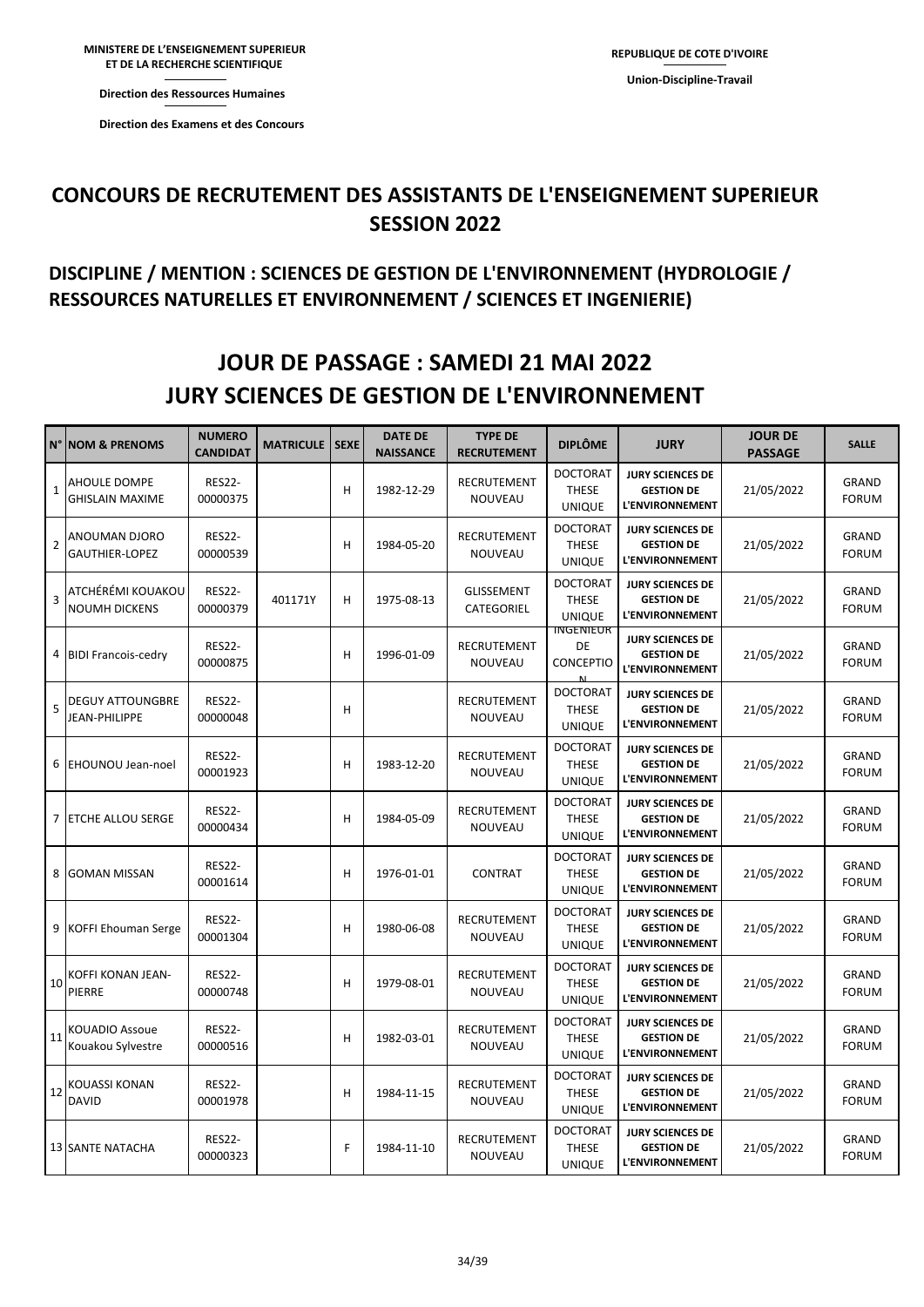|    | N° NOM & PRENOMS                  | <b>NUMERO</b><br>CANDIDAT | <b>MATRICULE</b> I | <b>SEXE</b> | <b>DATE DE</b><br><b>NAISSANCE</b> | <b>TYPE DE</b><br><b>RECRUTEMENT</b> | <b>DIPLÔME</b>                            | <b>JURY</b>                                                            | <b>JOUR DE</b><br><b>PASSAGE</b> | <b>SALLE</b>                 |
|----|-----------------------------------|---------------------------|--------------------|-------------|------------------------------------|--------------------------------------|-------------------------------------------|------------------------------------------------------------------------|----------------------------------|------------------------------|
| 14 | <b>ITAGNON BERTRAND</b><br>OUESSÉ | <b>RES22-</b><br>00001346 |                    | н           | 1980-09-06                         | RECRUTEMENT<br><b>NOUVEAU</b>        | <b>DOCTORAT</b><br>THESE<br><b>UNIQUE</b> | <b>JURY SCIENCES DE</b><br><b>GESTION DE</b><br><b>L'ENVIRONNEMENT</b> | 21/05/2022                       | <b>GRAND</b><br><b>FORUM</b> |
|    | 15 YAO FRANCK ZOKOU               | <b>RES22-</b><br>00000738 |                    | н           | 1983-01-01                         | <b>RECRUTEMENT</b><br><b>NOUVEAU</b> | <b>DOCTORAT</b><br>THESE<br><b>UNIQUE</b> | <b>JURY SCIENCES DE</b><br><b>GESTION DE</b><br><b>L'ENVIRONNEMENT</b> | 21/05/2022                       | <b>GRAND</b><br><b>FORUM</b> |
|    | 16 YAPI ASSA FABRICE              | <b>RES22-</b><br>00000908 |                    | н           | 1981-09-30                         | <b>RECRUTEMENT</b><br><b>NOUVEAU</b> | <b>DOCTORAT</b><br>THESE<br><b>UNIQUE</b> | <b>JURY SCIENCES DE</b><br><b>GESTION DE</b><br><b>L'ENVIRONNEMENT</b> | 21/05/2022                       | <b>GRAND</b><br><b>FORUM</b> |
|    | 17 YÉO DOTANHAN                   | <b>RES22-</b><br>00001404 |                    | н           | 1988-02-28                         | RECRUTEMENT<br><b>NOUVEAU</b>        | <b>DOCTORAT</b><br>THESE<br><b>UNIQUE</b> | <b>JURY SCIENCES DE</b><br><b>GESTION DE</b><br><b>L'ENVIRONNEMENT</b> | 21/05/2022                       | <b>GRAND</b><br><b>FORUM</b> |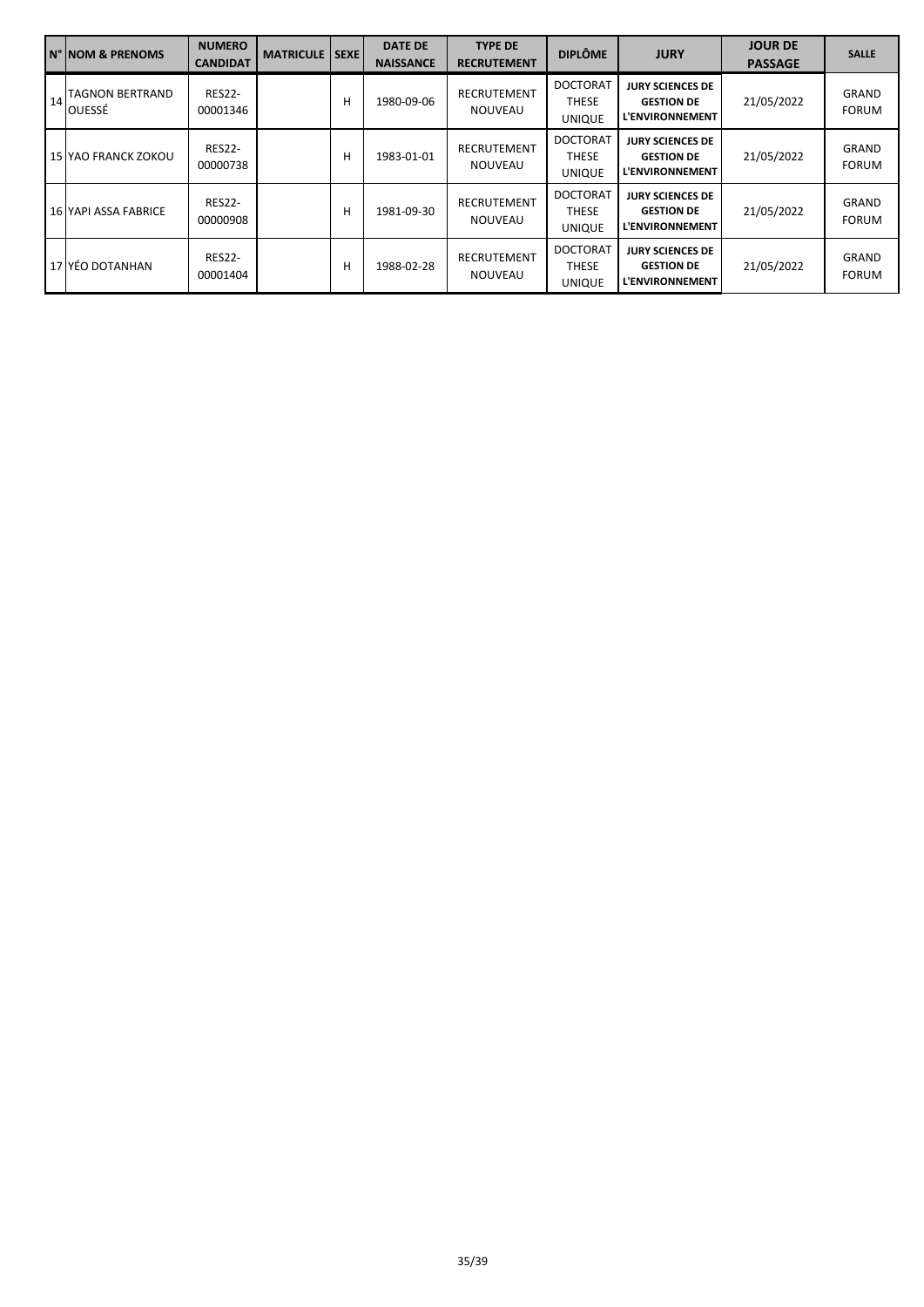**Direction des Ressources Humaines** 

**ET DE LA RECHERCHE** 

**Direction des Ressources Direction des Examens et des Concours** 

### **CONCOURS DE RECRUTEMENT DES ASSISTANTS DE L'ENSEIGNEMENT SUPERIEUR SESSION 2022**

#### **DOMAINE : SCIENCES ET TECHNOLOGIES**

### **DISCIPLINE / MENTION : SCIENCES DE LA TERRE (GEOLOGIE / OCEANOGRAPHIE (GEOLOGIE MARINE) / PEDOLOGIE / PEDOLOGIE ET GEOMORPHOLOGIE / SCIENCES DE LA TERRE / SCIENCES DE LA VIE ET DE LA TERRE (HYDROGEOLOGIE) )**

### **JOUR DE PASSAGE : MARDI 24 MAI 2022**

### **JURY (1) SCIENCES DE LA TERRE**

|                | N° NOM & PRENOMS                                            | <b>NUMERO</b><br><b>CANDIDAT</b> | <b>MATRICULE</b> | <b>SEXE</b> | <b>DATE DE</b><br><b>NAISSANCE</b> | <b>TYPE DE</b><br><b>RECRUTEMENT</b> | <b>DIPLÔME</b>                                   | <b>JURY</b>                             | <b>JOUR DE</b><br><b>PASSAGE</b> | <b>SALLE</b> |
|----------------|-------------------------------------------------------------|----------------------------------|------------------|-------------|------------------------------------|--------------------------------------|--------------------------------------------------|-----------------------------------------|----------------------------------|--------------|
| $\mathbf{1}$   | <b>AHOURE N'GUESSAN</b><br><b>DONALD</b>                    | <b>RES22-</b><br>00000879        |                  | H           | 1985-03-03                         | RECRUTEMENT<br>NOUVEAU               | <b>DOCTORAT</b><br><b>THESE</b><br><b>UNIQUE</b> | <b>JURY SCIENCES DE</b><br>LA TERRE (1) | 24/05/2022                       | SALLE D15    |
| $\overline{2}$ | <b>ANO NYAMEKAI</b><br><b>FRANCOIS D'ASSISE</b>             | <b>RES22-</b><br>00000842        |                  | н           | 1987-04-17                         | RECRUTEMENT<br>NOUVEAU               | <b>DOCTORAT</b><br><b>THESE</b><br><b>UNIQUE</b> | <b>JURY SCIENCES DE</b><br>LA TERRE (1) | 24/05/2022                       | SALLE D15    |
| 3              | <b>ASSIE Konan Roger</b>                                    | <b>RES22-</b><br>00001207        |                  | H           | 1986-10-30                         | RECRUTEMENT<br>NOUVEAU               | PHD                                              | <b>JURY SCIENCES DE</b><br>LA TERRE (1) | 24/05/2022                       | SALLE D15    |
| 4              | <b>ATTEY EVI GUY ROLAND</b>                                 | <b>RES22-</b><br>00001406        |                  | н           | 1980-11-09                         | RECRUTEMENT<br>NOUVEAU               | <b>DOCTORAT</b><br><b>THESE</b><br><b>UNIQUE</b> | <b>JURY SCIENCES DE</b><br>LA TERRE (1) | 24/05/2022                       | SALLE D15    |
| 5              | AUGOU OVO SANDRINE<br><b>FLORA</b>                          | <b>RES22-</b><br>00000087        |                  | F           |                                    | <b>RECRUTEMENT</b><br>NOUVEAU        | <b>DOCTORAT</b><br><b>THESE</b><br><b>UNIQUE</b> | <b>JURY SCIENCES DE</b><br>LA TERRE (1) | 24/05/2022                       | SALLE D15    |
| 6              | <b>BAHIN YOLI BAUDET</b><br><b>EUDES</b>                    | <b>RES22-</b><br>00000467        |                  | H           | 1983-07-10                         | RECRUTEMENT<br>NOUVEAU               | <b>DOCTORAT</b><br>D'ETAT                        | <b>JURY SCIENCES DE</b><br>LA TERRE (1) | 24/05/2022                       | SALLE D15    |
| $\overline{7}$ | <b>BALLIET Rene</b>                                         | <b>RES22-</b><br>00001029        |                  | н           | 1977-10-02                         | <b>RECRUTEMENT</b><br>NOUVEAU        | <b>DOCTORAT</b><br><b>THESE</b><br><b>UNIQUE</b> | <b>JURY SCIENCES DE</b><br>LA TERRE (1) | 24/05/2022                       | SALLE D15    |
| 8              | <b>BROU KOFFI JOSEPH</b>                                    | <b>RES22-</b><br>00001172        |                  | н           | 1986-05-10                         | RECRUTEMENT<br>NOUVEAU               | <b>DOCTORAT</b><br><b>THESE</b><br><b>UNIQUE</b> | <b>JURY SCIENCES DE</b><br>LA TERRE (1) | 24/05/2022                       | SALLE D15    |
| 9              | COULIBALY<br><b>HOUEBAGNON SAINT</b><br><b>JEAN PATRICK</b> | <b>RES22-</b><br>00001109        |                  | н           | 1986-05-29                         | RECRUTEMENT<br>NOUVEAU               | <b>DOCTORAT</b><br><b>THESE</b><br><b>UNIQUE</b> | <b>JURY SCIENCES DE</b><br>LA TERRE (1) | 24/05/2022                       | SALLE D15    |
|                | <b>COULIBALY YOH</b><br>10 NATOGOMA EPSE<br><b>KOUAME</b>   | <b>RES22-</b><br>00001375        |                  | F           | 1987-06-02                         | RECRUTEMENT<br><b>NOUVEAU</b>        | <b>DOCTORAT</b><br><b>THESE</b><br><b>UNIQUE</b> | <b>JURY SCIENCES DE</b><br>LA TERRE (1) | 24/05/2022                       | SALLE D15    |
| 11             | <b>DAGO ARISTIDE</b><br><b>GHISLAIN BEUGRE</b>              | <b>RES22-</b><br>00000186        |                  | н           | 1985-01-02                         | <b>RECRUTEMENT</b><br>NOUVEAU        | <b>DOCTORAT</b><br><b>THESE</b><br><b>UNIQUE</b> | <b>JURY SCIENCES DE</b><br>LA TERRE (1) | 24/05/2022                       | SALLE D15    |
| 12             | <b>DEKOULA SEKPA</b><br><b>CHARLES</b>                      | <b>RES22-</b><br>00001429        |                  | н           | 1984-03-02                         | RECRUTEMENT<br>NOUVEAU               | <b>DOCTORAT</b><br><b>THESE</b><br><b>UNIQUE</b> | <b>JURY SCIENCES DE</b><br>LA TERRE (1) | 24/05/2022                       | SALLE D15    |
| 13             | <b>DJADE PEHEGNINON</b><br><b>JUNIOR OPHELIE</b>            | <b>RES22-</b><br>00002009        |                  | F           | 1986-07-06                         | <b>RECRUTEMENT</b><br>NOUVEAU        | <b>DOCTORAT</b><br><b>THESE</b><br><b>UNIQUE</b> | <b>JURY SCIENCES DE</b><br>LA TERRE (1) | 24/05/2022                       | SALLE D15    |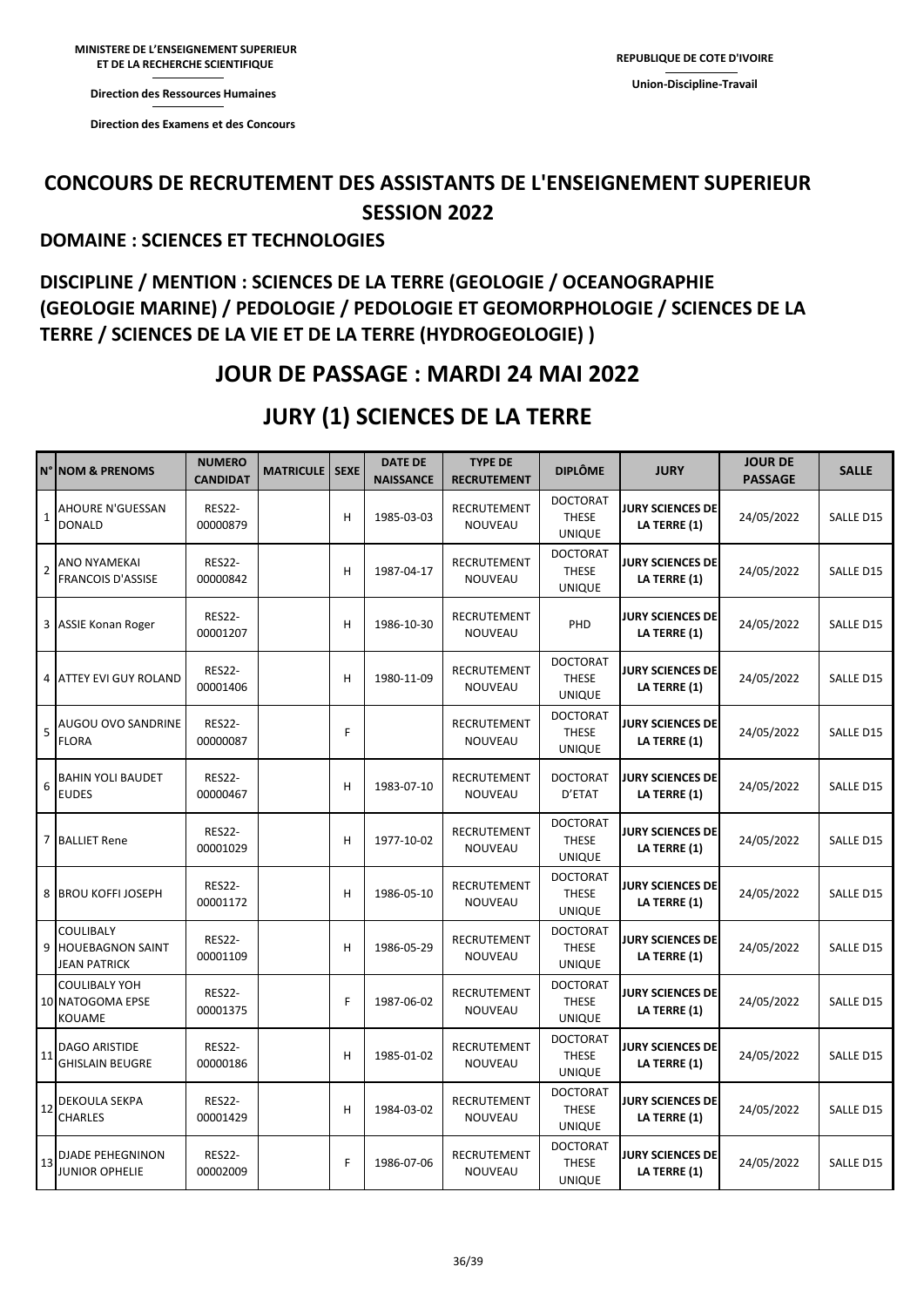|    | <b>N° NOM &amp; PRENOMS</b>                               | <b>NUMERO</b><br><b>CANDIDAT</b> | <b>MATRICULE</b> | <b>SEXE</b> | <b>DATE DE</b><br><b>NAISSANCE</b> | <b>TYPE DE</b><br><b>RECRUTEMENT</b> | <b>DIPLÔME</b>                                   | <b>JURY</b>                             | <b>JOUR DE</b><br><b>PASSAGE</b> | <b>SALLE</b> |
|----|-----------------------------------------------------------|----------------------------------|------------------|-------------|------------------------------------|--------------------------------------|--------------------------------------------------|-----------------------------------------|----------------------------------|--------------|
|    | 14 DJEMIN EDOUKOU<br><b>JACQUES</b>                       | <b>RES22-</b><br>00001145        |                  | н           | 1979-05-05                         | <b>RECRUTEMENT</b><br><b>NOUVEAU</b> | <b>DOCTORAT</b><br><b>THESE</b><br><b>UNIQUE</b> | <b>JURY SCIENCES DE</b><br>LA TERRE (1) | 24/05/2022                       | SALLE D15    |
|    | 15 EGORAN BLANDINE<br><b>AKISSI EPOUSE KOUASSI</b>        | <b>RES22-</b><br>00001054        |                  | F           | 1983-03-14                         | <b>RECRUTEMENT</b><br><b>NOUVEAU</b> | <b>DOCTORAT</b><br><b>THESE</b><br><b>UNIQUE</b> | <b>JURY SCIENCES DE</b><br>LA TERRE (1) | 24/05/2022                       | SALLE D15    |
| 16 | <b>GBAMBLE BI YOUZAN</b><br>AIMÉ                          | <b>RES22-</b><br>00001745        |                  | н           | 1985-09-23                         | <b>RECRUTEMENT</b><br>NOUVEAU        | <b>DOCTORAT</b><br><b>THESE</b><br><b>UNIQUE</b> | <b>JURY SCIENCES DE</b><br>LA TERRE (1) | 24/05/2022                       | SALLE D15    |
|    | 17 GBEGBE MALE                                            | <b>RES22-</b><br>00000790        |                  | н           | 1981-01-01                         | <b>RECRUTEMENT</b><br><b>NOUVEAU</b> | <b>DOCTORAT</b><br><b>THESE</b><br><b>UNIQUE</b> | <b>JURY SCIENCES DE</b><br>LA TERRE (1) | 24/05/2022                       | SALLE D15    |
|    | <b>GNIMASSOUN</b><br>18 KAWOJOU EDWIGE-<br><b>GWLADYS</b> | <b>RES22-</b><br>00001179        |                  | F           | 1988-08-16                         | <b>RECRUTEMENT</b><br><b>NOUVEAU</b> | <b>DOCTORAT</b><br><b>THESE</b><br><b>UNIQUE</b> | <b>JURY SCIENCES DE</b><br>LA TERRE (1) | 24/05/2022                       | SALLE D15    |
|    | 19 GUEI NASSE KAEDA<br><b>RAISSA</b>                      | <b>RES22-</b><br>00001159        |                  | F           | 1989-12-07                         | <b>RECRUTEMENT</b><br><b>NOUVEAU</b> | <b>DOCTORAT</b><br><b>THESE</b><br><b>UNIQUE</b> | <b>JURY SCIENCES DE</b><br>LA TERRE (1) | 24/05/2022                       | SALLE D15    |
|    | 20 KAMENAN YIWA<br><b>MONIQUE</b>                         | <b>RES22-</b><br>00000367        |                  | F           | 1984-03-02                         | RECRUTEMENT<br>NOUVEAU               | <b>DOCTORAT</b><br><b>THESE</b><br><b>UNIQUE</b> | <b>JURY SCIENCES DE</b><br>LA TERRE (1) | 24/05/2022                       | SALLE D15    |

## **JOUR DE PASSAGE : MERCREDI 25 MAI 2022**

## **JURY (1) SCIENCES DE LA TERRE**

|                | N° NOM & PRENOMS                            | <b>NUMERO</b><br><b>CANDIDAT</b> | <b>MATRICULE   SEXE</b> |   | <b>DATE DE</b><br><b>NAISSANCE</b> | <b>TYPE DE</b><br><b>RECRUTEMENT</b> | <b>DIPLÔME</b>                                   | <b>JURY</b>                             | <b>JOUR DE</b><br><b>PASSAGE</b> | <b>SALLE</b>     |
|----------------|---------------------------------------------|----------------------------------|-------------------------|---|------------------------------------|--------------------------------------|--------------------------------------------------|-----------------------------------------|----------------------------------|------------------|
| $\mathbf 1$    | <b>KANDO Aney Marie-</b><br>laure           | <b>RES22-</b><br>00001115        |                         | F | 1984-01-01                         | <b>RECRUTEMENT</b><br>NOUVEAU        | <b>DOCTORAT</b><br><b>THESE</b><br><b>UNIQUE</b> | <b>JURY SCIENCES DE</b><br>LA TERRE (1) | 25/05/2022                       | SALLE D15        |
| $\overline{2}$ | <b>KOFFI GNAGNON</b><br>RAYMOND-STEPHANE    | <b>RES22-</b><br>00001664        |                         | H | 1984-12-17                         | <b>RECRUTEMENT</b><br><b>NOUVEAU</b> | <b>DOCTORAT</b><br><b>THESE</b><br><b>UNIQUE</b> | <b>JURY SCIENCES DE</b><br>LA TERRE (1) | 25/05/2022                       | SALLE D15        |
| $\overline{3}$ | <b>KONAN KOUASSI</b><br>URBAIN              | <b>RES22-</b><br>00001067        |                         | H | 1984-12-10                         | RECRUTEMENT<br>NOUVEAU               | <b>DOCTORAT</b><br><b>THESE</b><br><b>UNIQUE</b> | <b>JURY SCIENCES DE</b><br>LA TERRE (1) | 25/05/2022                       | SALLE D15        |
| $\overline{4}$ | <b>KOUADIO GUY RICHARD</b><br>N'DRI         | <b>RES22-</b><br>00000747        | 401681Y                 | н | 1977-01-28                         | <b>GLISSEMENT</b><br>CATEGORIEL      | <b>DOCTORAT</b><br><b>THESE</b><br><b>UNIQUE</b> | <b>JURY SCIENCES DE</b><br>LA TERRE (1) | 25/05/2022                       | SALLE D15        |
|                | 5 KOUAKOU KONAN ELIE                        | <b>RES22-</b><br>00000989        |                         | н | 1979-02-07                         | <b>RECRUTEMENT</b><br>NOUVEAU        | <b>DOCTORAT</b><br><b>THESE</b><br><b>UNIQUE</b> | <b>JURY SCIENCES DE</b><br>LA TERRE (1) | 25/05/2022                       | SALLE D15        |
|                | <b>6 KOUAKOU YAO ETIENNE</b>                | <b>RES22-</b><br>00000381        | 360258G                 | H | 1977-12-12                         | <b>GLISSEMENT</b><br>CATEGORIEL      | <b>DOCTORAT</b><br><b>THESE</b><br><b>UNIQUE</b> | <b>JURY SCIENCES DE</b><br>LA TERRE (1) | 25/05/2022                       | SALLE D15        |
|                | 7 KOUAME AKA FERDIN                         | <b>RES22-</b><br>00001665        |                         | H | 1982-03-04                         | <b>RECRUTEMENT</b><br>NOUVEAU        | <b>DOCTORAT</b><br><b>THESE</b><br><b>UNIQUE</b> | <b>JURY SCIENCES DE</b><br>LA TERRE (1) | 25/05/2022                       | SALLE D15        |
| 8              | KOUAMELAN<br>KOUAMELAN SERGE                | <b>RES22-</b><br>00001178        |                         | H | 1985-12-24                         | RECRUTEMENT<br><b>NOUVEAU</b>        | PHD                                              | <b>JURY SCIENCES DE</b><br>LA TERRE (1) | 25/05/2022                       | SALLE D15        |
| 9              | <b>KOUASSI Brou</b><br>Guillaume            | <b>RES22-</b><br>00000153        |                         | H | 1979-08-06                         | RECRUTEMENT<br>NOUVEAU               | PHD                                              | <b>JURY SCIENCES DE</b><br>LA TERRE (1) | 25/05/2022                       | SALLE D15        |
|                | 10 N'DRI KOFFI ALEXIS                       | <b>RES22-</b><br>00001426        |                         | н | 1983-02-05                         | RECRUTEMENT<br>NOUVEAU               | PHD                                              | <b>JURY SCIENCES DE</b><br>LA TERRE (1) | 25/05/2022                       | SALLE D15        |
| 11             | <b>ODJOHOU ANDHO ELLA</b><br><b>GWLADYS</b> | <b>RES22-</b><br>00001286        |                         | F | 1989-02-03                         | <b>RECRUTEMENT</b><br>NOUVEAU        | <b>DOCTORAT</b><br><b>THESE</b><br><b>UNIQUE</b> | <b>JURY SCIENCES DE</b><br>LA TERRE (1) | 25/05/2022                       | <b>SALLE D15</b> |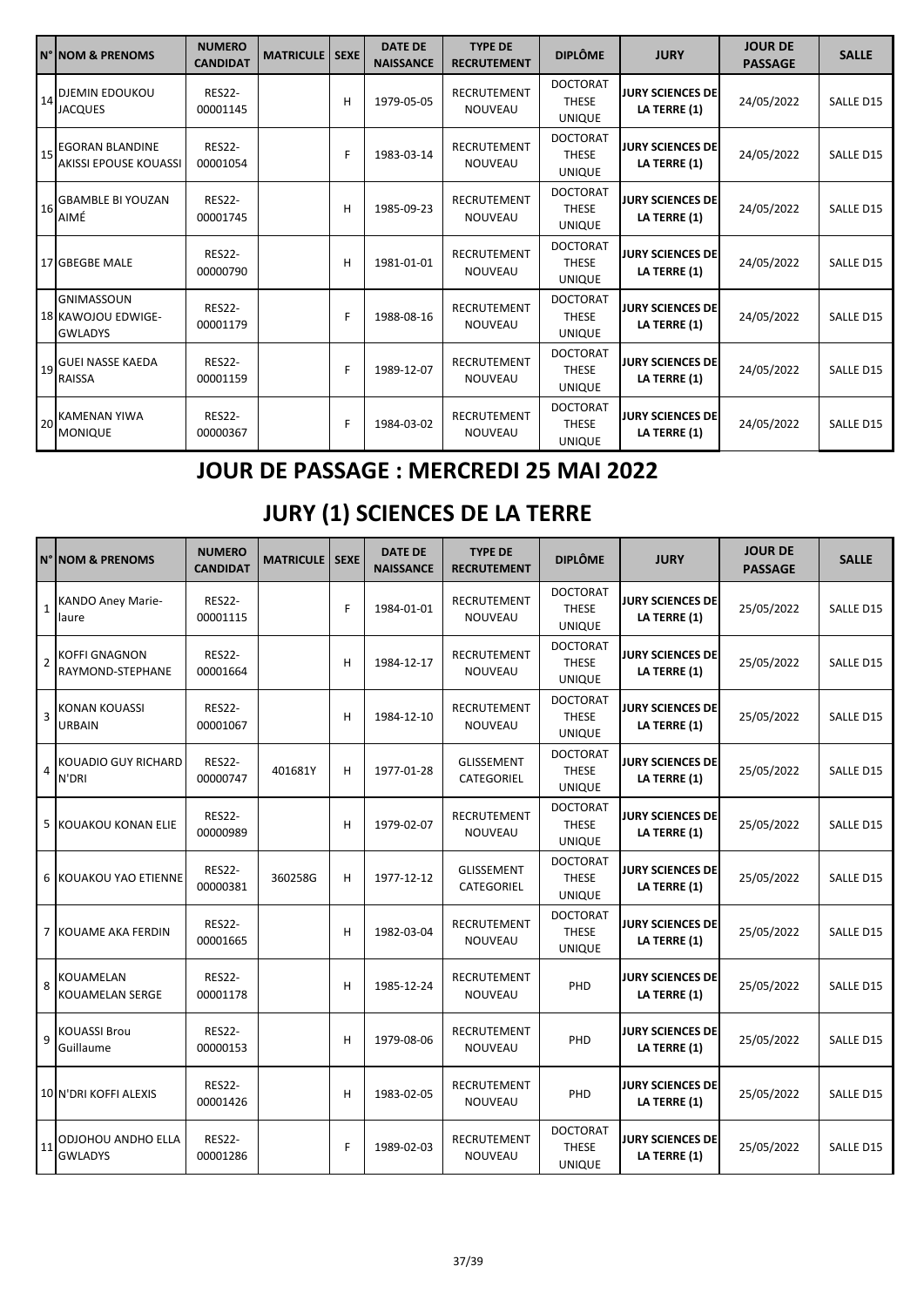|    | N° NOM & PRENOMS                         | <b>NUMERO</b><br><b>CANDIDAT</b> | <b>MATRICULE</b> | <b>SEXE</b> | <b>DATE DE</b><br><b>NAISSANCE</b> | <b>TYPE DE</b><br><b>RECRUTEMENT</b> | <b>DIPLÔME</b>                                   | <b>JURY</b>                             | <b>JOUR DE</b><br><b>PASSAGE</b> | <b>SALLE</b> |
|----|------------------------------------------|----------------------------------|------------------|-------------|------------------------------------|--------------------------------------|--------------------------------------------------|-----------------------------------------|----------------------------------|--------------|
|    | 12 ONETIE ZAHIBO OSCAR                   | <b>RES22-</b><br>00000714        | 400428D          | н           | 1982-08-29                         | <b>GLISSEMENT</b><br>CATEGORIEL      | <b>DOCTORAT</b><br><b>THESE</b><br><b>UNIQUE</b> | <b>JURY SCIENCES DE</b><br>LA TERRE (1) | 25/05/2022                       | SALLE D15    |
| 13 | <b>OROU KOTCHI</b><br><b>RODRIGUE</b>    | <b>RES22-</b><br>00000302        |                  | н           | 1981-06-02                         | <b>RECRUTEMENT</b><br><b>NOUVEAU</b> | <b>DOCTORAT</b><br><b>THESE</b><br><b>UNIQUE</b> | <b>JURY SCIENCES DE</b><br>LA TERRE (1) | 25/05/2022                       | SALLE D15    |
| 14 | PRIA KOFFI KOSSONOU<br><b>JEAN-MARIE</b> | <b>RES22-</b><br>00001244        |                  | н           | 1985-01-18                         | RECRUTEMENT<br><b>NOUVEAU</b>        | <b>DOCTORAT</b><br><b>THESE</b><br><b>UNIQUE</b> | <b>JURY SCIENCES DE</b><br>LA TERRE (1) | 25/05/2022                       | SALLE D15    |
|    | <b>15 SEHI ZOKAGON SYLVAIN</b>           | <b>RES22-</b><br>00001524        |                  | н           | 1983-11-22                         | <b>RECRUTEMENT</b><br><b>NOUVEAU</b> | <b>DOCTORAT</b><br><b>THESE</b><br><b>UNIQUE</b> | <b>JURY SCIENCES DE</b><br>LA TERRE (1) | 25/05/2022                       | SALLE D15    |
|    | <b>16 TEHA KOFFI RAOUL</b>               | <b>RES22-</b><br>00000453        |                  | н           | 1986-03-16                         | <b>RECRUTEMENT</b><br><b>NOUVEAU</b> | <b>DOCTORAT</b><br><b>THESE</b><br><b>UNIQUE</b> | <b>JURY SCIENCES DE</b><br>LA TERRE (1) | 25/05/2022                       | SALLE D15    |
|    | 17 TOHOURI PRIVAT                        | <b>RES22-</b><br>00000406        | 285495R          | н           | 1972-10-28                         | <b>GLISSEMENT</b><br>CATEGORIEL      | <b>DOCTORAT</b><br><b>THESE</b><br><b>UNIQUE</b> | <b>JURY SCIENCES DE</b><br>LA TERRE (1) | 25/05/2022                       | SALLE D15    |
|    | 18 TOKPA LISETTE ZEH                     | <b>RES22-</b><br>00000336        |                  | F           | 1989-03-17                         | <b>RECRUTEMENT</b><br><b>NOUVEAU</b> | <b>DOCTORAT</b><br><b>THESE</b><br><b>UNIQUE</b> | <b>JURY SCIENCES DE</b><br>LA TERRE (1) | 25/05/2022                       | SALLE D15    |
| 19 | <b>TRAORE MIGNINNA</b><br><b>JOACHIM</b> | <b>RES22-</b><br>00000165        |                  | н           | 1977-04-07                         | RECRUTEMENT<br>NOUVEAU               | <b>DOCTORAT</b><br><b>THESE</b><br><b>UNIQUE</b> | <b>JURY SCIENCES DE</b><br>LA TERRE (1) | 25/05/2022                       | SALLE D15    |
|    | 20 YAO N'GUESSAN ERIC                    | <b>RES22-</b><br>00000791        |                  | н           | 1981-06-08                         | <b>RECRUTEMENT</b><br><b>NOUVEAU</b> | <b>DOCTORAT</b><br><b>THESE</b><br><b>UNIQUE</b> | <b>JURY SCIENCES DE</b><br>LA TERRE (1) | 25/05/2022                       | SALLE D15    |